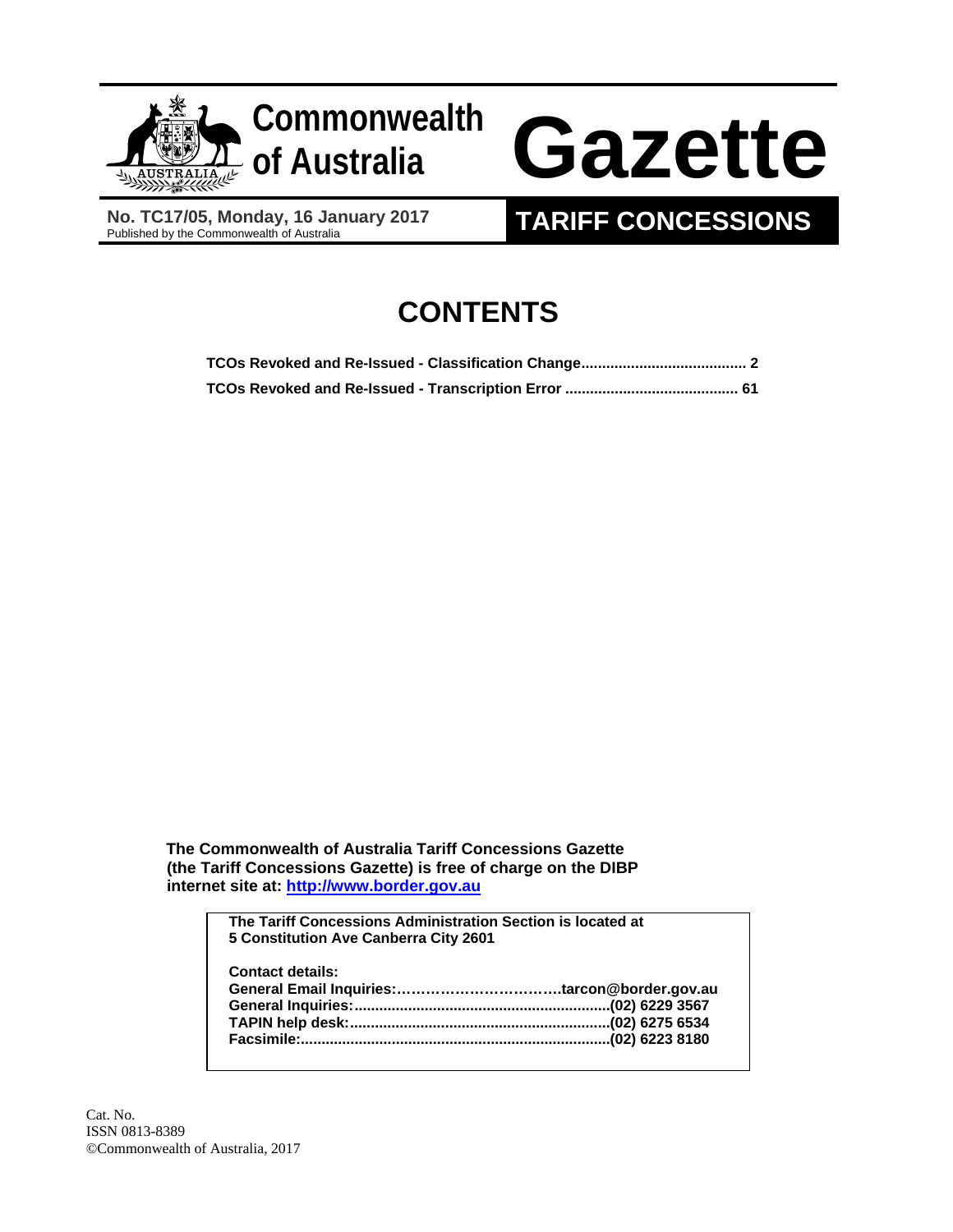# **CUSTOMS ACT 1901 - NOTICE PURSUANT TO SECTION 269SE(2)**

# **TARIFF CONCESSION ORDERS REVOKED AND RE-ISSUED IN ACCORDANCE WITH 269SD(2) OF THE CUSTOMS ACT 1901.**

Tariff Concession Orders for the goods described in the following TABLE have been revoked and re-issued in respect of the goods described below.

The operative date (Op.), decision date (Dec. date) and TC reference number follow the description of goods.

Contact: email tarcon@border.gov.au.

#### THE TABLE

|              | Description of Goods including the<br>Customs Tariff Classification                                                                                                                                                               |                    | Schedule 4 Item Number | Last Date of Effect |
|--------------|-----------------------------------------------------------------------------------------------------------------------------------------------------------------------------------------------------------------------------------|--------------------|------------------------|---------------------|
| TCO REVOKED  |                                                                                                                                                                                                                                   |                    |                        |                     |
| 8421.99      | PLATES AND FRAMES, plastic, being filter element components of<br>filter presses                                                                                                                                                  |                    |                        | 50<br>31.12.16      |
|              | Op. 10.09.87                                                                                                                                                                                                                      | Dec. date 10.09.87 | $- TC 8734641$         |                     |
|              | EITA 2016 Order Revoked - See TC1681036 Keyed to 8421.99.90                                                                                                                                                                       |                    |                        |                     |
| TCO REISSUED |                                                                                                                                                                                                                                   |                    |                        |                     |
| 8421.99.90   | PLATES AND FRAMES, plastic, being filter element components of                                                                                                                                                                    |                    |                        | 50                  |
|              | filter presses<br>Op. 01.01.17                                                                                                                                                                                                    | Dec. date 22.12.16 | $-$ TC 1681036         |                     |
| TCO REVOKED  |                                                                                                                                                                                                                                   |                    |                        |                     |
| 8421.99.00   | FILTER HEAD MODULES, UNDER SINK ON LINE WATER FILTRATION SYSTEM<br>Op. 24.09.12                                                                                                                                                   | Dec. date 17.12.12 | $-$ TC 1236555         | 50<br>31.12.16      |
|              | EITA 2016 Order Revoked - See TC1680700 Keyed to 8421.99.90                                                                                                                                                                       |                    |                        |                     |
| TCO REISSUED |                                                                                                                                                                                                                                   |                    |                        |                     |
| 8421.99.90   | FILTER HEAD MODULES, UNDER SINK ON LINE WATER FILTRATION SYSTEM<br>Op. 01.01.17                                                                                                                                                   | Dec. date 22.12.16 | $-$ TC 1680700         | 50                  |
| TCO REVOKED  |                                                                                                                                                                                                                                   |                    |                        |                     |
| 8423.20      | WEIGHING/SORTING SYSTEMS, poultry, comprising ALL of the<br>following:                                                                                                                                                            |                    |                        | 50<br>31.12.16      |
|              | (a) weighing station, incorporating a conveyor track,<br>capable of being installed in an overhead conveyor;<br>(b) electronic control system, for regulating the flow of<br>poultry, by weight, to particular drop off stations; |                    |                        |                     |
|              | (c) drop off section,<br>but NOT including ANY of the above components when imported<br>separately                                                                                                                                |                    |                        |                     |
|              | Op. 11.04.86                                                                                                                                                                                                                      | Dec. date 12.06.86 | $-$ TC 8633064         |                     |
|              | EITA 2016 Order Revoked - See TC1679984 Keyed to 8423.20.10                                                                                                                                                                       |                    |                        |                     |
| TCO REISSUED |                                                                                                                                                                                                                                   |                    |                        |                     |
| 8423.20.10   | WEIGHING/SORTING SYSTEMS, poultry, comprising ALL of the<br>following:                                                                                                                                                            |                    |                        | 50                  |
|              | (a) weighing station, incorporating a conveyor track,<br>capable of being installed in an overhead conveyor;                                                                                                                      |                    |                        |                     |
|              | (b) electronic control system, for regulating the flow of<br>poultry, by weight, to particular drop off stations;<br>(c) drop off section,                                                                                        |                    |                        |                     |
|              | but NOT including ANY of the above components when imported                                                                                                                                                                       |                    |                        |                     |
|              | separately<br>Op. 01.01.17                                                                                                                                                                                                        | Dec. date 20.12.16 | $-$ TC 1679984         |                     |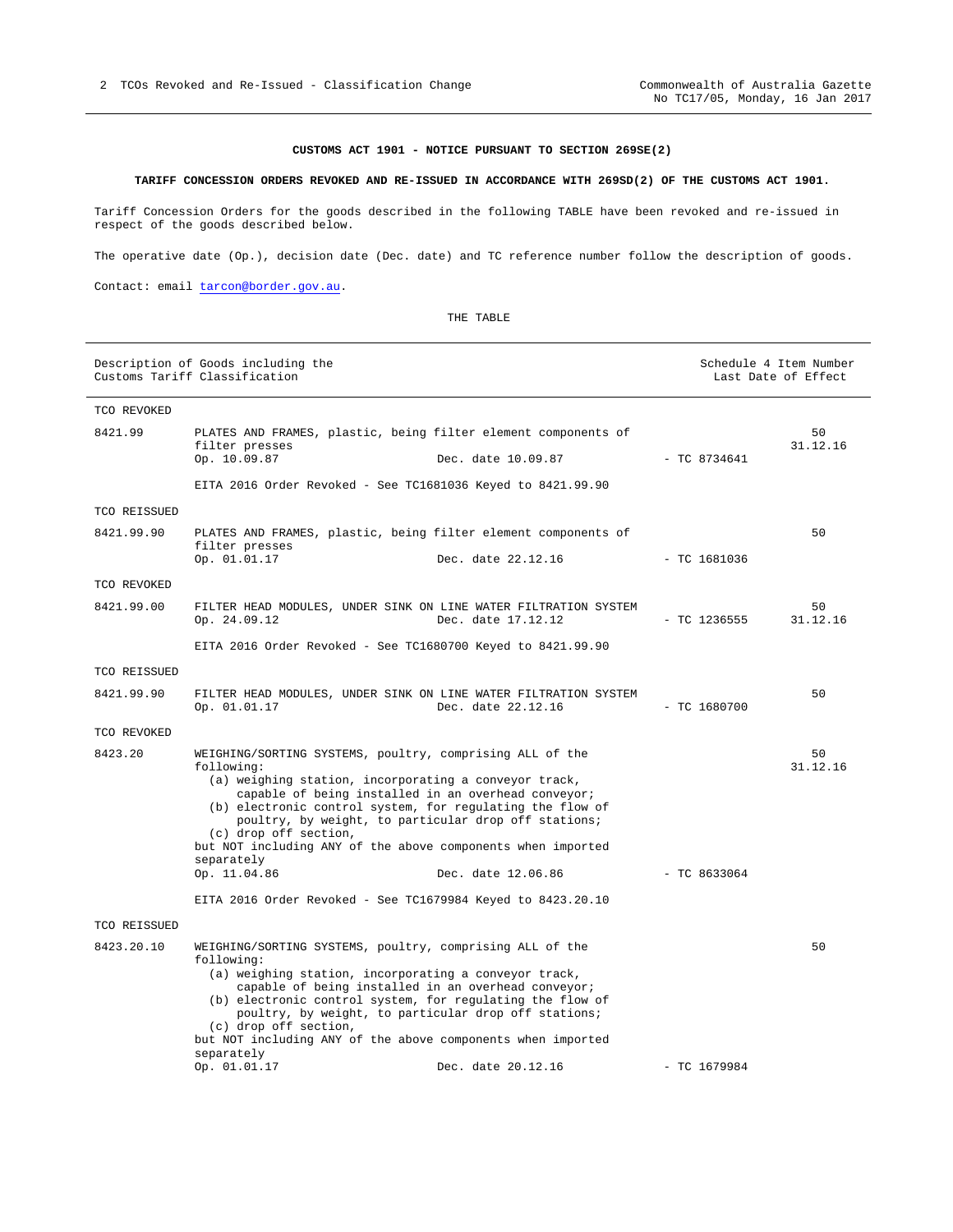| TCO REVOKED  |                                                                                                                                                                                                                                                 |                    |                |                |
|--------------|-------------------------------------------------------------------------------------------------------------------------------------------------------------------------------------------------------------------------------------------------|--------------------|----------------|----------------|
| 8423.20.00   | WEIGHERS, IN-LINE, POULTRY CUT-UP<br>Op. 06.12.05                                                                                                                                                                                               | Dec. date 03.03.06 | - TC 0516754   | 50<br>31.12.16 |
|              | EITA 2016 Order Revoked - See TC1679980 Keyed to 8423.20.10                                                                                                                                                                                     |                    |                |                |
| TCO REISSUED |                                                                                                                                                                                                                                                 |                    |                |                |
| 8423.20.10   | WEIGHERS, IN-LINE, POULTRY CUT-UP<br>Op. 01.01.17                                                                                                                                                                                               | Dec. date 20.12.16 | - TC 1679980   | 50             |
| TCO REVOKED  |                                                                                                                                                                                                                                                 |                    |                |                |
| 8423.20.00   | WEIGHING MACHINES, programmable logic controlled, whether OR not<br>assembled, including ALL of the following:<br>(a) reject conveyor;<br>(b) integrated roll-on-roll-off conveyer;<br>(c) control panels;<br>(d) signal lights<br>Op. 15.12.15 | Dec. date 17.03.16 | - TC 1545051   | 50<br>31.12.16 |
|              | EITA 2016 Order Revoked - See TC1679982 Keyed to 8423.20.10                                                                                                                                                                                     |                    |                |                |
| TCO REISSUED |                                                                                                                                                                                                                                                 |                    |                |                |
| 8423.20.10   | WEIGHING MACHINES, programmable logic controlled, whether OR not<br>assembled, including ALL of the following:<br>(a) reject conveyor;<br>(b) integrated roll-on-roll-off conveyer;<br>(c) control panels;<br>(d) signal lights<br>Op. 01.01.17 | Dec. date 20.12.16 | - TC 1679982   | 50             |
| TCO REVOKED  |                                                                                                                                                                                                                                                 |                    |                |                |
| 8423.30.00   | DOSERS AND WEIGHERS, FOODSTUFF, comprising ALL of the<br>following:<br>(a) centre distributors;<br>(b) charge buckets;<br>(c) weighing buckets;<br>(d) discharge chutes;<br>(e) discharge cones                                                 |                    |                | 50<br>31.12.16 |
|              | Op. 12.01.07                                                                                                                                                                                                                                    | Dec. date 10.04.07 | - TC 0700672   |                |
|              | EITA 2016 Order Revoked See TC1680120-Keyed to 8423.30.10                                                                                                                                                                                       |                    |                |                |
| TCO REISSUED |                                                                                                                                                                                                                                                 |                    |                |                |
| 8423.30.10   | DOSERS AND WEIGHERS, FOODSTUFF, comprising ALL of the<br>following:<br>(a) centre distributors;<br>(b) charge buckets;<br>(c) weighing buckets;<br>(d) discharge chutes;<br>(e) discharge cones<br>Op. 01.01.17                                 | Dec. date 20.12.16 | $-$ TC 1680120 | 50             |
| TCO REVOKED  |                                                                                                                                                                                                                                                 |                    |                |                |
| 8423.30.00   | VEGETABLE AND/OR FRUIT WEIGHING MACHINES, programmable logic                                                                                                                                                                                    |                    |                | 50             |
|              | controlled<br>Op. 02.11.07                                                                                                                                                                                                                      | Dec. date 30.01.08 | - TC 0718848   | 31.12.16       |
|              | EITA 2016 Order Revoked See TC1680121-Keyed to 8423.30.10                                                                                                                                                                                       |                    |                |                |
| TCO REISSUED |                                                                                                                                                                                                                                                 |                    |                |                |
| 8423.30.10   | VEGETABLE AND/OR FRUIT WEIGHING MACHINES, programmable logic<br>controlled                                                                                                                                                                      |                    |                | 50             |
|              | Op. 01.01.17                                                                                                                                                                                                                                    | Dec. date 20.12.16 | $-$ TC 1680121 |                |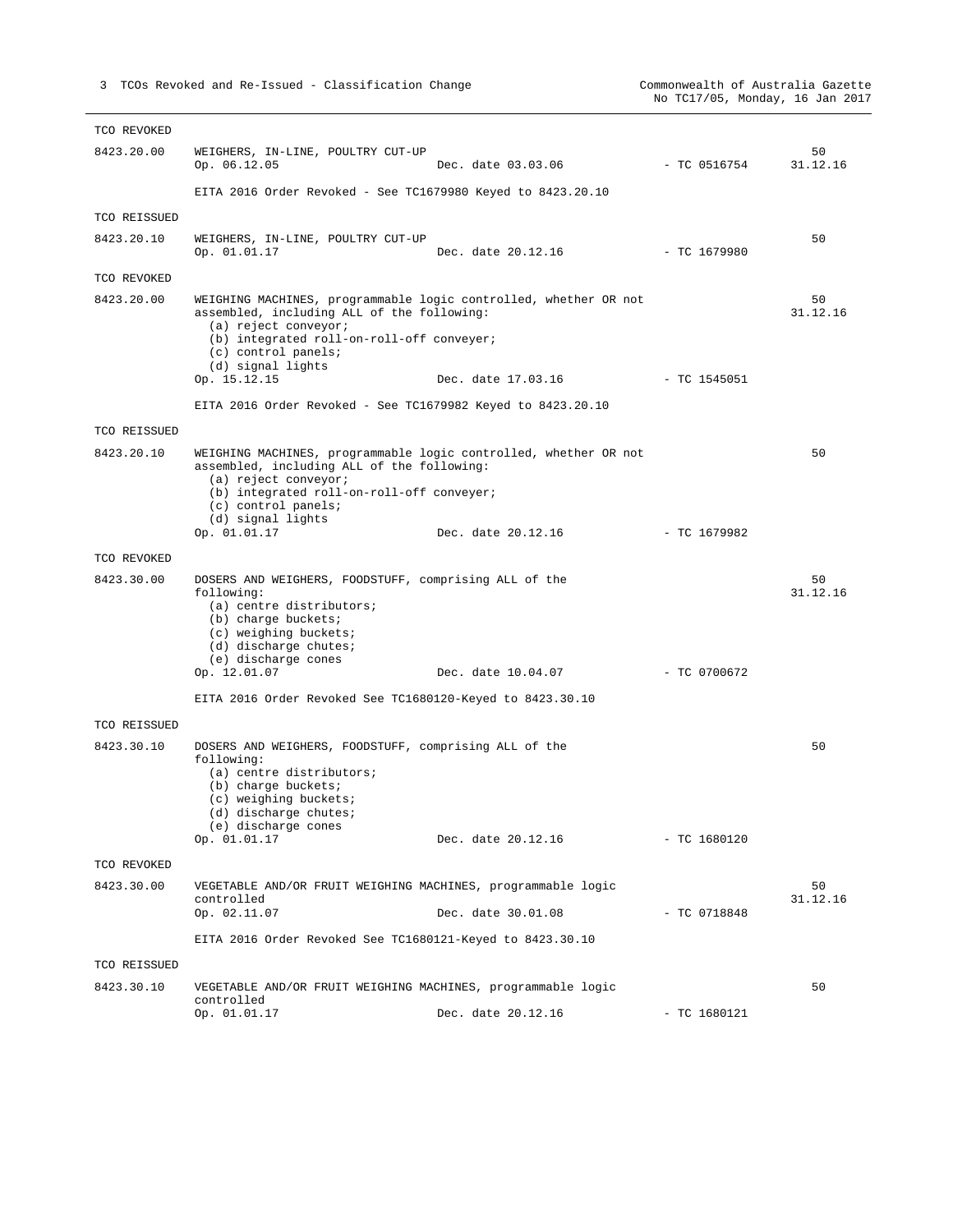No TC17/05, Monday, 16 Jan 2017

|              | Description of Goods including the<br>Customs Tariff Classification                                                                                                                                                                                                           |                    |                | Schedule 4 Item Number<br>Last Date of Effect |
|--------------|-------------------------------------------------------------------------------------------------------------------------------------------------------------------------------------------------------------------------------------------------------------------------------|--------------------|----------------|-----------------------------------------------|
| TCO REVOKED  |                                                                                                                                                                                                                                                                               |                    |                |                                               |
| 8423.30.00   | SCALES, CONVEYOR<br>Op. 25.10.05                                                                                                                                                                                                                                              | Dec. date 29.09.10 | $-$ TC 1043339 | 50<br>31.12.16                                |
|              | EITA 2016 Order Revoked See TC1680122-Keyed to 8423.30.10                                                                                                                                                                                                                     |                    |                |                                               |
| TCO REISSUED |                                                                                                                                                                                                                                                                               |                    |                |                                               |
| 8423.30.10   | SCALES, CONVEYOR<br>Op. 01.01.17                                                                                                                                                                                                                                              | Dec. date 20.12.16 | $-$ TC 1680122 | 50                                            |
| TCO REVOKED  |                                                                                                                                                                                                                                                                               |                    |                |                                               |
| 8423.30.00   | HOPPER SCALES, programmable logic controlled, having BOTH of the<br>following:<br>(a) maximum throughput NOT greater than $108 t/h$ ;<br>(b) weigher, incorporating three stabilised transducers<br>Op. 16.09.16<br>EITA 2016 Order Revoked See TC1680212-Keyed to 8423.30.10 | Dec. date 12.12.16 | $-$ TC 1652294 | 50<br>31.12.16                                |
| TCO REISSUED |                                                                                                                                                                                                                                                                               |                    |                |                                               |
| 8423.30.10   | HOPPER SCALES, programmable logic controlled, having BOTH of the<br>following:<br>(a) maximum throughput NOT greater than $108 t/h$ ;<br>(b) weigher, incorporating three stabilised transducers<br>Op. 01.01.17                                                              | Dec. date 20.12.16 | $-$ TC 1680212 | 50                                            |
| TCO REVOKED  |                                                                                                                                                                                                                                                                               |                    |                |                                               |
| 8423.30.00   | WEIGHING MACHINES, automatic, digital readout, combined with<br>memory hoppers, having ALL of the following:<br>(a) weighing capacity of up to 3 000g;<br>(b) accuracy range of anywhere between $0.1g$ to $3.0gi$<br>(c) speed of up to 300 packs/min                        |                    |                | 50<br>31.12.16                                |
|              | Op. 07.09.93                                                                                                                                                                                                                                                                  | Dec. date 17.12.93 | $-$ TC 9310121 |                                               |
|              | EITA 2016 Order Revoked See TC1680123-Keyed to 8423.30.10                                                                                                                                                                                                                     |                    |                |                                               |
| TCO REISSUED |                                                                                                                                                                                                                                                                               |                    |                |                                               |
| 8423.30.10   | WEIGHING MACHINES, automatic, digital readout, combined with<br>memory hoppers, having ALL of the following:<br>(a) weighing capacity of up to 3 000g;<br>(b) accuracy range of anywhere between 0.1g to 3.0g;<br>(c) speed of up to 300 packs/min<br>Op. 01.01.17            | Dec. date 20.12.16 | $-$ TC 1680123 | 50                                            |
| TCO REVOKED  |                                                                                                                                                                                                                                                                               |                    |                |                                               |
| 8423.30.00   | WEIGH SCALE BLENDERS, GRAVIMETRIC, INJECTION MOULDING MACHINE<br>Op. 26.06.00                                                                                                                                                                                                 | Dec. date 08.09.00 | $-$ TC 0005755 | 50<br>31.12.16                                |
|              | EITA 2016 Order Revoked - See TC1679985 Keyed to 8423.30.10                                                                                                                                                                                                                   |                    |                |                                               |
| TCO REISSUED |                                                                                                                                                                                                                                                                               |                    |                |                                               |
| 8423.30.10   | WEIGH SCALE BLENDERS, GRAVIMETRIC, INJECTION MOULDING MACHINE<br>Op. 01.01.17                                                                                                                                                                                                 | Dec. date 20.12.16 | - TC 1679985   | 50                                            |
| TCO REVOKED  |                                                                                                                                                                                                                                                                               |                    |                |                                               |
| 8423.30.00   | WEIGHING MACHINES, computer controlled, radial multi-head,<br>minimum 10 heads, individually stepper motor driven<br>Op. 06.06.01                                                                                                                                             | Dec. date 24.08.01 | $-$ TC 0104642 | 50<br>31.12.16                                |
|              | EITA 2016 Order Revoked See TC1680118-Keyed to 8423.30.10                                                                                                                                                                                                                     |                    |                |                                               |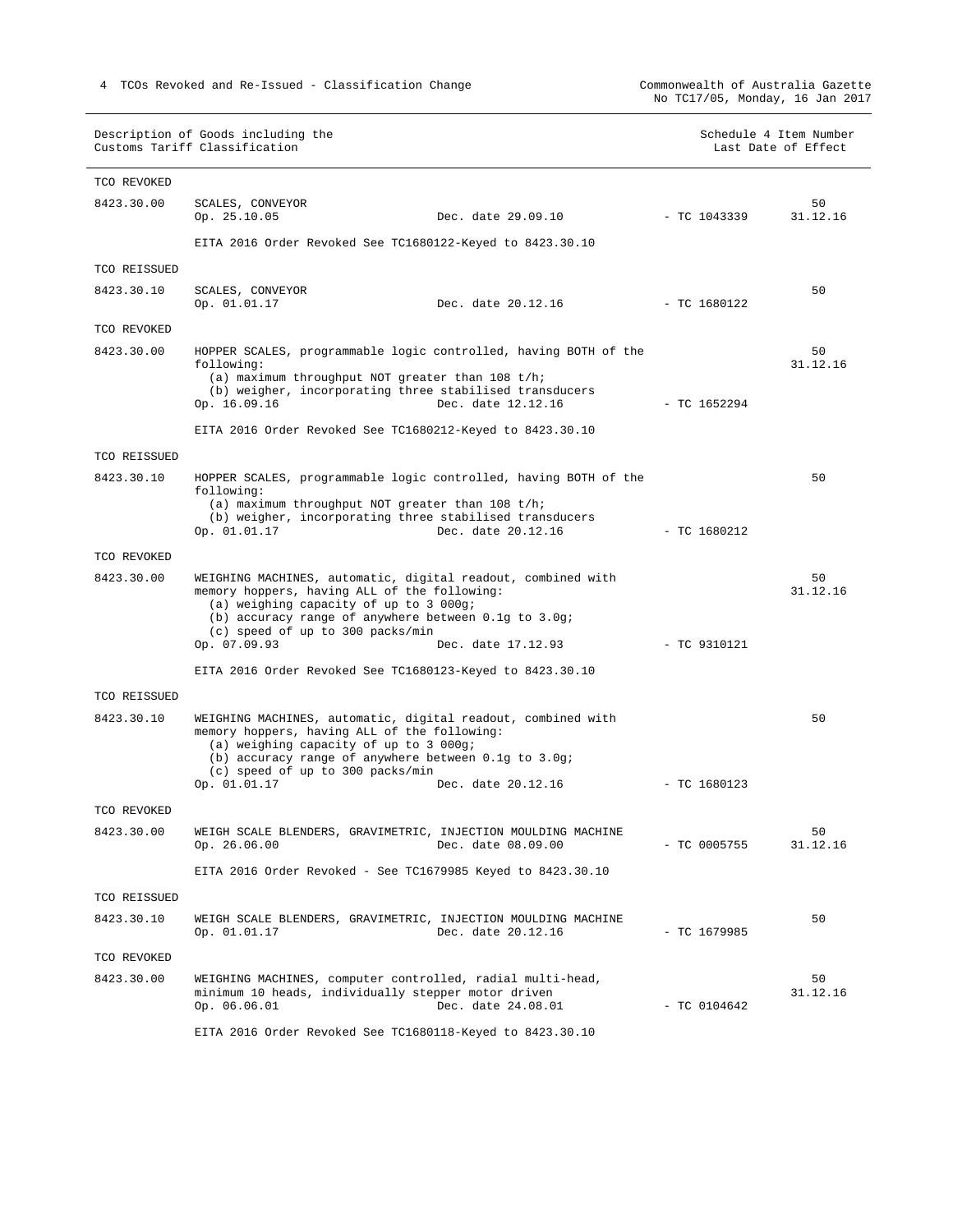Commonwealth of Australia Gazette<br>No TC17/05, Monday, 16 Jan 2017

|                        | Description of Goods including the<br>Customs Tariff Classification                                                                                           |                    | Schedule 4 Item Number<br>Last Date of Effect |                |
|------------------------|---------------------------------------------------------------------------------------------------------------------------------------------------------------|--------------------|-----------------------------------------------|----------------|
| TCO REISSUED           |                                                                                                                                                               |                    |                                               |                |
| 8423.30.10             | WEIGHING MACHINES, computer controlled, radial multi-head,<br>minimum 10 heads, individually stepper motor driven<br>Op. 01.01.17                             | Dec. date 20.12.16 | - TC 1680118                                  | 50             |
| TCO REVOKED            |                                                                                                                                                               |                    |                                               |                |
| 8423.81                | SCALES, spring balance, having dual calibrations in Newtons and<br>grams, weighing capacity NOT exceeding 5 kg<br>Op. 01.01.88                                | Dec. date 13.11.84 | - TC 8534232                                  | 50<br>31.12.16 |
|                        | EITA 2016 Order Revoked See TC1680126-Keyed to 8423.81.90                                                                                                     |                    |                                               |                |
| TCO REISSUED           |                                                                                                                                                               |                    |                                               |                |
| 8423.81.90             | SCALES, spring balance, having dual calibrations in Newtons and<br>grams, weighing capacity NOT exceeding 5 kg<br>Op. 01.01.17                                | Dec. date 20.12.16 | $-$ TC 1680126                                | 50             |
| TCO REVOKED            |                                                                                                                                                               |                    |                                               |                |
| 8423.81                | SCALES, capable of ALL of the following:<br>$(a)$ weighing;<br>(b) price computing;<br>(c) printing a label containing weight and price details               |                    |                                               | 50<br>31.12.16 |
|                        | Op. 21.05.87                                                                                                                                                  | Dec. date 09.02.89 | $-$ TC 8733744                                |                |
|                        | EITA 2016 Order Revoked See TC1680127-Keyed to 8423.81.10                                                                                                     |                    |                                               |                |
| TCO REISSUED           |                                                                                                                                                               |                    |                                               |                |
| 8423.81.10             | SCALES, capable of ALL of the following:<br>(a) weighing;<br>(b) price computing;<br>(c) printing a label containing weight and price details<br>Op. 01.01.17 | Dec. date 20.12.16 | $-$ TC 1680127                                | 50             |
|                        |                                                                                                                                                               |                    |                                               |                |
| TCO REVOKED<br>8423.81 | BALANCES AND/OR SCALES, digital readout, having readability/                                                                                                  |                    |                                               | 50             |
|                        | resolution AND reproducibility of 0.1 g or better<br>Op. 04.09.87                                                                                             | Dec. date 13.05.88 | - TC 8734552                                  | 31.12.16       |
|                        | EITA 2016 Order Revoked See TC1680128-Keyed to 8423.81.10                                                                                                     |                    |                                               |                |
| TCO REISSUED           |                                                                                                                                                               |                    |                                               |                |
| 8423.81.10             | BALANCES AND/OR SCALES, digital readout, having readability/<br>resolution AND reproducibility of 0.1 g or better<br>Op. 01.01.17                             | Dec. date 20.12.16 | $-$ TC 1680128                                | 50             |
| TCO REVOKED            |                                                                                                                                                               |                    |                                               |                |
| 8423.81                | SCALES, spring balance, weighing capacity NOT exceeding 2 500 g<br>Op. 13.04.88                                                                               | Dec. date 13.04.88 | $-$ TC 8800172                                | 50<br>31.12.16 |
|                        | EITA 2016 Order Revoked See TC1680129-Keyed to 8423.81.90                                                                                                     |                    |                                               |                |
| TCO REISSUED           |                                                                                                                                                               |                    |                                               |                |
| 8423.81.90             | SCALES, spring balance, weighing capacity NOT exceeding 2 500 g<br>Op. 01.01.17                                                                               | Dec. date 20.12.16 | $-$ TC 1680129                                | 50             |
| TCO REVOKED            |                                                                                                                                                               |                    |                                               |                |
| 8423.81                | BALANCES AND/OR SCALES, digital readout, having BOTH of the<br>following:<br>(a) readability/resolution of 1.0 g or better;                                   |                    |                                               | 50<br>31.12.16 |
|                        | (b) reproducibility of 1.0 g or better<br>Op. 07.12.87                                                                                                        | Dec. date 21.07.88 | $-$ TC 8801104                                |                |

EITA 2016 Order Revoked See TC1680130-Keyed to 8423.81.10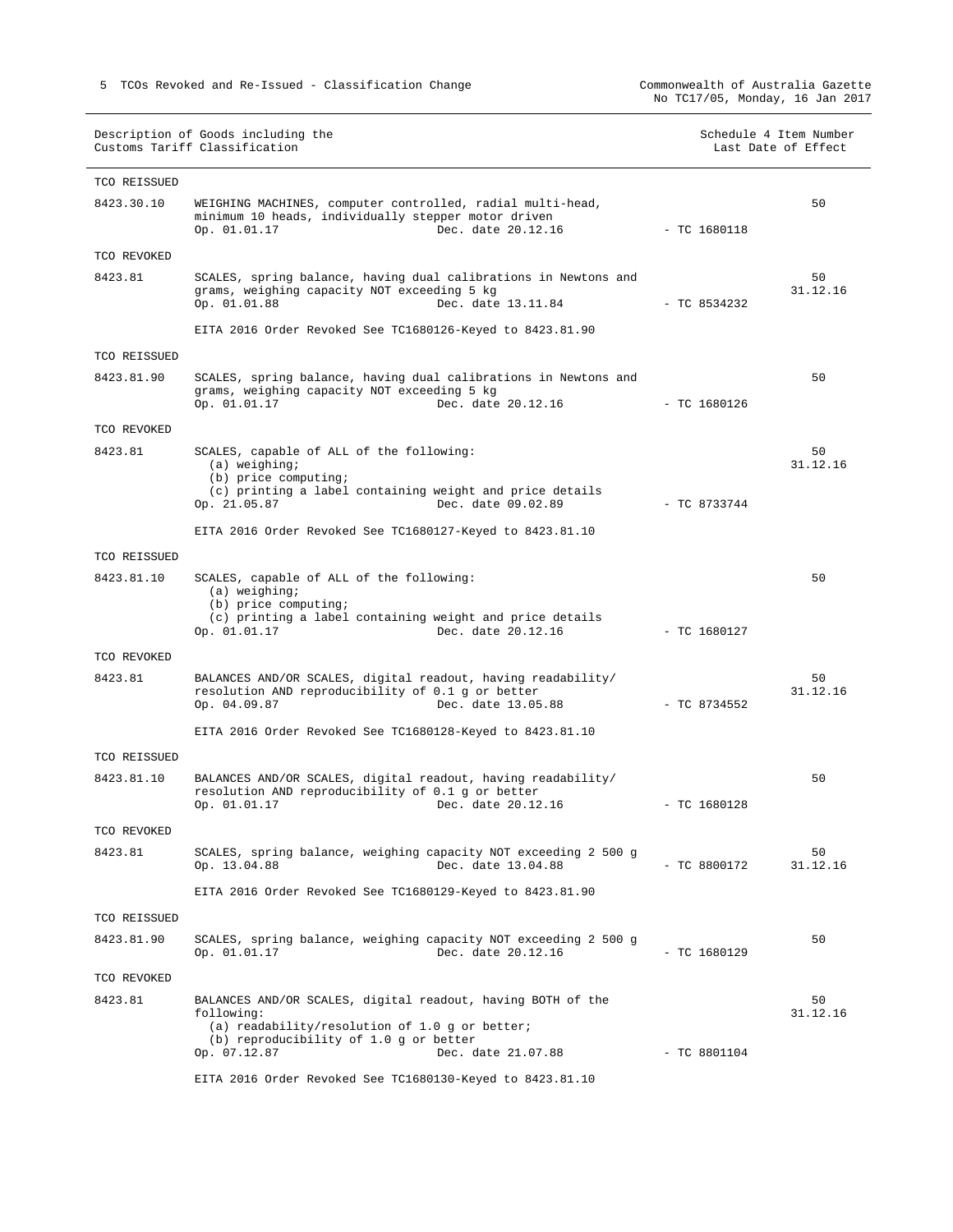| TCO REISSUED |                                                                                                                                                                                                                                                                                                                                     |                    |                |                |
|--------------|-------------------------------------------------------------------------------------------------------------------------------------------------------------------------------------------------------------------------------------------------------------------------------------------------------------------------------------|--------------------|----------------|----------------|
| 8423.81.10   | BALANCES AND/OR SCALES, digital readout, having BOTH of the<br>following:<br>(a) readability/resolution of $1.0$ g or better;<br>(b) reproducibility of 1.0 g or better<br>Op. 01.01.17                                                                                                                                             | Dec. date 20.12.16 | $-$ TC 1680130 | 50             |
| TCO REVOKED  |                                                                                                                                                                                                                                                                                                                                     |                    |                |                |
| 8423.81      | SCALES, price computing<br>NOTE:<br>For the purpose of this Order scales capable of interfacing<br>with electronic cash registers are considered to be price<br>computing scales<br>Op. 17.01.86                                                                                                                                    | Dec. date 20.12.93 | - TC 9313587   | 50<br>31.12.16 |
|              | EITA 2016 Order Revoked See TC1680131-Keyed to 8423.81.10                                                                                                                                                                                                                                                                           |                    |                |                |
| TCO REISSUED |                                                                                                                                                                                                                                                                                                                                     |                    |                |                |
| 8423.81.10   | SCALES, price computing<br>NOTE:<br>For the purpose of this Order scales capable of interfacing<br>with electronic cash registers are considered to be price<br>computing scales<br>Op. 01.01.17                                                                                                                                    | Dec. date 20.12.16 | $-$ TC 1680131 | 50             |
| TCO REVOKED  |                                                                                                                                                                                                                                                                                                                                     |                    |                |                |
| 8423.81.00   | DIAL SCALES<br>Op. 06.06.05                                                                                                                                                                                                                                                                                                         | Dec. date 07.10.05 | $-$ TC 0506773 | 50<br>31.12.16 |
|              | EITA 2016 Order Revoked See TC1680125-Keyed to 8423.81.90                                                                                                                                                                                                                                                                           |                    |                |                |
| TCO REISSUED |                                                                                                                                                                                                                                                                                                                                     |                    |                |                |
| 8423.81.90   | DIAL SCALES<br>Op. 01.01.17                                                                                                                                                                                                                                                                                                         | Dec. date 20.12.16 | - TC 1680125   | 50             |
| TCO REVOKED  |                                                                                                                                                                                                                                                                                                                                     |                    |                |                |
| 8423.81.00   | SCALES, WEIGHING, electronic, digital display, having ALL of the<br>following:<br>(a) power rating NOT exceeding 12 V;<br>(b) unit height NOT exceeding 210 mm;<br>(c) unit weight NOT exceeding 5 000 g;<br>(d) weighing capacity NOT exceeding 30 kg<br>Op. 10.02.98<br>EITA 2016 Order Revoked See TC1680222-Keyed to 8423.81.10 | Dec. date 04.06.98 | - TC 9801276   | 50<br>31.12.16 |
| TCO REISSUED |                                                                                                                                                                                                                                                                                                                                     |                    |                |                |
| 8423.81.10   | SCALES, WEIGHING, electronic, digital display, having ALL of the<br>following:<br>(a) power rating NOT exceeding 12 V;<br>(b) unit height NOT exceeding 210 mm;<br>(c) unit weight NOT exceeding 5 000 g;<br>(d) weighing capacity NOT exceeding 30 kg<br>Op. 01.01.17                                                              | Dec. date 20.12.16 | $-$ TC 1680222 | 50             |
| TCO REVOKED  |                                                                                                                                                                                                                                                                                                                                     |                    |                |                |
| 8423.81.00   | SCALES, WEIGHING AND COUNTING, BENCH, digital display,<br>electronic, having BOTH of the following:<br>(a) internal/counting resolution of NOT less than 1/50 000;<br>(b) weight display resolution of NOT less than 1/2 500<br>Op. 12.02.98                                                                                        | Dec. date 04.06.98 | $-$ TC 9801311 | 50<br>31.12.16 |
|              | EITA 2016 Order Revoked See TC1680132-Keyed to 8423.81.10                                                                                                                                                                                                                                                                           |                    |                |                |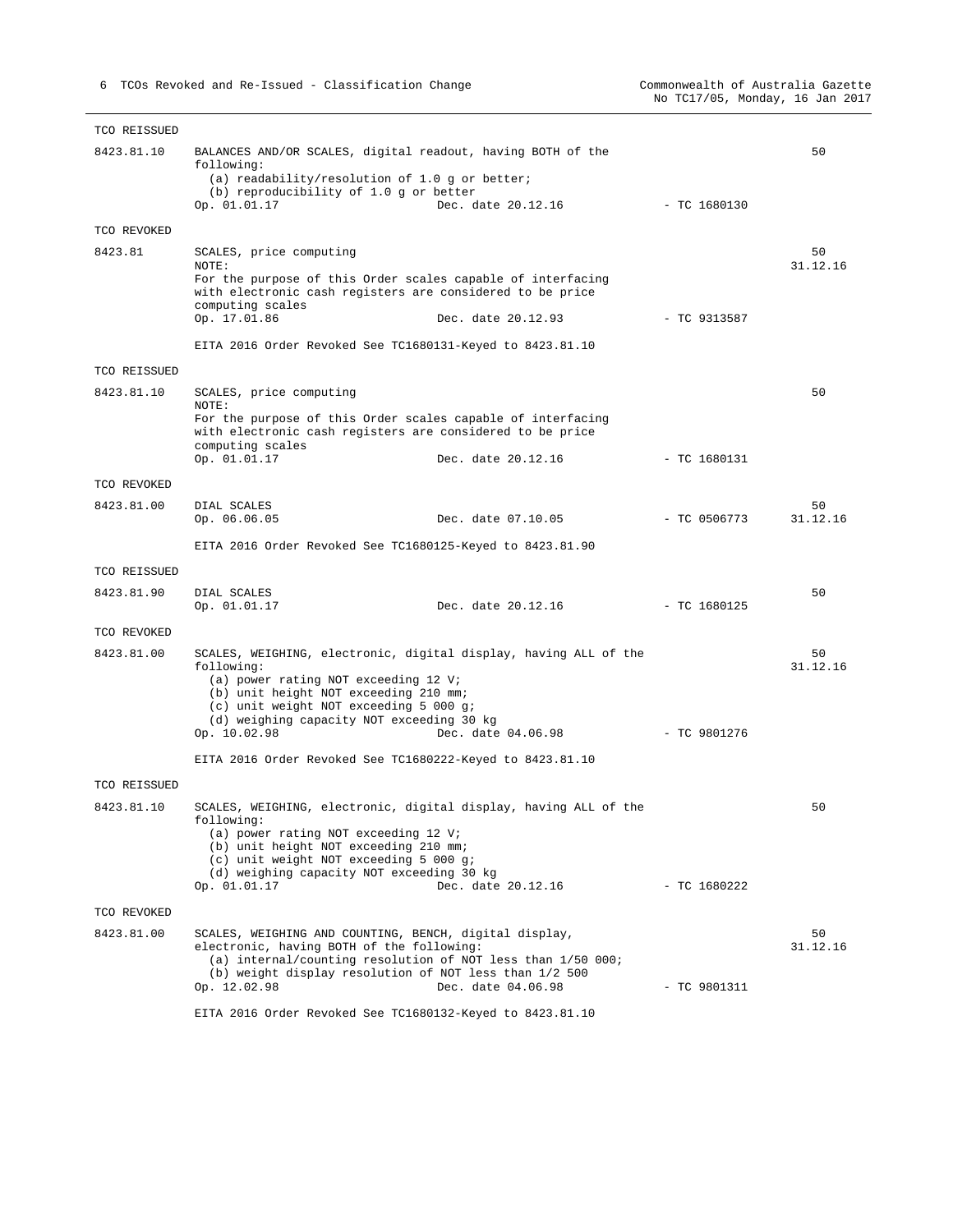Commonwealth of Australia Gazette<br>No TC17/05, Monday, 16 Jan 2017

|                            | Description of Goods including the<br>Customs Tariff Classification                                                                                                                                                                                                                                  |                | Schedule 4 Item Number<br>Last Date of Effect |
|----------------------------|------------------------------------------------------------------------------------------------------------------------------------------------------------------------------------------------------------------------------------------------------------------------------------------------------|----------------|-----------------------------------------------|
| TCO REISSUED               |                                                                                                                                                                                                                                                                                                      |                |                                               |
| 8423.81.10                 | SCALES, WEIGHING AND COUNTING, BENCH, digital display,<br>electronic, having BOTH of the following:<br>(a) internal/counting resolution of NOT less than 1/50 000;<br>(b) weight display resolution of NOT less than 1/2 500<br>Dec. date 20.12.16<br>Op. 01.01.17                                   | $-$ TC 1680132 | 50                                            |
| TCO REVOKED                |                                                                                                                                                                                                                                                                                                      |                |                                               |
| 8423.81.00                 | WEIGHT GRADING AND SORTING MACHINES, FOOD, computer controlled<br>Op. 20.10.99<br>Dec. date 07.01.00                                                                                                                                                                                                 | $-$ TC 9907959 | 50<br>31.12.16                                |
|                            | EITA 2016 Order Revoked See TC1680133-Keyed to 8423.81.10                                                                                                                                                                                                                                            |                |                                               |
| TCO REISSUED               |                                                                                                                                                                                                                                                                                                      |                |                                               |
| 8423.81.10                 | WEIGHT GRADING AND SORTING MACHINES, FOOD, computer controlled<br>Dec. date 20.12.16<br>Op. 01.01.17                                                                                                                                                                                                 | $-$ TC 1680133 | 50                                            |
| TCO REVOKED                |                                                                                                                                                                                                                                                                                                      |                |                                               |
| 8423.81.00                 | WEIGHING MACHINES, microprocessor controlled, digital display<br>Dec. date 14.06.02<br>Op. 22.03.02                                                                                                                                                                                                  | $-$ TC 0202492 | 50<br>31.12.16                                |
|                            | EITA 2016 Order Revoked See TC1680124-Keyed to 8423.30.10                                                                                                                                                                                                                                            |                |                                               |
| TCO REISSUED               |                                                                                                                                                                                                                                                                                                      |                |                                               |
| 8423.30.10                 | WEIGHING MACHINES, microprocessor controlled, digital display<br>Dec. date 20.12.16<br>Op. 01.01.17                                                                                                                                                                                                  | $-$ TC 1680124 | 50                                            |
| TCO REVOKED                |                                                                                                                                                                                                                                                                                                      |                |                                               |
| 8423.82                    | BALANCES AND/OR SCALES, digital readout, having ALL of the<br>following:<br>(a) readability/resolution of $1.0$ g or better;<br>(b) reproducibility of 1.0 g or better;<br>(c) weighing capacity NOT exceeding 40 kg<br>Op. 07.12.87<br>Dec. date 21.07.88                                           | - TC 8735778   | 50<br>31.12.16                                |
|                            | EITA 2016 Order Revoked - See TC1680224 Keyed to 8423.82.10                                                                                                                                                                                                                                          |                |                                               |
| TCO REISSUED               |                                                                                                                                                                                                                                                                                                      |                |                                               |
| 8423.82.10                 | BALANCES AND/OR SCALES, digital readout, having ALL of the<br>following:<br>(a) readability/resolution of $1.0$ q or better;<br>(b) reproducibility of 1.0 g or better;<br>(c) weighing capacity NOT exceeding 40 kg<br>Dec. date 21.12.16<br>Op. 01.01.17                                           | $-$ TC 1680224 | 50                                            |
| TCO REVOKED                |                                                                                                                                                                                                                                                                                                      |                |                                               |
| 8423.82                    | BALANCES AND/OR SCALES, digital readout, having BOTH of the<br>following:<br>(a) readability/resolution and reproducibility of $0.1$ g or<br>better;<br>(b) weighing capacity NOT exceeding 40 kg<br>Op. 07.12.87<br>Dec. date 13.05.88<br>EITA 2016 Order Revoked See TC1680136-Keyed to 8423.82.10 | $-$ TC 8802619 | 50<br>31.12.16                                |
|                            |                                                                                                                                                                                                                                                                                                      |                |                                               |
| TCO REISSUED<br>8423.82.10 | BALANCES AND/OR SCALES, digital readout, having BOTH of the                                                                                                                                                                                                                                          |                | 50                                            |
|                            | following:<br>(a) readability/resolution and reproducibility of $0.1$ g or<br>better;<br>(b) weighing capacity NOT exceeding 40 kg<br>Op. 01.01.17<br>Dec. date 20.12.16                                                                                                                             | $-$ TC 1680136 |                                               |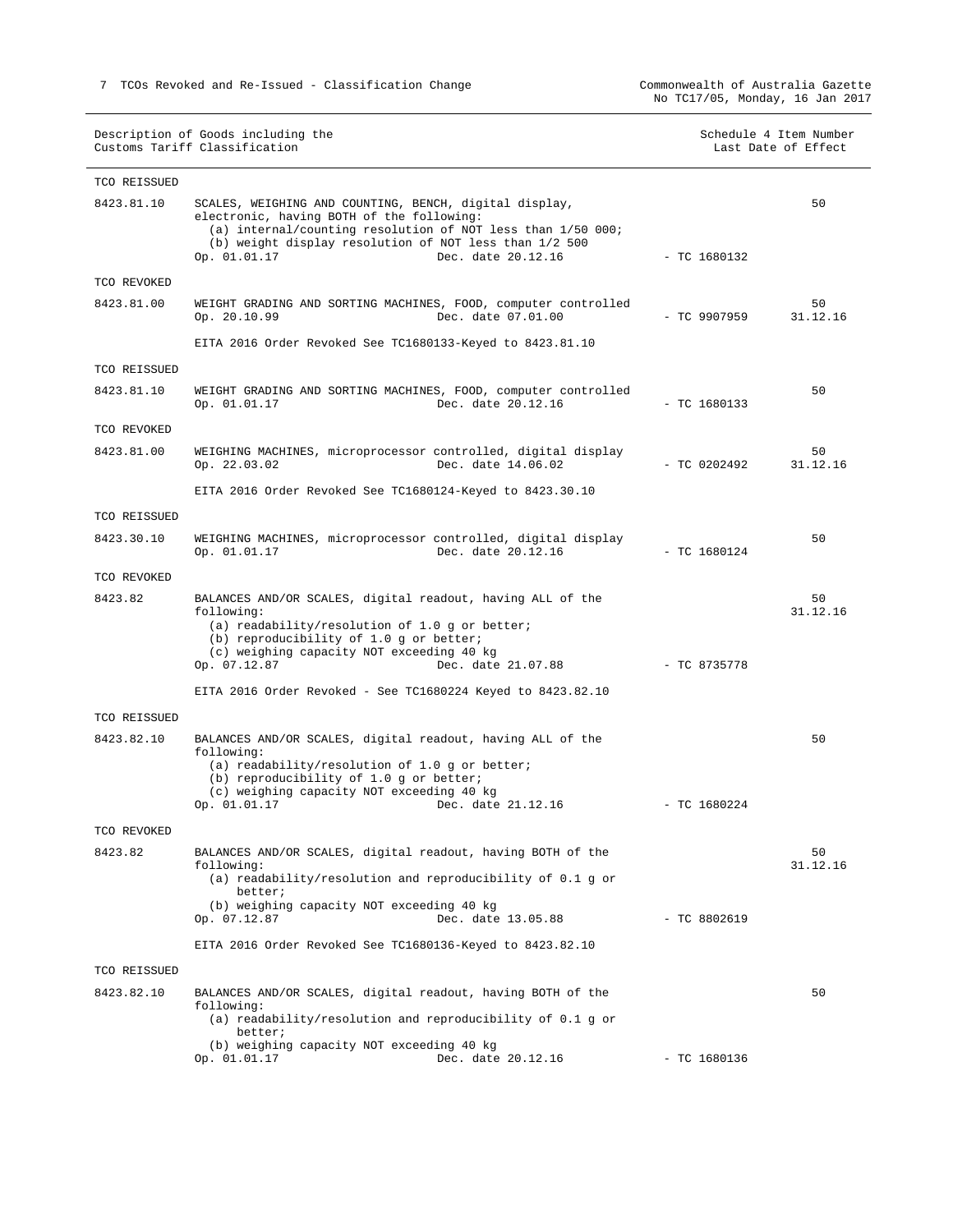No TC17/05, Monday, 16 Jan 2017

|              | Description of Goods including the<br>Customs Tariff Classification                                                                                                                                                                          |                    |                | Schedule 4 Item Number<br>Last Date of Effect |
|--------------|----------------------------------------------------------------------------------------------------------------------------------------------------------------------------------------------------------------------------------------------|--------------------|----------------|-----------------------------------------------|
| TCO REVOKED  |                                                                                                                                                                                                                                              |                    |                |                                               |
| 8423.82.00   | SCALES, DIAL<br>Op. 07.06.05                                                                                                                                                                                                                 | Dec. date 21.10.05 | $-$ TC 0506933 | 50<br>31.12.16                                |
|              | EITA 2016 Order Revoked See TC1680134-Keyed to 8423.82.10                                                                                                                                                                                    |                    |                |                                               |
| TCO REISSUED |                                                                                                                                                                                                                                              |                    |                |                                               |
| 8423.82.10   | SCALES, DIAL<br>Op. 01.01.17                                                                                                                                                                                                                 | Dec. date 20.12.16 | $-$ TC 1680134 | 50                                            |
| TCO REVOKED  |                                                                                                                                                                                                                                              |                    |                |                                               |
| 8423.82.00   | BALANCES AND/OR SCALES<br>Op. 24.08.05                                                                                                                                                                                                       | Dec. date 11.11.05 | $-$ TC 0511230 | 50<br>31.12.16                                |
|              | EITA 2016 Order Revoked - See TC1680135 Keyed to 8423.82.10                                                                                                                                                                                  |                    |                |                                               |
| TCO REISSUED |                                                                                                                                                                                                                                              |                    |                |                                               |
| 8423.82.10   | BALANCES AND/OR SCALES<br>Op. 01.01.17                                                                                                                                                                                                       | Dec. date 23.12.16 | $-$ TC 1680135 | 50                                            |
| TCO REVOKED  |                                                                                                                                                                                                                                              |                    |                |                                               |
| 8423.82.00   | GRAVIMETRIC FEEDERS<br>Op. 11.01.93                                                                                                                                                                                                          | Dec. date 23.04.93 | $-$ TC 9300948 | 50<br>31.12.16                                |
|              | EITA 2016 Order Revoked See TC1680138-Keyed to 8423.82.10                                                                                                                                                                                    |                    |                |                                               |
| TCO REISSUED |                                                                                                                                                                                                                                              |                    |                |                                               |
| 8423.82.10   | GRAVIMETRIC FEEDERS<br>Op. 01.01.17                                                                                                                                                                                                          | Dec. date 22.12.16 | $-$ TC 1680138 | 50                                            |
| TCO REVOKED  |                                                                                                                                                                                                                                              |                    |                |                                               |
| 8423.82.00   | SCALES, digital, motor vehicle weighing, capable of calculating<br>ALL of the following:<br>(a) total vehicle weight;<br>(b) individual wheel weights;<br>(c) cross wheel weight;<br>(d) weight percentages<br>Op. 19.02.93                  | Dec. date 09.06.93 | $-$ TC 9308363 | 50<br>31.12.16                                |
|              | EITA 2016 Order Revoked See TC1680226-Keyed to 8423.82.90                                                                                                                                                                                    |                    |                |                                               |
| TCO REISSUED |                                                                                                                                                                                                                                              |                    |                |                                               |
| 8423.82.90   | SCALES, digital, motor vehicle weighing, capable of calculating<br>ALL of the following:<br>(a) total vehicle weight;<br>(b) individual wheel weights;<br>(c) cross wheel weight;<br>(d) weight percentages                                  |                    |                | 50                                            |
|              | Op. 01.01.17                                                                                                                                                                                                                                 | Dec. date 20.12.16 | $-$ TC 1680226 |                                               |
| TCO REVOKED  |                                                                                                                                                                                                                                              |                    |                |                                               |
| 8423.82.00   | SCALES, WEIGHING AND COUNTING, BENCH, digital display,<br>electronic, having BOTH of the following:<br>(a) internal/counting resolution of NOT less than 1/50 000;<br>(b) weight display resolution of NOT less than 1/2 500<br>Op. 12.02.98 | Dec. date 04.06.98 | $-$ TC 9801312 | 50<br>31.12.16                                |

EITA 2016 Order Revoked See TC1680139-Keyed to 8423.82.10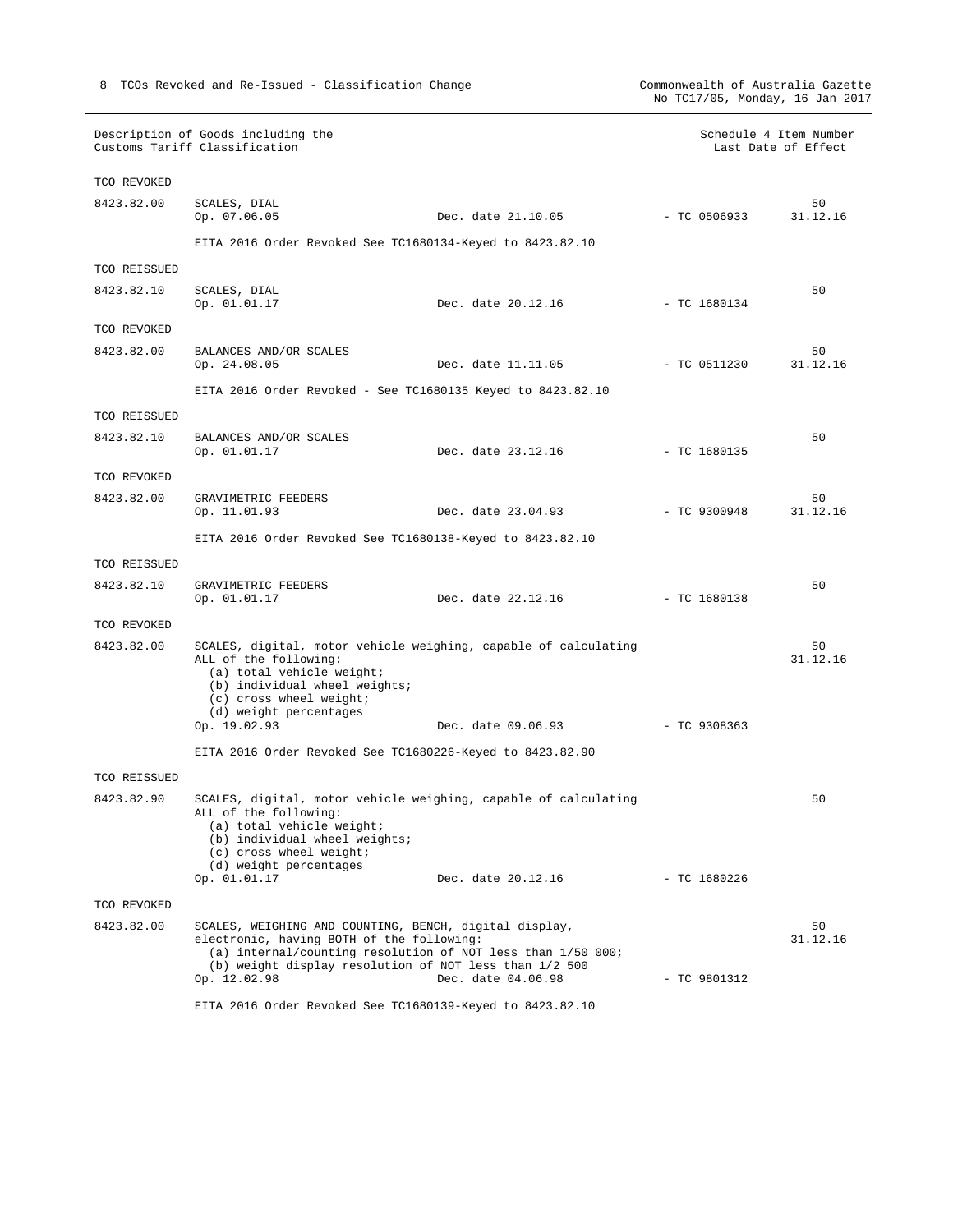Commonwealth of Australia Gazette<br>No TC17/05, Monday, 16 Jan 2017

|              | Description of Goods including the<br>Customs Tariff Classification                                                                                                                                                                                                                  |                                 | Schedule 4 Item Number<br>Last Date of Effect |
|--------------|--------------------------------------------------------------------------------------------------------------------------------------------------------------------------------------------------------------------------------------------------------------------------------------|---------------------------------|-----------------------------------------------|
| TCO REISSUED |                                                                                                                                                                                                                                                                                      |                                 |                                               |
| 8423.82.10   | SCALES, WEIGHING AND COUNTING, BENCH, digital display,<br>electronic, having BOTH of the following:<br>(a) internal/counting resolution of NOT less than 1/50 000;<br>(b) weight display resolution of NOT less than 1/2 500<br>Op. 01.01.17<br>Dec. date 20.12.16                   |                                 | 50<br>$-$ TC 1680139                          |
| TCO REVOKED  |                                                                                                                                                                                                                                                                                      |                                 |                                               |
| 8423.89      | WEIGHING MACHINES, portable, having a weight NOT exceeding 20 kg,<br>being machines to which 8423.89 applies<br>Op. 01.12.88<br>Dec. date 05.02.90                                                                                                                                   |                                 | 50<br>31.12.16<br>- TC 9000868                |
|              | EITA 2016 Order Revoked - See TC1680138 Keyed to 8423.89.10                                                                                                                                                                                                                          |                                 |                                               |
| TCO REISSUED |                                                                                                                                                                                                                                                                                      |                                 |                                               |
| 8423.89.10   | WEIGHING MACHINES, portable, having a weight NOT exceeding 20 kg,<br>being machines to which 8423.89 applies<br>Op. 01.01.17<br>Dec. date 23.12.16                                                                                                                                   |                                 | 50<br>$-$ TC 1681038                          |
| TCO REVOKED  |                                                                                                                                                                                                                                                                                      |                                 |                                               |
| 8423.89.00   | SCALES, CRANE, having a weighing capacity greater than 5 000 kg<br>Dec. date 27.07.07<br>Op. 22.05.07                                                                                                                                                                                |                                 | 50<br>- TC 0707613<br>31.12.16                |
|              | EITA 2016 Order Revoked See TC1680140-Keyed to 8423.89.10                                                                                                                                                                                                                            |                                 |                                               |
| TCO REISSUED |                                                                                                                                                                                                                                                                                      |                                 |                                               |
| 8423.89.10   | SCALES, CRANE, having a weighing capacity greater than 5 000 kg<br>Op. 01.01.17<br>Dec. date 22.12.16                                                                                                                                                                                |                                 | 50<br>$-$ TC 1680140                          |
| TCO REVOKED  |                                                                                                                                                                                                                                                                                      |                                 |                                               |
| 8423.89.00   | SCALES, PLATFORM, electronic, having a weighing capacity greater<br>than 5 000 kgs<br>Op. 16.06.08                                                                                                                                                                                   | Dec. date 22.08.08 - TC 0812933 | 50<br>31.12.16                                |
|              | EITA 2016 Order Revoked See TC1680227-Keyed to 8423.89.10                                                                                                                                                                                                                            |                                 |                                               |
| TCO REISSUED |                                                                                                                                                                                                                                                                                      |                                 |                                               |
| 8423.89.10   | SCALES, PLATFORM, electronic, having a weighing capacity greater                                                                                                                                                                                                                     |                                 | 50                                            |
|              | than $5000$ kgs<br>Op. 01.01.17<br>Dec. date 20.12.16                                                                                                                                                                                                                                | $-$ TC 1680227                  |                                               |
| TCO REVOKED  |                                                                                                                                                                                                                                                                                      |                                 |                                               |
| 8423.89.00   | WEIGHING MACHINES, vehicle, weigh-in-motion, transportable,<br>capable of BOTH of the following:<br>(a) weighing vehicles at speeds of 5 km/h or greater but NOT<br>exceeding 120 km/h;<br>(b) weighing individual axle and gross vehicle mass<br>Op. 21.05.93<br>Dec. date 06.09.93 |                                 | 50<br>31.12.16<br>$-$ TC 9304939              |
|              | EITA 2016 Order Revoked See TC1680708-Keyed to 8423.89.10                                                                                                                                                                                                                            |                                 |                                               |
| TCO REISSUED |                                                                                                                                                                                                                                                                                      |                                 |                                               |
| 8423.89.10   | WEIGHING MACHINES, vehicle, weigh-in-motion, transportable,<br>capable of BOTH of the following:<br>(a) weighing vehicles at speeds of 5 km/h or greater but NOT<br>exceeding 120 km/h;<br>(b) weighing individual axle and gross vehicle mass                                       |                                 | 50                                            |
|              | Op. 01.01.17<br>Dec. date 22.12.16                                                                                                                                                                                                                                                   |                                 | $-$ TC 1680708                                |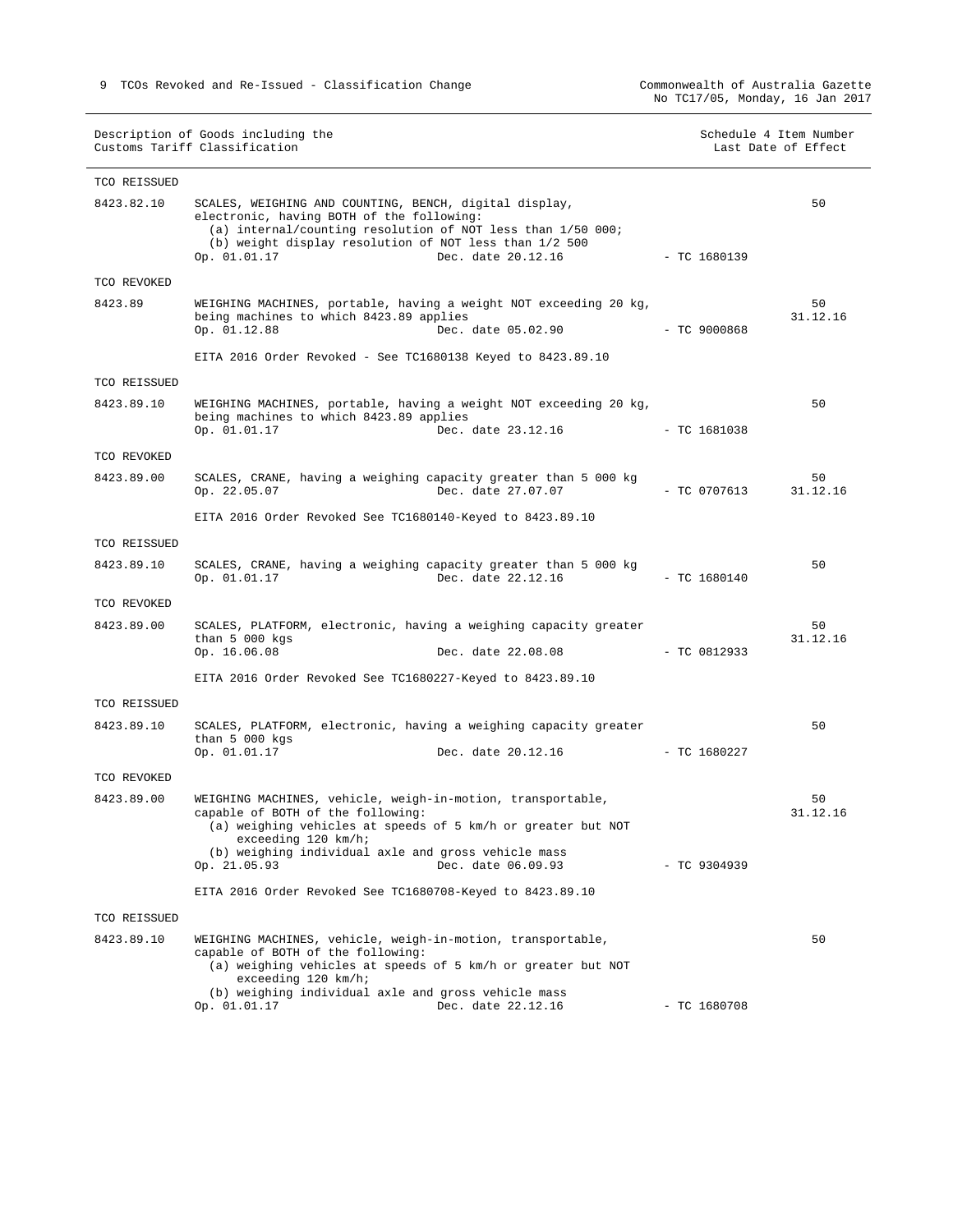| Description of Goods including the | Schedule 4 Item Number |
|------------------------------------|------------------------|
| Customs Tariff Classification      | Last Date of Effect    |
|                                    |                        |

| TCO REVOKED                |                                                                                                                                                                                                                                                                                                                                                                                                                                                                                                                                                                                                                                                                           |                |                |
|----------------------------|---------------------------------------------------------------------------------------------------------------------------------------------------------------------------------------------------------------------------------------------------------------------------------------------------------------------------------------------------------------------------------------------------------------------------------------------------------------------------------------------------------------------------------------------------------------------------------------------------------------------------------------------------------------------------|----------------|----------------|
| 8423.89.00                 | WEIGHING MACHINES, vehicle load monitor, weigh-in-motion,<br>transportable, capable of BOTH of the following:<br>(a) weighing vehicles at speeds of $0.5 \text{ km/h}$ or greater but NOT<br>exceeding 5km/h;<br>(b) weighing individual axle and gross vehicle mass<br>Op. 26.05.93<br>Dec. date 06.09.93<br>EITA 2016 Order Revoked See TC1680710-Keyed to 8423.89.10                                                                                                                                                                                                                                                                                                   | $-$ TC 9304984 | 50<br>31.12.16 |
| TCO REISSUED               |                                                                                                                                                                                                                                                                                                                                                                                                                                                                                                                                                                                                                                                                           |                |                |
| 8423.89.10                 | WEIGHING MACHINES, vehicle load monitor, weigh-in-motion,<br>transportable, capable of BOTH of the following:<br>(a) weighing vehicles at speeds of 0.5 km/h or greater but NOT<br>exceeding 5km/h;<br>(b) weighing individual axle and gross vehicle mass<br>Dec. date 22.12.16<br>Op. 01.01.17                                                                                                                                                                                                                                                                                                                                                                          | $-$ TC 1680710 | 50             |
| TCO REVOKED                |                                                                                                                                                                                                                                                                                                                                                                                                                                                                                                                                                                                                                                                                           |                |                |
| 8423.89.00                 | WEIGHING SYSTEMS, on board, dump truck payload, having a capacity<br>exceeding 85 t, comprising ALL of the following:<br>(a) payload meter;<br>(b) memory card;<br>(c) suspension cylinder pressure sensors;<br>$(d)$ inclinometer;<br>(e) deck mounted indicator lights,<br>with optional inclusion of the following:<br>(a) memory card reader with PC information capability;<br>(b) cables and software,<br>capable of downloading information stored on memory card to PC<br>via:<br>(a) cable connection from payload meter to PC; and<br>(b) use of card reader<br>Dec. date 28.11.94<br>Op. 19.08.94<br>EITA 2016 Order Revoked See TC1680262-Keyed to 8423.89.10 | - TC 9406918   | 50<br>31.12.16 |
|                            |                                                                                                                                                                                                                                                                                                                                                                                                                                                                                                                                                                                                                                                                           |                |                |
| TCO REISSUED<br>8423.89.10 | WEIGHING SYSTEMS, on board, dump truck payload, having a capacity<br>exceeding 85 t, comprising ALL of the following:<br>(a) payload meter;<br>(b) memory card;<br>(c) suspension cylinder pressure sensors;<br>$(d)$ inclinometer;<br>(e) deck mounted indicator lights,<br>with optional inclusion of the following:<br>(a) memory card reader with PC information capability;                                                                                                                                                                                                                                                                                          |                | 50             |
|                            | (b) cables and software,<br>capable of downloading information stored on memory card to PC<br>via:<br>(a) cable connection from payload meter to PC; and<br>(b) use of card reader<br>Op. 01.01.17<br>Dec. date 20.12.16                                                                                                                                                                                                                                                                                                                                                                                                                                                  | $- TC 1680262$ |                |
| TCO REVOKED                |                                                                                                                                                                                                                                                                                                                                                                                                                                                                                                                                                                                                                                                                           |                |                |
| 8423.90.00                 | DIGITAL INDICATORS<br>Op. 02.06.05<br>Dec. date 07.10.05<br>EITA 2016 Order Revoked - See TC1681040 Keyed to 8423.90.10                                                                                                                                                                                                                                                                                                                                                                                                                                                                                                                                                   | $-$ TC 0506582 | 50<br>31.12.16 |
|                            |                                                                                                                                                                                                                                                                                                                                                                                                                                                                                                                                                                                                                                                                           |                |                |
| TCO REISSUED<br>8423.90.10 | DIGITAL INDICATORS<br>Op. 01.01.17<br>Dec. date 23.12.16                                                                                                                                                                                                                                                                                                                                                                                                                                                                                                                                                                                                                  | $-$ TC 1681040 | 50             |
| TCO REVOKED                |                                                                                                                                                                                                                                                                                                                                                                                                                                                                                                                                                                                                                                                                           |                |                |
| 8423.90.00                 | WEIGHTS<br>Op. 08.06.05<br>Dec. date 21.10.05<br>EITA 2016 Order Revoked See TC1680265-Keyed to 8423.90.90                                                                                                                                                                                                                                                                                                                                                                                                                                                                                                                                                                | $-$ TC 0507032 | 50<br>31.12.16 |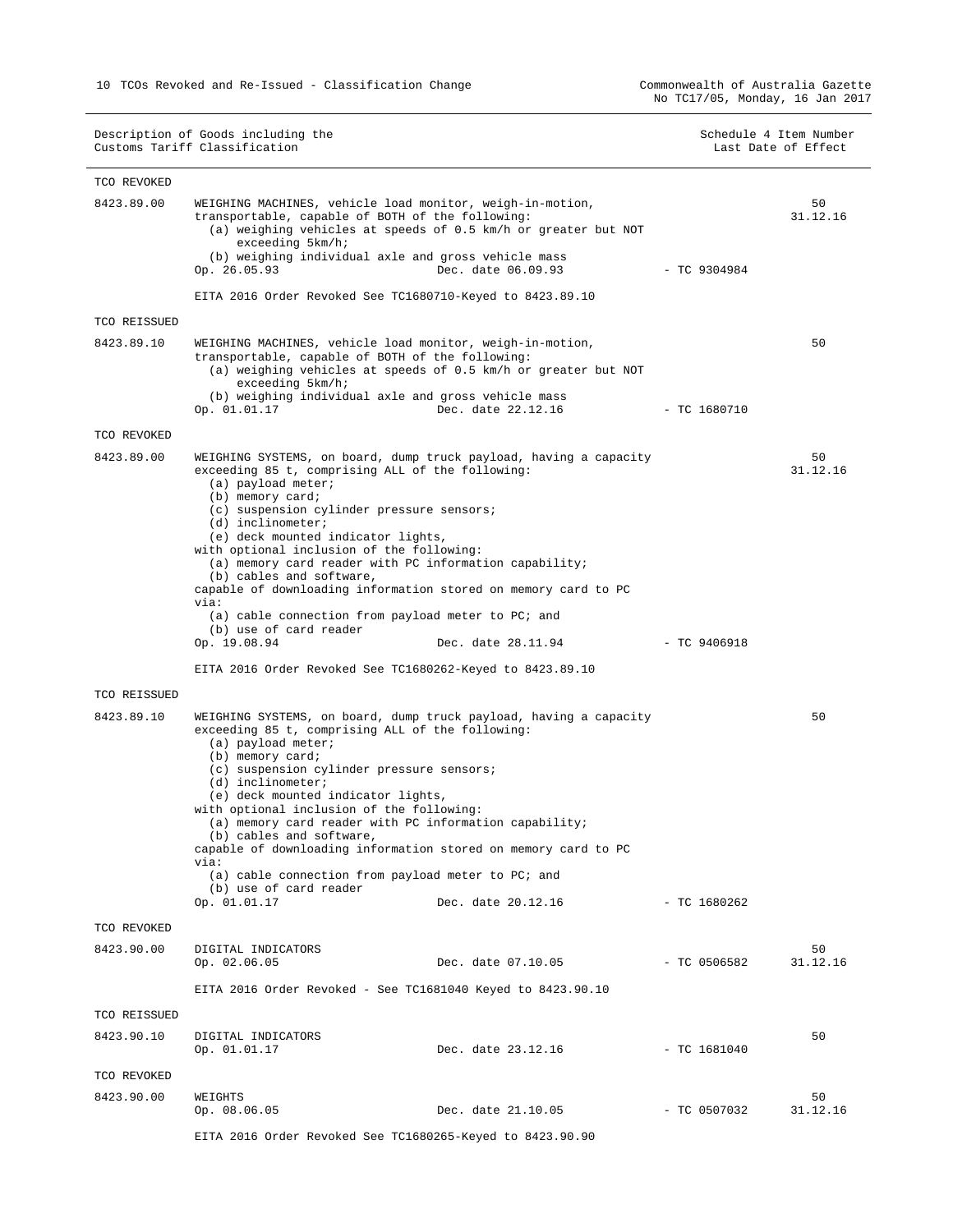Commonwealth of Australia Gazette<br>No TC17/05, Monday, 16 Jan 2017

|              | Description of Goods including the<br>Customs Tariff Classification                                                                                                                                                                                                                                                                                                                                                                                                                                                                                                                                                                               |                | Schedule 4 Item Number<br>Last Date of Effect |
|--------------|---------------------------------------------------------------------------------------------------------------------------------------------------------------------------------------------------------------------------------------------------------------------------------------------------------------------------------------------------------------------------------------------------------------------------------------------------------------------------------------------------------------------------------------------------------------------------------------------------------------------------------------------------|----------------|-----------------------------------------------|
| TCO REISSUED |                                                                                                                                                                                                                                                                                                                                                                                                                                                                                                                                                                                                                                                   |                |                                               |
| 8423.90.90   | WEIGHTS<br>Op. 01.01.17<br>Dec. date 22.12.16                                                                                                                                                                                                                                                                                                                                                                                                                                                                                                                                                                                                     | $-$ TC 1680265 | 50                                            |
| TCO REVOKED  |                                                                                                                                                                                                                                                                                                                                                                                                                                                                                                                                                                                                                                                   |                |                                               |
| 8423.90.00   | SCALE LOAD RECEPTORS, being pans and/or plates and/or scoops<br>Dec. date 25.11.05<br>Op. 02.09.05                                                                                                                                                                                                                                                                                                                                                                                                                                                                                                                                                | $-$ TC 0511535 | 50<br>31.12.16                                |
|              | EITA 2016 Order Revoked - See TC1681041 Keyed to 8423.90.10                                                                                                                                                                                                                                                                                                                                                                                                                                                                                                                                                                                       |                |                                               |
| TCO REISSUED |                                                                                                                                                                                                                                                                                                                                                                                                                                                                                                                                                                                                                                                   |                |                                               |
| 8423.90.10   | SCALE LOAD RECEPTORS, being pans and/or plates and/or scoops<br>Op. 01.01.17<br>Dec. date 23.12.16                                                                                                                                                                                                                                                                                                                                                                                                                                                                                                                                                | $-$ TC 1681041 | 50                                            |
| TCO REVOKED  |                                                                                                                                                                                                                                                                                                                                                                                                                                                                                                                                                                                                                                                   |                |                                               |
| 8423.90.00   | PARTS, WEIGHING SCALE, being platforms<br>Op. 15.01.07<br>Dec. date 10.04.07                                                                                                                                                                                                                                                                                                                                                                                                                                                                                                                                                                      | - TC 0700807   | 50<br>31.12.16                                |
|              | EITA 2016 Order Revoked - See TC1681043 Keyed to 8423.90.10                                                                                                                                                                                                                                                                                                                                                                                                                                                                                                                                                                                       |                |                                               |
| TCO REISSUED |                                                                                                                                                                                                                                                                                                                                                                                                                                                                                                                                                                                                                                                   |                |                                               |
| 8423.90.10   | PARTS, WEIGHING SCALE, being platforms<br>Op. 01.01.17<br>Dec. date 23.12.16                                                                                                                                                                                                                                                                                                                                                                                                                                                                                                                                                                      | - TC 1681043   | 50                                            |
| TCO REVOKED  |                                                                                                                                                                                                                                                                                                                                                                                                                                                                                                                                                                                                                                                   |                |                                               |
| 8423.90.00   | PARTS, POULTRY WEIGHING/SORTING SYSTEMS, being ANY of the<br>following:<br>(a) adjusters;<br>$(b)$ arms;<br>$(c)$ carriers;<br>$(d)$ cells;<br>$(e)$ cones;<br>(f) detecting plates;<br>$(g)$ drop offs;<br>$(h)$ end pieces;<br>$(i)$ extensions;<br>(j) guide fittings;<br>$(k)$ guide rails;<br>$(1)$ guides;<br>(m) guiding blocks;<br>$(n)$ housings;<br>(o) motor brackets;<br>$(p)$ rails;<br>(q) releasers;<br>$(r)$ rollers;<br>$(s)$ silencers;<br>$(t)$ stabilizers;<br>$(u)$ tensioners;<br>$(v)$ tighteners;<br>$(w)$ toothed wheel;<br>$(x)$ weighing belts;<br>$(y)$ wheels;<br>(z) Y-pieces<br>Op. 10.12.97<br>Dec. date 06.03.98 | - TC 9710833   | 50<br>31.12.16                                |
|              | EITA 2016 Order Revoked See TC1680268-Keyed to 8423.89.10                                                                                                                                                                                                                                                                                                                                                                                                                                                                                                                                                                                         |                |                                               |
| TCO REISSUED |                                                                                                                                                                                                                                                                                                                                                                                                                                                                                                                                                                                                                                                   |                |                                               |
| 8423.89.10   | PARTS, POULTRY WEIGHING/SORTING SYSTEMS, being ANY of the<br>following:<br>(a) adjusters;<br>$(b)$ arms;<br>$(c)$ carriers;<br>$(d)$ cells;<br>$(e)$ cones;<br>(f) detecting plates;<br>$(g)$ drop offs;                                                                                                                                                                                                                                                                                                                                                                                                                                          |                | 50                                            |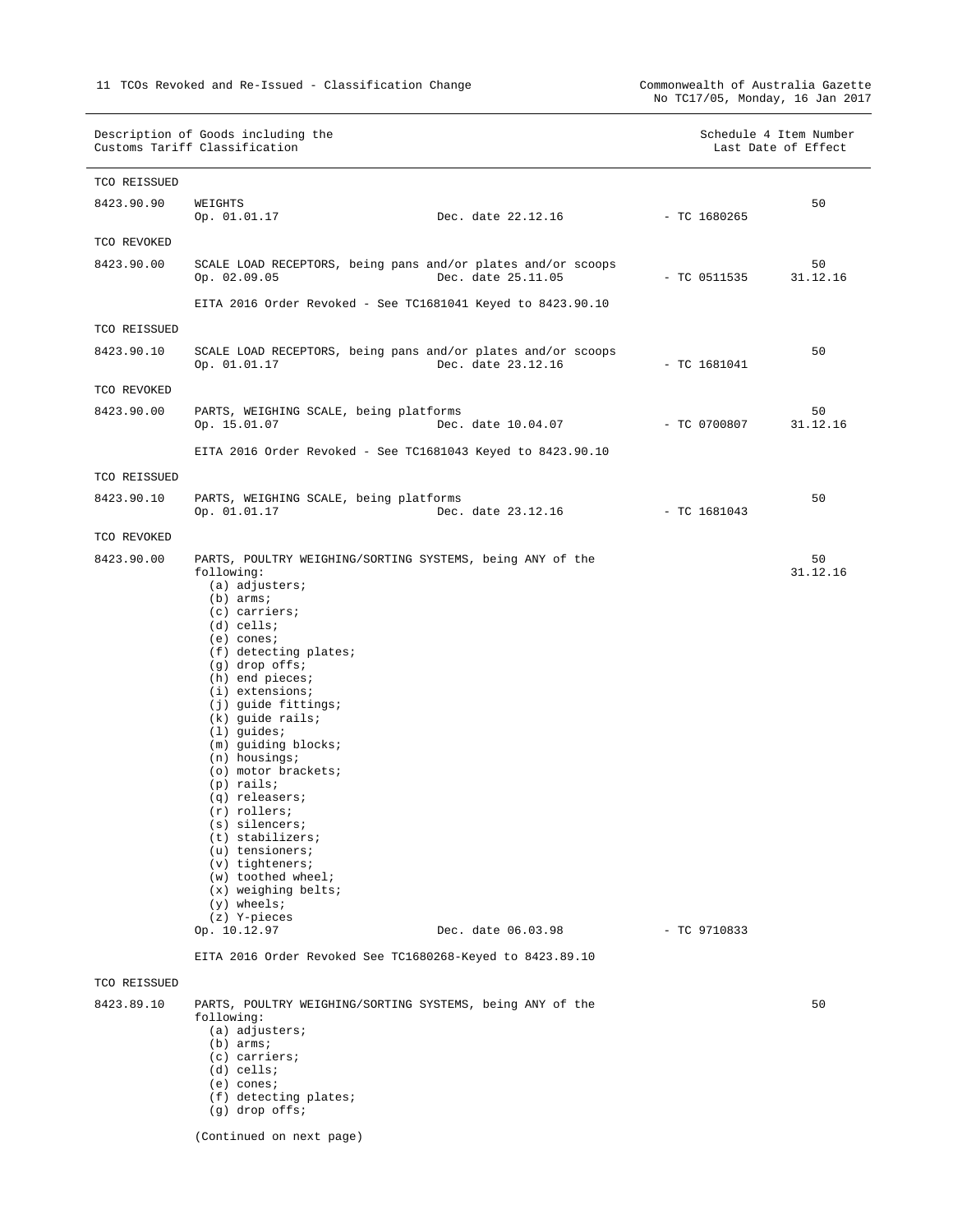|              | (Continued from previous page)                                                                                                                                                                                                                                                                                                                                                                                         |                                                                                                                                               |                |                |
|--------------|------------------------------------------------------------------------------------------------------------------------------------------------------------------------------------------------------------------------------------------------------------------------------------------------------------------------------------------------------------------------------------------------------------------------|-----------------------------------------------------------------------------------------------------------------------------------------------|----------------|----------------|
|              | $(h)$ end pieces;<br>$(i)$ extensions;<br>(j) guide fittings;<br>(k) guide rails;<br>$(1)$ guides;<br>(m) guiding blocks;<br>$(n)$ housings;<br>(o) motor brackets;<br>$(p)$ rails;<br>$(q)$ releasers;<br>$(r)$ rollers;<br>$(s)$ silencers;<br>$(t)$ stabilizers;<br>$(u)$ tensioners;<br>$(v)$ tighteners;<br>(w) toothed wheel;<br>$(x)$ weighing belts;<br>$(y)$ wheels;<br>(z) Y-pieces<br>Op. 01.01.17          | Dec. date 22.12.16                                                                                                                            | $-$ TC 1680268 |                |
| TCO REVOKED  |                                                                                                                                                                                                                                                                                                                                                                                                                        |                                                                                                                                               |                |                |
| 8423.90.00   | following:<br>$(a)$ axis;<br>(b) block;<br>(c) case;<br>(d) cassette lock;<br>(e) clutch;<br>$(f)$ collar;<br>$(g)$ cover;<br>$(h)$ head;<br>(i) holder;<br>$(j)$ interruptor;<br>(k) keyboard;<br>(1) keysheet;<br>$(m)$ leg;<br>$(n)$ level;<br>$(o)$ load cell;<br>(p) overlay;<br>$(q)$ panel;<br>$(r)$ pole;<br>(s) preset card;<br>$(t)$ reel;<br>$(u)$ shaft;<br>$(v)$ spacer;<br>$(w)$ support<br>Op. 02.06.98 | PARTS, SCALES, WEIGHING, price computing, being ANY of the<br>Dec. date 21.08.98<br>EITA 2016 Order Revoked See TC1680273-Keyed to 8423.89.10 | $-$ TC 9804696 | 50<br>31.12.16 |
| TCO REISSUED |                                                                                                                                                                                                                                                                                                                                                                                                                        |                                                                                                                                               |                |                |
| 8423.89.10   | following:<br>$(a)$ axis;<br>(b) block;<br>(c) case;<br>(d) cassette lock;<br>$(e)$ clutch;<br>$(f)$ collar;<br>$(g)$ cover;<br>(h) head;<br>$(i)$ holder;<br>$(j)$ interruptor;<br>(k) keyboard;<br>(1) keysheet;<br>$(m)$ leg;                                                                                                                                                                                       | PARTS, SCALES, WEIGHING, price computing, being ANY of the                                                                                    |                | 50             |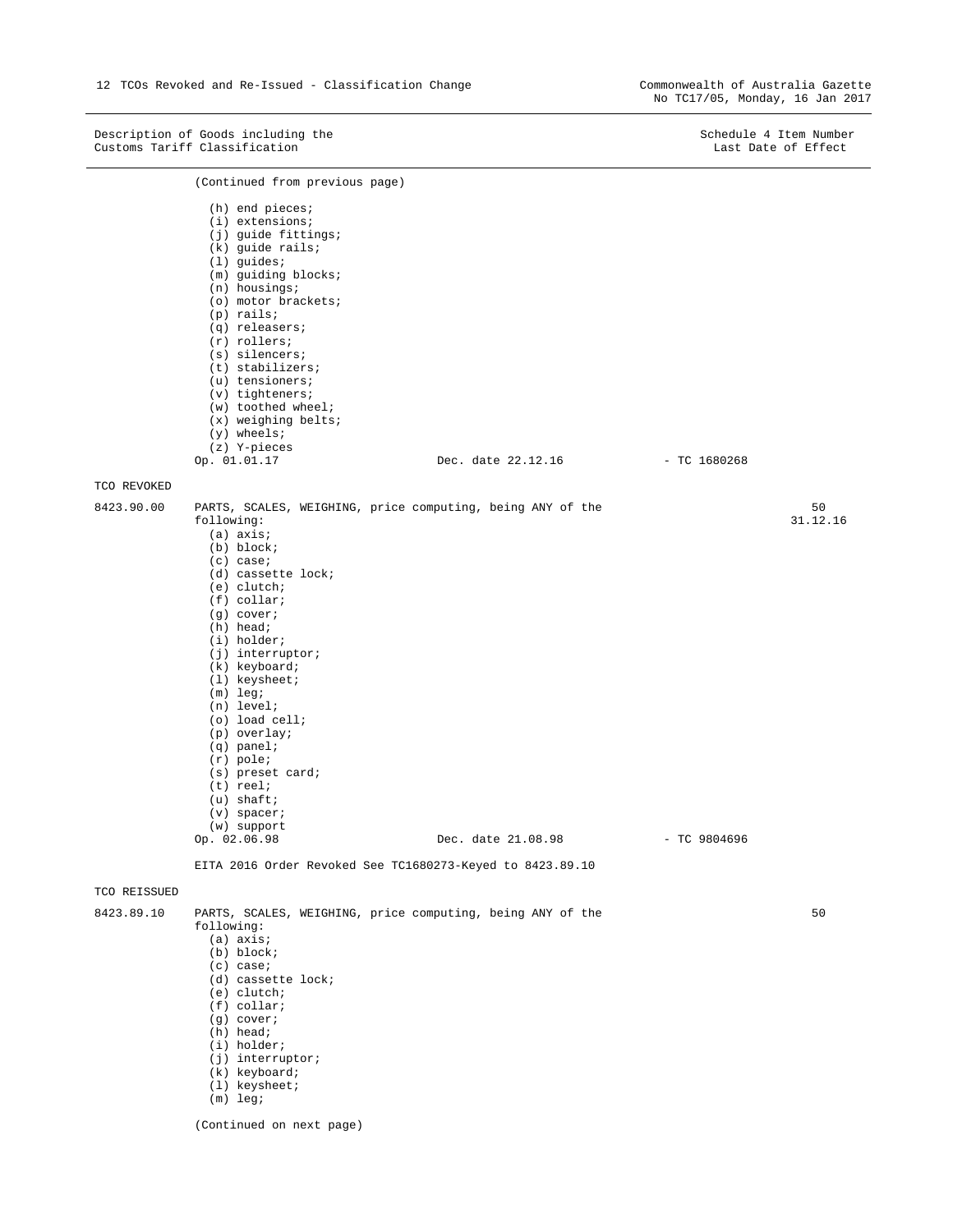$\overline{\phantom{0}}$ 

|              | Description of Goods including the<br>Customs Tariff Classification                                                                                                                                                                                                                                             |                    |                | Schedule 4 Item Number<br>Last Date of Effect |
|--------------|-----------------------------------------------------------------------------------------------------------------------------------------------------------------------------------------------------------------------------------------------------------------------------------------------------------------|--------------------|----------------|-----------------------------------------------|
|              | (Continued from previous page)                                                                                                                                                                                                                                                                                  |                    |                |                                               |
|              | $(n)$ level;<br>$(o)$ load cell;<br>(p) overlay;<br>$(q)$ panel;<br>$(r)$ pole;<br>(s) preset card;<br>$(t)$ reel;<br>$(u)$ shaft;<br>$(v)$ spacer;<br>$(w)$ support<br>Op. 01.01.17                                                                                                                            | Dec. date 22.12.16 | - TC 1680273   |                                               |
| TCO REVOKED  |                                                                                                                                                                                                                                                                                                                 |                    |                |                                               |
| 8475.90.00   | PARTS, GLASS FIBRE MANUFACTURING LINE, FIBRE SPINNING, metal,<br>being ANY of the following:<br>$(a)$ spinners;<br>$(b)$ covers;<br>(c) inner and/or outer lips;<br>$(d)$ hubs;<br>(e) inner and/or outer walls;<br>$(f)$ supports;<br>(g) baskets;<br>(h) blowing crowns;<br>(i) centre plates<br>Op. 07.05.07 | Dec. date 23.07.07 | $-$ TC 0701754 | 50<br>31.12.16                                |
| TCO REISSUED | EITA 2016 Order Revoked - See TC1681046 Keyed to 8475.90.90                                                                                                                                                                                                                                                     |                    |                |                                               |
| 8475.90.90   | PARTS, GLASS FIBRE MANUFACTURING LINE, FIBRE SPINNING, metal,<br>being ANY of the following:<br>$(a)$ spinners;<br>$(b)$ covers;<br>(c) inner and/or outer lips;<br>$(d)$ hubs;<br>(e) inner and/or outer walls;<br>$(f)$ supports;<br>(g) baskets;<br>(h) blowing crowns;<br>(i) centre plates<br>Op. 01.01.17 | Dec. date 23.12.16 | - TC 1681046   | 50                                            |
| TCO REVOKED  |                                                                                                                                                                                                                                                                                                                 |                    |                |                                               |
| 8475.90.00   | PARTS, GLASS BOTTLE MOULD, being ANY of the following:<br>(a) baffle spacers;<br>(b) baffle inserts;<br>(c) diffusers<br>Op. 30.03.09<br>EITA 2016 Order Revoked See TC1680275-Keyed to 8475.90.90                                                                                                              | Dec. date 19.06.09 | $-$ TC 0910641 | 50<br>31.12.16                                |
| TCO REISSUED |                                                                                                                                                                                                                                                                                                                 |                    |                |                                               |
| 8475.90.90   | PARTS, GLASS BOTTLE MOULD, being ANY of the following:<br>(a) baffle spacers;<br>(b) baffle inserts;<br>(c) diffusers<br>Op. 01.01.17                                                                                                                                                                           | Dec. date 22.12.16 | $-$ TC 1680275 | 50                                            |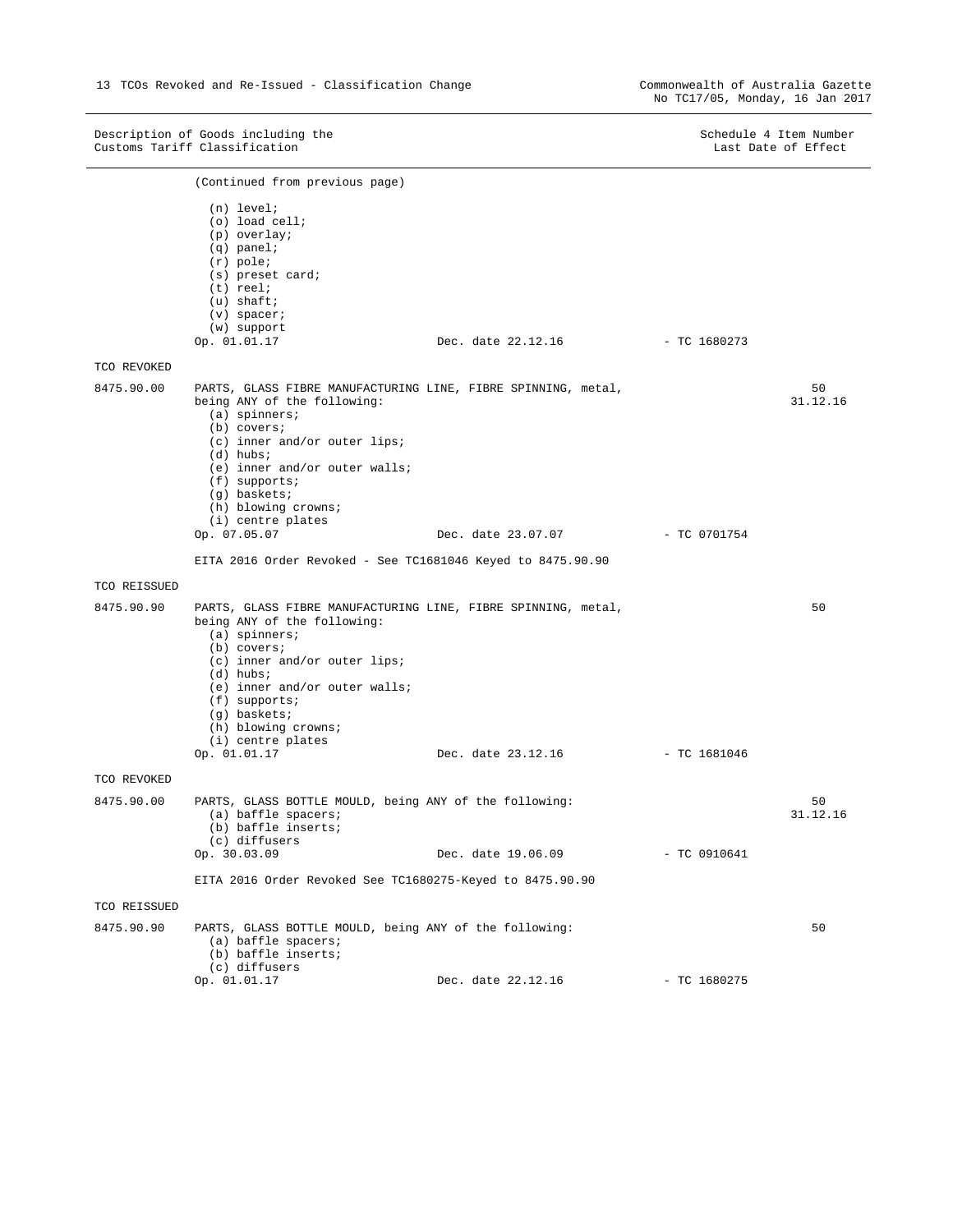TCO REVOKED

| 8475.90.00   | PARTS, MULTI SECTION GLASS FORMING MACHINE, being ANY of the<br>following:      |                | 50<br>31.12.16 |
|--------------|---------------------------------------------------------------------------------|----------------|----------------|
|              | (a) bed and uprights;                                                           |                |                |
|              | (b) timing drum bracket;                                                        |                |                |
|              | (c) overhead beam;<br>(d) manifold and detector beam;                           |                |                |
|              | (e) section frame;                                                              |                |                |
|              | (f) mould opening and closing mechanism;                                        |                |                |
|              | (g) mould holder supporting mechanism;<br>(h) mould holder;                     |                |                |
|              | $(i)$ funnel mechanism;                                                         |                |                |
|              | $(j)$ funnel arms;                                                              |                |                |
|              | $(k)$ baffle mechanism;<br>$(1)$ baffle arms;                                   |                |                |
|              | (m) constant cushion invert mechanism;                                          |                |                |
|              | (n) neck ring mechanism;                                                        |                |                |
|              | $(o)$ neck ring arms;                                                           |                |                |
|              | (p) vacuum bottom plate mechanism;<br>(q) vacuum bottom plate adaptor;          |                |                |
|              | $(r)$ blowhead mechanism;                                                       |                |                |
|              | (s) internal cooling blowhead arm;                                              |                |                |
|              | (t) constant cushion take out mechanism;<br>(u) take out tong head;             |                |                |
|              | (v) vertiflow blow mould cooling mechanism;                                     |                |                |
|              | (w) plunger, plunger cooler, plunger mechanism;                                 |                |                |
|              | (x) floating plunger positioner;                                                |                |                |
|              | $(y)$ change cartridge;<br>(z) delivery supporting mechanism                    |                |                |
|              | Op. 10.11.97<br>Dec. date 16.01.98                                              | $-$ TC 9709919 |                |
|              | EITA 2016 Order Revoked See TC1680279-Keyed to 8475.90.90                       |                |                |
|              |                                                                                 |                |                |
| TCO REISSUED |                                                                                 |                |                |
| 8475.90.90   | PARTS, MULTI SECTION GLASS FORMING MACHINE, being ANY of the<br>following:      |                | 50             |
|              | (a) bed and uprights;                                                           |                |                |
|              | (b) timing drum bracket;<br>(c) overhead beam;                                  |                |                |
|              | (d) manifold and detector beam;                                                 |                |                |
|              | (e) section frame;                                                              |                |                |
|              | (f) mould opening and closing mechanism;                                        |                |                |
|              | (g) mould holder supporting mechanism;<br>(h) mould holder;                     |                |                |
|              | $(i)$ funnel mechanism;                                                         |                |                |
|              | $(j)$ funnel arms;                                                              |                |                |
|              | $(k)$ baffle mechanism;<br>$(1)$ baffle arms;                                   |                |                |
|              | (m) constant cushion invert mechanism;                                          |                |                |
|              | $(n)$ neck ring mechanism;                                                      |                |                |
|              | $(o)$ neck ring arms;                                                           |                |                |
|              | (p) vacuum bottom plate mechanism;<br>(q) vacuum bottom plate adaptor;          |                |                |
|              | $(r)$ blowhead mechanism;                                                       |                |                |
|              | (s) internal cooling blowhead arm;                                              |                |                |
|              | (t) constant cushion take out mechanism;                                        |                |                |
|              | (u) take out tong head;<br>(v) vertiflow blow mould cooling mechanism;          |                |                |
|              | (w) plunger, plunger cooler, plunger mechanism;                                 |                |                |
|              | (x) floating plunger positioner;                                                |                |                |
|              | $(y)$ change cartridge;<br>(z) delivery supporting mechanism                    |                |                |
|              | Op. 01.01.17<br>Dec. date 22.12.16                                              | $-$ TC 1680279 |                |
|              |                                                                                 |                |                |
| TCO REVOKED  |                                                                                 |                |                |
| 8476.89      | VENDING MACHINES, coin operated, encapsulated novelty toy,                      |                | 50             |
|              | incorporating animated talking characters<br>Op. 01.07.96<br>Dec. date 25.06.96 | $-$ TC 9607130 | 31.12.16       |
|              |                                                                                 |                |                |
|              | EITA 2016 Order Revoked See TC1680288-Keyed to 8476.89.90                       |                |                |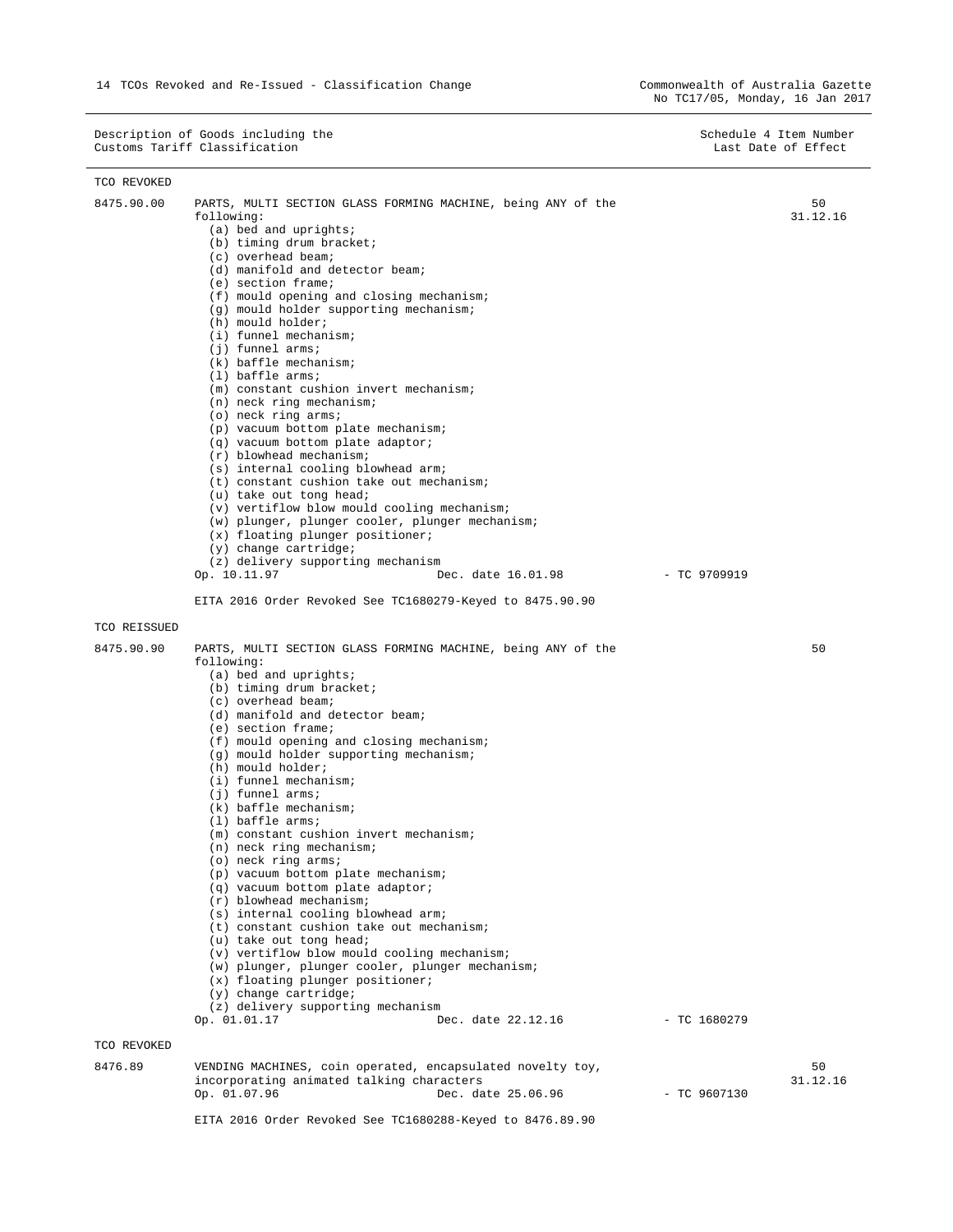| Description of Goods including the<br>Customs Tariff Classification |                                                                                                                                                                                                                                                                                                                             |                    | Schedule 4 Item Number<br>Last Date of Effect |                |                |
|---------------------------------------------------------------------|-----------------------------------------------------------------------------------------------------------------------------------------------------------------------------------------------------------------------------------------------------------------------------------------------------------------------------|--------------------|-----------------------------------------------|----------------|----------------|
| TCO REISSUED                                                        |                                                                                                                                                                                                                                                                                                                             |                    |                                               |                |                |
| 8476.89.90                                                          | VENDING MACHINES, coin operated, encapsulated novelty toy,<br>incorporating animated talking characters<br>Op. 01.01.17                                                                                                                                                                                                     | Dec. date 22.12.16 |                                               | - TC 1680288   | 50             |
| TCO REVOKED                                                         |                                                                                                                                                                                                                                                                                                                             |                    |                                               |                |                |
| 8476.89                                                             | VENDING MACHINES, automatic, electronically controlled, capable<br>of giving change<br>Op. 01.07.96                                                                                                                                                                                                                         | Dec. date 01.07.96 |                                               | - TC 9607134   | 50<br>31.12.16 |
|                                                                     | EITA 2016 Order Revoked See TC1680292-Keyed to 8476.89.90                                                                                                                                                                                                                                                                   |                    |                                               |                |                |
| TCO REISSUED                                                        |                                                                                                                                                                                                                                                                                                                             |                    |                                               |                |                |
| 8476.89.90                                                          | VENDING MACHINES, automatic, electronically controlled, capable<br>of giving change<br>Op. 01.01.17                                                                                                                                                                                                                         | Dec. date 22.12.16 |                                               | $-$ TC 1680292 | 50             |
| TCO REVOKED                                                         |                                                                                                                                                                                                                                                                                                                             |                    |                                               |                |                |
| 8476.89.00                                                          | VENDING MACHINES, golf ball, electronically controlled, operated<br>by tokens and/or pre-paid cards, having BOTH of the following:<br>(a) microprocessor controlled token and/or card acceptance<br>device;<br>(b) dispensing of predetermined number of golf balls according<br>to token and/or card value<br>Op. 01.07.96 | Dec. date 25.06.96 |                                               | $-$ TC 9607150 | 50<br>31.12.16 |
|                                                                     |                                                                                                                                                                                                                                                                                                                             |                    |                                               |                |                |
|                                                                     | EITA 2016 Order Revoked - See TC1680297 Keyed to 8476.89.90                                                                                                                                                                                                                                                                 |                    |                                               |                |                |
| TCO REISSUED                                                        |                                                                                                                                                                                                                                                                                                                             |                    |                                               |                |                |
| 8476.89.90                                                          | VENDING MACHINES, golf ball, electronically controlled, operated<br>by tokens and/or pre-paid cards, having BOTH of the following:<br>(a) microprocessor controlled token and/or card acceptance<br>device;<br>(b) dispensing of predetermined number of golf balls according<br>to token and/or card value<br>Op. 01.01.17 | Dec. date 21.12.16 |                                               | $-$ TC 1680297 | 50             |
|                                                                     |                                                                                                                                                                                                                                                                                                                             |                    |                                               |                |                |
| TCO REVOKED<br>8476.89.00                                           | VENDORS, DVD AND/OR VIDEO AND/OR GAME                                                                                                                                                                                                                                                                                       |                    |                                               |                | 50             |
|                                                                     | Op. 05.10.04                                                                                                                                                                                                                                                                                                                | Dec. date 10.12.04 |                                               | $-$ TC 0410393 | 31.12.16       |
|                                                                     | EITA 2016 Order Revoked See TC1680285-Keyed to 8476.89.90                                                                                                                                                                                                                                                                   |                    |                                               |                |                |
| TCO REISSUED                                                        |                                                                                                                                                                                                                                                                                                                             |                    |                                               |                |                |
| 8476.89.90                                                          | VENDORS, DVD AND/OR VIDEO AND/OR GAME<br>Op. 01.01.17                                                                                                                                                                                                                                                                       | Dec. date 22.12.16 |                                               | $-$ TC 1680285 | 50             |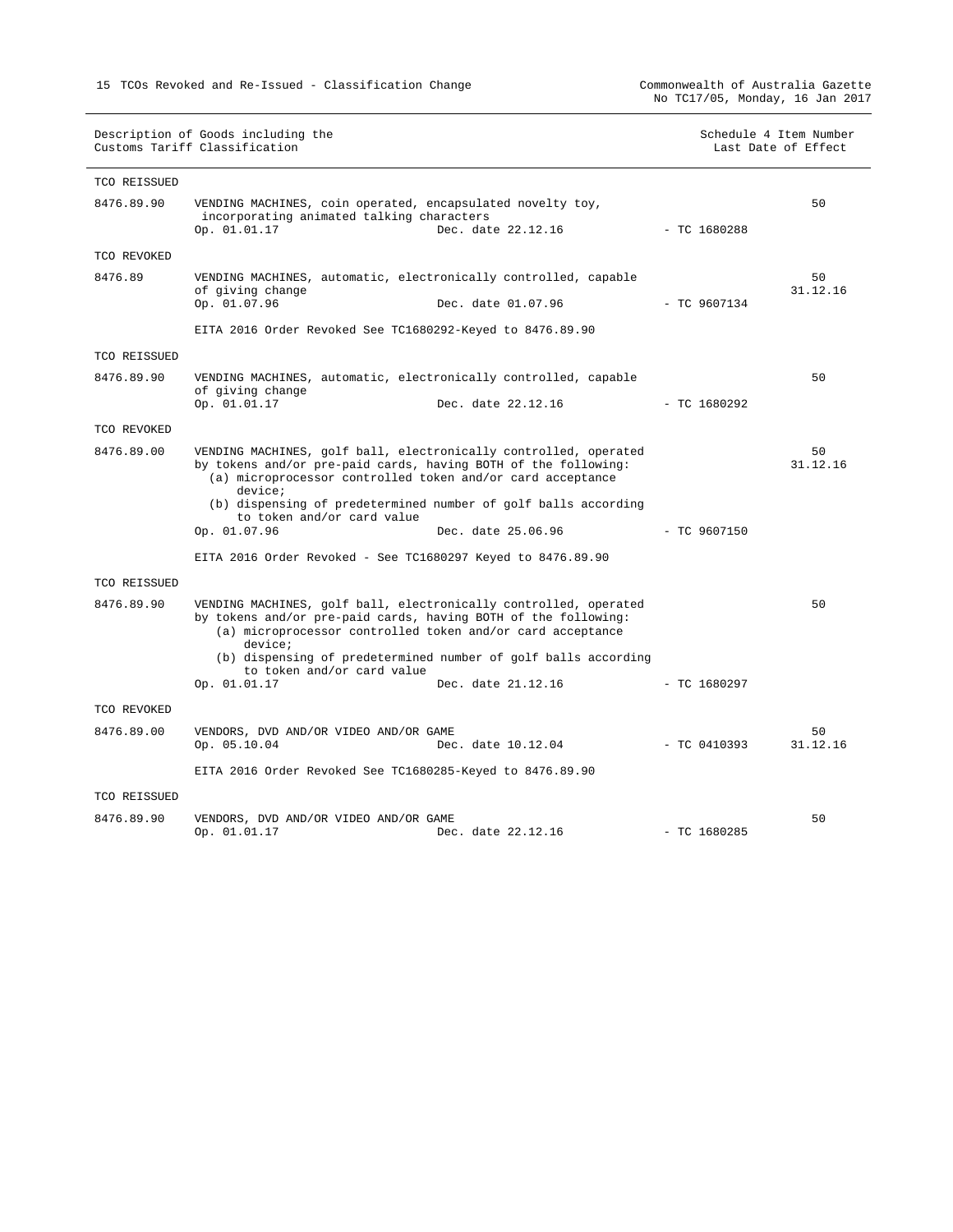TCO REVOKED

| 8476.90.00 | PARTS, AUTOMATIC VENDING MACHINE, being ANY of the following:<br>(a) 300 ml converters; | 50<br>31.12.16 |
|------------|-----------------------------------------------------------------------------------------|----------------|
|            | (b) adaptors;                                                                           |                |
|            | (c) air dampers;                                                                        |                |
|            | $(d)$ air dams;<br>$(e)$ anchors;                                                       |                |
|            | $(f)$ angles;                                                                           |                |
|            | (g) anti noise weights;                                                                 |                |
|            | (h) anti theft girdles;                                                                 |                |
|            | (i) anti theft partitions;<br>(j) anti tilts;                                           |                |
|            | (k) anti vandal barriers;                                                               |                |
|            | $(1)$ arms;                                                                             |                |
|            | $(m)$ augers;                                                                           |                |
|            | $(n)$ axles;                                                                            |                |
|            | (o) backing plates;<br>$(p)$ baffles;                                                   |                |
|            | $(q)$ bags;                                                                             |                |
|            | $(r)$ bails;                                                                            |                |
|            | $(s)$ bars;                                                                             |                |
|            | $(t)$ bases;<br>$(u)$ bezels;                                                           |                |
|            | $(v)$ bin boxes;                                                                        |                |
|            | $(w)$ bins;                                                                             |                |
|            | $(x)$ blockers;                                                                         |                |
|            | $(y)$ blocks;<br>$(z)$ boards;                                                          |                |
|            | (aa) bottle converters;                                                                 |                |
|            | (ab) bottle to can conversions;                                                         |                |
|            | $(ac)$ boxes;                                                                           |                |
|            | (ad) braces;                                                                            |                |
|            | (ae) buckets;<br>(af) bulkhead supports;                                                |                |
|            | (ag) bulkheads;                                                                         |                |
|            | (ah) bumpers;                                                                           |                |
|            | $(ai)$ bushings;                                                                        |                |
|            | (aj) buttons;<br>(ak) cab latches;                                                      |                |
|            | $(al)$ cabinets;                                                                        |                |
|            | $(am)$ cages;                                                                           |                |
|            | (an) cam strikes;                                                                       |                |
|            | (ao) cams;                                                                              |                |
|            | (ap) can converters;<br>(aq) can staggers;                                              |                |
|            | (ar) can to bottle conversions;                                                         |                |
|            | $(as) \text{ caps.}$                                                                    |                |
|            | (at) carriages;                                                                         |                |
|            | (au) carrier strips;<br>(av) carriers;                                                  |                |
|            | (aw) cash boxes;                                                                        |                |
|            | $(ax)$ castings;                                                                        |                |
|            | (ay) channels;                                                                          |                |
|            | (az) chassis;<br>(ba) chokes;                                                           |                |
|            | (bb) chutes;                                                                            |                |
|            | (bc) cleaners;                                                                          |                |
|            | (bd) clips;                                                                             |                |
|            | (be) closure caps;<br>(bf) closures;                                                    |                |
|            | (bg) coders;                                                                            |                |
|            | (bh) coin bag mountings;                                                                |                |
|            | (bi) coin box locks;                                                                    |                |
|            | (bi) coin boxes;                                                                        |                |
|            | $(bk)$ coin channels;<br>$(b1)$ coin cups;                                              |                |
|            | (bm) coin inserts;                                                                      |                |
|            | (bn) coin return pivots;                                                                |                |
|            | (bo) coin returns;                                                                      |                |
|            | (bp) coin slots;                                                                        |                |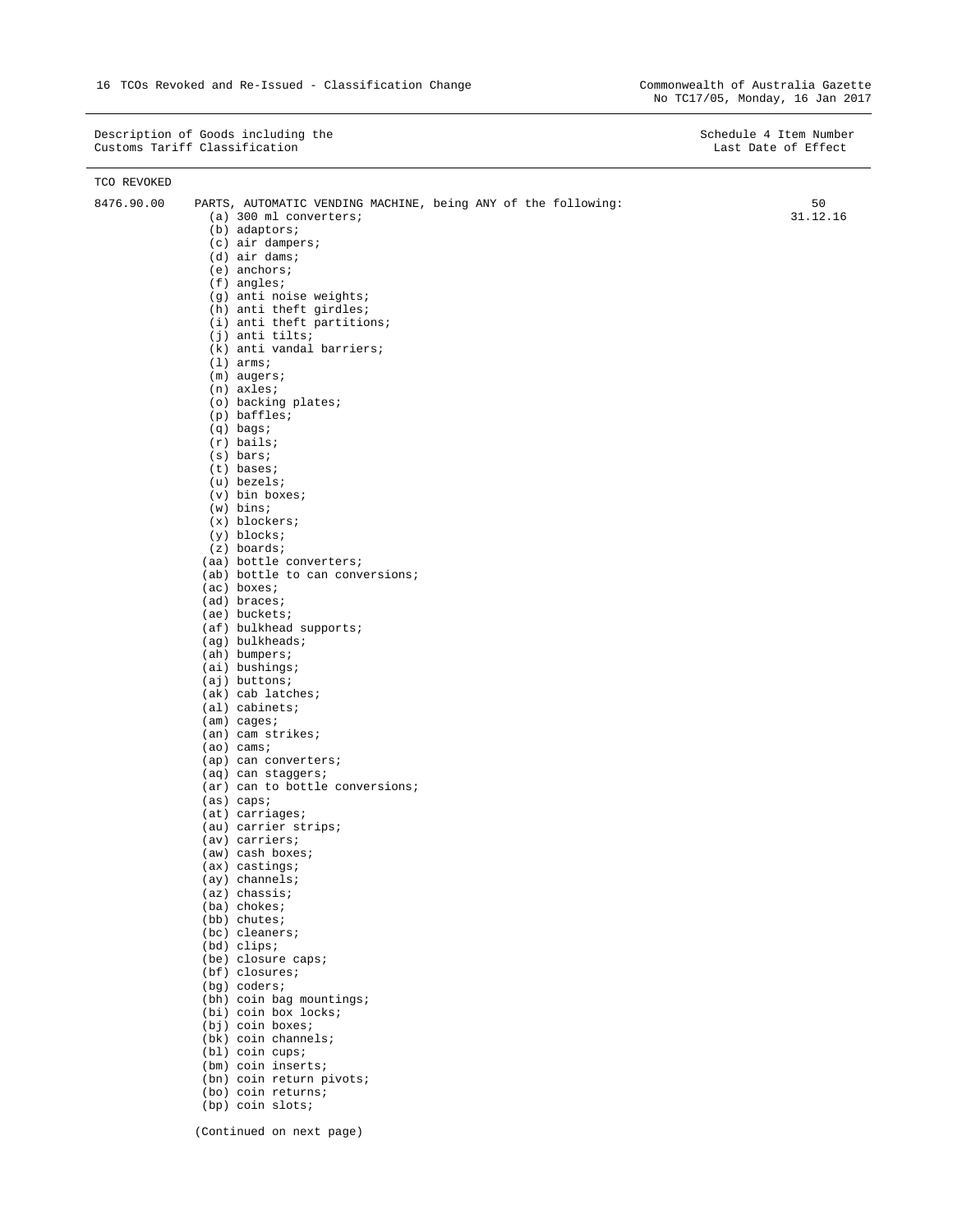No TC17/05, Monday, 16 Jan 2017

Description of Goods including the Schedule 4 Item Number (North Schedule 4 Item Number Customs Tariff Classification Customs Tariff Classification

 (bq) coin wrappers; (br) coinage extensions; (bs) collars; (bt) control boxes; (bu) conversions; (bv) converters; (bw) correct change panels; (bx) counter weights; (by) coupling cams; (bz) couplings; (ca) cover plates; (cb) covers; (cc) crank coin return levers; (cd) cross straps; (ce) crown blockers; (cf) crown boxes; (cg) cups; (ch) deflectors; (ci) delivery chutes; (cj) delivery eyelets; (ck) door frames; (cl) door patches; (cm) door protection; (cn) door protectors; (co) doors; (cp) drain tubes; (cq) drain tubing; (cr) drains; (cs) duct wires; (ct) ducts; (cu) emitter boards; (cv) expellers; (cw) extensions; (cx) feet; (cy) filler plugs; (cz) flanges; (da) flaps; (db) frames; (dc) gate links; (dd) gates; (de) gauge bars; (df) glide cage supports; (dg) guards; (dh) guides; (di) gutters; (dj) handles; (dk) hangers; (dl) harnesses; (dm) hasps; (dn) headers; (do) holders; (dp) holding dogs; (dq) hopper extensions; (dr) hoppers; (ds) housings; (dt) hubs; (du) inner door foam; (dv) inserts; (dw) interfaces; (dx) jumpers; (dy) keepers; (dz) knobs; (ea) latch mechanisms; (eb) latch plates; (ec) latch strikes; (ed) latches; (ee) legs; (ef) leveling bolts; (eg) levellers;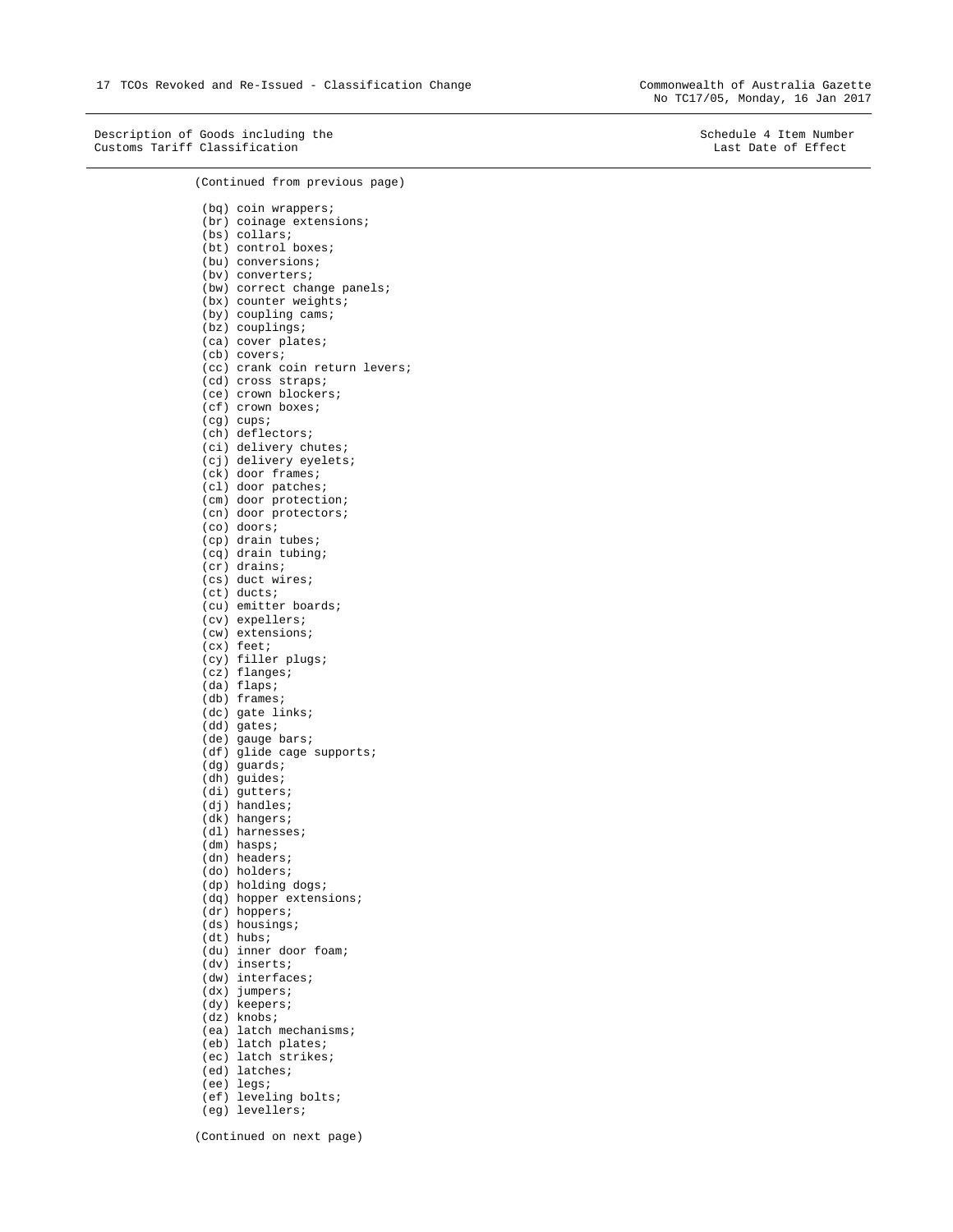No TC17/05, Monday, 16 Jan 2017

Description of Goods including the Schedule 4 Item Number (North Schedule 4 Item Number Customs Tariff Classification Customs Tariff Classification

(Continued from previous page) (eh) levelling legs; (ei) lever arms; (ej) levers; (ek) liners; (el) linkages; (em) links; (en) load racks; (eo) lock cams; (ep) lock stud kits; (eq) louvres; (er)manifolds; (es) mountings; (et) mounts; (eu) muzzles; (ev) noses; (ew) openers; (ex) orifices; (ey) overload protectors; (ez) pads; (fa) panels; (fb) pans; (fc) partitions; (fd) pawls; (fe) pins; (ff) pivots; (fg) plates; (fh) platforms; (fi) plug rivets;  $(fj)$  plugs; (fk) plungers; (fl) prefillers; (fm) price panels; (fn) protectors; (fo) pullers; (fp) punchers; (fq) pushers; (fr) racks; (fs) rain guards; (ft) rain gutters; (fu) rain troughs; (fv) ramps; (fw) receptacles; (fx) reflectors; (fy) reinforcements; (fz) release pins; (ga) retainers; (gb) returns; (gc) rings; (gd) rods; (ge) rollers; (gf) safeguards; (gg) safety screens; (gh) scavengers; (gi) screens; (gj) selection buttons; (gk) sensors; (gl) service cords; (gm) shelves; (gn) shields; (go) shims; (gp) shrouds; (gq) side glass/poly vinyl chloride assemblies; (gr) sign caps; (gs) sign faces; (gt) sign frames; (gu) sign retainers; (gv) signs; (gw) slides; (gx) slots;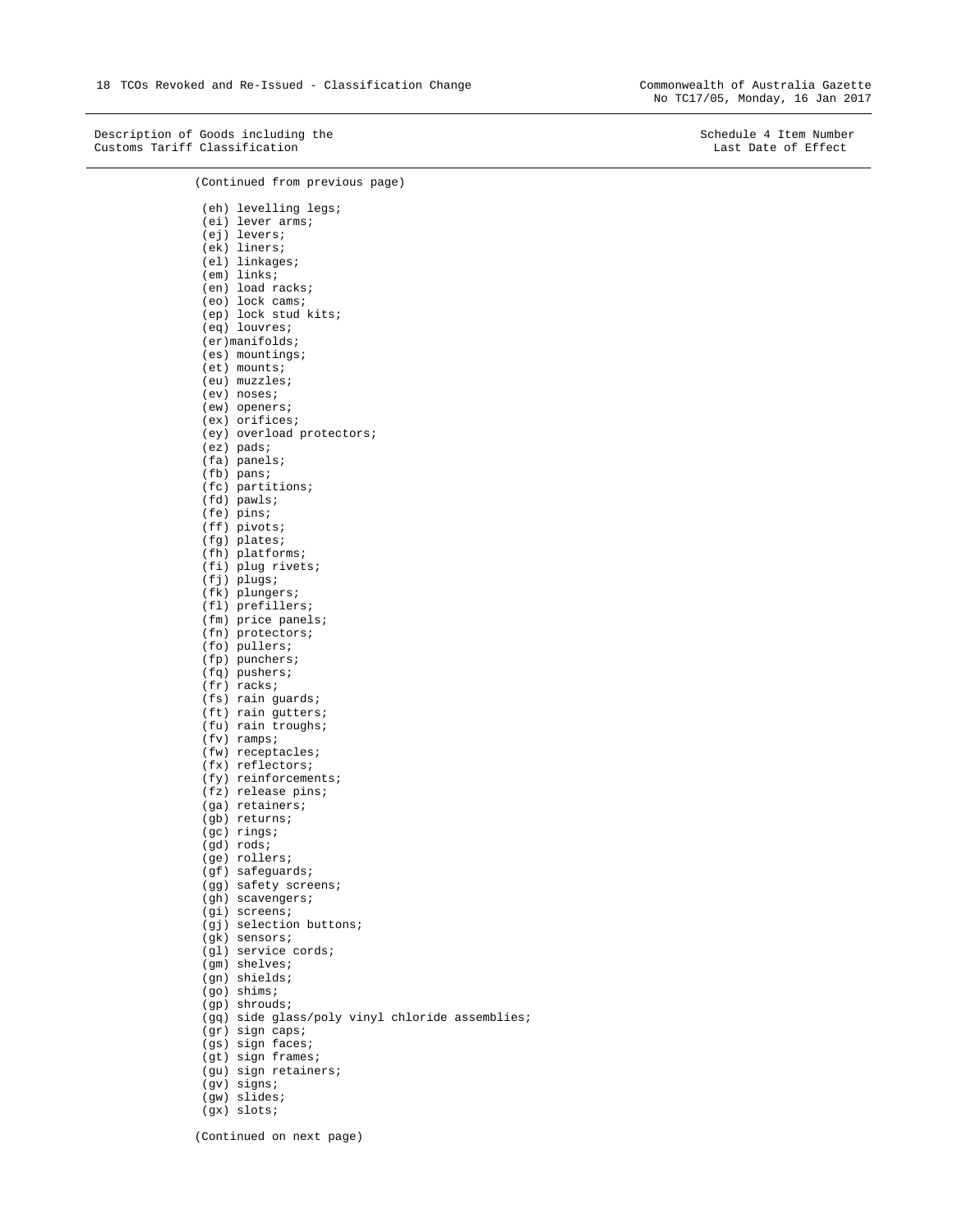|              | (Continued from previous page)                              |                                                               |              |    |
|--------------|-------------------------------------------------------------|---------------------------------------------------------------|--------------|----|
|              | $(gy)$ snouts;                                              |                                                               |              |    |
|              | (gz) sold out levers;                                       |                                                               |              |    |
|              | (ha) sold out panels;                                       |                                                               |              |    |
|              | (hb) solder unions;                                         |                                                               |              |    |
|              | (hc) spacers;                                               |                                                               |              |    |
|              | (hd) stabilisers;<br>(he) stacks;                           |                                                               |              |    |
|              | $(hf)$ stands;                                              |                                                               |              |    |
|              | (hg) starters;                                              |                                                               |              |    |
|              | (hh) stiffeners;                                            |                                                               |              |    |
|              | (hi) stops;                                                 |                                                               |              |    |
|              | (hj) straps;<br>(hk) strikes;                               |                                                               |              |    |
|              | (hl) strips;                                                |                                                               |              |    |
|              | $(hm)$ supports;                                            |                                                               |              |    |
|              | (hn) tags;                                                  |                                                               |              |    |
|              | (ho) tilt stops;                                            |                                                               |              |    |
|              | (hp) timing cams;<br>(hq) tracks;                           |                                                               |              |    |
|              | (hr) trays;                                                 |                                                               |              |    |
|              | $(hs)$ trims;                                               |                                                               |              |    |
|              | (ht) vend buckets;                                          |                                                               |              |    |
|              | (hu) wheels;                                                |                                                               |              |    |
|              | (hv) window panels;                                         |                                                               |              |    |
|              | (hw) windows;<br>Op. 10.12.97                               | Dec. date 06.03.98                                            | - TC 9710857 |    |
|              |                                                             |                                                               |              |    |
|              | EITA 2016 Order Revoked - See TC1680302 Keyed to 8476.90.90 |                                                               |              |    |
| TCO REISSUED |                                                             |                                                               |              |    |
| 8476.90.90   |                                                             | PARTS, AUTOMATIC VENDING MACHINE, being ANY of the following: |              | 50 |
|              | (a) 300 ml converters;                                      |                                                               |              |    |
|              | (b) adaptors;                                               |                                                               |              |    |
|              | $(c)$ air dampers;                                          |                                                               |              |    |
|              | (d) air dams;                                               |                                                               |              |    |
|              | $(e)$ anchors;<br>$(f)$ angles;                             |                                                               |              |    |
|              | (g) anti noise weights;                                     |                                                               |              |    |
|              | (h) anti theft girdles;                                     |                                                               |              |    |
|              | (i) anti theft partitions;                                  |                                                               |              |    |
|              | $(j)$ anti tilts;                                           |                                                               |              |    |
|              | (k) anti vandal barriers;                                   |                                                               |              |    |
|              | $(1)$ arms;<br>$(m)$ augers;                                |                                                               |              |    |
|              | $(n)$ axles;                                                |                                                               |              |    |
|              | (o) backing plates;                                         |                                                               |              |    |
|              | $(p)$ baffles;                                              |                                                               |              |    |
|              | $(q)$ bags;                                                 |                                                               |              |    |
|              | $(r)$ bails;                                                |                                                               |              |    |
|              | $(s)$ bars;<br>$(t)$ bases;                                 |                                                               |              |    |
|              | $(u)$ bezels;                                               |                                                               |              |    |
|              | $(v)$ bin boxes;                                            |                                                               |              |    |
|              | $(w)$ bins;                                                 |                                                               |              |    |
|              | $(x)$ blockers;<br>$(y)$ blocks;                            |                                                               |              |    |
|              | $(z)$ boards;                                               |                                                               |              |    |
|              | (aa) bottle converters;                                     |                                                               |              |    |
|              | (ab) bottle to can conversions;                             |                                                               |              |    |
|              | $(ac)$ boxes;                                               |                                                               |              |    |
|              | (ad) braces;<br>(ae) buckets;                               |                                                               |              |    |
|              | (af) bulkhead supports;                                     |                                                               |              |    |
|              | (ag) bulkheads;                                             |                                                               |              |    |
|              | (ah) bumpers;                                               |                                                               |              |    |
|              | (ai) bushings;                                              |                                                               |              |    |
|              | (aj) buttons;                                               |                                                               |              |    |
|              | (ak) cab latches;                                           |                                                               |              |    |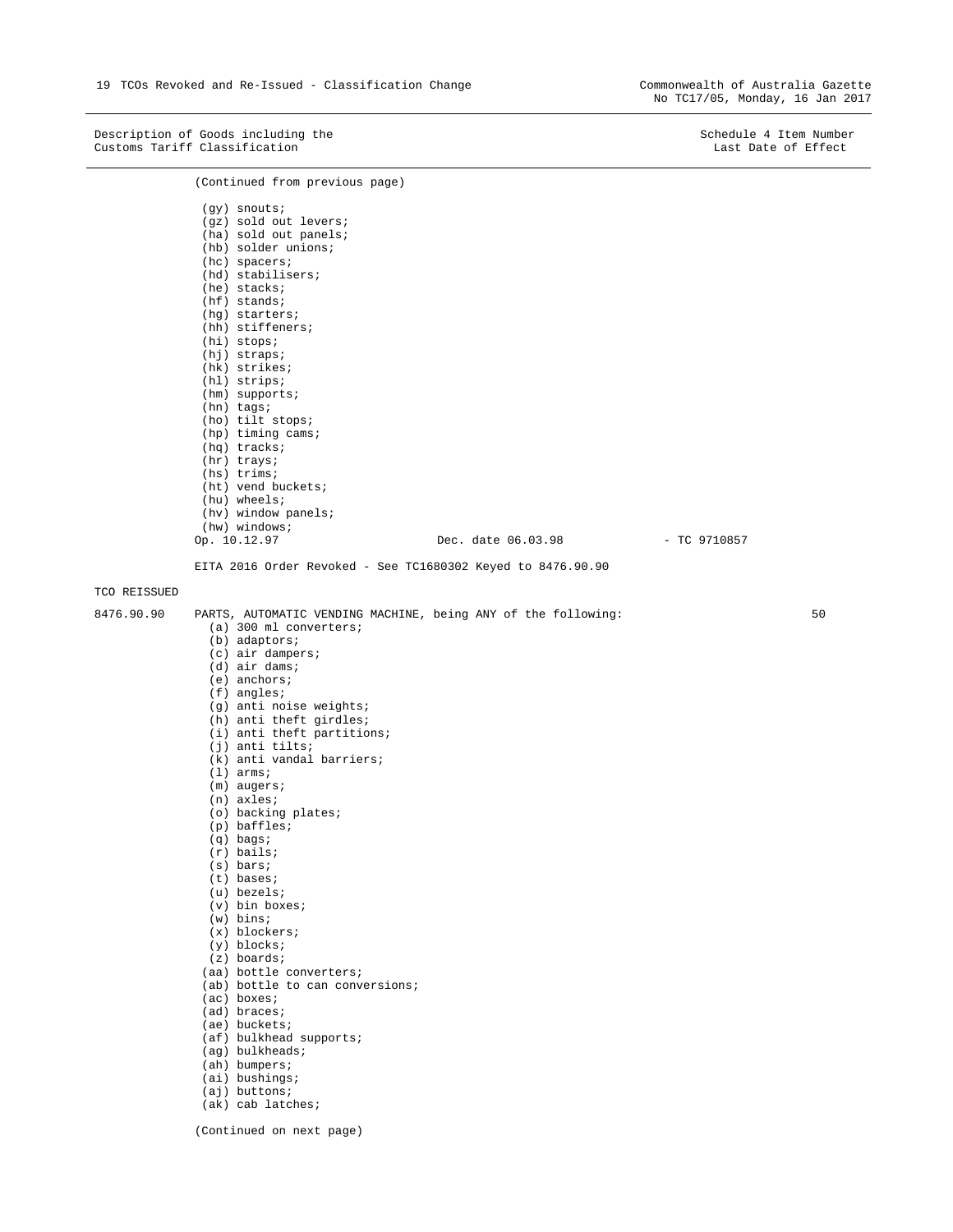Description of Goods including the Schedule 4 Item Number (North Schedule 4 Item Number Customs Tariff Classification Customs Tariff Classification

 (al) cabinets; (am) cages; (an) cam strikes; (ao) cams; (ap) can converters; (aq) can staggers; (ar) can to bottle conversions; (as) caps; (at) carriages; (au) carrier strips; (av) carriers; (aw) cash boxes; (ax) castings; (ay) channels; (az) chassis; (ba) chokes; (bb) chutes; (bc) cleaners; (bd) clips; (be) closure caps; (bf) closures; (bg) coders; (bh) coin bag mountings; (bi) coin box locks; (bj) coin boxes; (bk) coin channels; (bl) coin cups; (bm) coin inserts; (bn) coin return pivots; (bo) coin returns; (bp) coin slots; (bq) coin wrappers; (br) coinage extensions; (bs) collars; (bt) control boxes; (bu) conversions; (bv) converters; (bw) correct change panels; (bx) counter weights; (by) coupling cams; (bz) couplings; (ca) cover plates; (cb) covers; (cc) crank coin return levers; (cd) cross straps; (ce) crown blockers; (cf) crown boxes; (cg) cups; (ch) deflectors; (ci) delivery chutes; (cj) delivery eyelets; (ck) door frames; (cl) door patches; (cm) door protection; (cn) door protectors; (co) doors; (cp) drain tubes; (cq) drain tubing; (cr) drains; (cs) duct wires; (ct) ducts; (cu) emitter boards; (cv) expellers; (cw) extensions; (cx) feet; (cy) filler plugs; (cz) flanges; (da) flaps; (db) frames;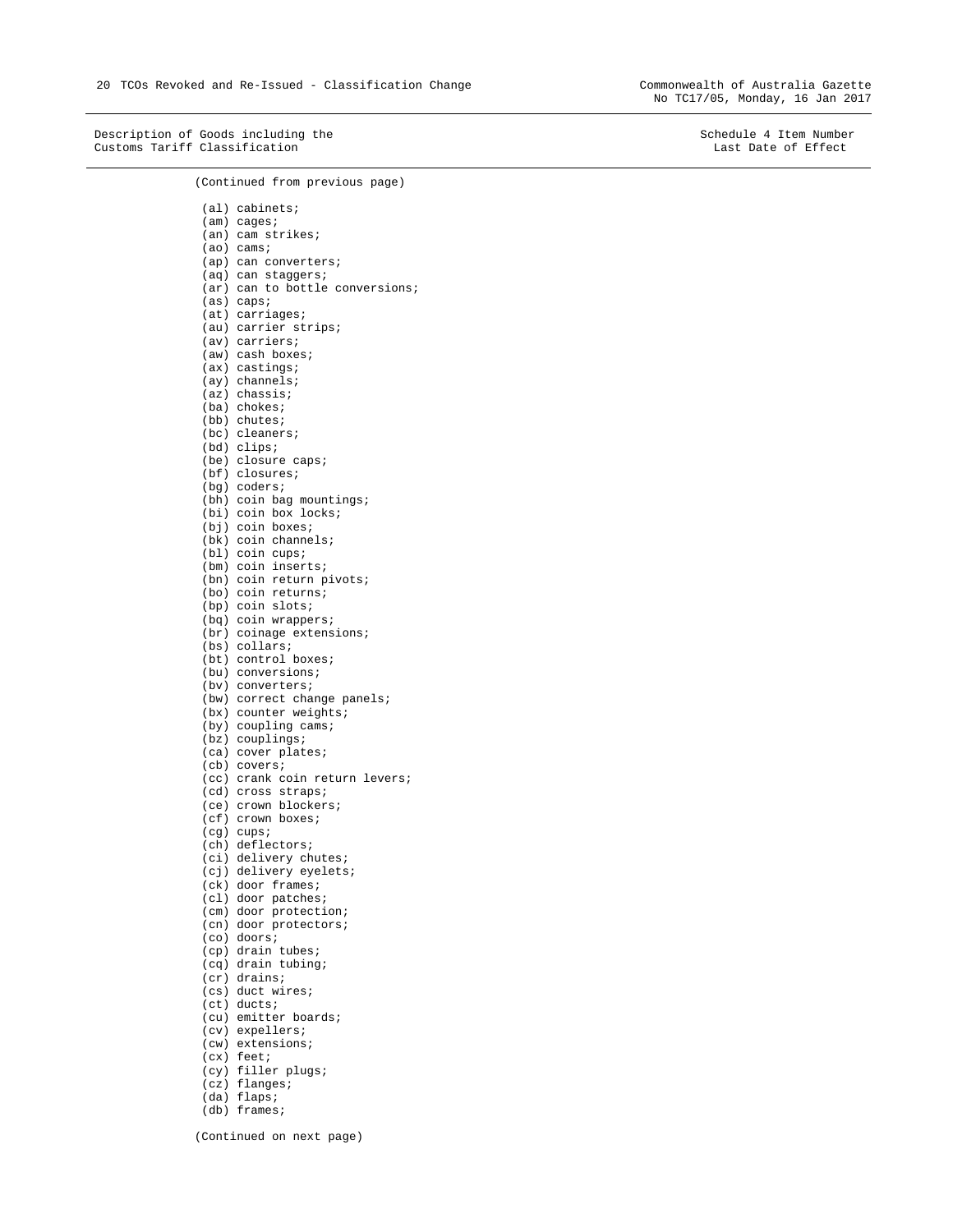No TC17/05, Monday, 16 Jan 2017

Description of Goods including the Schedule 4 Item Number Schedule 4 Item Number Customs Tariff Classification Last Date of Effect

| (dc) gate links;                         |
|------------------------------------------|
| (dd) gates;                              |
| (de) gauge bars;                         |
| (df) glide cage supports;                |
| (dg) guards;                             |
|                                          |
| (dh) guides;                             |
| (di) gutters;                            |
| (dj)<br>handles;                         |
| (dk) hangers;                            |
| (dl) harnesses;                          |
| (dm) hasps;                              |
|                                          |
| headers;<br>(dn)                         |
| (do) holders;                            |
| (dp) holding dogs;                       |
| (dq) hopper extensions;                  |
| (dr) hoppers;                            |
|                                          |
| $(ds)$ housings;                         |
| $(dt)$ hubs;                             |
| (du) inner door foam;                    |
| (dv) inserts;<br>(dw) interfaces;        |
|                                          |
| (dx) jumpers;                            |
|                                          |
| $(dy)$ keepers;                          |
| (dz) knobs;                              |
| latch mechanisms;                        |
| (ea)<br>(eb)<br>latch plates;            |
| latch strikes;<br>(ec)                   |
|                                          |
| (ed) latches;                            |
| (ee)<br>legs;                            |
|                                          |
| (ef) leveling bolts;<br>(eg) levellers;  |
|                                          |
| (eh) levelling legs;<br>(ei) lever arms; |
|                                          |
| levers;<br>(ej)                          |
| (ek) liners;                             |
| (el) linkages;                           |
| (em) links;                              |
| load racks;<br>(en)                      |
|                                          |
| lock cams;<br>(eo)                       |
| lock stud kits;<br>(ep)                  |
| (eq)<br>louvres;                         |
| (er)manifolds;                           |
| (es) mountings;                          |
|                                          |
| (et) mounts;                             |
| (eu) muzzles;                            |
| (ev) noses;                              |
| (ew) openers;                            |
| (ex) orifices;                           |
| (ey) overload protectors;                |
|                                          |
| (ez) pads;                               |
| (fa) panels;                             |
| (fb) pans;                               |
| (f <sub>c</sub> )<br>partitions;         |
| (fd)<br>pawls;                           |
| (fe)<br>pins;                            |
|                                          |
| (f f)<br>pivots;                         |
| (fg)<br>plates;                          |
| (fh)<br>platforms;                       |
| (fi)<br>plug rivets;                     |
| (fj)<br>plugs;                           |
| (fk)<br>plungers;                        |
|                                          |
| (f1)<br>prefillers;                      |
| (fm)<br>price panels;                    |
| (fn)<br>protectors;                      |
| (fo)<br>pullers;                         |
| (fp)<br>punchers;                        |
|                                          |
| (fq)<br>pushers;                         |
| (fr)<br>racks;                           |
| (fs)<br>rain guards;                     |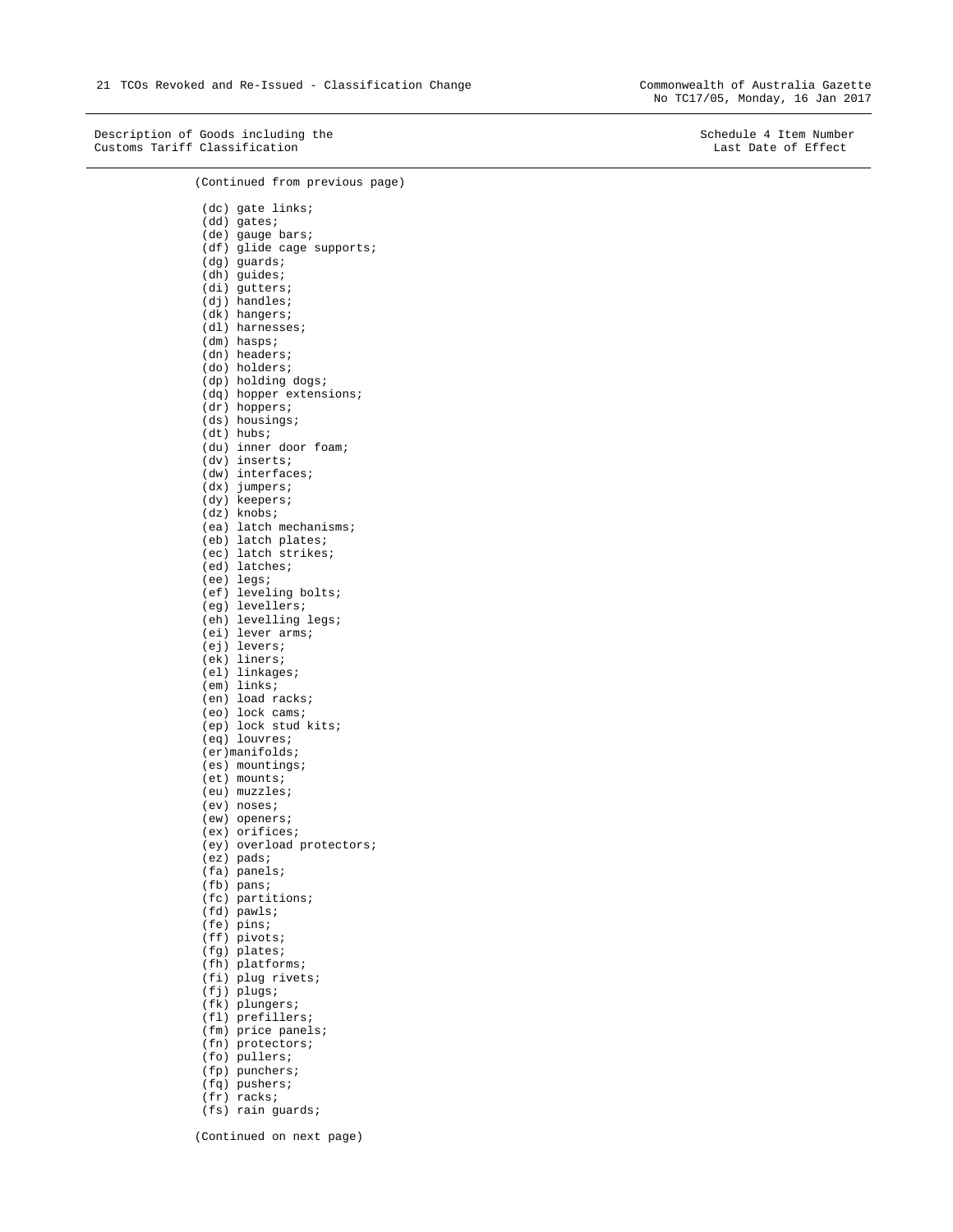No TC17/05, Monday, 16 Jan 2017

Description of Goods including the Schedule 4 Item Number Schedule 4 Item Number Customs Tariff Classification Last Date of Effect

| (ft) rain gutters;                              |                 |  |
|-------------------------------------------------|-----------------|--|
| (fu) rain troughs;                              |                 |  |
| $(fv)$ ramps;                                   |                 |  |
| $(fw)$ receptacles;                             |                 |  |
| (fx) reflectors;                                |                 |  |
| (fy) reinforcements;                            |                 |  |
| (fz) release pins;                              |                 |  |
| (ga) retainers;                                 |                 |  |
| (gb) returns;                                   |                 |  |
| (gc) rings;                                     |                 |  |
| (gd) rods;                                      |                 |  |
| (ge) rollers;                                   |                 |  |
| (gf) safeguards;                                |                 |  |
| (gg) safety screens;                            |                 |  |
| (gh) scavengers;                                |                 |  |
| (gi) screens;                                   |                 |  |
| (gj) selection buttons;                         |                 |  |
| (gk) sensors;                                   |                 |  |
| (gl) service cords;                             |                 |  |
| (gm) shelves;                                   |                 |  |
| (gn) shields;                                   |                 |  |
| (go) shims;                                     |                 |  |
| (gp) shrouds;                                   |                 |  |
| (gq) side glass/poly vinyl chloride assemblies; |                 |  |
| (gr) sign caps;<br>(gs) sign faces;             |                 |  |
| (gt) sign frames;                               |                 |  |
| (gu) sign retainers;                            |                 |  |
| (gv) signs;                                     |                 |  |
| (gw) slides;                                    |                 |  |
| (gx) slots;                                     |                 |  |
| (gy) snouts;                                    |                 |  |
| (gz) sold out levers;                           |                 |  |
| (ha) sold out panels;                           |                 |  |
| (hb) solder unions;                             |                 |  |
| (hc) spacers;                                   |                 |  |
| (hd) stabilisers;                               |                 |  |
| (he) stacks;                                    |                 |  |
| (hf) stands;                                    |                 |  |
| (hg) starters;                                  |                 |  |
| (hh) stiffeners;                                |                 |  |
| (hi) stops;                                     |                 |  |
| (hj) straps;                                    |                 |  |
| (hk) strikes;                                   |                 |  |
| (hl) strips;                                    |                 |  |
| $(hm)$ supports;                                |                 |  |
| $(hn)$ tags;                                    |                 |  |
| (ho) tilt stops;                                |                 |  |
| (hp) timing cams;                               |                 |  |
| (hq) tracks;                                    |                 |  |
| (hr) trays;                                     |                 |  |
| (hs) trims;                                     |                 |  |
| (ht) vend buckets;                              |                 |  |
| (hu) wheels;                                    |                 |  |
| (hv) window panels;                             |                 |  |
| (hw) windows;                                   |                 |  |
| Op. 01.01.17                                    | Dec. date 22.12 |  |

Op. 01.01.17 Dec. date 22.12.16 - TC 160302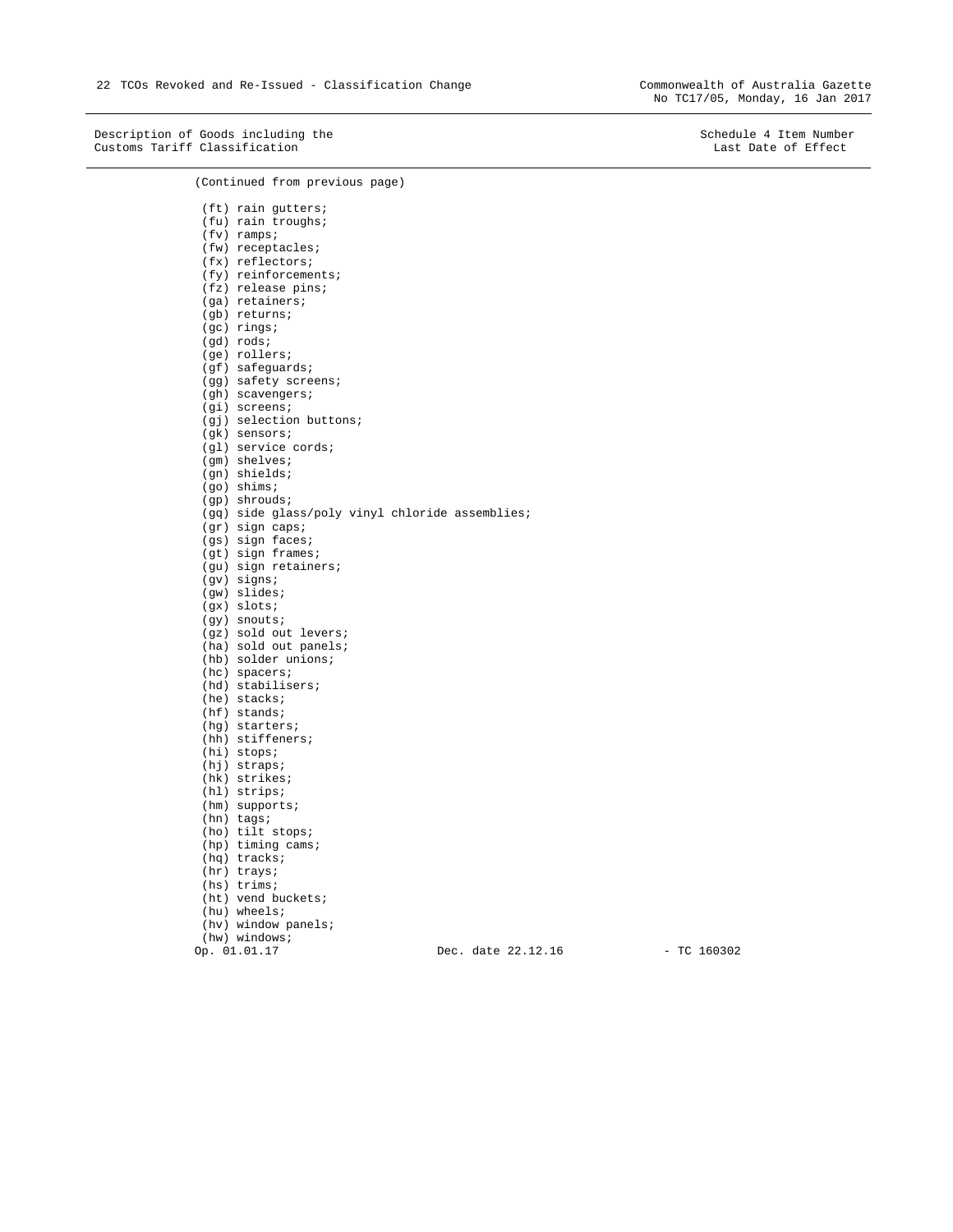| Schedule 4 Item Number |  |                     |  |
|------------------------|--|---------------------|--|
|                        |  | Last Date of Effect |  |

| TCO REVOKED  |                                                                                                                                                                                                                                                                                                                                                                                                                                        |                |                |
|--------------|----------------------------------------------------------------------------------------------------------------------------------------------------------------------------------------------------------------------------------------------------------------------------------------------------------------------------------------------------------------------------------------------------------------------------------------|----------------|----------------|
| 8476.90.00   | COIN CHANGERS, VENDING MACHINE, electronic, having ALL of the<br>following:<br>(a) facility to accept coins AND/OR tokens of 12 OR more<br>varying denominations;<br>(b) operate in conjunction with credit displays and bill<br>validators;<br>(c) record both cash received and the number of units sold;<br>(d) 3 OR more denominational change payout;<br>(e) "use correct change" indicator<br>Op. 18.02.98<br>Dec. date 24.04.98 | $-$ TC 9801462 | 50<br>31.12.16 |
|              | EITA 2016 Order Revoked - See TC1680306 Keyed to 8479.90.10                                                                                                                                                                                                                                                                                                                                                                            |                |                |
| TCO REISSUED |                                                                                                                                                                                                                                                                                                                                                                                                                                        |                |                |
| 8479.90.10   | COIN CHANGERS, VENDING MACHINE, electronic, having ALL of the<br>following:<br>(a) facility to accept coins AND/OR tokens of 12 OR more<br>varying denominations;<br>(b) operate in conjunction with credit displays and bill<br>validators;<br>(c) record both cash received and the number of units sold;<br>(d) 3 OR more denominational change payout;<br>(e) "use correct change" indicator<br>Op. 01.01.17<br>Dec. date 21.12.16 | - TC 1680306   | 50             |
| TCO REVOKED  |                                                                                                                                                                                                                                                                                                                                                                                                                                        |                |                |
| 8479.90      | SIEVES, certified to conform to ASTM E11 or BS 410<br>Op. 05.06.84<br>Dec. date 05.06.84                                                                                                                                                                                                                                                                                                                                               | $-$ TC 8439129 | 50<br>31.12.16 |
|              | EITA 2016 Order Revoked - See TC1680235 Keyed to 8479.90.90                                                                                                                                                                                                                                                                                                                                                                            |                |                |
| TCO REISSUED |                                                                                                                                                                                                                                                                                                                                                                                                                                        |                |                |
| 8479.90.90   | SIEVES, certified to conform to ASTM E11 or BS 410<br>Op. 01.01.17<br>Dec. date 22.12.16                                                                                                                                                                                                                                                                                                                                               | $-$ TC 1680235 | 50             |
| TCO REVOKED  |                                                                                                                                                                                                                                                                                                                                                                                                                                        |                |                |
| 8479.90.00   | ACTUATORS, PROGRAMMED GREASE LUBRICATOR, being EITHER of the<br>following:<br>(a) electro-mechanically operated;<br>(b) electro-chemical reaction operated<br>Op. 01.01.07<br>Dec. date 15.11.06                                                                                                                                                                                                                                       | $- TC 0614319$ | 50<br>31.12.16 |
|              | EITA 2016 Order Revoked - See TC1680311 Keyed to 8479.90.90                                                                                                                                                                                                                                                                                                                                                                            |                |                |
| TCO REISSUED |                                                                                                                                                                                                                                                                                                                                                                                                                                        |                |                |
| 8479.90.90   | ACTUATORS, PROGRAMMED GREASE LUBRICATOR, being EITHER of the<br>following:<br>(a) electro-mechanically operated;<br>(b) electro-chemical reaction operated<br>Op. 01.01.17<br>Dec. date 22.12.16                                                                                                                                                                                                                                       | $-$ TC 1680311 | 50             |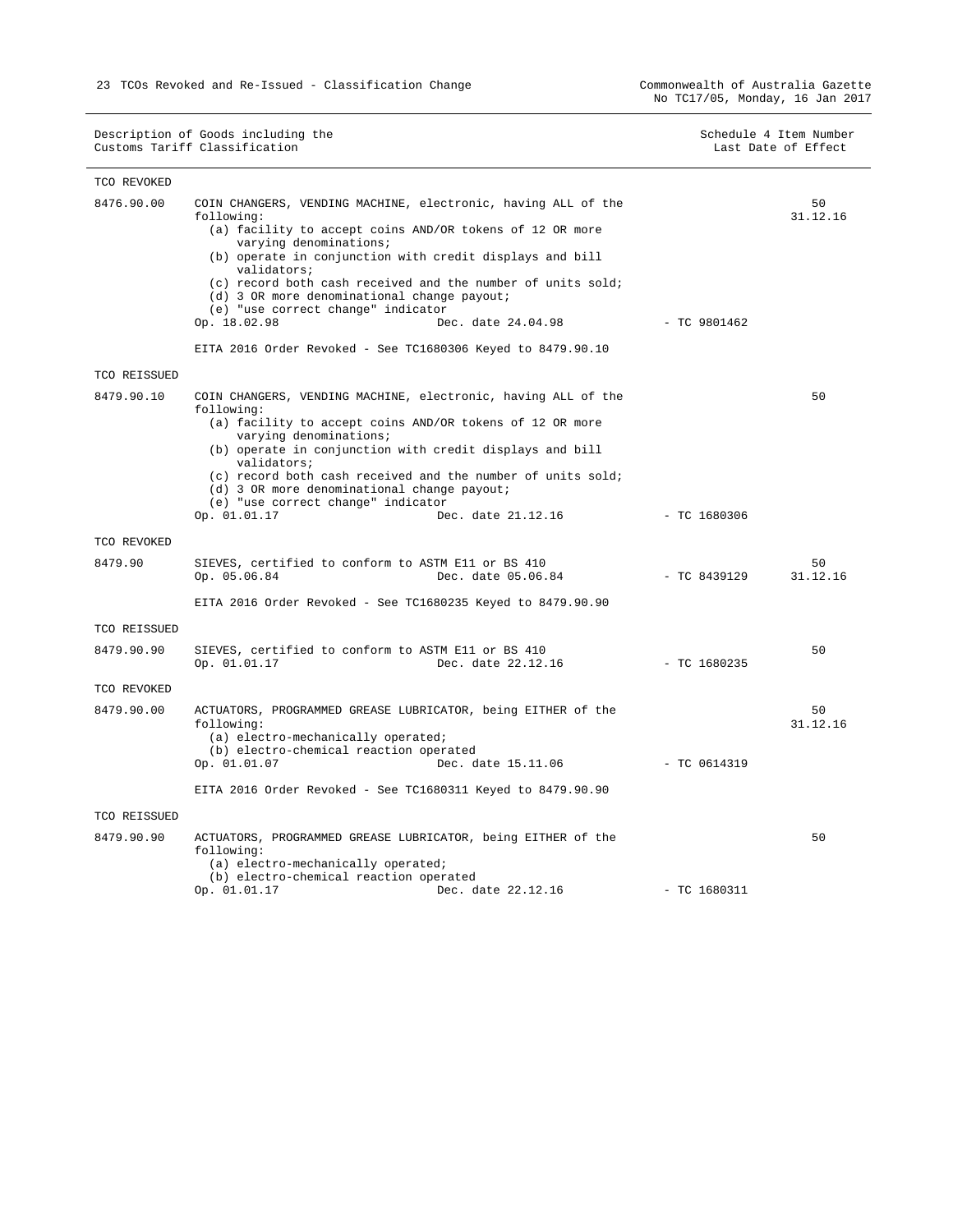|              | Description of Goods including the<br>Customs Tariff Classification                                                                                                                                                                                                                                                                                                                                                                             |                    |                | Schedule 4 Item Number<br>Last Date of Effect |
|--------------|-------------------------------------------------------------------------------------------------------------------------------------------------------------------------------------------------------------------------------------------------------------------------------------------------------------------------------------------------------------------------------------------------------------------------------------------------|--------------------|----------------|-----------------------------------------------|
| TCO REVOKED  |                                                                                                                                                                                                                                                                                                                                                                                                                                                 |                    |                |                                               |
| 8479.90.00   | PARTS, WET COMMINUTION MILLS, being ANY of the following:<br>(a) rotors;<br>(b) stators;<br>$(c)$ frames;<br>$(d)$ shafts;<br>$(e)$ sleeves;<br>$(f)$ sealing heads;<br>$(g)$ flanges;<br>(h) plates;<br>$(i)$ plugs;<br>(j) discharge screens;<br>$(k)$ cooling jackets;<br>$(1)$ inner jackets;<br>(m) outer jackets;<br>$(n)$ flange rings;<br>(o) guide rods<br>Op. 01.01.07<br>EITA 2016 Order Revoked - See TC1680312 Keyed to 8479.90.90 | Dec. date 15.11.06 | $-$ TC 0614320 | 50<br>31.12.16                                |
| TCO REISSUED |                                                                                                                                                                                                                                                                                                                                                                                                                                                 |                    |                |                                               |
| 8479.90.90   | PARTS, WET COMMINUTION MILLS, being ANY of the following:<br>(a) rotors;<br>(b) stators;<br>$(c)$ frames;<br>$(d)$ shafts;<br>$(e)$ sleeves;<br>$(f)$ sealing heads;<br>$(q)$ flanges;<br>(h) plates;<br>$(i)$ plugs;<br>$(j)$ discharge screens;<br>$\sqrt{1}$ , and in the state of the state of $\sqrt{1}$                                                                                                                                   |                    |                | 50                                            |

(k) cooling jackets;

 (l) inner jackets; (m) outer jackets;

(n) flange rings;

(o) guide rods

TCO REVOKED

8479.90.00 PARTS, ANIMAL OIL EXTRACTION HYDRAULIC SCREW PRESS, being ANY of the following: (a) cages; (b) cage bars; (c) cage keys; (d) intermediate rings; (e) scrapers; (f) side bars; (g) spacers; (h) screw shafts; (i) feed quills; (j) flights; (k) end rings; (l) distance sleeves; (m) chokes; (n) guide flanges; (o) scraper bars;  $(p)$  shims<br>Op. 01.01.07 Dec. date 15.11.06 - TC 0614321 50 31.12.16

Dec. date 22.12.16 - TC 1680312

EITA 2016 Order Revoked - See TC1680314 Keyed to 8479.90.90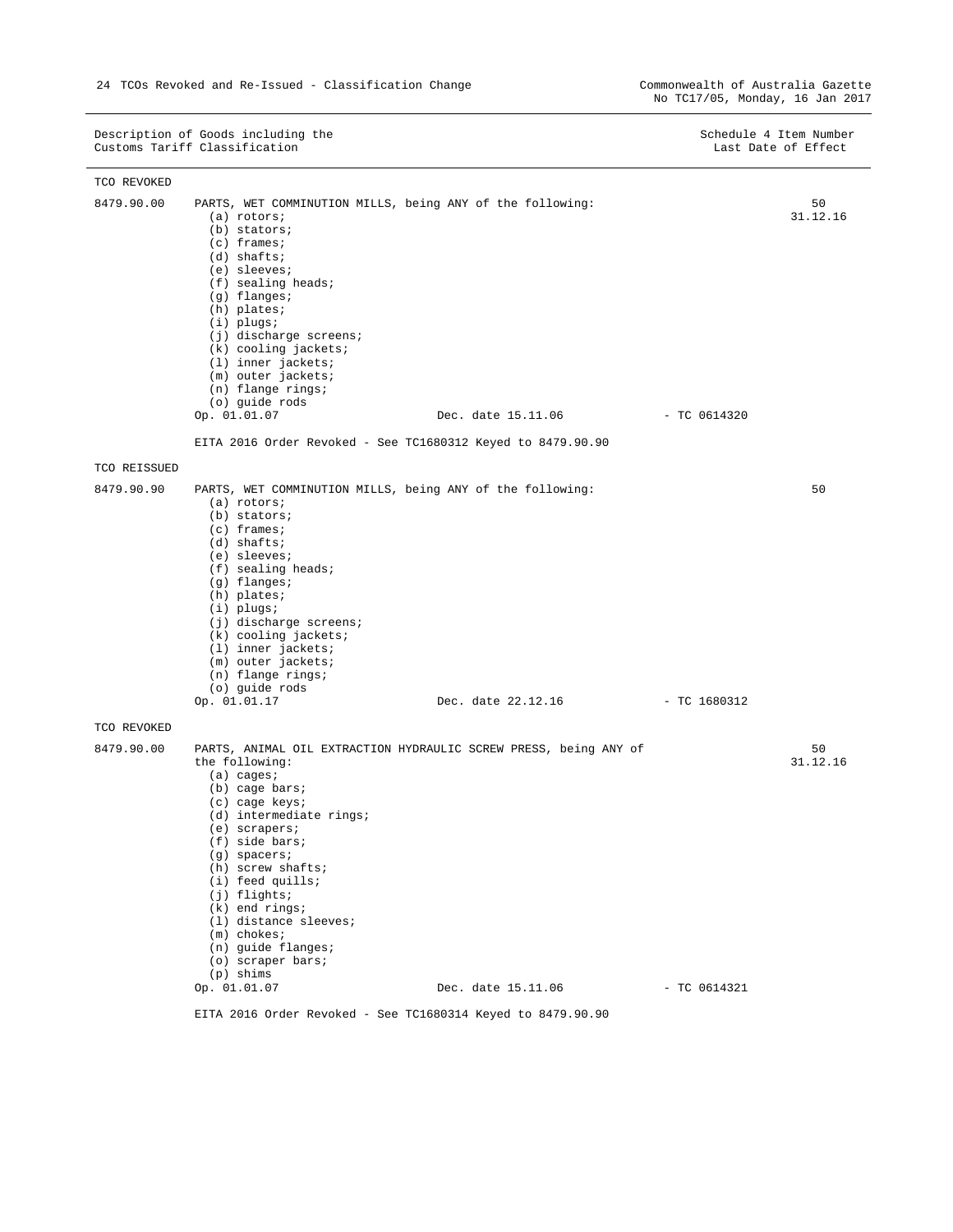|                            | Customs Tariff Classification                                                                                                                                                                                                                                                                                                                                                                                               |                    |                | Last Date of Effect |
|----------------------------|-----------------------------------------------------------------------------------------------------------------------------------------------------------------------------------------------------------------------------------------------------------------------------------------------------------------------------------------------------------------------------------------------------------------------------|--------------------|----------------|---------------------|
| TCO REISSUED               |                                                                                                                                                                                                                                                                                                                                                                                                                             |                    |                |                     |
| 8479.90.90                 | PARTS, ANIMAL OIL EXTRACTION HYDRAULIC SCREW PRESS, being ANY of<br>the following:<br>$(a)$ cages;<br>(b) cage bars;<br>(c) cage keys;<br>(d) intermediate rings;<br>$(e)$ scrapers;<br>$(f)$ side bars;<br>$(g)$ spacers;<br>(h) screw shafts;<br>(i) feed quills;<br>(j) flights;<br>$(k)$ end rings;<br>(1) distance sleeves;<br>$(m)$ chokes;<br>(n) guide flanges;<br>(o) scraper bars;<br>$(p)$ shims<br>Op. 01.01.17 | Dec. date 22.12.16 | - TC 1680314   | 50                  |
| TCO REVOKED                |                                                                                                                                                                                                                                                                                                                                                                                                                             |                    |                |                     |
| 8479.90.00                 | PULSATION DAMPENER CARTRIDGES<br>Op. 01.01.07                                                                                                                                                                                                                                                                                                                                                                               | Dec. date 15.11.06 | $-$ TC 0614322 | 50<br>31.12.16      |
|                            | EITA 2016 Order Revoked - See TC1680317 Keyed to 8479.90.90                                                                                                                                                                                                                                                                                                                                                                 |                    |                |                     |
| TCO REISSUED               |                                                                                                                                                                                                                                                                                                                                                                                                                             |                    |                |                     |
| 8479.90.90                 | PULSATION DAMPENER CARTRIDGES<br>Op. 01.01.17                                                                                                                                                                                                                                                                                                                                                                               | Dec. date 22.12.16 | - TC 1680317   | 50                  |
| TCO REVOKED                |                                                                                                                                                                                                                                                                                                                                                                                                                             |                    |                |                     |
| 8479.90.00                 | PARTS OF COMPACT DISC REPLICATION MACHINES, being replication<br>machines forming an integral part of compact disc manufacturing<br>systems<br>Op. 01.01.07                                                                                                                                                                                                                                                                 | Dec. date 15.11.06 | $-$ TC 0614323 | 50<br>31.12.16      |
|                            | EITA 2016 Order Revoked - See TC1680318 Keyed to 8479.90.90                                                                                                                                                                                                                                                                                                                                                                 |                    |                |                     |
| TCO REISSUED<br>8479.90.90 | PARTS OF COMPACT DISC REPLICATION MACHINES, being replication<br>machines forming an integral part of compact disc manufacturing<br>systems                                                                                                                                                                                                                                                                                 |                    |                | 50                  |
|                            | Op. 01.01.17                                                                                                                                                                                                                                                                                                                                                                                                                | Dec. date 22.12.16 | $-$ TC 1680318 |                     |
| TCO REVOKED<br>8479.90.00  | AUTOCLAVABLE MICROPIPETTE TIPS, packed in autoclavable racks<br>Op. 01.01.07<br>EITA 2016 Order Revoked - See TC1680319 Keyed to 8479.90.90                                                                                                                                                                                                                                                                                 | Dec. date 15.11.06 | $-$ TC 0614324 | 50<br>31.12.16      |
| TCO REISSUED               |                                                                                                                                                                                                                                                                                                                                                                                                                             |                    |                |                     |
| 8479.90.90                 | AUTOCLAVABLE MICROPIPETTE TIPS, packed in autoclavable racks                                                                                                                                                                                                                                                                                                                                                                |                    |                | 50                  |
|                            | Op. 01.01.17                                                                                                                                                                                                                                                                                                                                                                                                                | Dec. date 22.12.16 | $-$ TC 1680319 |                     |
| TCO REVOKED                |                                                                                                                                                                                                                                                                                                                                                                                                                             |                    |                |                     |
| 8479.90.00                 | PARTS, PLASMA ARC CUTTING TORCH, being ANY of the following:<br>(a) retaining caps;<br>(b) nozzles;<br>$(c)$ swirl rings;<br>$(d)$ electrodes;<br>$(e)$ shields;<br>$(f)$ shield caps;<br>(g) deflectors;<br>(h) shield adaptors                                                                                                                                                                                            |                    |                | 50<br>31.12.16      |
|                            | Op. 01.01.07                                                                                                                                                                                                                                                                                                                                                                                                                | Dec. date 15.11.06 | $-$ TC 0614325 |                     |

Description of Goods including the Schedule 4 Item Number Schedule 4 Item Number

EITA 2016 Order Revoked - See TC1680322 Keyed to 8479.90.90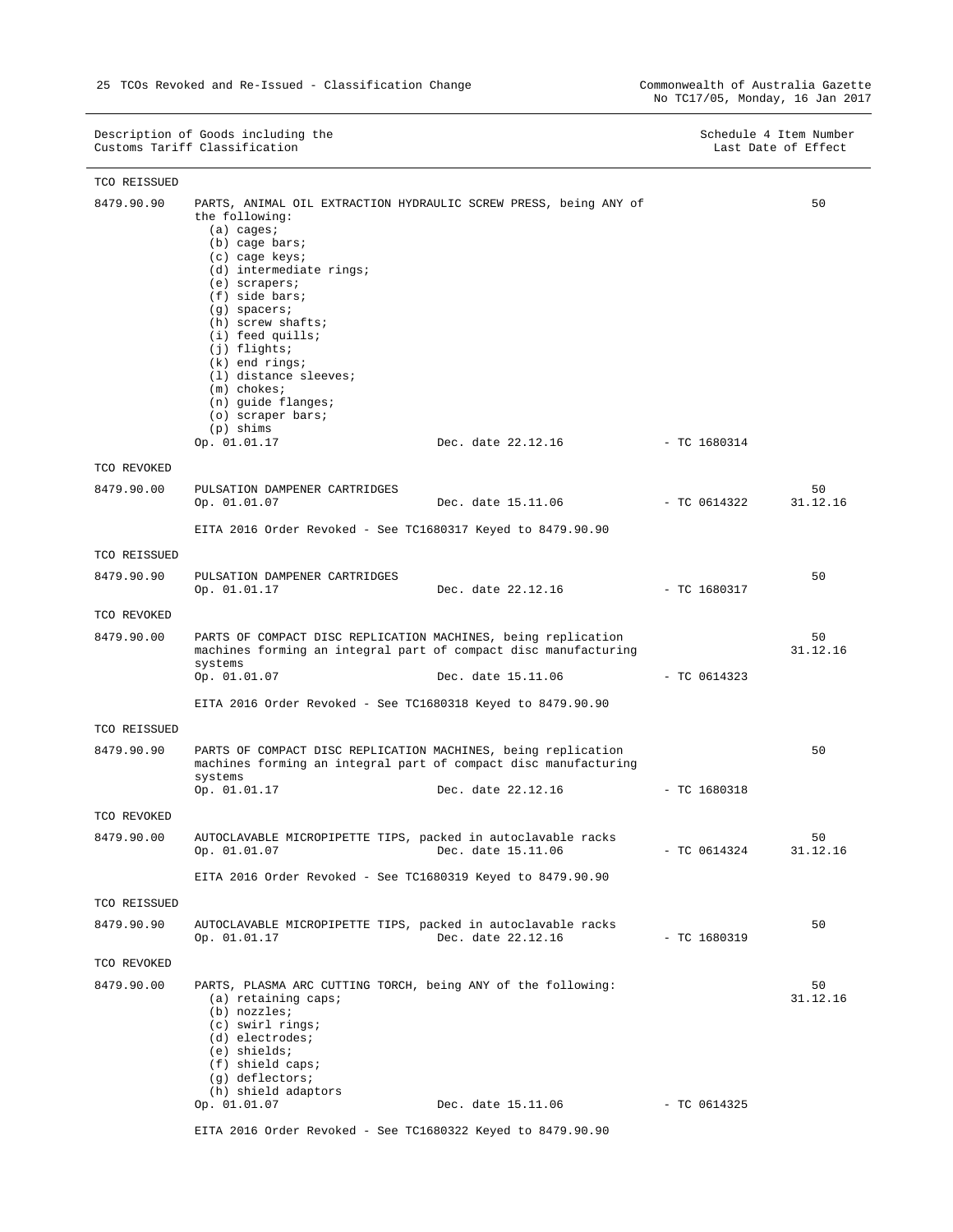$\overline{\phantom{0}}$ 

|              | Description of Goods including the<br>Customs Tariff Classification                                                                                                                                                                                                                           |                | Schedule 4 Item Number<br>Last Date of Effect |
|--------------|-----------------------------------------------------------------------------------------------------------------------------------------------------------------------------------------------------------------------------------------------------------------------------------------------|----------------|-----------------------------------------------|
| TCO REISSUED |                                                                                                                                                                                                                                                                                               |                |                                               |
| 8479.90.90   | PARTS, PLASMA ARC CUTTING TORCH, being ANY of the following:<br>$(a)$ retaining caps;<br>(b) nozzles;<br>$(c)$ swirl rings;<br>$(d)$ electrodes;<br>$(e)$ shields;<br>$(f)$ shield caps;<br>$(g)$ deflectors;<br>(h) shield adaptors<br>Dec. date 22.12.16<br>Op. 01.01.17                    | - TC 1680322   | 50                                            |
| TCO REVOKED  |                                                                                                                                                                                                                                                                                               |                |                                               |
| 8479.90.00   | TIPS for continuously adjustable pipettes<br>Op. 01.01.07<br>Dec. date 15.11.06                                                                                                                                                                                                               | $-TC 0614327$  | 50<br>31.12.16                                |
|              | EITA 2016 Order Revoked - See TC1680324 Keyed to 8479.90.90                                                                                                                                                                                                                                   |                |                                               |
| TCO REISSUED |                                                                                                                                                                                                                                                                                               |                |                                               |
| 8479.90.90   | TIPS for continuously adjustable pipettes<br>Op. 01.01.17<br>Dec. date 22.12.16                                                                                                                                                                                                               | - TC 1680324   | 50                                            |
| TCO REVOKED  |                                                                                                                                                                                                                                                                                               |                |                                               |
| 8479.90.00   | SIEVES, certified to conform to ISO 565<br>Op. 01.01.07<br>Dec. date 15.11.06                                                                                                                                                                                                                 | $-$ TC 0614328 | 50<br>31.12.16                                |
|              | EITA 2016 Order Revoked - See TC1680326 Keyed to 8479.90.90                                                                                                                                                                                                                                   |                |                                               |
| TCO REISSUED |                                                                                                                                                                                                                                                                                               |                |                                               |
| 8479.90.90   | SIEVES, certified to conform to ISO 565<br>Op. 01.01.17<br>Dec. date 22.12.16                                                                                                                                                                                                                 | $-$ TC 1680326 | 50                                            |
| TCO REVOKED  |                                                                                                                                                                                                                                                                                               |                |                                               |
| 8479.90.00   | PARTS FOR PELLETING PRESSES, being ANY of the following:<br>$(a)$ ring dies;<br>(b) roll shells<br>Op. 01.01.07<br>Dec. date 15.11.06                                                                                                                                                         | - TC 0614329   | 50<br>31.12.16                                |
|              | EITA 2016 Order Revoked - See TC1680329 Keyed to 8479.90.90                                                                                                                                                                                                                                   |                |                                               |
|              |                                                                                                                                                                                                                                                                                               |                |                                               |
| TCO REISSUED |                                                                                                                                                                                                                                                                                               |                |                                               |
| 8479.90.90   | PARTS FOR PELLETING PRESSES, being ANY of the following:<br>$(a)$ ring dies;<br>(b) roll shells<br>Dec. date 22.12.16                                                                                                                                                                         |                | 50                                            |
|              | Op. 01.01.17                                                                                                                                                                                                                                                                                  | $-$ TC 1680329 |                                               |
| TCO REVOKED  |                                                                                                                                                                                                                                                                                               |                |                                               |
| 8479.90.00   | PARTS, AUTOMOTIVE REFINISHING PAINT MIXING MACHINE, with multiple<br>impeller shafts powered by a drive motor, being ANY of the<br>following:<br>(a) mixing lids with agitators;<br>(b) mixing agitators;<br>(c) mixing shelves;<br>(d) slotted shelves<br>Op. 01.01.07<br>Dec. date 15.11.06 | - TC 0614331   | 50<br>31.12.16                                |
|              | EITA 2016 Order Revoked - See TC1680331 Keyed to 8479.90.90                                                                                                                                                                                                                                   |                |                                               |
| TCO REISSUED |                                                                                                                                                                                                                                                                                               |                |                                               |
| 8479.90.90   | PARTS, AUTOMOTIVE REFINISHING PAINT MIXING MACHINE, with multiple                                                                                                                                                                                                                             |                | 50                                            |
|              | impeller shafts powered by a drive motor, being ANY of the<br>following:<br>(a) mixing lids with agitators;<br>(b) mixing agitators;<br>$(c)$ mixing shelves;<br>(d) slotted shelves                                                                                                          |                |                                               |

Op. 01.01.17 Dec. date 22.12.16 - TC 1680331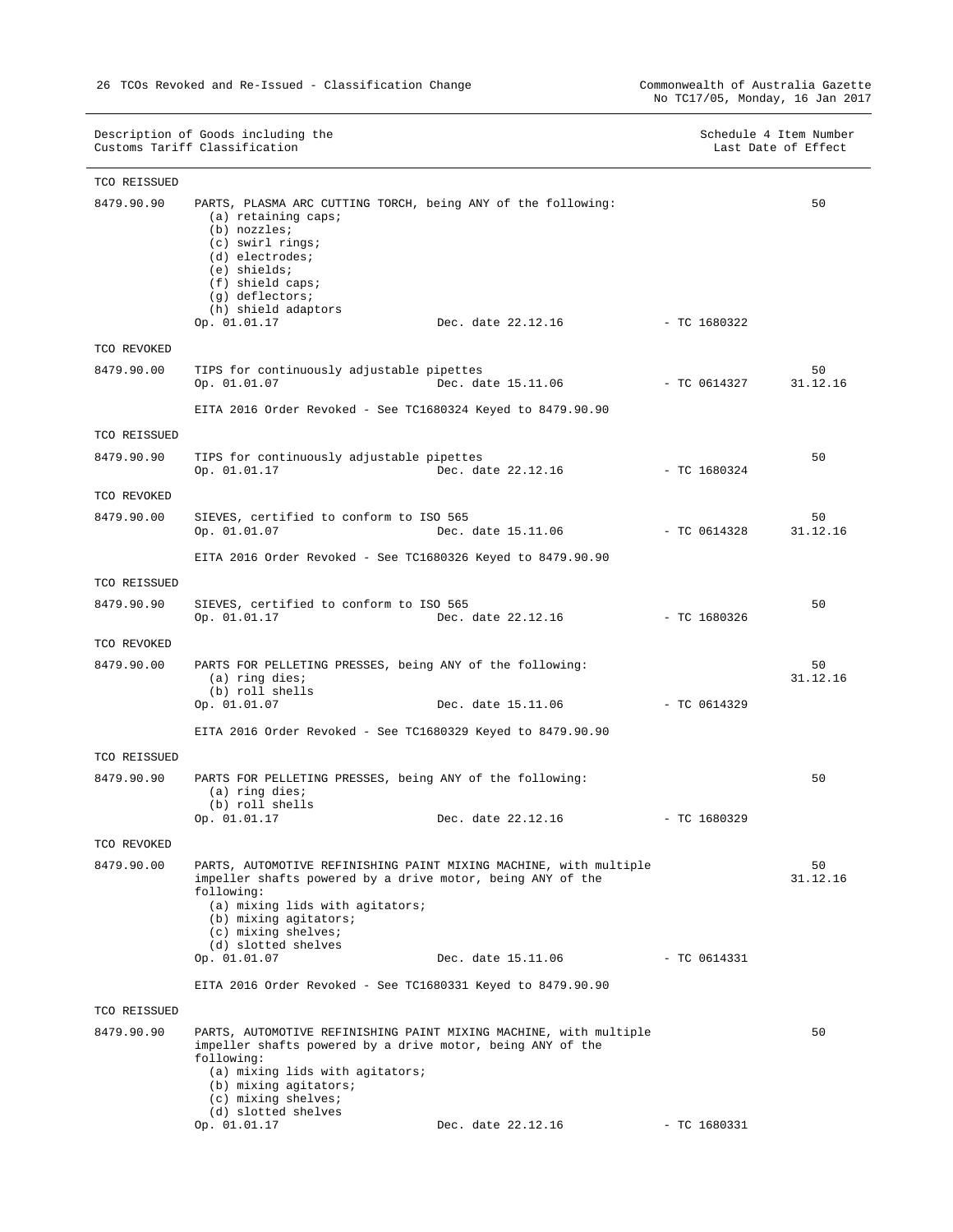|              | Description of Goods including the<br>Customs Tariff Classification                                                                                                                                                                                                                                                                                                                                                                                                                            |                    |                | Schedule 4 Item Number<br>Last Date of Effect |
|--------------|------------------------------------------------------------------------------------------------------------------------------------------------------------------------------------------------------------------------------------------------------------------------------------------------------------------------------------------------------------------------------------------------------------------------------------------------------------------------------------------------|--------------------|----------------|-----------------------------------------------|
| TCO REVOKED  |                                                                                                                                                                                                                                                                                                                                                                                                                                                                                                |                    |                |                                               |
| 8479.90.00   | PARTS, HYDRAULIC TORQUE WRENCH, being ANY of the following:<br>$(a)$ housings;<br>(b) ratchets;<br>(c) ratchet links;<br>(d) drive plates;<br>(e) side plates;<br>$(f)$ uniswivels;<br>$(q)$ reaction arms;<br>(h) square drive housings;<br>$(i)$ square drives;<br>$(j)$ pistons;<br>(k) piston rods;<br>$(1)$ end cap cylinders;<br>$(m)$ hex drives;<br>(n) drive pawls<br>Op. 01.01.07<br>EITA 2016 Order Revoked - See TC1680334 Keyed to 8479.90.90                                     | Dec. date 15.11.06 | $-$ TC 0614332 | 50<br>31.12.16                                |
| TCO REISSUED |                                                                                                                                                                                                                                                                                                                                                                                                                                                                                                |                    |                |                                               |
| 8479.90.90   | PARTS, HYDRAULIC TORQUE WRENCH, being ANY of the following:<br>$(a)$ housings;<br>$(b)$ ratchets;<br>(c) ratchet links;<br>(d) drive plates;<br>(e) side plates;<br>$(f)$ uniswivels;<br>$(g)$ reaction arms;<br>(h) square drive housings;<br>(i) square drives;<br>(j) pistons;<br>(k) piston rods;<br>$(1)$ end cap cylinders;<br>$(m)$ hex drives;<br>(n) drive pawls<br>Op. 01.01.17                                                                                                      | Dec. date 22.12.16 | - TC 1680334   | 50                                            |
| TCO REVOKED  |                                                                                                                                                                                                                                                                                                                                                                                                                                                                                                |                    |                |                                               |
| 8479.90.00   | PARTS, HYDRO-PNEUMATIC ACCUMULATOR, being ANY of the following:<br>(a) bladder;<br>(b) gas valve;<br>(c) gas valve core;<br>(d) locknut;<br>(e) protective cap;<br>$(f)$ O ring stem;<br>(g) anti-extrusion ring;<br>(h) O ring fluid port;<br>$(i)$ bonded seal;<br>$(j)$ back-up ring;<br>(k) fluid port body;<br>$(1)$ spring;<br>(m) poppet valve;<br>$(n)$ collets;<br>(o) piston;<br>(p) flanged washer;<br>(q) locking ring;<br>$(r)$ bleed adaptor;<br>(s) bleed valve<br>Op. 01.01.07 | Dec. date 15.11.06 | $-$ TC 0614334 | 50<br>31.12.16                                |
|              | EITA 2016 Order Revoked - See TC1680337 Keyed to 8479.90.90                                                                                                                                                                                                                                                                                                                                                                                                                                    |                    |                |                                               |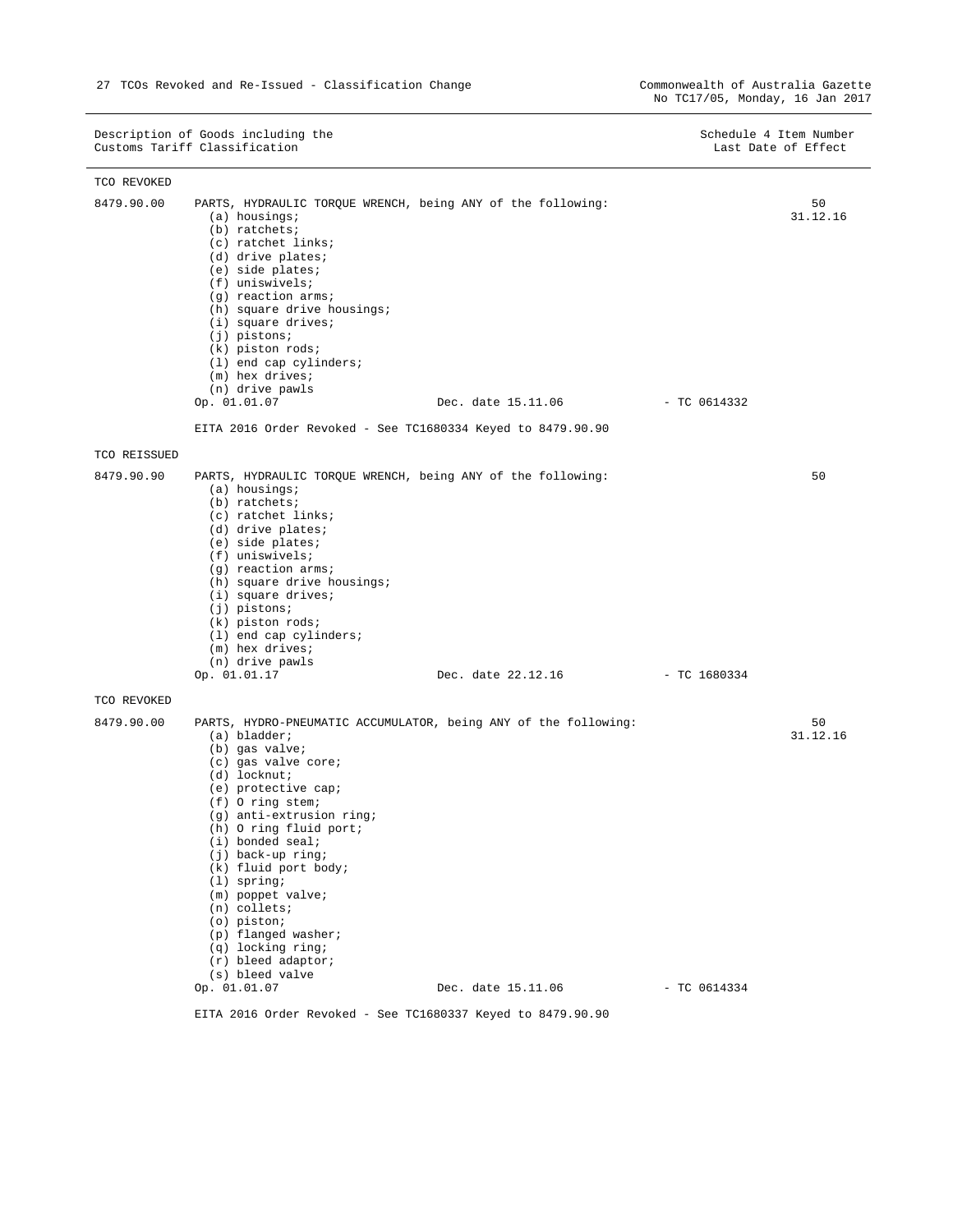| TCO REISSUED |                                                                                                                                                                                                                                                                                                                                                                                                                                                                                                  |                    |                |                |
|--------------|--------------------------------------------------------------------------------------------------------------------------------------------------------------------------------------------------------------------------------------------------------------------------------------------------------------------------------------------------------------------------------------------------------------------------------------------------------------------------------------------------|--------------------|----------------|----------------|
| 8479.90.90   | PARTS, HYDRO-PNEUMATIC ACCUMULATOR, being ANY of the following:<br>(a) bladder;<br>(b) gas valve;<br>(c) gas valve core;<br>$(d)$ locknut;<br>(e) protective cap;<br>$(f)$ O ring stem;<br>(g) anti-extrusion ring;<br>(h) O ring fluid port;<br>$(i)$ bonded seal;<br>$(i)$ back-up ring;<br>(k) fluid port body;<br>$(1)$ spring;<br>(m) poppet valve;<br>$(n)$ collets;<br>(o) piston;<br>(p) flanged washer;<br>(q) locking ring;<br>$(r)$ bleed adaptor;<br>(s) bleed valve<br>Op. 01.01.17 | Dec. date 22.12.16 | - TC 1680337   | 50             |
| TCO REVOKED  |                                                                                                                                                                                                                                                                                                                                                                                                                                                                                                  |                    |                |                |
| 8479.90.00   | PIPET TIPS<br>Op. 01.01.07                                                                                                                                                                                                                                                                                                                                                                                                                                                                       | Dec. date 15.11.06 | - TC 0614335   | 50<br>31.12.16 |
|              | EITA 2016 Order Revoked - See TC1680339 Keyed to 8479.90.90                                                                                                                                                                                                                                                                                                                                                                                                                                      |                    |                |                |
| TCO REISSUED |                                                                                                                                                                                                                                                                                                                                                                                                                                                                                                  |                    |                |                |
| 8479.90.90   | PIPET TIPS<br>Op. 01.01.17                                                                                                                                                                                                                                                                                                                                                                                                                                                                       | Dec. date 22.12.16 | $-$ TC 1680339 | 50             |
| TCO REVOKED  |                                                                                                                                                                                                                                                                                                                                                                                                                                                                                                  |                    |                |                |
| 8479.90.00   | PARTS, ROAD PAVERS, being screeds<br>Op. 01.01.07                                                                                                                                                                                                                                                                                                                                                                                                                                                | Dec. date 15.11.06 | - TC 0614336   | 50<br>31.12.16 |
|              | EITA 2016 Order Revoked - See TC1680342 Keyed to 8479.90.90                                                                                                                                                                                                                                                                                                                                                                                                                                      |                    |                |                |
| TCO REISSUED |                                                                                                                                                                                                                                                                                                                                                                                                                                                                                                  |                    |                |                |
| 8479.90.90   | PARTS, ROAD PAVERS, being screeds<br>Op. 01.01.17                                                                                                                                                                                                                                                                                                                                                                                                                                                | Dec. date 22.12.16 | - TC 1680342   | 50             |
| TCO REVOKED  |                                                                                                                                                                                                                                                                                                                                                                                                                                                                                                  |                    |                |                |
| 8479.90.00   | ROLL BODIES OR SINK ROLLS, GALVANISING LINE<br>Op. 01.01.07                                                                                                                                                                                                                                                                                                                                                                                                                                      | Dec. date 15.11.06 | $-TC$ 0614338  | 50<br>31.12.16 |
|              | EITA 2016 Order Revoked - See TC1680344 Keyed to 8479.90.90                                                                                                                                                                                                                                                                                                                                                                                                                                      |                    |                |                |
| TCO REISSUED |                                                                                                                                                                                                                                                                                                                                                                                                                                                                                                  |                    |                |                |
| 8479.90.90   | ROLL BODIES OR SINK ROLLS, GALVANISING LINE<br>Op. 01.01.17                                                                                                                                                                                                                                                                                                                                                                                                                                      | Dec. date 22.12.16 | $-$ TC 1680344 | 50             |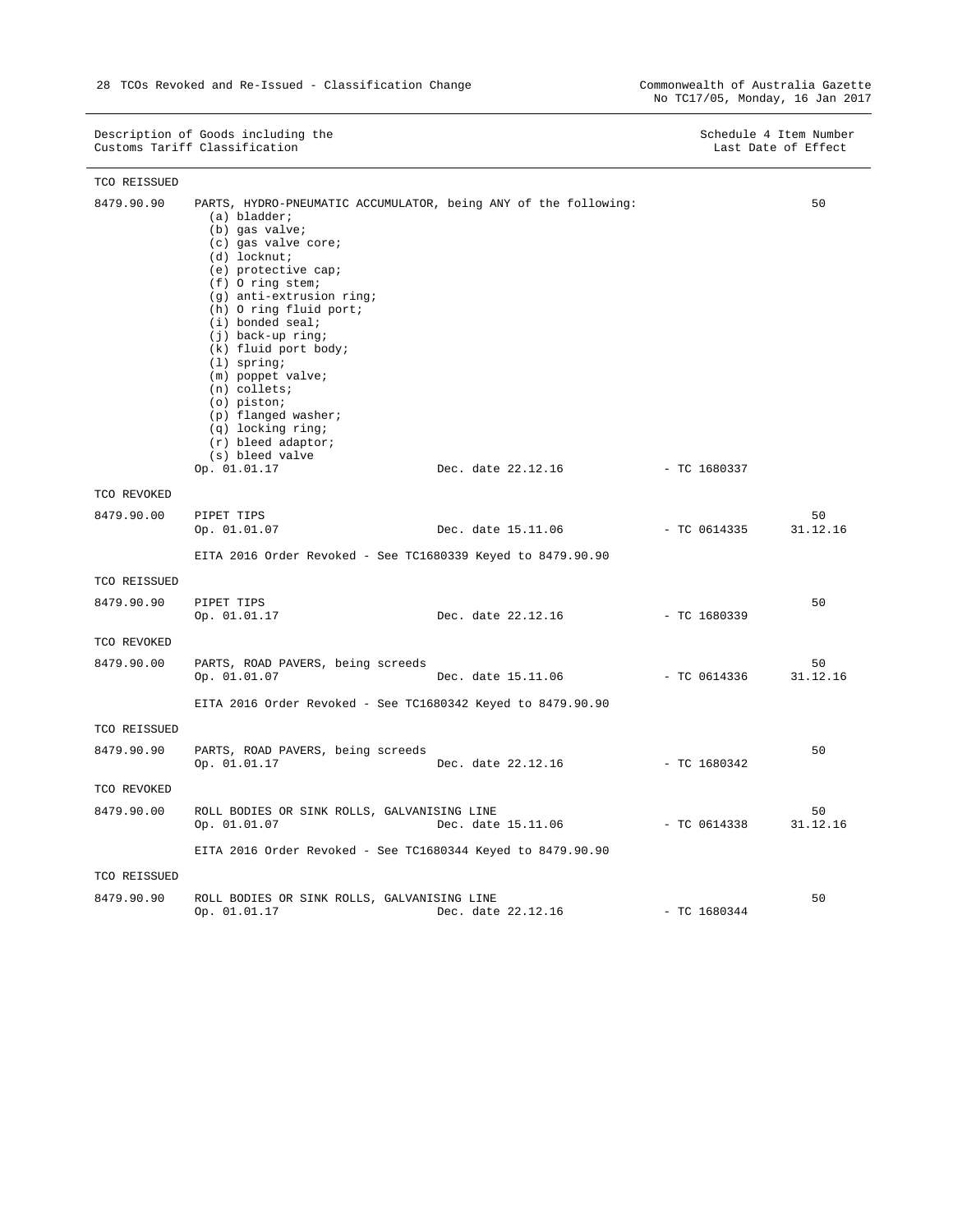TCO REVOKED

| 8479.90.00 |                                           | PARTS, DIAPER MAKING MACHINE, being ANY of the following:   | 50             |  |
|------------|-------------------------------------------|-------------------------------------------------------------|----------------|--|
|            | (a) powder meters and conveyors;          |                                                             | 31.12.16       |  |
|            | (b) pulp unwinders;                       |                                                             |                |  |
|            | (c) pulp feed trays;                      |                                                             |                |  |
|            | (d) tissue unwinders;                     |                                                             |                |  |
|            | (e) surge unwinders;                      |                                                             |                |  |
|            | $(f)$ surge applicators;                  |                                                             |                |  |
|            | (q) lotion applicators;                   |                                                             |                |  |
|            | (h) forming-tissue unwinders;             |                                                             |                |  |
|            | (i) liner unwinders;                      |                                                             |                |  |
|            | (i) tissue water cutters;                 |                                                             |                |  |
|            | (k) fluff cutters;                        |                                                             |                |  |
|            | (1) material tackers;                     |                                                             |                |  |
|            | (m) loop material applicators;            |                                                             |                |  |
|            | (n) loop material unwinders;              |                                                             |                |  |
|            | (o) outer cover unwinders;                |                                                             |                |  |
|            |                                           | (p) leg elastic applicators and product conveyors;          |                |  |
|            | (q) stretch ear applicators;              |                                                             |                |  |
|            | (r) containment flap applicators;         |                                                             |                |  |
|            | (s) waist elastic applicators;            |                                                             |                |  |
|            | (t) stretch ear unwinders;                |                                                             |                |  |
|            | (u) bonded laminate unwinders;            |                                                             |                |  |
|            | (v) diaper profile water cutters;         |                                                             |                |  |
|            | (w) flap formers and gluers;              |                                                             |                |  |
|            | $(x)$ elastic unwinders;                  |                                                             |                |  |
|            | $(y)$ flap unwinders;                     |                                                             |                |  |
|            | $(z)$ ear folders;                        |                                                             |                |  |
|            | (aa) cut-offs and bladefolders;           |                                                             |                |  |
|            | (ab) stretch ear formers;                 |                                                             |                |  |
|            | (ac) containment flap inline applicators; |                                                             |                |  |
|            | (ad) whole diaper imagers;                |                                                             |                |  |
|            | $(ae)$ lineshafts;                        |                                                             |                |  |
|            | (af) waist elastic unwinders;             |                                                             |                |  |
|            | (ag) main operator panels;                |                                                             |                |  |
|            | (ah) stack handlers                       |                                                             |                |  |
|            | Op. 01.01.07                              | Dec. date 15.11.06                                          | $-$ TC 0614339 |  |
|            |                                           | EITA 2016 Order Revoked - See TC1680346 Keyed to 8479.90.90 |                |  |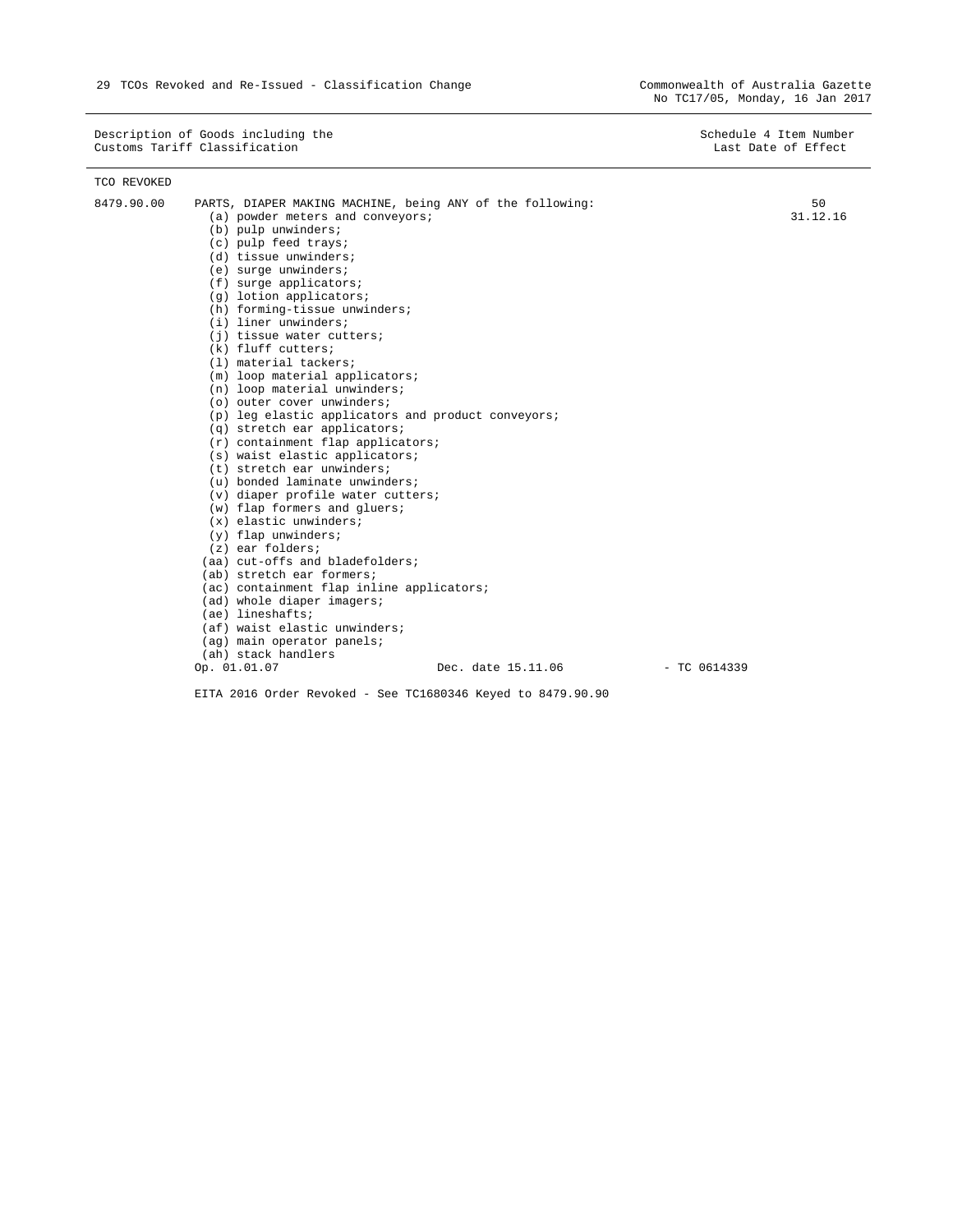| TCO REISSUED |                                                                                                                                                                                                                                                                                                                                                                                                                                                                                                                                                                                                                                                                                                                                                                                                                                                                                                                                                                                                                                                                                                                                             |                    |                |                |
|--------------|---------------------------------------------------------------------------------------------------------------------------------------------------------------------------------------------------------------------------------------------------------------------------------------------------------------------------------------------------------------------------------------------------------------------------------------------------------------------------------------------------------------------------------------------------------------------------------------------------------------------------------------------------------------------------------------------------------------------------------------------------------------------------------------------------------------------------------------------------------------------------------------------------------------------------------------------------------------------------------------------------------------------------------------------------------------------------------------------------------------------------------------------|--------------------|----------------|----------------|
| 8479.90.90   | PARTS, DIAPER MAKING MACHINE, being ANY of the following:<br>(a) powder meters and conveyors;<br>(b) pulp unwinders;<br>(c) pulp feed trays;<br>(d) tissue unwinders;<br>(e) surge unwinders;<br>$(f)$ surge applicators;<br>(g) lotion applicators;<br>(h) forming-tissue unwinders;<br>(i) liner unwinders;<br>(i) tissue water cutters;<br>(k) fluff cutters;<br>(1) material tackers;<br>(m) loop material applicators;<br>(n) loop material unwinders;<br>(o) outer cover unwinders;<br>(p) leg elastic applicators and product conveyors;<br>(q) stretch ear applicators;<br>(r) containment flap applicators;<br>(s) waist elastic applicators;<br>(t) stretch ear unwinders;<br>(u) bonded laminate unwinders;<br>(v) diaper profile water cutters;<br>(w) flap formers and gluers;<br>$(x)$ elastic unwinders;<br>$(y)$ flap unwinders;<br>$(z)$ ear folders;<br>(aa) cut-offs and bladefolders;<br>(ab) stretch ear formers;<br>(ac) containment flap inline applicators;<br>(ad) whole diaper imagers;<br>(ae) lineshafts;<br>(af) waist elastic unwinders;<br>(ag) main operator panels;<br>(ah) stack handlers<br>Op. 01.01.17 | Dec. date 22.12.16 | - TC 1680346   | 50             |
| TCO REVOKED  |                                                                                                                                                                                                                                                                                                                                                                                                                                                                                                                                                                                                                                                                                                                                                                                                                                                                                                                                                                                                                                                                                                                                             |                    |                |                |
| 8479.90.00   | PARTS, LONGWALL MINING ROOF SUPPORT CONTROL SYSTEMS, being ANY<br>of the following:<br>(a) valves and valve packs;<br>(b) intelligent power supply;<br>(c) loop converter incorporating programmable logic controller;<br>(d) transducers;<br>(e) shield interface<br>Op. 01.01.07                                                                                                                                                                                                                                                                                                                                                                                                                                                                                                                                                                                                                                                                                                                                                                                                                                                          | Dec. date 15.11.06 | $-$ TC 0614341 | 50<br>31.12.16 |
|              | EITA 2016 Order Revoked - See TC1680348 Keyed to 8479.90.90                                                                                                                                                                                                                                                                                                                                                                                                                                                                                                                                                                                                                                                                                                                                                                                                                                                                                                                                                                                                                                                                                 |                    |                |                |
| TCO REISSUED |                                                                                                                                                                                                                                                                                                                                                                                                                                                                                                                                                                                                                                                                                                                                                                                                                                                                                                                                                                                                                                                                                                                                             |                    |                |                |
| 8479.90.90   | PARTS, LONGWALL MINING ROOF SUPPORT CONTROL SYSTEMS, being ANY                                                                                                                                                                                                                                                                                                                                                                                                                                                                                                                                                                                                                                                                                                                                                                                                                                                                                                                                                                                                                                                                              |                    |                | 50             |
|              | of the following:<br>(a) valves and valve packs;<br>(b) intelligent power supply;<br>(c) loop converter incorporating programmable logic controller;<br>$(d)$ transducers;<br>(e) shield interface                                                                                                                                                                                                                                                                                                                                                                                                                                                                                                                                                                                                                                                                                                                                                                                                                                                                                                                                          |                    |                |                |
|              | Op. 01.01.17                                                                                                                                                                                                                                                                                                                                                                                                                                                                                                                                                                                                                                                                                                                                                                                                                                                                                                                                                                                                                                                                                                                                | Dec. date 22.12.16 | $-$ TC 1680348 |                |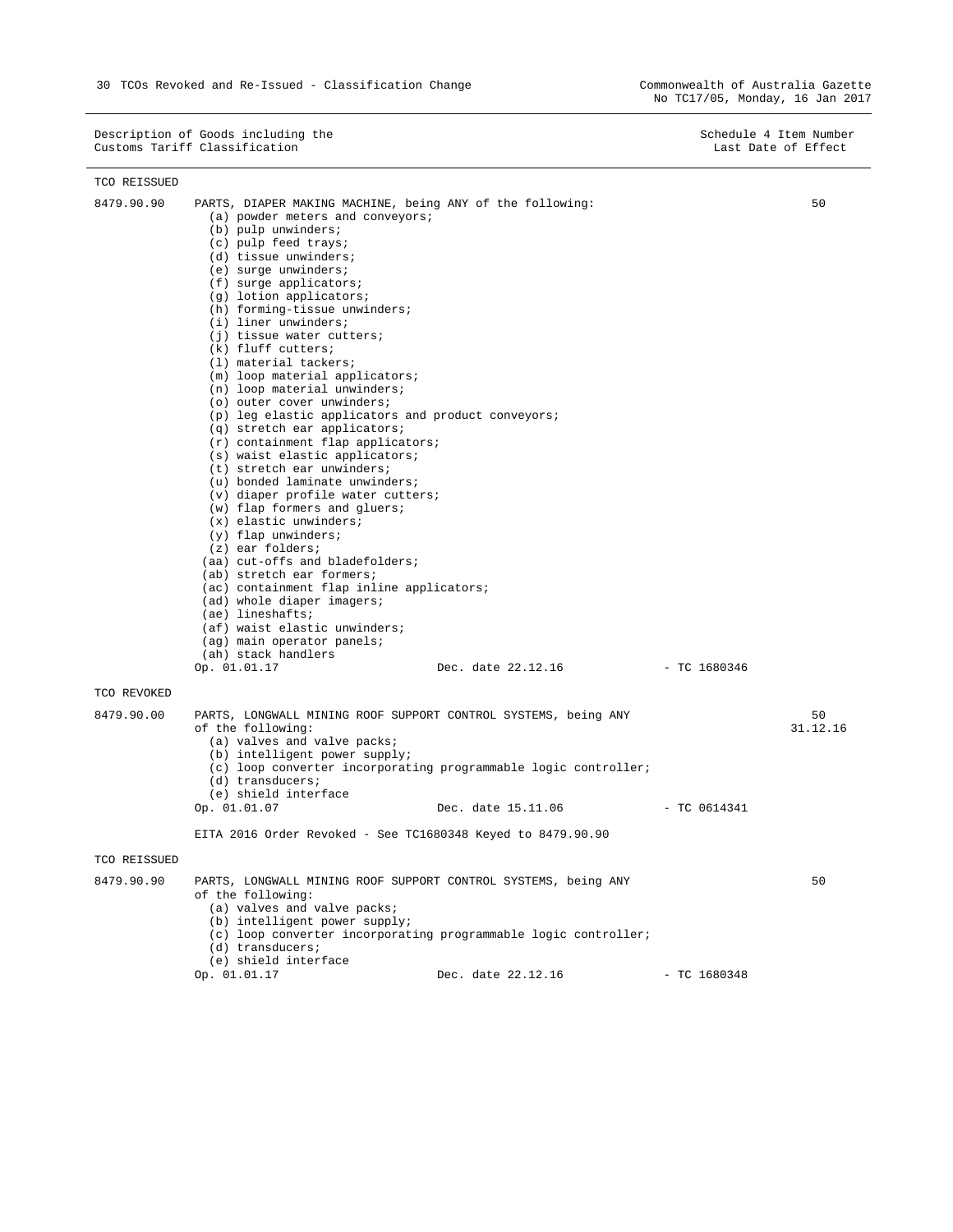|              | Description of Goods including the<br>Customs Tariff Classification                                                                                                                                                                                                                                                                                                   |                                                                                                                                               |                | Schedule 4 Item Number<br>Last Date of Effect |
|--------------|-----------------------------------------------------------------------------------------------------------------------------------------------------------------------------------------------------------------------------------------------------------------------------------------------------------------------------------------------------------------------|-----------------------------------------------------------------------------------------------------------------------------------------------|----------------|-----------------------------------------------|
| TCO REVOKED  |                                                                                                                                                                                                                                                                                                                                                                       |                                                                                                                                               |                |                                               |
| 8479.90.00   | of the following:<br>(a) cage frames;<br>$(b)$ cage end rings;<br>$(c)$ choke rings;<br>(d) centre sleeves;<br>(e) distance pieces;<br>$(f)$ gib bars;<br>(g) key bars;<br>(h) knife bars;<br>(i) lining bars;<br>$(j)$ mainshafts;<br>$(k)$ pressure pieces;<br>$(1)$ shims;<br>$(m)$ shoe frame bars;<br>(n) wedging strips;<br>(o) worm assemblies<br>Op. 01.01.07 | PARTS, HYDRAULIC SCREW PRESS, EDIBLE OIL EXTRACTION, being ANY<br>Dec. date 30.11.06                                                          | - TC 0614762   | 50<br>31.12.16                                |
|              |                                                                                                                                                                                                                                                                                                                                                                       | EITA 2016 Order Revoked - See TC1680350 Keyed to 8479.90.90                                                                                   |                |                                               |
| TCO REISSUED |                                                                                                                                                                                                                                                                                                                                                                       |                                                                                                                                               |                |                                               |
| 8479.90.90   | of the following:<br>(a) cage frames;<br>(b) cage end rings;<br>$(c)$ choke rings;<br>(d) centre sleeves;<br>(e) distance pieces;<br>$(f)$ gib bars;<br>(g) key bars;<br>(h) knife bars;<br>(i) lining bars;<br>$(j)$ mainshafts;<br>$(k)$ pressure pieces;<br>$(1)$ shims;<br>$(m)$ shoe frame bars;<br>(n) wedging strips;<br>(o) worm assemblies<br>Op. 01.01.17   | PARTS, HYDRAULIC SCREW PRESS, EDIBLE OIL EXTRACTION, being ANY<br>Dec. date 22.12.16                                                          | $-$ TC 1680350 | 50                                            |
| TCO REVOKED  |                                                                                                                                                                                                                                                                                                                                                                       |                                                                                                                                               |                |                                               |
| 8479.90.00   | following:<br>(a) dies;<br>(b) punches<br>Op. 01.01.07                                                                                                                                                                                                                                                                                                                | PARTS, TABLET PRESS, PHARMACEUTICAL, being EITHER of the<br>Dec. date 29.11.06<br>EITA 2016 Order Revoked - See TC1680353 Keyed to 8479.90.90 | $-$ TC 0614772 | 50<br>31.12.16                                |
| TCO REISSUED |                                                                                                                                                                                                                                                                                                                                                                       |                                                                                                                                               |                |                                               |
| 8479.90.90   | following:<br>(a) dies;<br>(b) punches<br>Op. 01.01.17                                                                                                                                                                                                                                                                                                                | PARTS, TABLET PRESS, PHARMACEUTICAL, being EITHER of the<br>Dec. date 22.12.16                                                                | - TC 1680353   | 50                                            |
| TCO REVOKED  |                                                                                                                                                                                                                                                                                                                                                                       |                                                                                                                                               |                |                                               |
| 8479.90.00   | following:<br>(a) advancing cylinders;<br>(b) relay bars<br>Op. 01.01.07                                                                                                                                                                                                                                                                                              | PARTS, UNDERGROUND MINING ROOF SUPPORTS, being ANY of the<br>Dec. date 16.01.07                                                               | $-$ TC 0700601 | 50<br>31.12.16                                |

EITA 2016 Order Revoked - See TC1680357 Keyed to 8479.90.90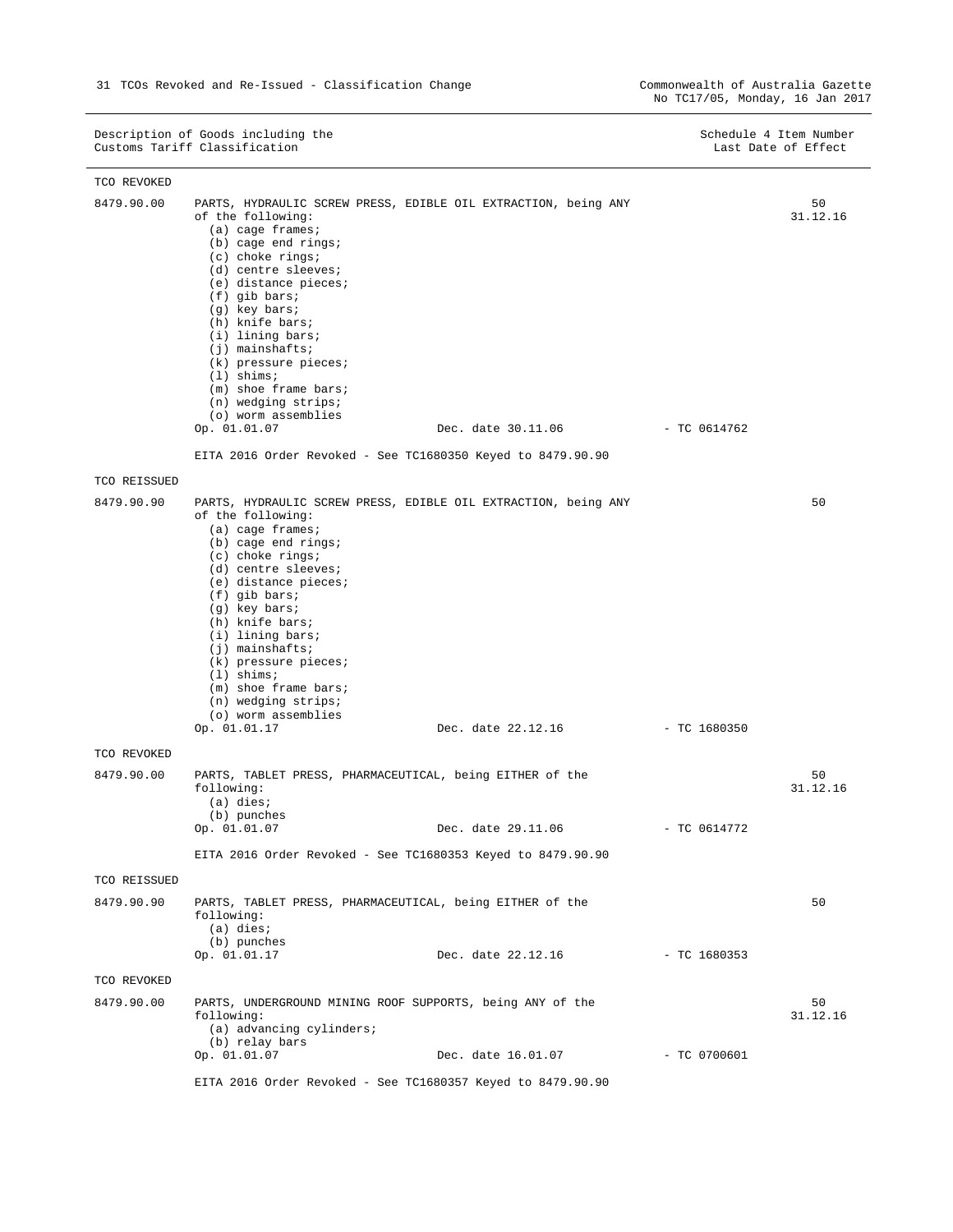|                           | Description of Goods including the<br>Customs Tariff Classification                                                                                                                                                                                                                                                                                                   |                    |                | Schedule 4 Item Number<br>Last Date of Effect |
|---------------------------|-----------------------------------------------------------------------------------------------------------------------------------------------------------------------------------------------------------------------------------------------------------------------------------------------------------------------------------------------------------------------|--------------------|----------------|-----------------------------------------------|
| TCO REISSUED              |                                                                                                                                                                                                                                                                                                                                                                       |                    |                |                                               |
| 8479.90.90                | PARTS, UNDERGROUND MINING ROOF SUPPORTS, being ANY of the<br>following:<br>(a) advancing cylinders;<br>(b) relay bars<br>Op. 01.01.17                                                                                                                                                                                                                                 | Dec. date 22.12.16 | - TC 1680357   | 50                                            |
| TCO REVOKED               |                                                                                                                                                                                                                                                                                                                                                                       |                    |                |                                               |
| 8479.90.00                | PARTS, PLASMA CUTTING MACHINES, being torches<br>Op. 19.12.07                                                                                                                                                                                                                                                                                                         | Dec. date 07.03.08 | - TC 0702852   | 50<br>31.12.16                                |
|                           | EITA 2016 Order Revoked - See TC1680360 Keyed to 8479.90.90                                                                                                                                                                                                                                                                                                           |                    |                |                                               |
| TCO REISSUED              |                                                                                                                                                                                                                                                                                                                                                                       |                    |                |                                               |
| 8479.90.90                | PARTS, PLASMA CUTTING MACHINES, being torches<br>Op. 01.01.17                                                                                                                                                                                                                                                                                                         | Dec. date 22.12.16 | - TC 1680360   | 50                                            |
| TCO REVOKED               |                                                                                                                                                                                                                                                                                                                                                                       |                    |                |                                               |
| 8479.90.00                | PARTS, PARTICLE BOARD PRESS, being ANY of the following:<br>(a) press cylinder housings;<br>(b) press pistons;<br>(c) flexible piston fasteners;<br>(d) press tables;<br>(e) centre heating platens;<br>(f) distance bars and holders;<br>(g) cross beam heating platens;<br>(h) guide bars;<br>(i) guide blocks;<br>(j) simultaneous closer bearings                 |                    |                | 50<br>31.12.16                                |
|                           | Op. 01.01.07                                                                                                                                                                                                                                                                                                                                                          | Dec. date 04.04.07 | - TC 0704543   |                                               |
|                           | EITA 2016 Order Revoked - See TC1680362 Keyed to 8479.90.90                                                                                                                                                                                                                                                                                                           |                    |                |                                               |
| TCO REISSUED              |                                                                                                                                                                                                                                                                                                                                                                       |                    |                |                                               |
| 8479.90.90                | PARTS, PARTICLE BOARD PRESS, being ANY of the following:<br>(a) press cylinder housings;<br>(b) press pistons;<br>(c) flexible piston fasteners;<br>(d) press tables;<br>(e) centre heating platens;<br>(f) distance bars and holders;<br>(g) cross beam heating platens;<br>(h) guide bars;<br>(i) guide blocks;<br>(j) simultaneous closer bearings<br>Op. 01.01.17 | Dec. date 23.12.16 | $-$ TC 1680362 | 50                                            |
|                           |                                                                                                                                                                                                                                                                                                                                                                       |                    |                |                                               |
| TCO REVOKED<br>8479.90.00 | CUTTER HEADS, TRIM CUTTER, having BOTH of the following:<br>(a) multiple knives;<br>(b) tapered roller bearings<br>Op. 22.05.07                                                                                                                                                                                                                                       | Dec. date 03.08.07 | $-$ TC 0707615 | 50<br>31.12.16                                |
|                           | EITA 2016 Order Revoked - See TC1680368 Keyed to 8479.90.90                                                                                                                                                                                                                                                                                                           |                    |                |                                               |
| TCO REISSUED              |                                                                                                                                                                                                                                                                                                                                                                       |                    |                |                                               |
| 8479.90.90                | CUTTER HEADS, TRIM CUTTER, having BOTH of the following:<br>(a) multiple knives;<br>(b) tapered roller bearings                                                                                                                                                                                                                                                       |                    |                | 50                                            |

Op. 01.01.17 Dec. date 23.12.16 - TC 1680368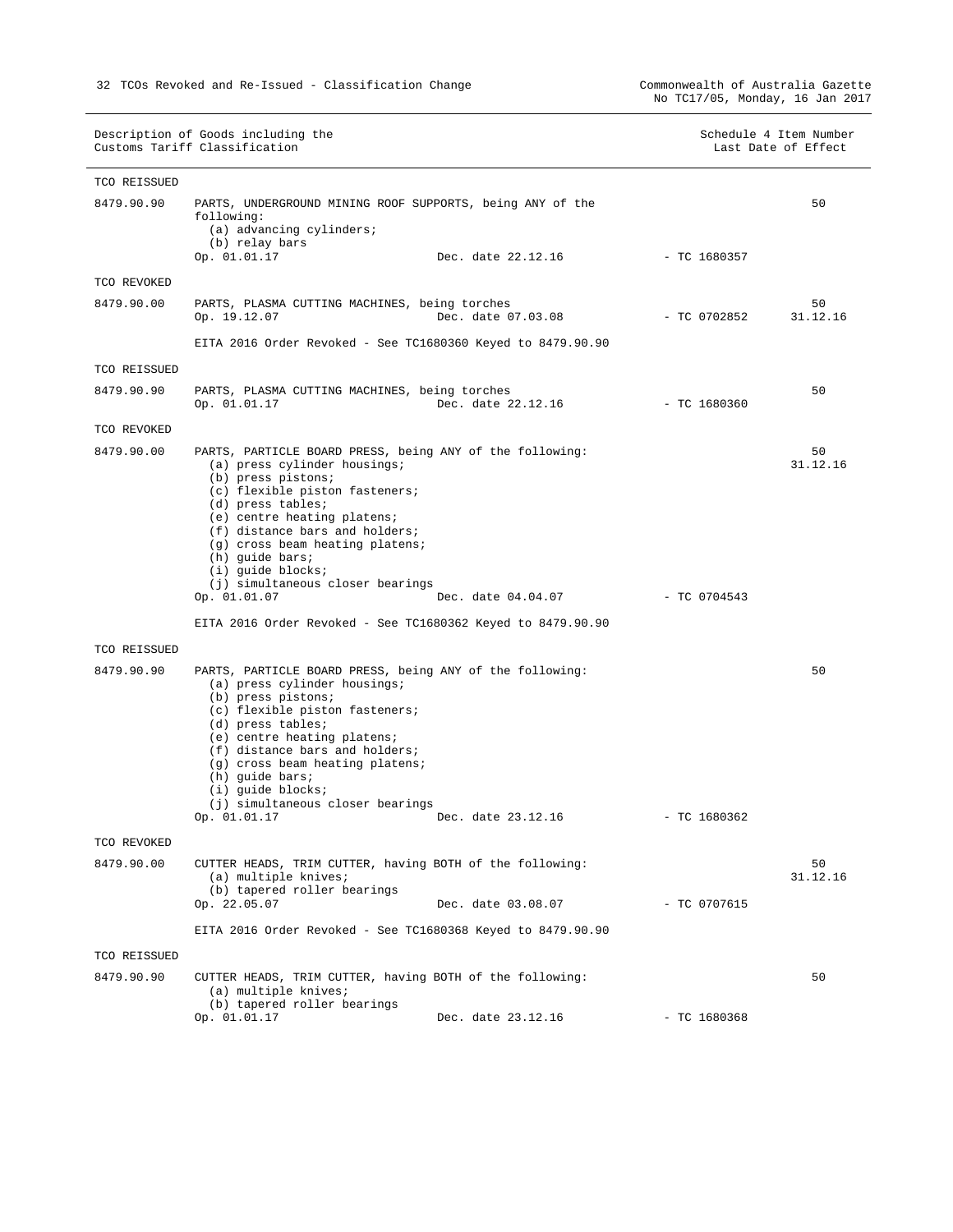| TCO REVOKED  |                                                                                                                                                                                                                                                                                                                                                                                                                                                                                                                                                                                                                                                                                                |                |                |
|--------------|------------------------------------------------------------------------------------------------------------------------------------------------------------------------------------------------------------------------------------------------------------------------------------------------------------------------------------------------------------------------------------------------------------------------------------------------------------------------------------------------------------------------------------------------------------------------------------------------------------------------------------------------------------------------------------------------|----------------|----------------|
| 8479.90.00   | PARTS, SANITARY PAD MAKING MACHINE, being ANY of the following:<br>(a) rotary die cutting heads;<br>(b) cut and seal rollers;<br>(c) process wheels and moulds;<br>(d) embossing rollers;<br>(e) peripheral sealing rollers;<br>(f) powered non-woven unwinders;<br>(g) edge controllers;<br>(h) ultrasonic welders and rollers;<br>(i) powered release tape unwinders;<br>(j) servo driven pulling rollers and control gears;<br>(k) hot melt applicators including hoses and control cards;<br>(1) cutters and placers;<br>$(m)$ stacker belts;<br>(n) powered material pulling rollers<br>Op. 02.07.07<br>Dec. date 21.09.07<br>EITA 2016 Order Revoked - See TC1680371 Keyed to 8479.90.90 | - TC 0708197   | 50<br>31.12.16 |
| TCO REISSUED |                                                                                                                                                                                                                                                                                                                                                                                                                                                                                                                                                                                                                                                                                                |                |                |
| 8479.90.90   | PARTS, SANITARY PAD MAKING MACHINE, being ANY of the following:<br>(a) rotary die cutting heads;<br>(b) cut and seal rollers;<br>(c) process wheels and moulds;<br>(d) embossing rollers;<br>(e) peripheral sealing rollers;<br>(f) powered non-woven unwinders;<br>(q) edge controllers;<br>(h) ultrasonic welders and rollers;<br>(i) powered release tape unwinders;<br>(j) servo driven pulling rollers and control gears;<br>(k) hot melt applicators including hoses and control cards;<br>(1) cutters and placers;<br>(m) stacker belts;<br>(n) powered material pulling rollers<br>Op. 01.01.17<br>Dec. date 23.12.16 - TC 1680371                                                     |                | 50             |
| TCO REVOKED  |                                                                                                                                                                                                                                                                                                                                                                                                                                                                                                                                                                                                                                                                                                |                |                |
| 8479.90.00   | PARTS, METAL COATING OR GALVANISING LINE, being EITHER of the<br>following:<br>$(a)$ tip snouts;<br>(b) end cheeks<br>Op. 05.11.07<br>Dec. date 29.01.08<br>EITA 2016 Order Revoked - See TC1680468 Keyed to 8479.90.90                                                                                                                                                                                                                                                                                                                                                                                                                                                                        | - TC 0718892   | 50<br>31.12.16 |
| TCO REISSUED |                                                                                                                                                                                                                                                                                                                                                                                                                                                                                                                                                                                                                                                                                                |                |                |
| 8479.90.90   | PARTS, METAL COATING OR GALVANISING LINE, being EITHER of the<br>following:<br>(a) tip snouts;<br>(b) end cheeks<br>Op. 01.01.17<br>Dec. date 23.12.16                                                                                                                                                                                                                                                                                                                                                                                                                                                                                                                                         | - TC 1680468   | 50             |
| TCO REVOKED  |                                                                                                                                                                                                                                                                                                                                                                                                                                                                                                                                                                                                                                                                                                |                |                |
| 8479.90.00   | PLASMA ARC TORCH ASSEMBLIES, comprising torch with control<br>switches, and coaxial conduit<br>Op. 26.02.08<br>Dec. date 09.05.08<br>EITA 2016 Order Revoked - See TC1680469 Keyed to 8479.90.90                                                                                                                                                                                                                                                                                                                                                                                                                                                                                               | - TC 0803239   | 50<br>31.12.16 |
| TCO REISSUED |                                                                                                                                                                                                                                                                                                                                                                                                                                                                                                                                                                                                                                                                                                |                |                |
| 8479.90.90   | PLASMA ARC TORCH ASSEMBLIES, comprising torch with control<br>switches, and coaxial conduit<br>Op. 01.01.17<br>Dec. date 23.12.16                                                                                                                                                                                                                                                                                                                                                                                                                                                                                                                                                              | - TC 1680469   | 50             |
| TCO REVOKED  |                                                                                                                                                                                                                                                                                                                                                                                                                                                                                                                                                                                                                                                                                                |                |                |
| 8479.90.00   | PARTS, PRESSURE TRANSFER PUMPS, DESALINATION PLANT, being<br>hydraulic proportioning vessels<br>Op. 20.11.07<br>Dec. date 22.04.08                                                                                                                                                                                                                                                                                                                                                                                                                                                                                                                                                             | $-$ TC 0803873 | 50<br>31.12.16 |
|              | EITA 2016 Order Revoked - See TC1680470 Keyed to 8479.90.90                                                                                                                                                                                                                                                                                                                                                                                                                                                                                                                                                                                                                                    |                |                |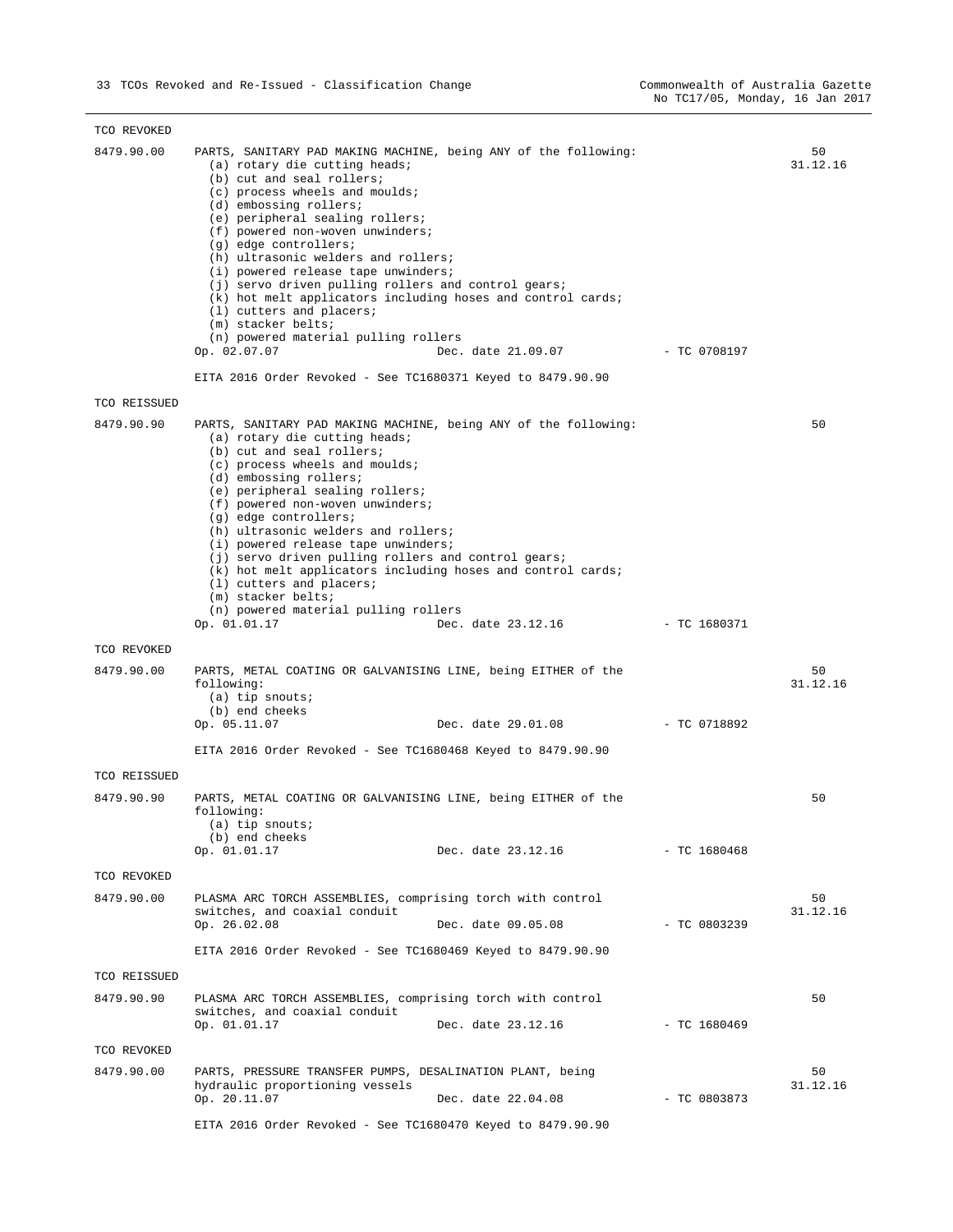|                            | Description of Goods including the<br>Customs Tariff Classification                                                                                                                                                                                                                                                                                                                                                                                                                                                                                                                                                                                         |                                 |                | Schedule 4 Item Number<br>Last Date of Effect |
|----------------------------|-------------------------------------------------------------------------------------------------------------------------------------------------------------------------------------------------------------------------------------------------------------------------------------------------------------------------------------------------------------------------------------------------------------------------------------------------------------------------------------------------------------------------------------------------------------------------------------------------------------------------------------------------------------|---------------------------------|----------------|-----------------------------------------------|
| TCO REISSUED               |                                                                                                                                                                                                                                                                                                                                                                                                                                                                                                                                                                                                                                                             |                                 |                |                                               |
| 8479.90.90                 | PARTS, PRESSURE TRANSFER PUMPS, DESALINATION PLANT, being<br>hydraulic proportioning vessels<br>Op. 01.01.17                                                                                                                                                                                                                                                                                                                                                                                                                                                                                                                                                | Dec. date 23.12.16              | - TC 1680470   | 50                                            |
| TCO REVOKED                |                                                                                                                                                                                                                                                                                                                                                                                                                                                                                                                                                                                                                                                             |                                 |                |                                               |
| 8479.90.00                 | PARTS, MEDIUM DENSITY FIBRE BOARD PRODUCTION PLANT, being EITHER<br>of the following:<br>(a) press drums;<br>(b) rollers<br>Op. 31.07.08                                                                                                                                                                                                                                                                                                                                                                                                                                                                                                                    | Dec. date 24.10.08 - TC 0824134 |                | 50<br>31.12.16                                |
|                            | EITA 2016 Order Revoked - See TC1680471 Keyed to 8479.90.90                                                                                                                                                                                                                                                                                                                                                                                                                                                                                                                                                                                                 |                                 |                |                                               |
|                            |                                                                                                                                                                                                                                                                                                                                                                                                                                                                                                                                                                                                                                                             |                                 |                |                                               |
| TCO REISSUED<br>8479.90.90 | PARTS, MEDIUM DENSITY FIBRE BOARD PRODUCTION PLANT, being EITHER<br>of the following:<br>(a) press drums;<br>(b) rollers<br>Op. 01.01.17                                                                                                                                                                                                                                                                                                                                                                                                                                                                                                                    | Dec. date 23.12.16              | $-$ TC 1680471 | 50                                            |
| TCO REVOKED                |                                                                                                                                                                                                                                                                                                                                                                                                                                                                                                                                                                                                                                                             |                                 |                |                                               |
| 8479.90.00                 | PARTS, WORKOVER SYSTEM, SUBSEA OIL AND GAS WELL, being ANY of<br>the following:<br>(a) annular slick joints;<br>(b) circulation heads;<br>(c) hang off bushings;<br>(d) lower riser package test and/or handling skids;<br>(e) overshot tool adapters;<br>(f) riser slick joints;<br>(g) riser stress joints;<br>(h) riser tension joints;<br>(i) riser system gaskets;<br>(j) release blocks;<br>$(k)$ shearable joints;<br>(1) landing strings;<br>(m) landing string adapter joints;<br>$(n)$ spacer joints;<br>$(o)$ swivels;<br>(p) tubing hanger orientation joints;<br>(q) umbilical bend restrictors;<br>(r) union nut riser joints<br>Op. 08.05.09 | Dec. date 31.07.09              | $-$ TC 0915620 | 50<br>31.12.16                                |
|                            | EITA 2016 Order Revoked - See TC1680472 Keyed to 8479.90.90                                                                                                                                                                                                                                                                                                                                                                                                                                                                                                                                                                                                 |                                 |                |                                               |
| TCO REISSUED<br>8479.90.90 | PARTS, WORKOVER SYSTEM, SUBSEA OIL AND GAS WELL, being ANY of<br>the following:<br>(a) annular slick joints;<br>(b) circulation heads;<br>(c) hang off bushings;<br>(d) lower riser package test and/or handling skids;<br>(e) overshot tool adapters;<br>(f) riser slick joints;<br>(g) riser stress joints;<br>(h) riser tension joints;<br>(i) riser system gaskets;<br>(j) release blocks;<br>$(k)$ shearable joints;<br>(1) landing strings;<br>(m) landing string adapter joints;<br>$(n)$ spacer joints;<br>(o) swivels;<br>(p) tubing hanger orientation joints;<br>(q) umbilical bend restrictors;<br>(r) union nut riser joints                   |                                 |                | 50                                            |
|                            | Op. 01.01.17                                                                                                                                                                                                                                                                                                                                                                                                                                                                                                                                                                                                                                                | Dec. date 23.12.16              | $-$ TC 1680472 |                                               |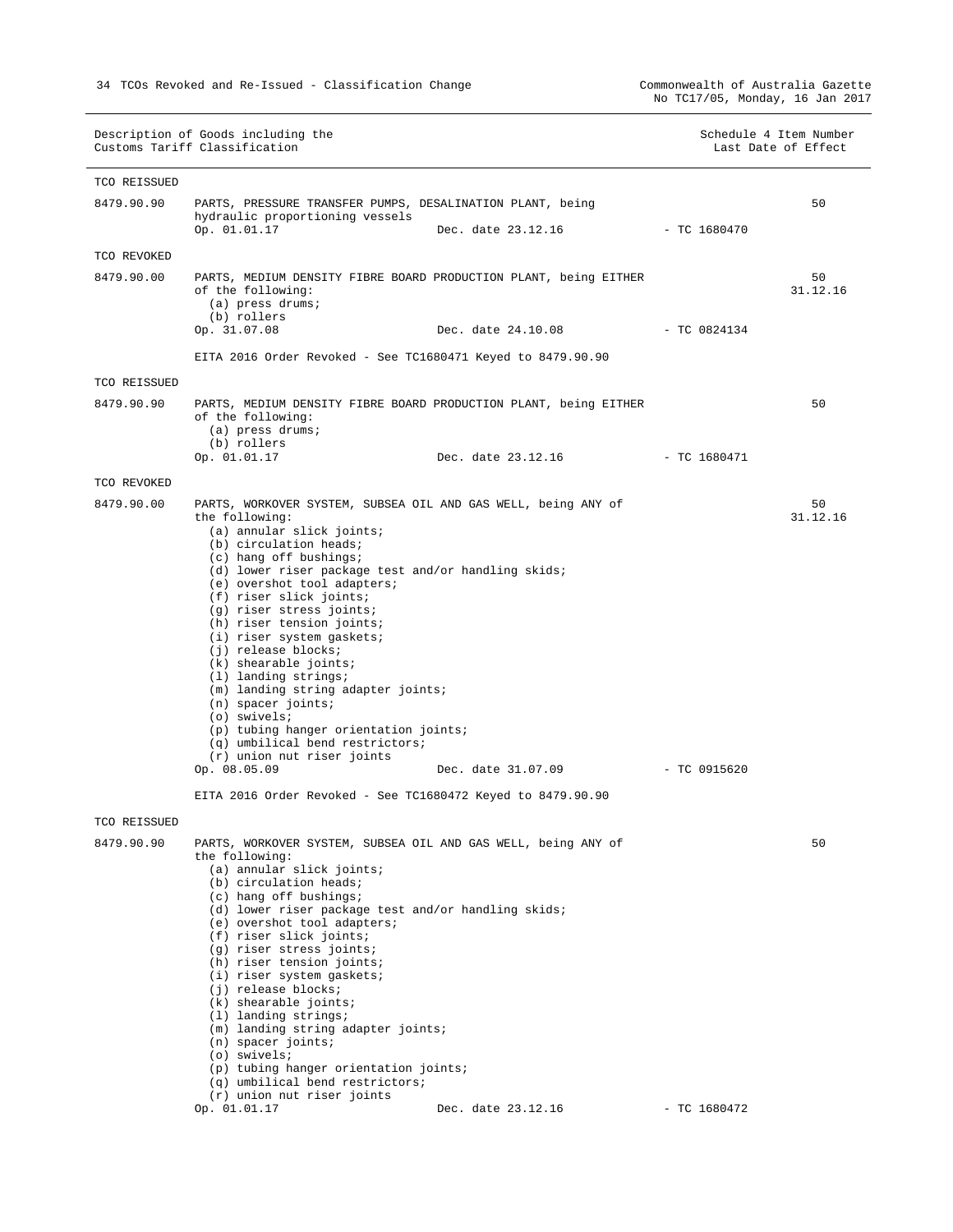No TC17/05, Monday, 16 Jan 2017

| Description of Goods including the | Schedule 4 Item Number |  |
|------------------------------------|------------------------|--|
| Customs Tariff Classification      | Last Date of Effect    |  |

|  |  | Schedule 4 Item Number |
|--|--|------------------------|
|  |  | Last Date of Effect    |

| TCO REVOKED  |                                                                                                                                                                                                                                                                                                          |                                                                                    |                |                |
|--------------|----------------------------------------------------------------------------------------------------------------------------------------------------------------------------------------------------------------------------------------------------------------------------------------------------------|------------------------------------------------------------------------------------|----------------|----------------|
| 8479.90.00   | PARTS, GLUTEN DISINTEGRATOR, being rotors with arms<br>Op. 24.09.09                                                                                                                                                                                                                                      | Dec. date 04.12.09                                                                 | $-$ TC 0936044 | 50<br>31.12.16 |
|              |                                                                                                                                                                                                                                                                                                          | EITA 2016 Order Revoked - See TC1680473 Keyed to 8479.90.90                        |                |                |
| TCO REISSUED |                                                                                                                                                                                                                                                                                                          |                                                                                    |                |                |
| 8479.90.90   | PARTS, GLUTEN DISINTEGRATOR, being rotors with arms<br>Op. 01.01.17                                                                                                                                                                                                                                      | Dec. date 23.12.16                                                                 | $-$ TC 1680473 | 50             |
| TCO REVOKED  |                                                                                                                                                                                                                                                                                                          |                                                                                    |                |                |
| 8479.90.00   | cylinders                                                                                                                                                                                                                                                                                                | PARTS, UNDERGROUND MINING ROOF SUPPORT MACHINE, being leg                          |                | 50<br>31.12.16 |
|              | Op. 29.09.10                                                                                                                                                                                                                                                                                             | Dec. date 20.12.10                                                                 | $-$ TC 1044228 |                |
|              |                                                                                                                                                                                                                                                                                                          | EITA 2016 Order Revoked - See TC1680476 Keyed to 8479.90.90                        |                |                |
| TCO REISSUED |                                                                                                                                                                                                                                                                                                          |                                                                                    |                |                |
| 8479.90.90   | cylinders                                                                                                                                                                                                                                                                                                | PARTS, UNDERGROUND MINING ROOF SUPPORT MACHINE, being leg                          |                | 50             |
|              | Op. 01.01.17                                                                                                                                                                                                                                                                                             | Dec. date 23.12.16                                                                 | $-$ TC 1680476 |                |
| TCO REVOKED  |                                                                                                                                                                                                                                                                                                          |                                                                                    |                |                |
| 8479.90.00   | HORSE WALKER TRACK, RAMP AND TANK SYSTEM, including<br>ALL of the following:<br>(a) track sections;<br>(b) ramp sections;<br>$(c)$ sump;<br>$(d)$ sump sections;<br>$(e)$ anchors;<br>$(f)$ struts;<br>(g) tanks;<br>(h) tank covers, including retainers and clips;<br>(i) gangplanks<br>Op. 27.10.10   | Dec. date 17.01.11<br>EITA 2016 Order Revoked - See TC1680478 Keyed to 8479.90.90  | - TC 1048084   | 50<br>31.12.16 |
| TCO REISSUED |                                                                                                                                                                                                                                                                                                          |                                                                                    |                |                |
| 8479.90.90   | HORSE WALKER TRACK, RAMP AND TANK SYSTEM, including<br>ALL of the following:<br>(a) track sections;<br>(b) ramp sections;<br>$(c)$ sump;<br>$(d)$ sump sections;<br>$(e)$ anchors;<br>$(f)$ struts;<br>$(g)$ tanks;<br>(h) tank covers, including retainers and clips;<br>(i) gangplanks<br>Op. 01.01.17 | Dec. date 22.12.16                                                                 | $-$ TC 1680478 | 50             |
| TCO REVOKED  |                                                                                                                                                                                                                                                                                                          |                                                                                    |                |                |
| 8479.90.00   | stabiliser rolls                                                                                                                                                                                                                                                                                         | PARTS, STEEL STRIP METAL COATING LINE, being stainless steel                       |                | 50<br>31.12.16 |
|              | Op. 20.06.11                                                                                                                                                                                                                                                                                             | Dec. date 05.09.11                                                                 | $-$ TC 1119684 |                |
|              |                                                                                                                                                                                                                                                                                                          | EITA 2016 Order Revoked - See TC1680480 Keyed to 8479.90.90                        |                |                |
| TCO REISSUED |                                                                                                                                                                                                                                                                                                          |                                                                                    |                |                |
| 8479.90.90   | stabiliser rolls<br>Op. 01.01.17                                                                                                                                                                                                                                                                         | PARTS, STEEL STRIP METAL COATING LINE, being stainless steel<br>Dec. date 22.12.16 | $-$ TC 1680480 | 50             |
|              |                                                                                                                                                                                                                                                                                                          |                                                                                    |                |                |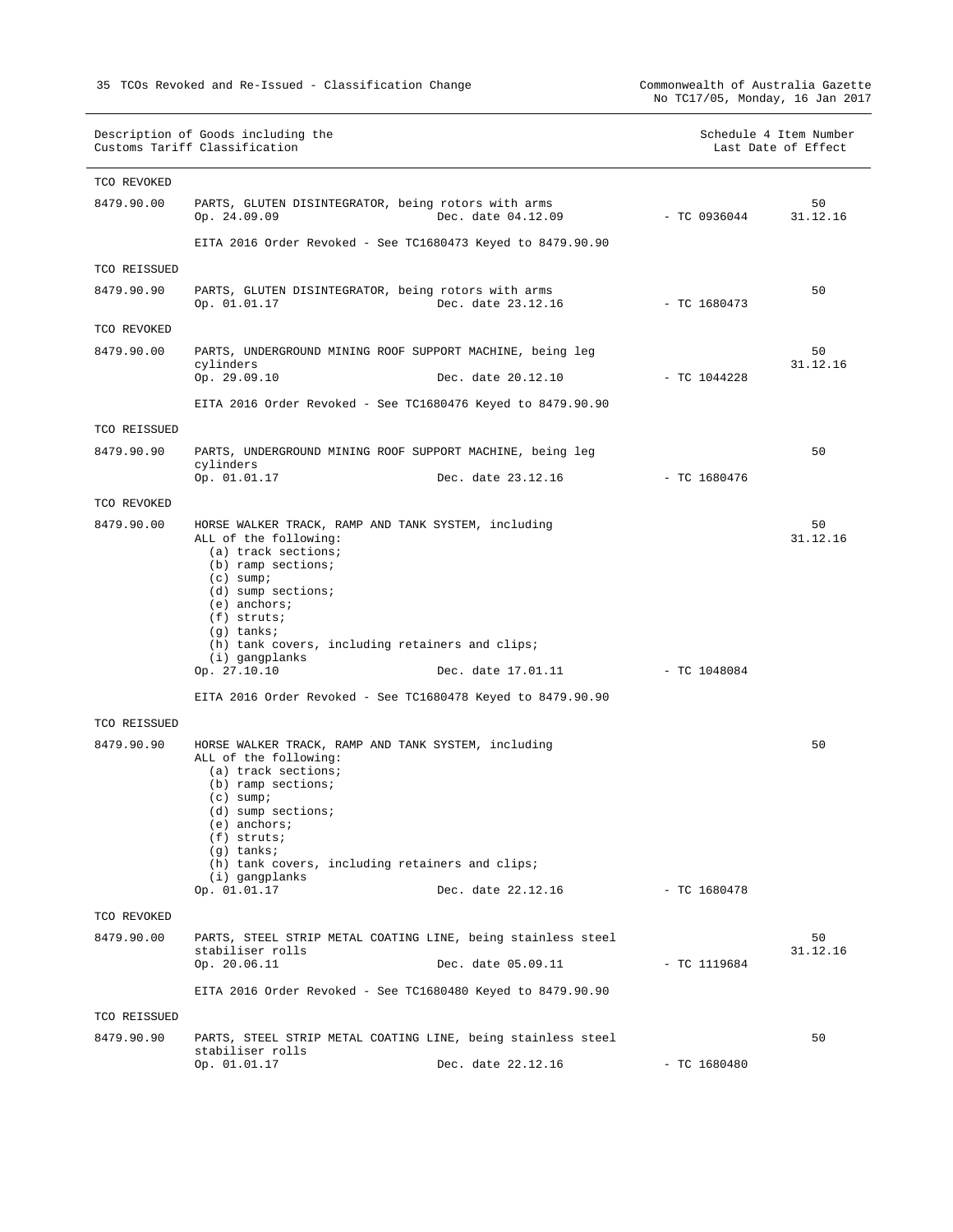| TCO REVOKED<br>8479.90.00<br>PARTS, METAL COATING LINE, being sink rolls OR sink roll bodies,<br>stainless steel<br>Op. 28.07.11<br>Dec. date 28.10.11<br>EITA 2016 Order Revoked - See TC1680481 Keyed to 8479.90.90<br>TCO REISSUED                                                                                                                                                                                         | $-$ TC 1125316 | 50<br>31.12.16 |
|-------------------------------------------------------------------------------------------------------------------------------------------------------------------------------------------------------------------------------------------------------------------------------------------------------------------------------------------------------------------------------------------------------------------------------|----------------|----------------|
|                                                                                                                                                                                                                                                                                                                                                                                                                               |                |                |
|                                                                                                                                                                                                                                                                                                                                                                                                                               |                |                |
|                                                                                                                                                                                                                                                                                                                                                                                                                               |                |                |
|                                                                                                                                                                                                                                                                                                                                                                                                                               |                |                |
|                                                                                                                                                                                                                                                                                                                                                                                                                               |                |                |
| 8479.90.90<br>PARTS, METAL COATING LINE, being sink rolls OR sink roll bodies,<br>stainless steel                                                                                                                                                                                                                                                                                                                             |                | 50             |
| Op. 01.01.17<br>Dec. date 22.12.16                                                                                                                                                                                                                                                                                                                                                                                            | $-$ TC 1680481 |                |
| TCO REVOKED                                                                                                                                                                                                                                                                                                                                                                                                                   |                |                |
| 8479.90.00<br>PARTS, SNOW GROOMER TILLER, being ANY of the following:<br>(a) tooth end replacements;<br>(b) rotor silent blocks;<br>(c) pivot shafts;<br>(d) yoke ends;<br>(e) borders;<br>$(f)$ end plates;<br>$(g)$ snow combs;<br>(h) rotors;<br>(i) stiffener assemblies;<br>$(j)$ wings;<br>$(k)$ snow chambers;<br>$(1)$ bumpers;<br>(m) transversal bars;<br>(n) fibreglass bars<br>Op. 13.01.12<br>Dec. date 12.04.12 | $-$ TC 1201500 | 50<br>31.12.16 |
| EITA 2016 Order Revoked - See TC1680142 Keyed to 8479.90.90                                                                                                                                                                                                                                                                                                                                                                   |                |                |
| TCO REISSUED                                                                                                                                                                                                                                                                                                                                                                                                                  |                |                |
| 8479.90.90<br>PARTS, SNOW GROOMER TILLER, being ANY of the following:<br>(a) tooth end replacements;<br>(b) rotor silent blocks;<br>(c) pivot shafts;<br>(d) yoke ends;<br>(e) borders;<br>$(f)$ end plates;<br>$(g)$ snow combs;<br>(h) rotors;<br>(i) stiffener assemblies;<br>$(j)$ wings;<br>$(k)$ snow chambers;<br>$(1)$ bumpers;<br>(m) transversal bars;<br>(n) fibreglass bars<br>Op. 01.01.17<br>Dec. date 22.12.16 | $-$ TC 1680142 | 50             |
| TCO REVOKED                                                                                                                                                                                                                                                                                                                                                                                                                   |                |                |
| 8479.90.00<br>PARTS, WORKOVER SYSTEM, SUBSEA OIL AND GAS WELL, being ported<br>hydraulic and electrical conduit joints<br>Op. 30.01.12<br>Dec. date 16.04.12                                                                                                                                                                                                                                                                  | $-$ TC 1203267 | 50<br>31.12.16 |
| EITA 2016 Order Revoked - See TC1680144 Keyed to 8479.90.90                                                                                                                                                                                                                                                                                                                                                                   |                |                |
| TCO REISSUED                                                                                                                                                                                                                                                                                                                                                                                                                  |                |                |
| 8479.90.90<br>PARTS, WORKOVER SYSTEM, SUBSEA OIL AND GAS WELL, being ported<br>hydraulic and electrical conduit joints<br>Op. 01.01.17<br>Dec. date 22.12.16                                                                                                                                                                                                                                                                  | - TC 1680144   | 50             |
| TCO REVOKED                                                                                                                                                                                                                                                                                                                                                                                                                   |                |                |
| 8479.90.00<br>PARTS, METAL COATING LINE, being rolls<br>Op. 28.02.12<br>Dec. date 21.05.12                                                                                                                                                                                                                                                                                                                                    | $-$ TC 1206682 | 50<br>31.12.16 |

EITA 2016 Order Revoked - See TC1680146 Keyed to 8479.90.90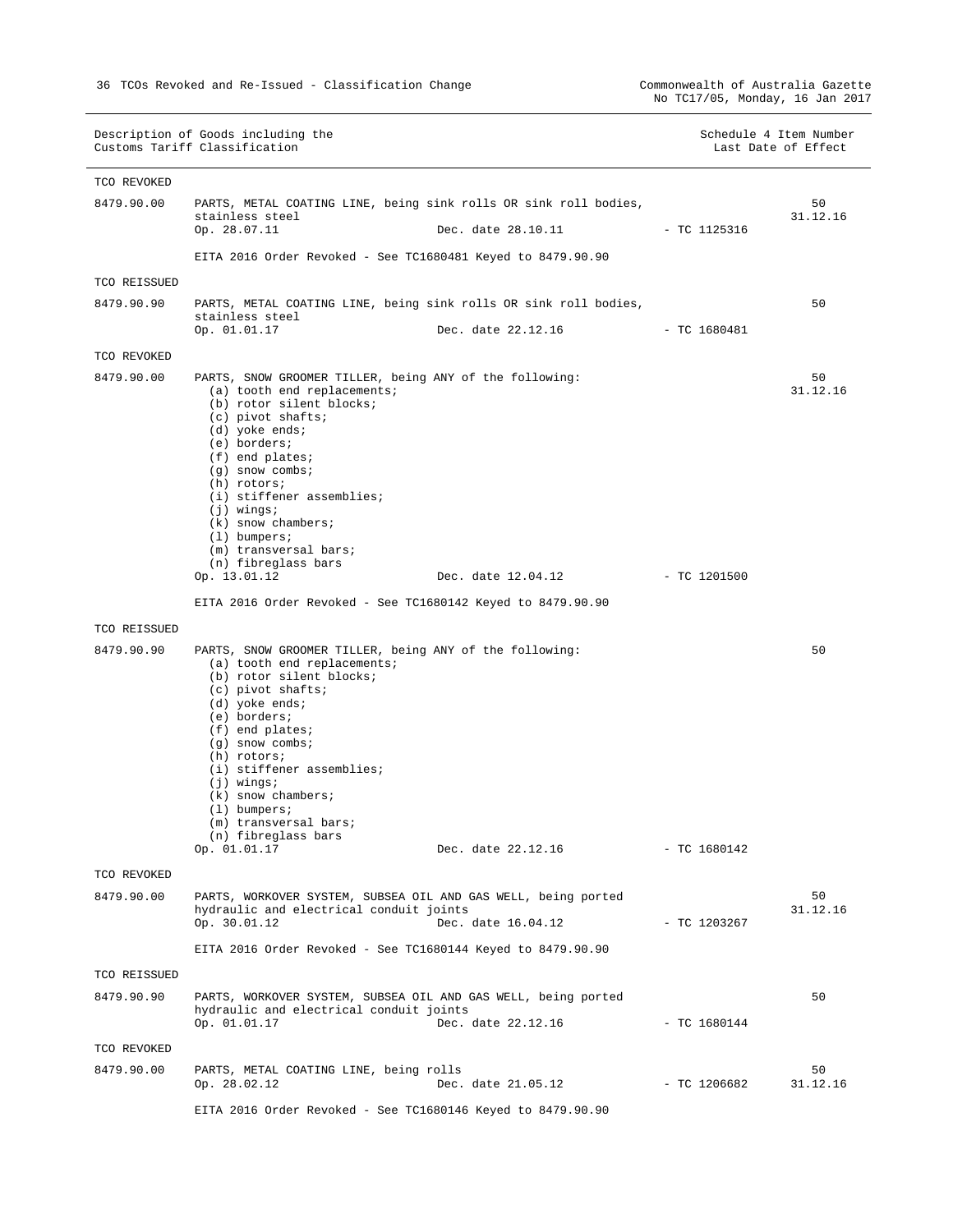Description of Goods including the Schedule 4 Item Number (Units of Schedule 4 Item Number Customs Tariff Classification Customs Tariff Classification TCO REISSUED 8479.90.90 PARTS, METAL COATING LINE, being rolls<br>Op. 01.01.17 Dec. Dec. date 22.12.16 - TC 1680146 50 TCO REVOKED 8479.90.00 PARTS, BLAST FURNACE TAPHOLE DRILL, being ANY of the following: (a) rings; (b) tubes; (c) sleeves AND/OR clamping sleeves; (d) control housings; (e) covers AND/OR housing covers; (f) cylinders; (g) discs; (h) pistons; (i) guides; (j) wheels; (k) retainers; (l) protectors;  $(m)$  shafts; (n) transition pieces Dec. date 02.01.13 - TC 1239392 EITA 2016 Order Revoked - See TC1680170 Keyed to 8479.90.90 50 31.12.16 TCO REISSUED 8479.90.90 PARTS, BLAST FURNACE TAPHOLE DRILL, being ANY of the following: (a) rings; (b) tubes; (c) sleeves AND/OR clamping sleeves; (d) control housings; (e) covers AND/OR housing covers; (f) cylinders; (g) discs; (h) pistons; (i) guides; (j) wheels; (k) retainers; (l) protectors; (m) shafts; (n) transition pieces<br>Op. 01.01.17 Dec. date 22.12.16 - TC 1680170 50 TCO REVOKED 8479.90.00 PARTS, STABILISER ROLL, STEEL STRIP METAL COATING LINE, being EITHER of the following: (a) stub shafts; (b) journals<br>Op.  $12.12.12$ Dec. date 13.03.13 - TC 1247569 EITA 2016 Order Revoked - See TC1680172 Keyed to 8479.90.90  $50$ 31.12.16 TCO REISSUED 8479.90.90 PARTS, STABILISER ROLL, STEEL STRIP METAL COATING LINE, being EITHER of the following: (a) stub shafts; (b) journals<br>Op. 01.01.17 Dec. date 22.12.16 - TC 1680172 50 TCO REVOKED 8479.90.00 PARTS, GRAVEL PACK SYSTEM, OIL AND/OR GAS WELL, being downhole anti-swab extensions<br>Op. 15.02.13 Dec. date 02.05.13 - TC 1306129 EITA 2016 Order Revoked - See TC1680173 Keyed to 8479.90.90 50 31.12.16 TCO REISSUED 8479.90.90 PARTS, GRAVEL PACK SYSTEM, OIL AND/OR GAS WELL, being downhole 50

anti-swab extensions<br>Op. 01.01.17 Dec. date 22.12.16 - TC 1680173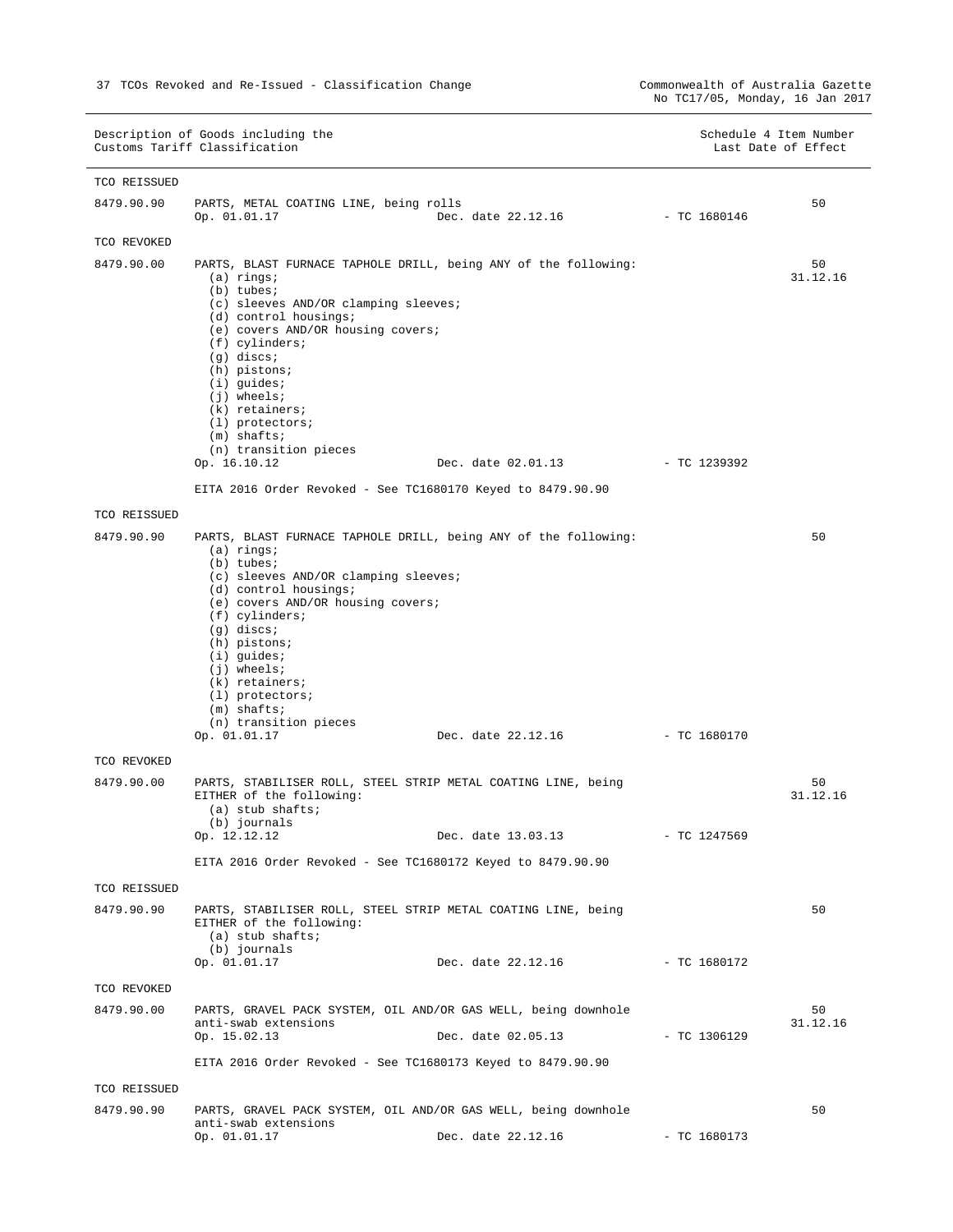$\overline{\phantom{a}}$ 

|              | Description of Goods including the<br>Customs Tariff Classification                                                                                                                                                                                                                                                                                                                                                                                                                                                                                                                                                                                                                                                                                                                                                                         |                    |                | Schedule 4 Item Number<br>Last Date of Effect |
|--------------|---------------------------------------------------------------------------------------------------------------------------------------------------------------------------------------------------------------------------------------------------------------------------------------------------------------------------------------------------------------------------------------------------------------------------------------------------------------------------------------------------------------------------------------------------------------------------------------------------------------------------------------------------------------------------------------------------------------------------------------------------------------------------------------------------------------------------------------------|--------------------|----------------|-----------------------------------------------|
| TCO REVOKED  |                                                                                                                                                                                                                                                                                                                                                                                                                                                                                                                                                                                                                                                                                                                                                                                                                                             |                    |                |                                               |
| 8479.90.00   | PARTS, GRAVEL PACK SYSTEM, OIL AND/OR GAS WELL, being<br>circulating housing extensions<br>Op. 16.05.13                                                                                                                                                                                                                                                                                                                                                                                                                                                                                                                                                                                                                                                                                                                                     | Dec. date 05.08.13 | - TC 1316147   | 50<br>31.12.16                                |
|              | EITA 2016 Order Revoked - See TC1680174 Keyed to 8479.90.90                                                                                                                                                                                                                                                                                                                                                                                                                                                                                                                                                                                                                                                                                                                                                                                 |                    |                |                                               |
| TCO REISSUED |                                                                                                                                                                                                                                                                                                                                                                                                                                                                                                                                                                                                                                                                                                                                                                                                                                             |                    |                |                                               |
| 8479.90.90   | PARTS, GRAVEL PACK SYSTEM, OIL AND/OR GAS WELL, being<br>circulating housing extensions<br>Op. 01.01.17                                                                                                                                                                                                                                                                                                                                                                                                                                                                                                                                                                                                                                                                                                                                     | Dec. date 22.12.16 | $-$ TC 1680174 | 50                                            |
|              |                                                                                                                                                                                                                                                                                                                                                                                                                                                                                                                                                                                                                                                                                                                                                                                                                                             |                    |                |                                               |
| TCO REVOKED  |                                                                                                                                                                                                                                                                                                                                                                                                                                                                                                                                                                                                                                                                                                                                                                                                                                             |                    |                |                                               |
| 8479.90.00   | PARTS, RAIL TRACK GREASE LUBRICATOR, being ANY of the following:<br>(a) grease distribution module, having ALL of the following:<br>(i) wiping bars;<br>$(i)$ manifold;<br>(iii) grease trough;<br>(iv) distributor blade;<br>(v) gasket,<br>(b) grease guide;<br>(c) rail clamp, including mounting block AND J bolt;<br>(d) check rail guard, including rail guide clamp;<br>(e) check rail guide, including rail guide fabrication AND<br>hose tail piece;<br>(f) wheel sensor, having ALL of the following:<br>$(i)$ bracket;<br>$(iii)$ J-bolt;<br>(iii) sensor head,<br>$(g)$ rail bar top;<br>(h) actuator block, having ALL of the following:<br>(i) plunger housing;<br>$(ii)$ plunger;<br>(iii) bushes;<br>$(iv)$ gasket;<br>$(v)$ valve;<br>$(vi)$ piston;<br>(vii) valve sleeve,<br>(i) foot block quick release;<br>$(j)$ tank |                    |                | 50<br>31.12.16                                |
|              | Op. 24.10.13                                                                                                                                                                                                                                                                                                                                                                                                                                                                                                                                                                                                                                                                                                                                                                                                                                | Dec. date 13.01.14 | $-$ TC 1335701 |                                               |
|              | EITA 2016 Order Revoked - See TC1680178 Keyed to 8479.90.90                                                                                                                                                                                                                                                                                                                                                                                                                                                                                                                                                                                                                                                                                                                                                                                 |                    |                |                                               |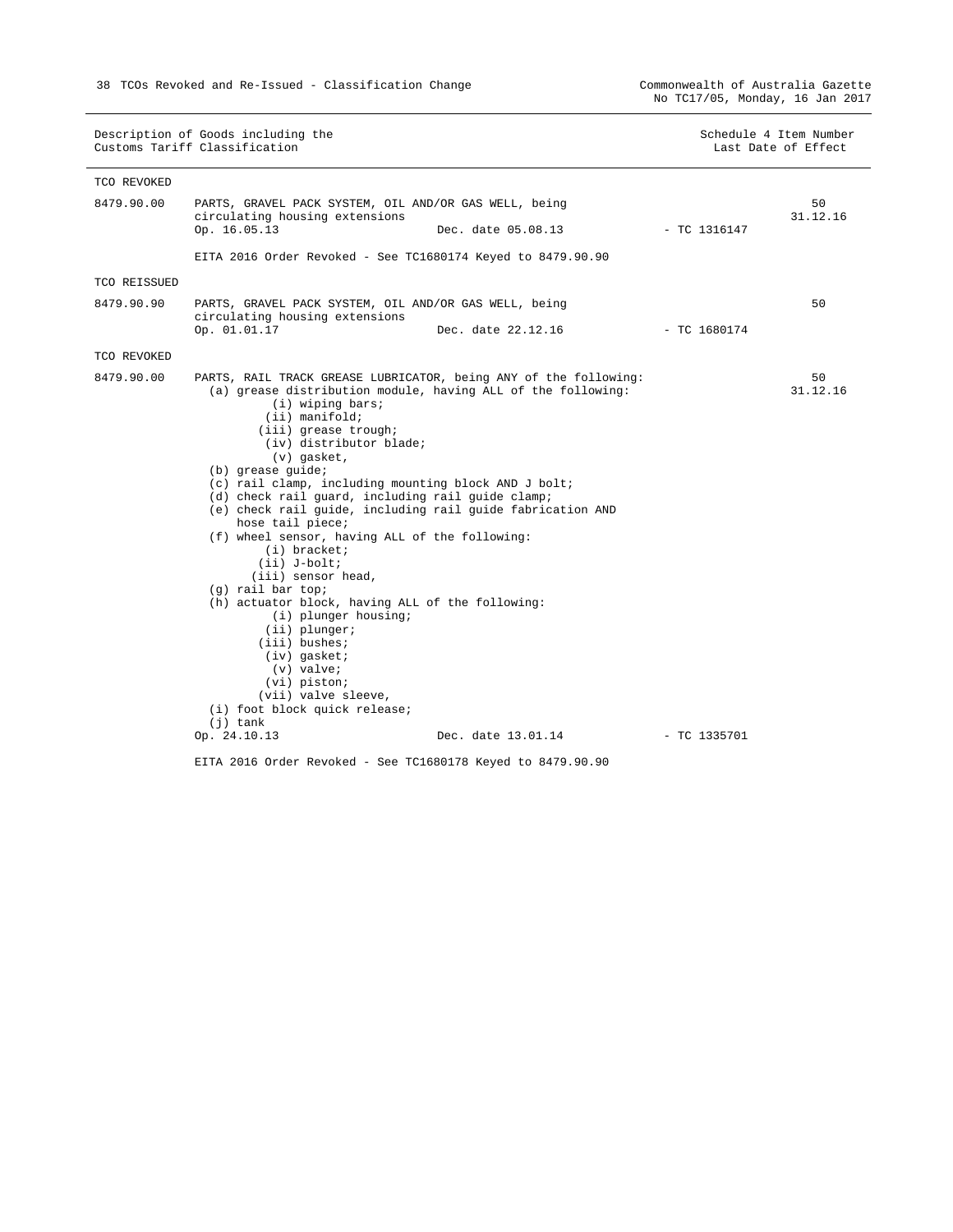| TCO REISSUED |                                                                                                                                                                                                                                                                                                                                                                                                                                                                                                                                                                                                                                                                                                                                                                                                                                                      |                    |                |                |
|--------------|------------------------------------------------------------------------------------------------------------------------------------------------------------------------------------------------------------------------------------------------------------------------------------------------------------------------------------------------------------------------------------------------------------------------------------------------------------------------------------------------------------------------------------------------------------------------------------------------------------------------------------------------------------------------------------------------------------------------------------------------------------------------------------------------------------------------------------------------------|--------------------|----------------|----------------|
| 8479.90.90   | PARTS, RAIL TRACK GREASE LUBRICATOR, being ANY of the following:<br>(a) grease distribution module, having ALL of the following:<br>(i) wiping bars;<br>$(i)$ manifold;<br>(iii) grease trough;<br>(iv) distributor blade;<br>$(v)$ gasket,<br>(b) grease guide;<br>(c) rail clamp, including mounting block AND J bolt;<br>(d) check rail guard, including rail guide clamp;<br>(e) check rail guide, including rail guide fabrication AND<br>hose tail piece;<br>(f) wheel sensor, having ALL of the following:<br>$(i)$ bracket;<br>(ii) J-bolt;<br>(iii) sensor head,<br>(g) rail bar top;<br>(h) actuator block, having ALL of the following:<br>(i) plunger housing;<br>$(ii)$ plunger;<br>(iii) bushes;<br>(iv) gasket;<br>$(v)$ valve;<br>(vi) piston;<br>(vii) valve sleeve,<br>(i) foot block quick release;<br>$(j)$ tank<br>Op. 01.01.17 | Dec. date 22.12.16 | - TC 1680178   | 50             |
| TCO REVOKED  |                                                                                                                                                                                                                                                                                                                                                                                                                                                                                                                                                                                                                                                                                                                                                                                                                                                      |                    |                |                |
| 8479.90.00   | PARTS, SUBSEA TEST TREE, OIL AND/OR GAS WELL, being latch<br>mandrels<br>Op. 28.12.12<br>EITA 2016 Order Revoked - See TC1680180 Keyed to 8479.90.90                                                                                                                                                                                                                                                                                                                                                                                                                                                                                                                                                                                                                                                                                                 | Dec. date 18.03.13 | - TC 1349360   | 50<br>31.12.16 |
|              |                                                                                                                                                                                                                                                                                                                                                                                                                                                                                                                                                                                                                                                                                                                                                                                                                                                      |                    |                |                |
| TCO REISSUED |                                                                                                                                                                                                                                                                                                                                                                                                                                                                                                                                                                                                                                                                                                                                                                                                                                                      |                    |                |                |
| 8479.90.90   | PARTS, SUBSEA TEST TREE, OIL AND/OR GAS WELL, being latch<br>mandrels<br>Op. 01.01.17                                                                                                                                                                                                                                                                                                                                                                                                                                                                                                                                                                                                                                                                                                                                                                | Dec. date 22.12.16 | - TC 1680180   | 50             |
| TCO REVOKED  |                                                                                                                                                                                                                                                                                                                                                                                                                                                                                                                                                                                                                                                                                                                                                                                                                                                      |                    |                |                |
| 8479.90.00   | PARTS, DOWNHOLE TRACTOR, whether OR not assembled, with OR<br>without suspension, being bidirectional drives including ALL of<br>the following:<br>$(a)$ wheels;<br>(b) gear arm OR opening bracket;<br>$(c)$ springs;<br>(d) upper AND lower drive connectors;<br>(e) electric motor;<br>(f) gearbox<br>Op. 20.01.14                                                                                                                                                                                                                                                                                                                                                                                                                                                                                                                                | Dec. date 07.04.14 | $-$ TC 1403051 | 50<br>31.12.16 |
|              |                                                                                                                                                                                                                                                                                                                                                                                                                                                                                                                                                                                                                                                                                                                                                                                                                                                      |                    |                |                |
|              | EITA 2016 Order Revoked - See TC1680183 Keyed to 8479.90.90                                                                                                                                                                                                                                                                                                                                                                                                                                                                                                                                                                                                                                                                                                                                                                                          |                    |                |                |
| TCO REISSUED |                                                                                                                                                                                                                                                                                                                                                                                                                                                                                                                                                                                                                                                                                                                                                                                                                                                      |                    |                |                |
| 8479.90.90   | PARTS, DOWNHOLE TRACTOR, whether OR not assembled, with OR<br>without suspension, being bidirectional drives including ALL of<br>the following:<br>$(a)$ wheels;<br>(b) gear arm OR opening bracket;<br>$(c)$ springs;<br>(d) upper AND lower drive connectors;<br>(e) electric motor;<br>$(f)$ gearbox<br>Op. 01.01.17                                                                                                                                                                                                                                                                                                                                                                                                                                                                                                                              | Dec. date 22.12.16 | $-$ TC 1680183 | 50             |
|              |                                                                                                                                                                                                                                                                                                                                                                                                                                                                                                                                                                                                                                                                                                                                                                                                                                                      |                    |                |                |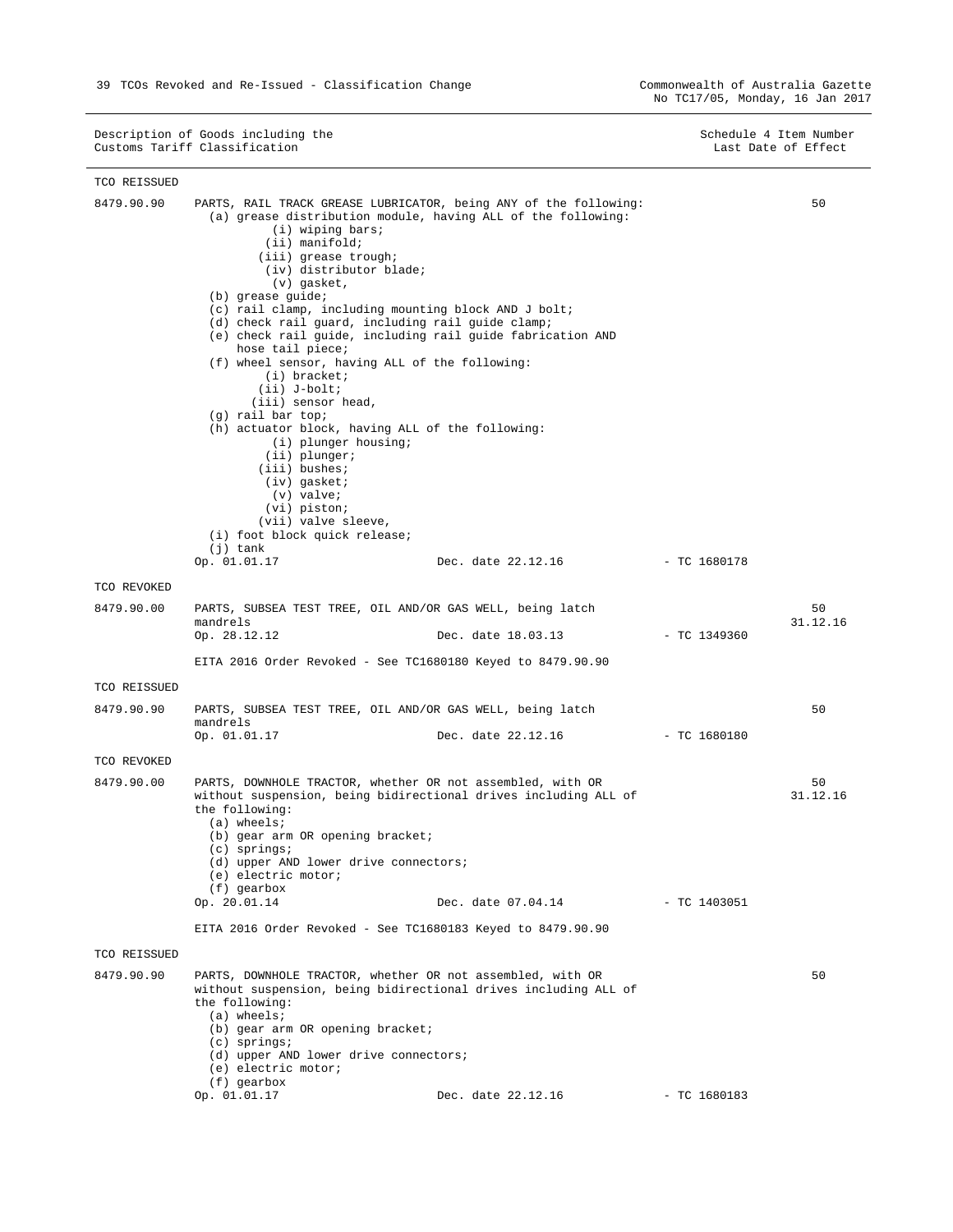| Description of Goods including the | Schedule 4 Item Number |
|------------------------------------|------------------------|
| Customs Tariff Classification      | Last Date of Effect    |

| TCO REVOKED  |                                                                                                                                                                                                                                                                                                                                                                                                                               |                                                                                        |                |                |
|--------------|-------------------------------------------------------------------------------------------------------------------------------------------------------------------------------------------------------------------------------------------------------------------------------------------------------------------------------------------------------------------------------------------------------------------------------|----------------------------------------------------------------------------------------|----------------|----------------|
| 8479.90.00   | Op. 03.09.14                                                                                                                                                                                                                                                                                                                                                                                                                  | PARTS, DOWN COILER MACHINE, HOT STRIP MILL, being mandrel shafts<br>Dec. date 01.12.14 | $-$ TC 1431059 | 50<br>31.12.16 |
|              | EITA 2016 Order Revoked - See TC1680185 Keyed to 8479.90.90                                                                                                                                                                                                                                                                                                                                                                   |                                                                                        |                |                |
| TCO REISSUED |                                                                                                                                                                                                                                                                                                                                                                                                                               |                                                                                        |                |                |
| 8479.90.90   | Op. 01.01.17                                                                                                                                                                                                                                                                                                                                                                                                                  | PARTS, DOWN COILER MACHINE, HOT STRIP MILL, being mandrel shafts<br>Dec. date 22.12.16 | - TC 1680185   | 50             |
| TCO REVOKED  |                                                                                                                                                                                                                                                                                                                                                                                                                               |                                                                                        |                |                |
| 8479.90.00   | PARTS, SUBSEA TEST TREE, OIL AND/OR GAS WELL, being ported<br>lines                                                                                                                                                                                                                                                                                                                                                           | spacer joints with integrated hydraulic AND/OR electric control                        |                | 50<br>31.12.16 |
|              | Op. 25.05.15                                                                                                                                                                                                                                                                                                                                                                                                                  | Dec. date 17.08.15                                                                     | - TC 1519447   |                |
|              | EITA 2016 Order Revoked - See TC1680219 Keyed to 8479.90.90                                                                                                                                                                                                                                                                                                                                                                   |                                                                                        |                |                |
| TCO REISSUED |                                                                                                                                                                                                                                                                                                                                                                                                                               |                                                                                        |                |                |
| 8479.90.90   | PARTS, SUBSEA TEST TREE, OIL AND/OR GAS WELL, being ported<br>lines                                                                                                                                                                                                                                                                                                                                                           | spacer joints with integrated hydraulic AND/OR electric control                        |                | 50             |
|              | Op. 01.01.17                                                                                                                                                                                                                                                                                                                                                                                                                  | Dec. date 22.12.16                                                                     | - TC 1680219   |                |
| TCO REVOKED  |                                                                                                                                                                                                                                                                                                                                                                                                                               |                                                                                        |                |                |
| 8479.90.00   | (a) base frames;<br>$(b)$ canopies;<br>$(c)$ caving canopies;<br>(d) lemniscatic links;<br>$(e)$ flippers;<br>(f) flipper extensions;<br>(g) flipper flaps;<br>(h) running boards;<br>$(i)$ tie bars;<br>(j) cover plates;<br>(k) fork control arms;<br>(1) retractable roof canopy extenders;<br>(m) canopy side seals;<br>(n) caving shields<br>Op. 15.06.15<br>EITA 2016 Order Revoked - See TC1680221 Keyed to 8479.90.90 | PARTS, LONGWALL MINING ROOF SUPPORT, being ANY of the following:<br>Dec. date 07.09.15 | - TC 1521651   | 50<br>31.12.16 |
| TCO REISSUED |                                                                                                                                                                                                                                                                                                                                                                                                                               |                                                                                        |                |                |
| 8479.90.90   | (a) base frames;<br>$(b)$ canopies;<br>$(c)$ caving canopies;<br>(d) lemniscatic links;<br>(e) flippers;<br>(f) flipper extensions;<br>(g) flipper flaps;<br>(h) running boards;<br>$(i)$ tie bars;<br>(j) cover plates;<br>(k) fork control arms;<br>(1) retractable roof canopy extenders;<br>$(m)$ canopy side seals;<br>(n) caving shields                                                                                | PARTS, LONGWALL MINING ROOF SUPPORT, being ANY of the following:                       |                | 50             |
|              | Op. 01.01.17                                                                                                                                                                                                                                                                                                                                                                                                                  | Dec. date 22.12.16                                                                     | $-$ TC 1680221 |                |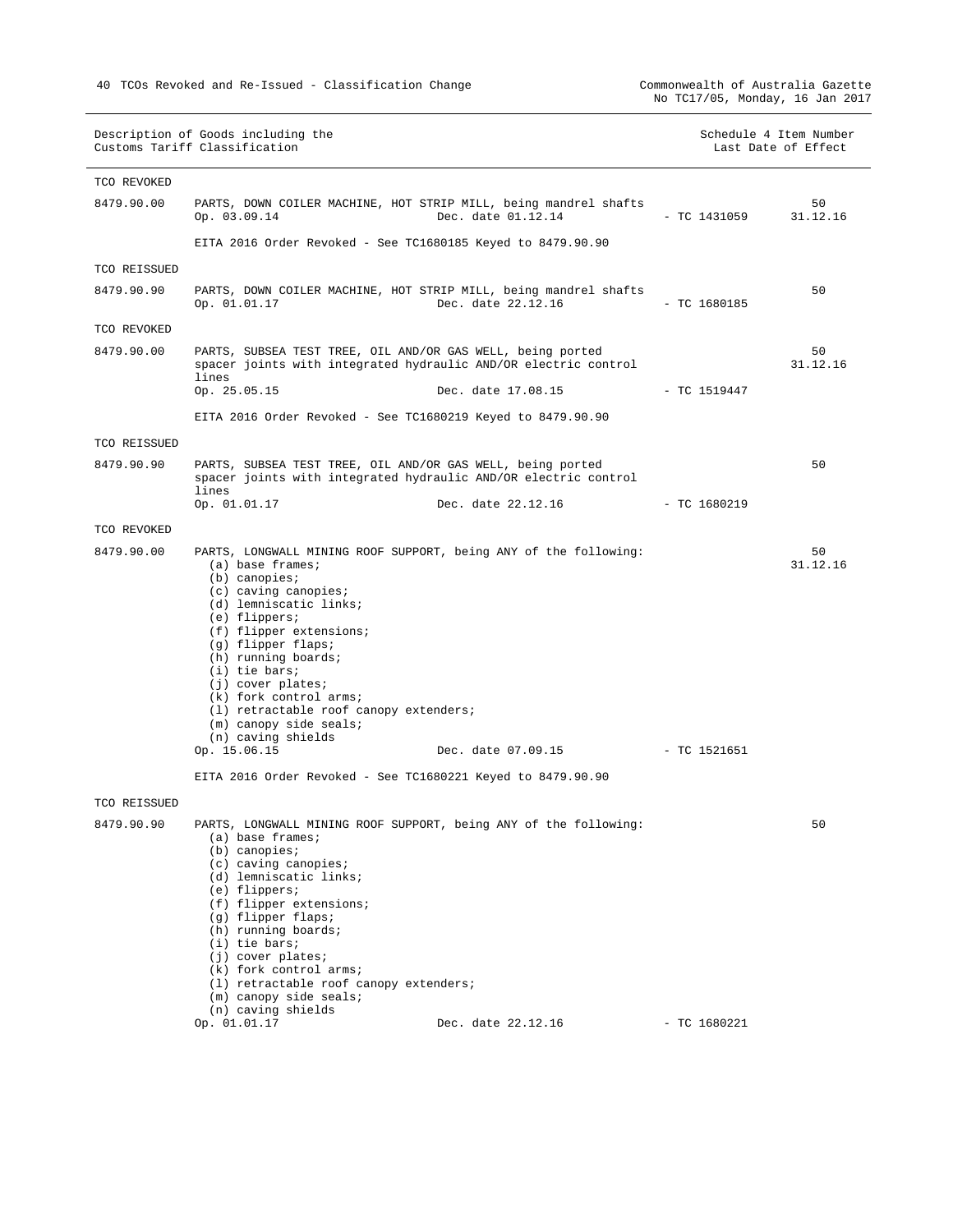| TCO REVOKED  |                                                                                                                                                                                                                                                                                                                                                                                                                                                                                                                        |                                                                 |                |                |
|--------------|------------------------------------------------------------------------------------------------------------------------------------------------------------------------------------------------------------------------------------------------------------------------------------------------------------------------------------------------------------------------------------------------------------------------------------------------------------------------------------------------------------------------|-----------------------------------------------------------------|----------------|----------------|
| 8479.90.00   | PARTS, WINDSCREEN WIPER, EARTHMOVING MACHINE OR HYDRAULIC<br>EXCAVATOR, being ANY of the following:<br>(a) plastic AND/OR metal backed wiper blades;<br>(b) wiper blades AND frames;<br>(c) wiper arms with OR without wiper blade AND frames;<br>(d) wiper linkages<br>Op. 14.08.15                                                                                                                                                                                                                                   | Dec. date 13.11.15                                              | $-$ TC 1531910 | 50<br>31.12.16 |
|              |                                                                                                                                                                                                                                                                                                                                                                                                                                                                                                                        | EITA 2016 Order Revoked - See TC1680220 Keyed to 8479.90.90     |                |                |
| TCO REISSUED |                                                                                                                                                                                                                                                                                                                                                                                                                                                                                                                        |                                                                 |                |                |
| 8479.90.90   | PARTS, WINDSCREEN WIPER, EARTHMOVING MACHINE OR HYDRAULIC<br>EXCAVATOR, being ANY of the following:<br>(a) plastic AND/OR metal backed wiper blades;<br>(b) wiper blades AND frames;<br>(c) wiper arms with OR without wiper blade AND frames;<br>(d) wiper linkages<br>Op. 01.01.17                                                                                                                                                                                                                                   | Dec. date 22.12.16                                              | $-$ TC 1680220 | 50             |
| TCO REVOKED  |                                                                                                                                                                                                                                                                                                                                                                                                                                                                                                                        |                                                                 |                |                |
| 8479.90.00   | of the following:<br>(a) cage frames;<br>$(b)$ cage end rings;<br>(c) choke ring clamps;<br>(d) centre sleeves;<br>$(e)$ qib bars;<br>$(f)$ key bars;<br>(q) knife bars;<br>(h) lining bars;<br>(i) thin lining bars;<br>$(i)$ spacers;<br>$(k)$ feed inlets;<br>$(1)$ main shafts;<br>$(m)$ pressure pieces;<br>$(n)$ shims;<br>(o) shoe frame bars;<br>(p) wedging stripes;<br>(q) feed worms;<br>$(r)$ pressure worms;<br>$(s)$ distance worms;<br>$(t)$ distance pieces;<br>$(u)$ mixer pieces;<br>(v) cake cutter | PARTS, MECHANICAL SCREW PRESS, EDIBLE OIL EXTRACTION, being ANY |                | 50<br>31.12.16 |
|              | Op. 25.07.16                                                                                                                                                                                                                                                                                                                                                                                                                                                                                                           | Dec. date 17.10.16                                              | $-$ TC 1636301 |                |
|              |                                                                                                                                                                                                                                                                                                                                                                                                                                                                                                                        | EITA 2016 Order Revoked - See TC1680223 Keyed to 8479.90.90     |                |                |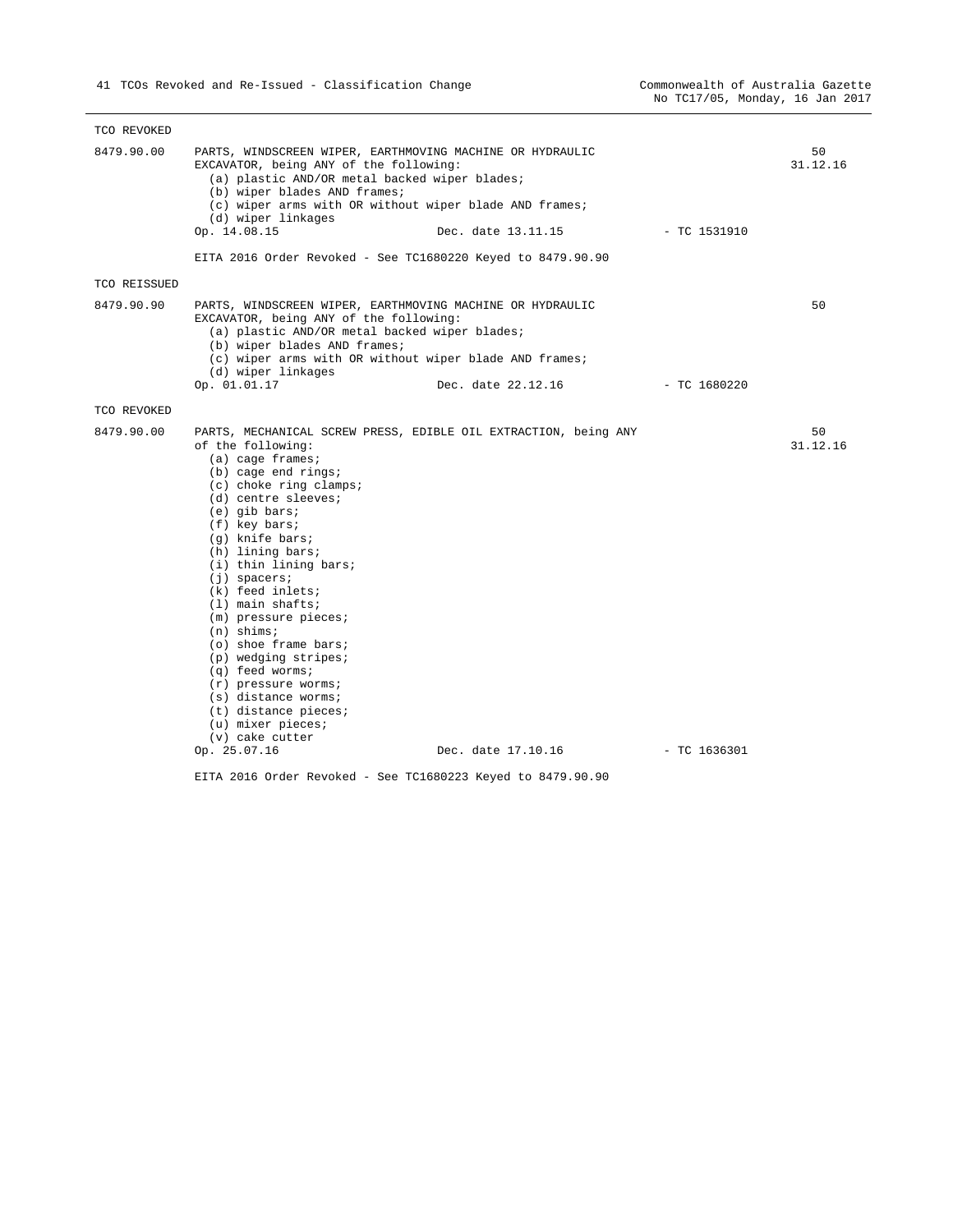| TCO REISSUED |                                                                                                                                                                                                                                                                                                                                                                                                                                                                                                                                                                                                                             |                |                |
|--------------|-----------------------------------------------------------------------------------------------------------------------------------------------------------------------------------------------------------------------------------------------------------------------------------------------------------------------------------------------------------------------------------------------------------------------------------------------------------------------------------------------------------------------------------------------------------------------------------------------------------------------------|----------------|----------------|
| 8479.90.90   | PARTS, MECHANICAL SCREW PRESS, EDIBLE OIL EXTRACTION, being ANY<br>of the following:<br>$(a)$ cage frames;<br>$(b)$ cage end rings;<br>(c) choke ring clamps;<br>(d) centre sleeves;<br>$(e)$ qib bars;<br>(f) key bars;<br>(g) knife bars;<br>(h) lining bars;<br>(i) thin lining bars;<br>$(i)$ spacers;<br>(k) feed inlets;<br>$(1)$ main shafts;<br>$(m)$ pressure pieces;<br>$(n)$ shims;<br>(o) shoe frame bars;<br>(p) wedging stripes;<br>$(q)$ feed worms;<br>$(r)$ pressure worms;<br>(s) distance worms;<br>(t) distance pieces;<br>$(u)$ mixer pieces;<br>(v) cake cutter<br>Op. 01.01.17<br>Dec. date 22.12.16 | - TC 1680223   | 50             |
| TCO REVOKED  |                                                                                                                                                                                                                                                                                                                                                                                                                                                                                                                                                                                                                             |                |                |
| 8514.30.00   | FURNACES, VACUUM, comprising ALL of the following:<br>(a) graphite heating elements;<br>(b) PLC controlled;<br>(c) graphite work box<br>Op. 01.01.07<br>Dec. date 16.11.06<br>EITA 2016 Order Revoked - See TC1680238 Keyed to 8514.30.90                                                                                                                                                                                                                                                                                                                                                                                   | - TC 0614377   | 50<br>31.12.16 |
| TCO REISSUED |                                                                                                                                                                                                                                                                                                                                                                                                                                                                                                                                                                                                                             |                |                |
| 8514.30.90   | FURNACES, VACUUM, comprising ALL of the following:<br>(a) graphite heating elements;<br>(b) PLC controlled;<br>(c) graphite work box<br>Dec. date 23.12.16<br>Op. 01.01.17                                                                                                                                                                                                                                                                                                                                                                                                                                                  | - TC 1680238   | 50             |
| TCO REVOKED  |                                                                                                                                                                                                                                                                                                                                                                                                                                                                                                                                                                                                                             |                |                |
| 8514.30.00   | OVENS, LABORATORY, infra red AND/OR near infra red, programmable<br>logic controlled<br>Op. 01.01.07<br>Dec. date 14.11.06<br>EITA 2016 Order Revoked - See TC1680239 Keyed to 8514.30.90                                                                                                                                                                                                                                                                                                                                                                                                                                   | - TC 0614378   | 50<br>31.12.16 |
| TCO REISSUED |                                                                                                                                                                                                                                                                                                                                                                                                                                                                                                                                                                                                                             |                |                |
| 8514.30.90   | OVENS, LABORATORY, infra red AND/OR near infra red, programmable<br>logic controlled<br>Op. 01.01.17<br>Dec. date 23.12.16                                                                                                                                                                                                                                                                                                                                                                                                                                                                                                  | $-$ TC 1680239 | 50             |
| TCO REVOKED  |                                                                                                                                                                                                                                                                                                                                                                                                                                                                                                                                                                                                                             |                |                |
| 8514.30.00   | OVENS, CARPET BLANK HEATING, infrared medium wave, pulsing,<br>programmable logic controlled, including ALL of the<br>following:<br>$(a)$ oven;<br>(b) dollies;<br>(c) rack frames<br>Op. 10.08.11<br>Dec. date 02.11.11                                                                                                                                                                                                                                                                                                                                                                                                    | - TC 1126915   | 50<br>31.12.16 |
|              | EITA 2016 Order Revoked - See TC1680240 Keyed to 8514.30.90                                                                                                                                                                                                                                                                                                                                                                                                                                                                                                                                                                 |                |                |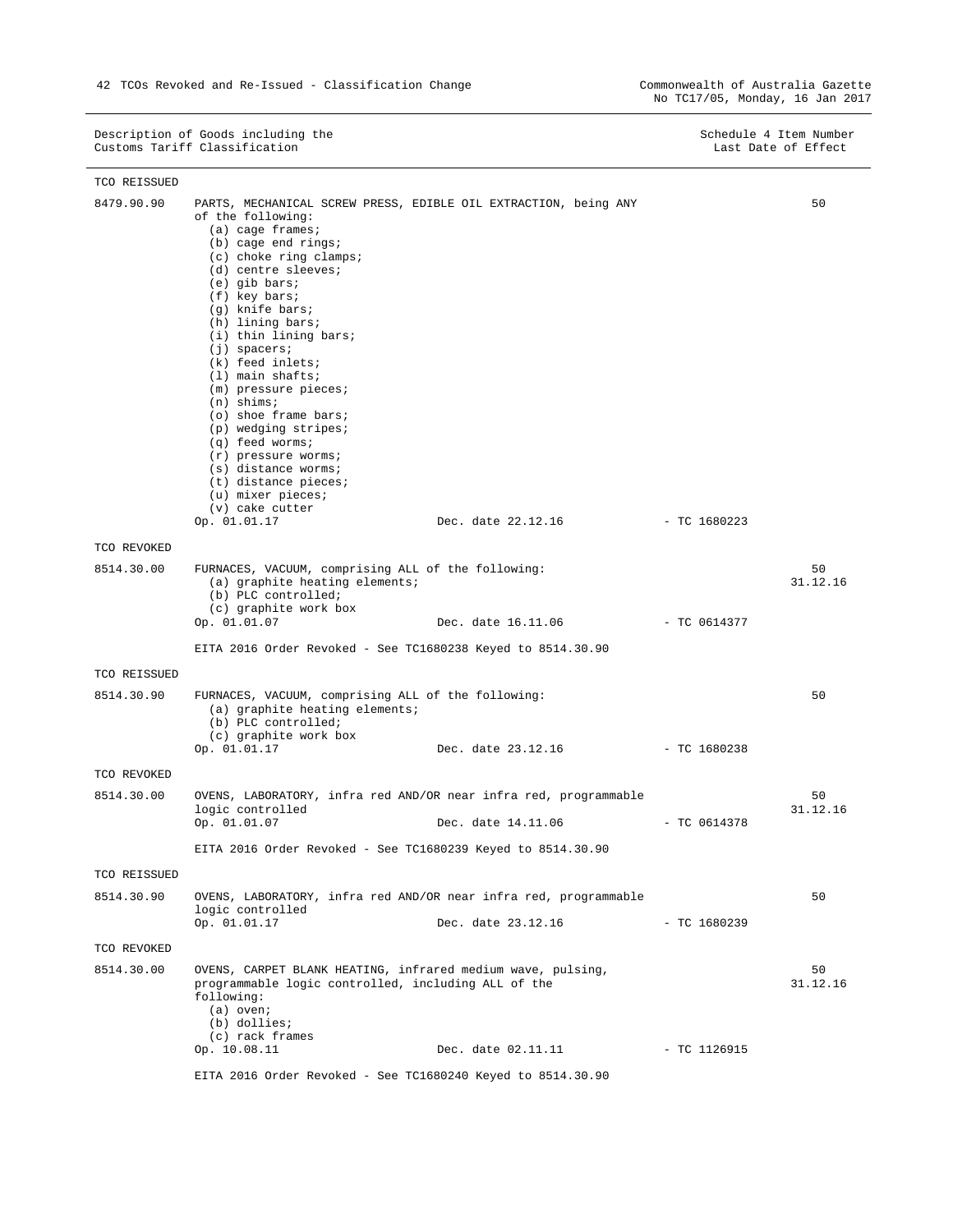|                                                                                                                                                                                                                                                               |                                                                     |                                                                                                                                                                                                                                                                                                                                                                                                                                                                                                                                                                                                                                                                                                                                                                                                                                                                                                                                                                                                                                                                                      | Schedule 4 Item Number<br>Last Date of Effect |
|---------------------------------------------------------------------------------------------------------------------------------------------------------------------------------------------------------------------------------------------------------------|---------------------------------------------------------------------|--------------------------------------------------------------------------------------------------------------------------------------------------------------------------------------------------------------------------------------------------------------------------------------------------------------------------------------------------------------------------------------------------------------------------------------------------------------------------------------------------------------------------------------------------------------------------------------------------------------------------------------------------------------------------------------------------------------------------------------------------------------------------------------------------------------------------------------------------------------------------------------------------------------------------------------------------------------------------------------------------------------------------------------------------------------------------------------|-----------------------------------------------|
|                                                                                                                                                                                                                                                               |                                                                     |                                                                                                                                                                                                                                                                                                                                                                                                                                                                                                                                                                                                                                                                                                                                                                                                                                                                                                                                                                                                                                                                                      |                                               |
| following:<br>$(a)$ oven;<br>(b) dollies;<br>(c) rack frames<br>Op. 01.01.17                                                                                                                                                                                  | Dec. date 23.12.16                                                  | - TC 1680240                                                                                                                                                                                                                                                                                                                                                                                                                                                                                                                                                                                                                                                                                                                                                                                                                                                                                                                                                                                                                                                                         | 50                                            |
|                                                                                                                                                                                                                                                               |                                                                     |                                                                                                                                                                                                                                                                                                                                                                                                                                                                                                                                                                                                                                                                                                                                                                                                                                                                                                                                                                                                                                                                                      |                                               |
| Op. 12.11.90                                                                                                                                                                                                                                                  |                                                                     |                                                                                                                                                                                                                                                                                                                                                                                                                                                                                                                                                                                                                                                                                                                                                                                                                                                                                                                                                                                                                                                                                      | 50<br>31.12.16                                |
|                                                                                                                                                                                                                                                               |                                                                     |                                                                                                                                                                                                                                                                                                                                                                                                                                                                                                                                                                                                                                                                                                                                                                                                                                                                                                                                                                                                                                                                                      |                                               |
|                                                                                                                                                                                                                                                               |                                                                     |                                                                                                                                                                                                                                                                                                                                                                                                                                                                                                                                                                                                                                                                                                                                                                                                                                                                                                                                                                                                                                                                                      |                                               |
| Op. 01.01.17                                                                                                                                                                                                                                                  | Dec. date 23.12.16                                                  | $-$ TC 1680255                                                                                                                                                                                                                                                                                                                                                                                                                                                                                                                                                                                                                                                                                                                                                                                                                                                                                                                                                                                                                                                                       | 50                                            |
|                                                                                                                                                                                                                                                               |                                                                     |                                                                                                                                                                                                                                                                                                                                                                                                                                                                                                                                                                                                                                                                                                                                                                                                                                                                                                                                                                                                                                                                                      |                                               |
| following:<br>(b) roller boxes;<br>(c) contact pads;<br>(d) clamp clips;<br>$(e)$ clamps;<br>(f) spray coolers;<br>(g) cup spring masts;<br>(i) insulating sleeves;<br>$(k)$ contact pad rings;<br>$(1)$ pressure pads;<br>(1) pressure pads;<br>Op. 01.01.07 | Dec. date 15.11.06                                                  | - TC 0614379                                                                                                                                                                                                                                                                                                                                                                                                                                                                                                                                                                                                                                                                                                                                                                                                                                                                                                                                                                                                                                                                         | 50<br>31.12.16                                |
|                                                                                                                                                                                                                                                               |                                                                     |                                                                                                                                                                                                                                                                                                                                                                                                                                                                                                                                                                                                                                                                                                                                                                                                                                                                                                                                                                                                                                                                                      |                                               |
| following:<br>(b) roller boxes;<br>(c) contact pads;<br>$(d)$ clamp clips;<br>$(e)$ clamps;<br>(f) spray coolers;<br>$(q)$ cup spring masts;<br>(i) insulating sleeves;<br>$(k)$ contact pad rings;<br>$(1)$ pressure pads;<br>$(1)$ pressure pads;           |                                                                     |                                                                                                                                                                                                                                                                                                                                                                                                                                                                                                                                                                                                                                                                                                                                                                                                                                                                                                                                                                                                                                                                                      | 50                                            |
|                                                                                                                                                                                                                                                               | Description of Goods including the<br>Customs Tariff Classification | OVENS, CARPET BLANK HEATING, infrared medium wave, pulsing,<br>programmable logic controlled, including ALL of the<br>TUBES, extruded, radiant and protection<br>EITA 2016 Order Revoked - See TC1680255 Keyed to 8514.90.90<br>TUBES, extruded, radiant and protection<br>PARTS, FURNACE, ELECTRIC ARC, TILTING, being ANY of the<br>(a) current conducting aluminium arms;<br>(h) main insulation plates;<br>(j) contact pad o-ring strings;<br>(m) pressure pad insulating plates;<br>(n) pressure pad insulating sleeves;<br>(o) clamp clip slide plates;<br>(p) slide plate insulating sleeves;<br>(q) clamp clip flexible metallic hoses<br>EITA 2016 Order Revoked - See TC1680241 Keyed to 8514.90.90<br>PARTS, FURNACE, ELECTRIC ARC, TILTING, being ANY of the<br>(a) current conducting aluminium arms;<br>(h) main insulation plates;<br>(j) contact pad o-ring strings;<br>(m) pressure pad insulating plates;<br>(n) pressure pad insulating sleeves;<br>(o) clamp clip slide plates;<br>(p) slide plate insulating sleeves;<br>(q) clamp clip flexible metallic hoses | Dec. date 13.03.91 - TC 9009619               |

Op. 01.01.17 Dec. date 23.12.16 - TC 1680241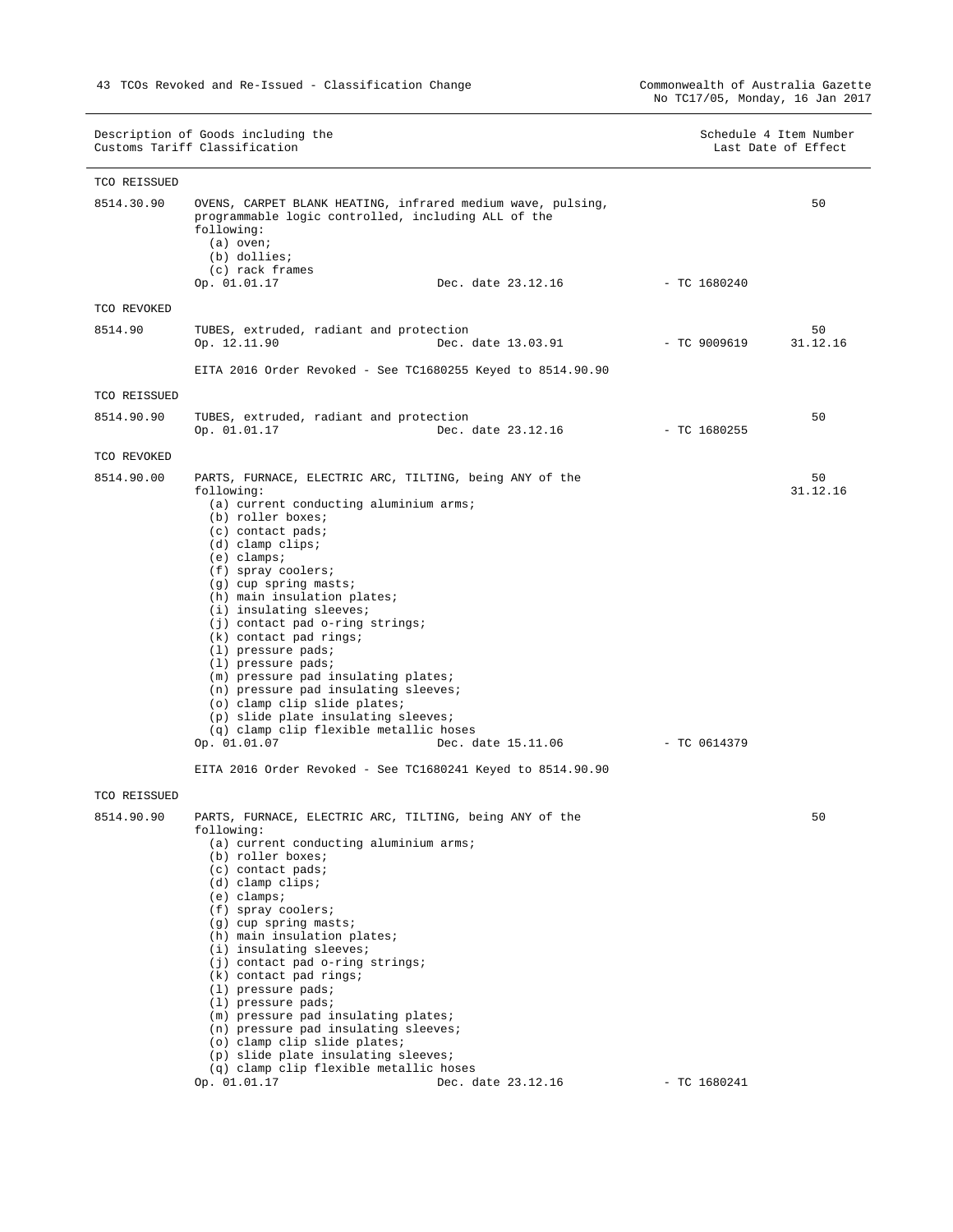Description of Goods including the Schedule 4 Item Number (North Schedule 4 Item Number Customs Tariff Classification Customs Tariff Classification TCO REVOKED 8514.90.00 PARTS FOR SUBMERGED ARC FURNACES, being EITHER of the following: (a) copper electrode holder contact clamps; or (b) copper pressure rings<br>Op.  $01.01.07$ Dec. date 15.11.06 - TC 0614381 EITA 2016 Order Revoked - See TC1680243 Keyed to 8514.90.90 50 31.12.16 TCO REISSUED 8514.90.90 PARTS FOR SUBMERGED ARC FURNACES, being EITHER of the following: (a) copper electrode holder contact clamps; or (b) copper pressure rings<br>Op. 01.01.17 Dec. date 23.12.16 - TC 1680243 50 TCO REVOKED 8514.90.00 PARTS, FURNACE, ELECTRIC ARC, TILTING, being ANY of the following: (a) lower shells; (b) heat shields; (c) balconies; (d) cooling blocks; (e) piping; (f) shell cages; (g) cooling panels; (h) balcony panels; (i) slag door cooling tunnels and/or arch tanks; (j) slag doors; (k) slag door hydraulic cylinders; (l) cable ducts; (m) lifting jigs and/or tackle<br>Op.  $10.07.07$ Dec. date 21.09.07 - TC 0710967 EITA 2016 Order Revoked - See TC1680245 Keyed to 8514.90.90 50 31.12.16 TCO REISSUED 8514.90.90 PARTS, FURNACE, ELECTRIC ARC, TILTING, being ANY of the following: (a) lower shells; (b) heat shields; (c) balconies; (d) cooling blocks; (e) piping; (f) shell cages; (g) cooling panels; (h) balcony panels; (i) slag door cooling tunnels and/or arch tanks; (j) slag doors; (k) slag door hydraulic cylinders; (l) cable ducts; (m) lifting jigs and/or tackle<br>Op.  $01.01.17$ Dec. date 23.12.16 - TC 1680245 50 TCO REVOKED 8514.90.00 PARTS, ELECTRIC SLAG CLEANING FURNACE, being load bearing and self supporting hot faced composite copper water cooled elements incorporating copper fingers<br>Op. 09.12.09 Dec Op. 09.12.09 Dec. date 26.02.10 - TC 0947932 EITA 2016 Order Revoked - See TC1680247 Keyed to 8514.90.90  $50$ 31.12.16 TCO REISSUED 8514.90.90 PARTS, ELECTRIC SLAG CLEANING FURNACE, being load bearing and self supporting hot faced composite copper water cooled elements incorporating copper fingers<br>Op. 01.01.17 Dec Dec. date 23.12.16 - TC 1680247 50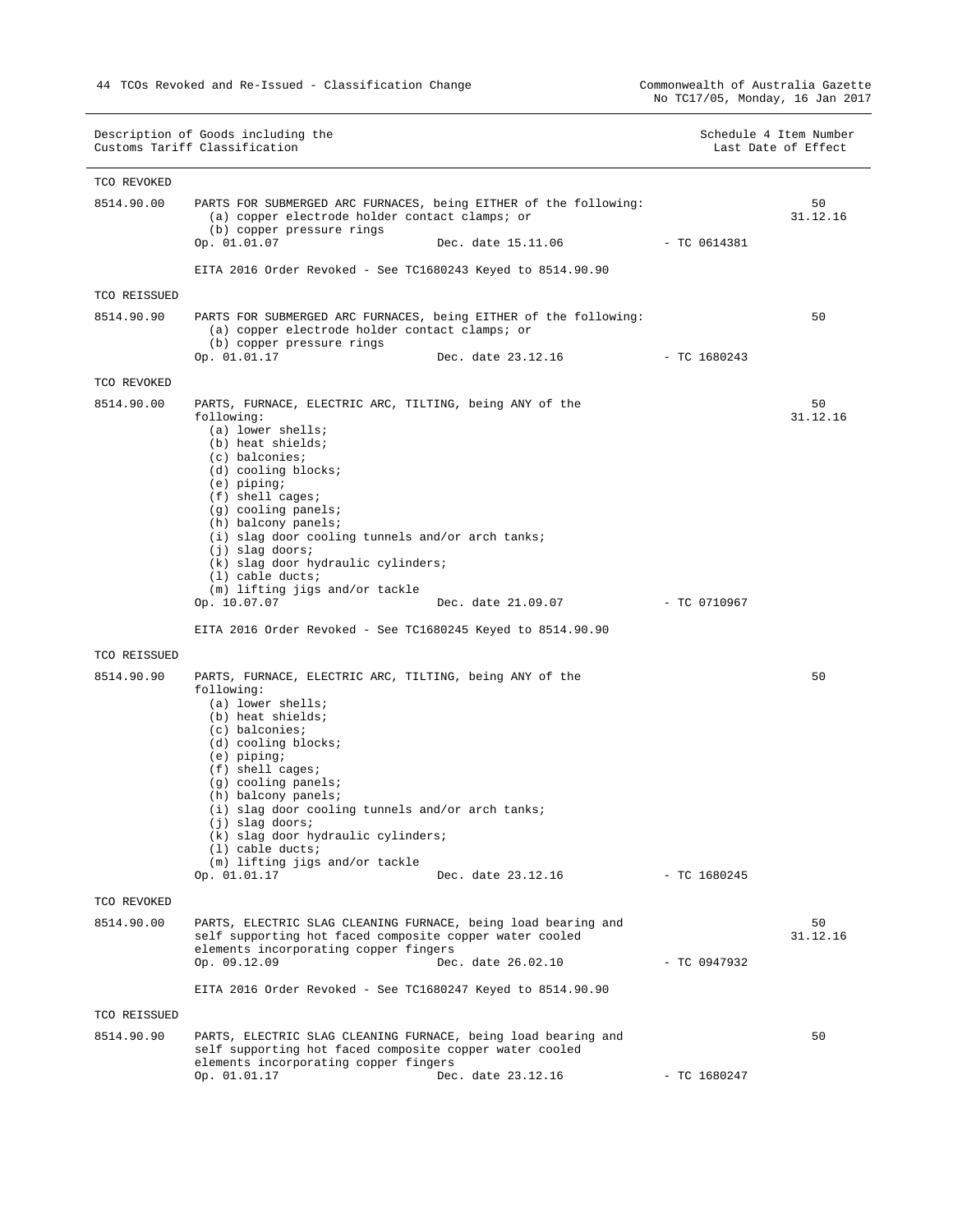| Description of Goods including the | Schedule 4 Item Number |
|------------------------------------|------------------------|
| Customs Tariff Classification      | Last Date of Effect    |

| TCO REVOKED                |                                                                                                                                                                                                                                                                         |                |                |
|----------------------------|-------------------------------------------------------------------------------------------------------------------------------------------------------------------------------------------------------------------------------------------------------------------------|----------------|----------------|
| 8514.90.00                 | PARTS, TILTING ELECTRIC ARC FURNACE, being a spray cooled roof<br>and elbow module<br>Op. 16.03.11<br>Dec. date 06.06.11                                                                                                                                                | $-$ TC 1109109 | 50<br>31.12.16 |
|                            |                                                                                                                                                                                                                                                                         |                |                |
|                            | EITA 2016 Order Revoked - See TC1680253 Keyed to 8514.90.90                                                                                                                                                                                                             |                |                |
| TCO REISSUED               |                                                                                                                                                                                                                                                                         |                |                |
| 8514.90.90                 | PARTS, TILTING ELECTRIC ARC FURNACE, being a spray cooled roof<br>and elbow module<br>Op. 01.01.17<br>Dec. date 23.12.16                                                                                                                                                | $-$ TC 1680253 | 50             |
| TCO REVOKED                |                                                                                                                                                                                                                                                                         |                |                |
| 8515.90                    |                                                                                                                                                                                                                                                                         |                | 50             |
|                            | ROLLS, wire feed, metal inert gas wire feeder<br>Dec. date 03.04.84 - TC 8437701<br>Op. 03.04.84                                                                                                                                                                        |                | 31.12.16       |
|                            | EITA 2016 Order Revoked - See TC1680284 Keyed to 8515.90.90                                                                                                                                                                                                             |                |                |
| TCO REISSUED               |                                                                                                                                                                                                                                                                         |                |                |
| 8515.90.90                 | ROLLS, wire feed, metal inert gas wire feeder<br>Op. 01.01.17<br>Dec. date 23.12.16                                                                                                                                                                                     | $-$ TC 1680284 | 50             |
| TCO REVOKED                |                                                                                                                                                                                                                                                                         |                |                |
| 8515.90.00                 | PARTS, WELDER, CENTERING, being a ball screw assembly<br>consisting of ALL of the following:<br>(a) threaded spindles;<br>(b) ball nut cases;<br>(c) double nuts;<br>(d) clamping nuts;<br>(e) wipers;<br>(f) retaining rings                                           |                | 50<br>31.12.16 |
|                            | Op. 22.03.07<br>Dec. date 15.06.07                                                                                                                                                                                                                                      | $-$ TC 0704423 |                |
|                            |                                                                                                                                                                                                                                                                         |                |                |
|                            |                                                                                                                                                                                                                                                                         |                |                |
|                            | EITA 2016 Order Revoked - See TC1680261 Keyed to 8515.90.90                                                                                                                                                                                                             |                |                |
| TCO REISSUED<br>8515.90.90 | PARTS, WELDER, CENTERING, being a ball screw assembly<br>consisting of ALL of the following:<br>$(a)$ threaded spindles;<br>(b) ball nut cases;<br>(c) double nuts;<br>(d) clamping nuts;<br>$(e)$ wipers;<br>(f) retaining rings<br>Op. 01.01.17<br>Dec. date 23.12.16 | $-$ TC 1680261 | 50             |
| TCO REVOKED                |                                                                                                                                                                                                                                                                         |                |                |
| 8515.90.00                 | DIE INSERTS, RESISTANCE WELDING, beryllium copper<br>Dec. date 23.07.07<br>Op. 01.05.07                                                                                                                                                                                 | $-$ TC 0706304 | 50<br>31.12.16 |
|                            | EITA 2016 Order Revoked - See TC1680263 Keyed to 8515.90.90                                                                                                                                                                                                             |                |                |
| TCO REISSUED               |                                                                                                                                                                                                                                                                         |                |                |
| 8515.90.90                 | DIE INSERTS, RESISTANCE WELDING, beryllium copper<br>Dec. date 23.12.16                                                                                                                                                                                                 |                | 50             |
|                            | Op. 01.01.17                                                                                                                                                                                                                                                            | $-$ TC 1680263 |                |
| TCO REVOKED                |                                                                                                                                                                                                                                                                         |                |                |
| 8515.90.00                 | PARTS, ARC WELDING MACHINE, being twist lock electrode holders<br>Op. 10.02.09<br>Dec. date 22.05.09                                                                                                                                                                    | $-$ TC 0904303 | 50<br>31.12.16 |
|                            | EITA 2016 Order Revoked - See TC1680266 Keyed to 8515.90.90                                                                                                                                                                                                             |                |                |
| TCO REISSUED               |                                                                                                                                                                                                                                                                         |                |                |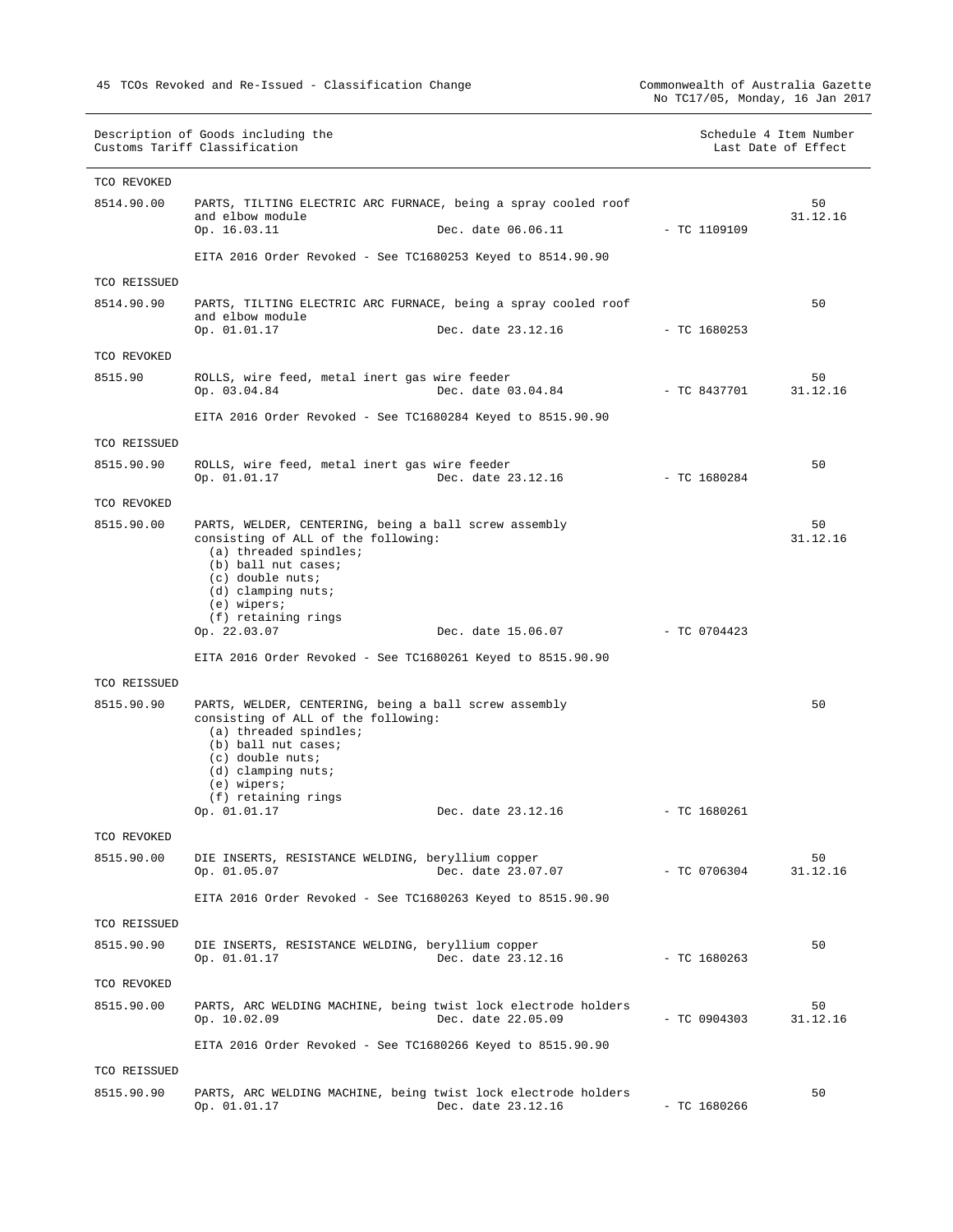| TCO REVOKED  |                                                                                                                                                                                                                                       |                                 |                |                |
|--------------|---------------------------------------------------------------------------------------------------------------------------------------------------------------------------------------------------------------------------------------|---------------------------------|----------------|----------------|
| 8515.90.00   | PARTS, ARC WELDING MACHINE, being welding leads with electrode<br>holders OR earth clamps<br>Op. 10.02.09                                                                                                                             | Dec. date 08.05.09              | $-$ TC 0904304 | 50<br>31.12.16 |
|              | EITA 2016 Order Revoked - See TC1680267 Keyed to 8515.90.90                                                                                                                                                                           |                                 |                |                |
| TCO REISSUED |                                                                                                                                                                                                                                       |                                 |                |                |
| 8515.90.90   | PARTS, ARC WELDING MACHINE, being welding leads with electrode<br>holders OR earth clamps<br>Op. 01.01.17                                                                                                                             | Dec. date 23.12.16              | - TC 1680267   | 50             |
| TCO REVOKED  |                                                                                                                                                                                                                                       |                                 |                |                |
| 8515.90.00   | WIRE FEEDERS, METAL INERT GAS (MIG) WELDERS<br>Op. 03.01.11                                                                                                                                                                           | Dec. date 10.01.11 - TC 1046700 |                | 50<br>31.12.16 |
|              | EITA 2016 Order Revoked - See TC1680271 Keyed to 8515.90.90                                                                                                                                                                           |                                 |                |                |
| TCO REISSUED |                                                                                                                                                                                                                                       |                                 |                |                |
| 8515.90.90   | WIRE FEEDERS, METAL INERT GAS (MIG) WELDERS<br>Op. 01.01.17                                                                                                                                                                           | Dec. date 23.12.16              | - TC 1680271   | 50             |
| TCO REVOKED  |                                                                                                                                                                                                                                       |                                 |                |                |
| 8515.90.00   | WELDING GUNS OR TORCHES, being ANY of the following:<br>(a) gas metal arc;<br>(b) flux cored;<br>$(c)$ submerged arc;<br>(d) tungsten inert gas;<br>(e) carbon arc gouging;<br>(f) manual metal arc welding                           |                                 |                | 50<br>31.12.16 |
|              | Op. 22.12.10                                                                                                                                                                                                                          | Dec. date 18.02.11              | - TC 1055550   |                |
|              | EITA 2016 Order Revoked - See TC1680274 Keyed to 8515.90.90                                                                                                                                                                           |                                 |                |                |
| TCO REISSUED |                                                                                                                                                                                                                                       |                                 |                |                |
| 8515.90.90   | WELDING GUNS OR TORCHES, being ANY of the following:<br>(a) gas metal arc;<br>(b) flux cored;<br>(c) submerged arc;<br>(d) tungsten inert gas;<br>(e) carbon arc gouging;<br>(f) manual metal arc welding<br>Op. 01.01.17             | Dec. date 23.12.16 - TC 1680274 |                | 50             |
| TCO REVOKED  |                                                                                                                                                                                                                                       |                                 |                |                |
| 8515.90.00   | PARTS, ELECTRIC RESISTANCE SEAM WELDER, being welding heads<br>Op. 19.05.11                                                                                                                                                           | Dec. date 01.08.11              | $-$ TC 1115810 | 50<br>31.12.16 |
|              | EITA 2016 Order Revoked See TC1680278-Keyed to 8515.90.90                                                                                                                                                                             |                                 |                |                |
| TCO REISSUED |                                                                                                                                                                                                                                       |                                 |                |                |
| 8515.90.90   | PARTS, ELECTRIC RESISTANCE SEAM WELDER, being welding heads<br>Op. 01.01.17                                                                                                                                                           | Dec. date 20.12.16              | $-$ TC 1680278 | 50             |
| TCO REVOKED  |                                                                                                                                                                                                                                       |                                 |                |                |
| 8515.90.00   | PARTS, ARC WELDING MACHINE, being kits consisting of ALL of the<br>following:<br>(a) welding work clamp assembly;<br>(b) welding electrode holder assembly;<br>(c) insulated welding leads with OR without connectors<br>Op. 08.08.12 | Dec. date 22.10.12              | $-$ TC 1229063 | 50<br>31.12.16 |
|              | EITA 2016 Order Revoked - See TC1680282 Keyed to 8515.90.90                                                                                                                                                                           |                                 |                |                |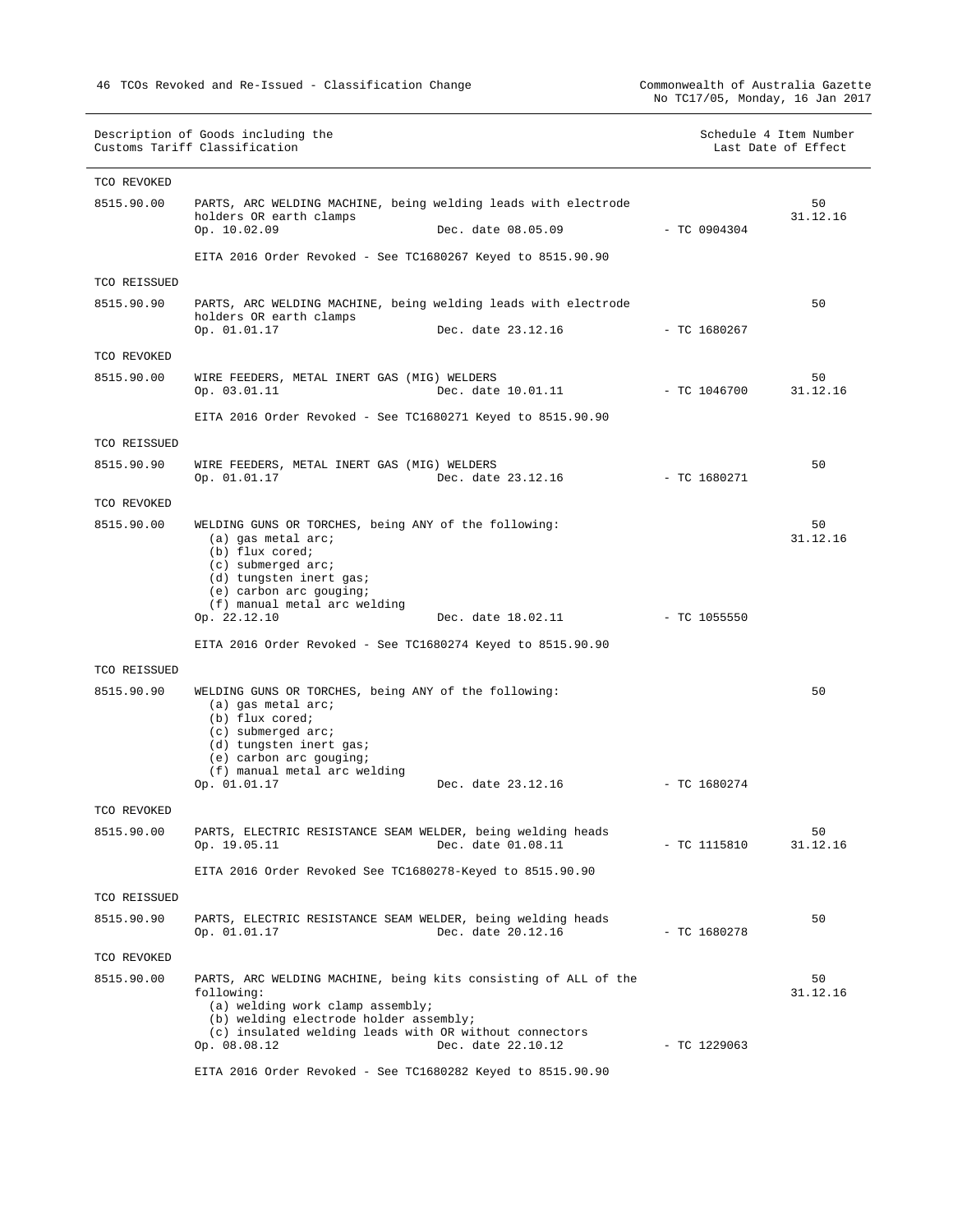Description of Goods including the Schedule 4 Item Number<br>
Customs Tariff Classification Customs Tariff Classification Customs Tariff Classification TCO REISSUED 8515.90.90 PARTS, ARC WELDING MACHINE, being kits consisting of ALL of the following: (a) welding work clamp assembly; (b) welding electrode holder assembly; (c) insulated welding leads with OR without connectors Op. 01.01.17 Dec. date 23.12.16 - TC 1680282 50 TCO REVOKED 8515.90.00 PARTS, ELECTRO FUSION WELDING MACHINE, HDPE PIPE AND FITTINGS, being ANY of the following: (a) mounted printed circuit boards; (b) casing;  $(c)$  controls<br>Op. 13.11.95 Dec. date 01.03.96 - TC 9512541 EITA 2016 Order Revoked - See TC1680293 Keyed to 8515.90.90 50 31.12.16 TCO REISSUED 8515.90.90 PARTS, ELECTRO FUSION WELDING MACHINE, HDPE PIPE AND FITTINGS, being ANY of the following: (a) mounted printed circuit boards; (b) casing;  $(c)$  controls<br>Op.  $01.01.17$ Dec. date 23.12.16 - TC 1680293 50 TCO REVOKED 8515.90.00 PARTS, TORCH, MIG OR TIG, being ANY of the following: (a) adaptor flange; (b) coaxial conduit; (c) conduit sleeve; (d) conduit support; (e) contact tip; (f) cooling fins; (g) drive; (h) drive assembly arm; (i) drive assembly cap; (j) drive assembly knob; (k) drive assembly rolls; (l) fume shroud; (m) diffuser; (n) trigger; (o) wire shear; (p) ceramic nozzle; (q) collet; (r) collet chuck; (s) trigger<br>Op. 05.12.97 Dec. date 17.04.98 - TC 9710725  $50$ 31.12.16

EITA 2016 Order Revoked - See TC1680295 Keyed to 8515.90.90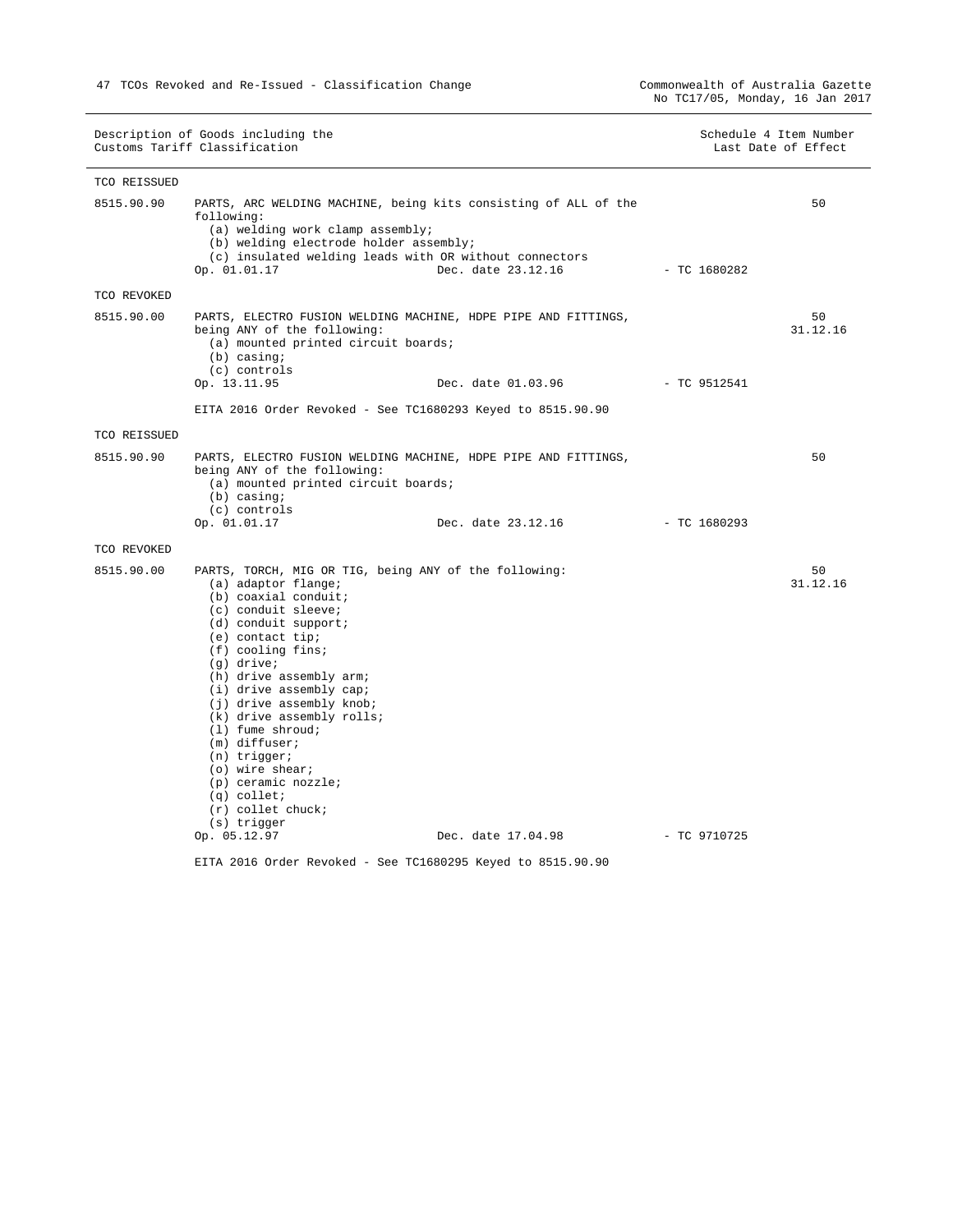| TCO REISSUED |                                                                                                                                                                                                                                                                                                                                                                                                                                                                                                                                                                                                                                                                         |                                 |              |                |
|--------------|-------------------------------------------------------------------------------------------------------------------------------------------------------------------------------------------------------------------------------------------------------------------------------------------------------------------------------------------------------------------------------------------------------------------------------------------------------------------------------------------------------------------------------------------------------------------------------------------------------------------------------------------------------------------------|---------------------------------|--------------|----------------|
| 8515.90.90   | PARTS, TORCH, MIG OR TIG, being ANY of the following:<br>(a) adaptor flange;<br>(b) coaxial conduit;<br>(c) conduit sleeve;<br>$(d)$ conduit support;<br>$(e)$ contact tip;<br>(f) cooling fins;<br>$(q)$ drive;<br>(h) drive assembly arm;<br>$(i)$ drive assembly cap;<br>(j) drive assembly knob;<br>(k) drive assembly rolls;<br>$(1)$ fume shroud;<br>$(m)$ diffuser;<br>$(n)$ trigger;<br>$(o)$ wire shear;<br>$(p)$ ceramic nozzle;<br>$(q)$ collet;<br>$(r)$ collet chuck;<br>(s) trigger<br>Op. 01.01.17                                                                                                                                                       | Dec. date 23.12.16 - TC 1680295 |              | 50             |
| TCO REVOKED  |                                                                                                                                                                                                                                                                                                                                                                                                                                                                                                                                                                                                                                                                         |                                 |              |                |
| 8515.90.00   | PARTS, WELDING GUNS OR TORCHES, PLASMA ARC, GAS METAL ARC, FLUX<br>CORED ARC, SUBMERGED ARC, TUNGSTEN INERT GAS OR GOUGING, being<br>ANY of the following:<br>$(a)$ baffles;<br>$(b)$ bushings;<br>(c) contact devices;<br>(d) contact jaws;<br>(e) contact tips;<br>(f) cooling flange sleeves;<br>$(g)$ cups;<br>(h) cutting electrodes;<br>$(i)$ electrodes;<br>(j) flux nozzles;<br>(k) gouging heat shields;<br>$(1)$ gun housings;<br>$(m)$ protective caps;<br>(n) sealing sleeves;<br>(o) spatter protectors;<br>$(p)$ insulating rings;<br>$(q)$ swirl baffles;<br>$(r)$ tips;<br>$(s)$ torch contacts;<br>$(t)$ triggers;<br>(u) wear inserts<br>Op. 10.12.97 | Dec. date 17.04.98              | - TC 9710927 | 50<br>31.12.16 |

EITA 2016 Order Revoked - See TC1680299 Keyed to 8515.90.90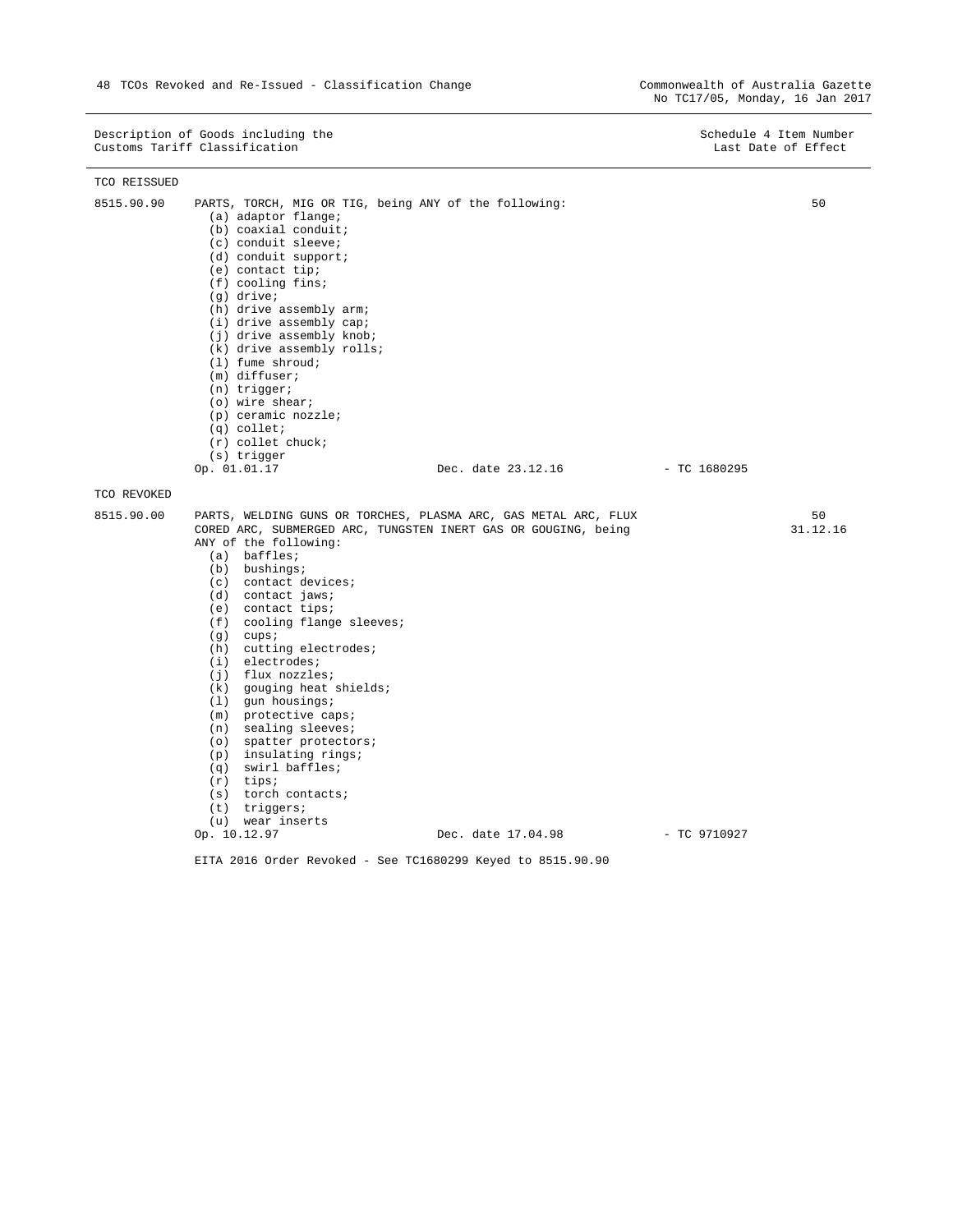| TCO REISSUED |                                                                                                                                                                                                                                                                                                                                                                                                                                                                                                                                                                                                                                                                     |                                 |                |                |
|--------------|---------------------------------------------------------------------------------------------------------------------------------------------------------------------------------------------------------------------------------------------------------------------------------------------------------------------------------------------------------------------------------------------------------------------------------------------------------------------------------------------------------------------------------------------------------------------------------------------------------------------------------------------------------------------|---------------------------------|----------------|----------------|
| 8515.90.90   | PARTS, WELDING GUNS OR TORCHES, PLASMA ARC, GAS METAL ARC, FLUX<br>CORED ARC, SUBMERGED ARC, TUNGSTEN INERT GAS OR GOUGING, being<br>ANY of the following:<br>(a) baffles;<br>(b) bushings;<br>(c) contact devices;<br>(d) contact jaws;<br>(e) contact tips;<br>(f) cooling flange sleeves;<br>$(g)$ cups;<br>(h) cutting electrodes;<br>$(i)$ electrodes;<br>$(i)$ flux nozzles;<br>(k) gouging heat shields;<br>$(1)$ gun housings;<br>$(m)$ protective caps;<br>$(n)$ sealing sleeves;<br>(o) spatter protectors;<br>(p) insulating rings;<br>(q) swirl baffles;<br>$(r)$ tips;<br>$(s)$ torch contacts;<br>$(t)$ triggers;<br>(u) wear inserts<br>Op. 01.01.17 | Dec. date 23.12.16 - TC 1680299 |                | 50             |
| TCO REVOKED  |                                                                                                                                                                                                                                                                                                                                                                                                                                                                                                                                                                                                                                                                     |                                 |                |                |
| 8515.90.00   | PARTS, WELDING SYSTEMS, TUBE AND PIPE, GAS TUNGSTEN ARC, ORBITAL,<br>being ANY of the following:<br>(a) power supply;<br>(b) welding heads;<br>(c) fixture blocks;<br>(d) collets;<br>(e) side plates;<br>(f) adapter inserts;<br>$(g)$ remote pendant;<br>(h) weld head extension cable<br>Op. 07.05.98<br>EITA 2016 Order Revoked - See TC1680304 Keyed to 8515.90.90                                                                                                                                                                                                                                                                                             | Dec. date 17.07.98 - TC 9803946 |                | 50<br>31.12.16 |
| TCO REISSUED |                                                                                                                                                                                                                                                                                                                                                                                                                                                                                                                                                                                                                                                                     |                                 |                |                |
| 8515.90.90   | PARTS, WELDING SYSTEMS, TUBE AND PIPE, GAS TUNGSTEN ARC, ORBITAL,<br>being ANY of the following:<br>(a) power supply;<br>(b) welding heads;<br>(c) fixture blocks;<br>$(d)$ collets;<br>(e) side plates;<br>$(f)$ adapter inserts;<br>(g) remote pendant;<br>(h) weld head extension cable<br>Op. 01.01.17                                                                                                                                                                                                                                                                                                                                                          | Dec. date 23.12.16              | $-$ TC 1680304 | 50             |
| TCO REVOKED  |                                                                                                                                                                                                                                                                                                                                                                                                                                                                                                                                                                                                                                                                     |                                 |                |                |
| 8515.90.00   | ELECTRODE HOLDERS, TONG<br>Op. 19.03.02<br>EITA 2016 Order Revoked - See TC1680257 Keyed to 8515.90.90                                                                                                                                                                                                                                                                                                                                                                                                                                                                                                                                                              | Dec. date 14.06.02              | - TC 0202341   | 50<br>31.12.16 |
| TCO REISSUED |                                                                                                                                                                                                                                                                                                                                                                                                                                                                                                                                                                                                                                                                     |                                 |                |                |
| 8515.90.90   | ELECTRODE HOLDERS, TONG<br>Op. 01.01.17                                                                                                                                                                                                                                                                                                                                                                                                                                                                                                                                                                                                                             | Dec. date 23.12.16              | $-$ TC 1680257 | 50             |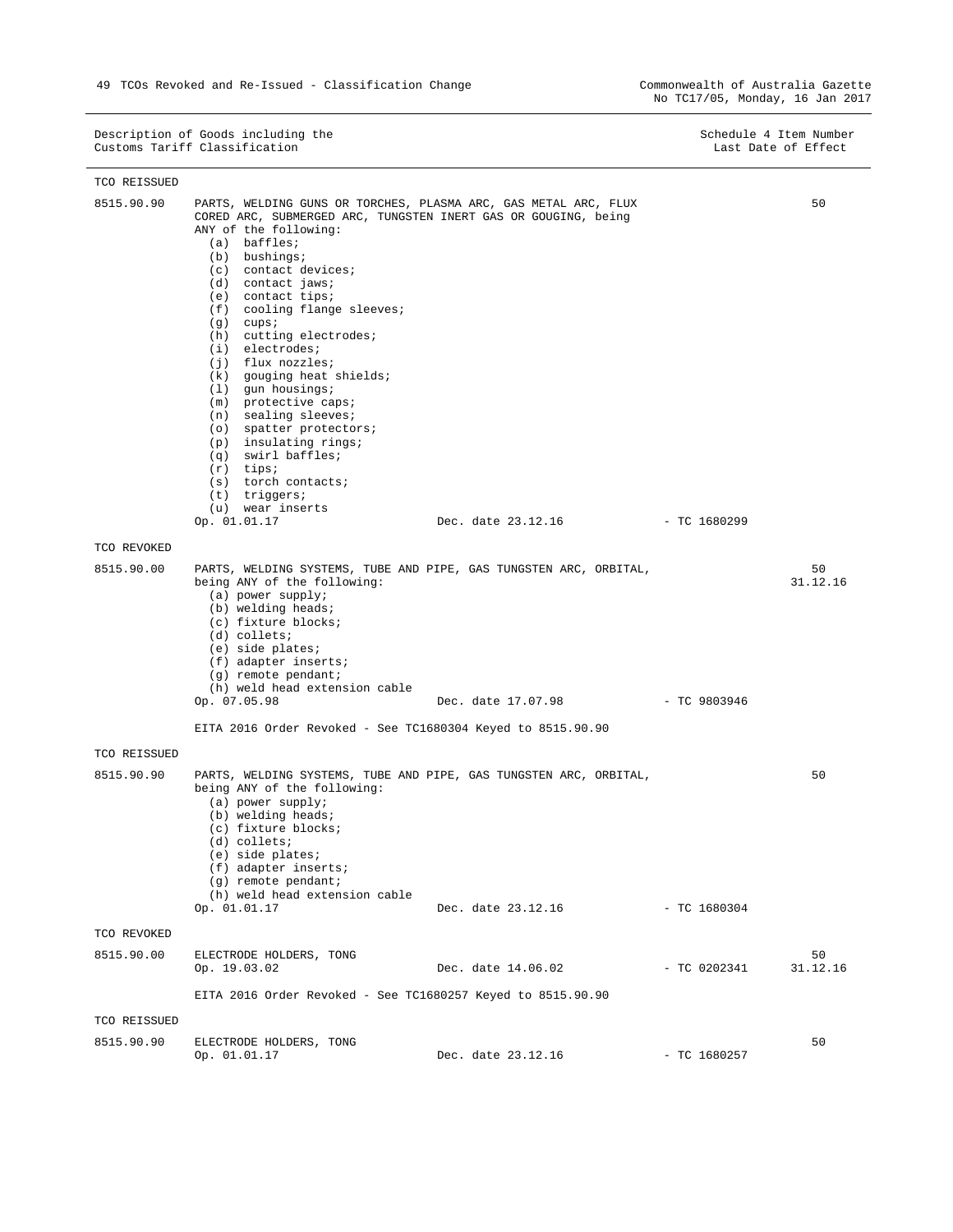No TC17/05, Monday, 16 Jan 2017

| TCO REVOKED  |                                                                                                                                                                                                                                                                     |                    |                |                |
|--------------|---------------------------------------------------------------------------------------------------------------------------------------------------------------------------------------------------------------------------------------------------------------------|--------------------|----------------|----------------|
| 8515.90.00   | PARTS, WELDER, metal inert gas torches<br>Op. 29.10.04                                                                                                                                                                                                              | Dec. date 07.01.05 | $-$ TC 0411266 | 50<br>31.12.16 |
|              | EITA 2016 Order Revoked - See TC1680259 Keyed to 8515.90.90                                                                                                                                                                                                         |                    |                |                |
| TCO REISSUED |                                                                                                                                                                                                                                                                     |                    |                |                |
| 8515.90.90   | PARTS, WELDER, metal inert gas torches<br>Op. 01.01.17                                                                                                                                                                                                              | Dec. date 23.12.16 | $-$ TC 1680259 | 50             |
| TCO REVOKED  |                                                                                                                                                                                                                                                                     |                    |                |                |
| 8527.21.00   | SETS, RADIO BROADCAST RECEIVER, MOTOR VEHICLE, including BOTH of<br>the following:<br>(a) radio receivers combined with sound recording or<br>reproducing apparatus;<br>(b) speakers                                                                                |                    |                | 50<br>31.12.16 |
|              | Op. 04.07.11                                                                                                                                                                                                                                                        | Dec. date 26.09.11 | $-$ TC 1122169 |                |
|              | EITA 2016 Order Revoked - See TC1680712 Keyed to 8527.21.90                                                                                                                                                                                                         |                    |                |                |
| TCO REISSUED |                                                                                                                                                                                                                                                                     |                    |                |                |
| 8527.21.90   | SETS, RADIO BROADCAST RECEIVER, MOTOR VEHICLE, including BOTH of<br>the following:<br>(a) radio receivers combined with sound recording or<br>reproducing apparatus;<br>(b) speakers                                                                                |                    |                | 50             |
|              | Op. 01.01.17                                                                                                                                                                                                                                                        | Dec. date 23.12.16 | $-$ TC 1680712 |                |
| TCO REVOKED  |                                                                                                                                                                                                                                                                     |                    |                |                |
| 8527.21.00   | RADIO BROADCAST RECEIVERS, MOTOR VEHICLE, including ALL of the<br>following:<br>(a) radio;<br>(b) sound recorder;<br>(c) satellite navigator;<br>(d) music AND sound players;<br>(e) voice recognition mobile phone connector<br>Op. 04.08.11                       | Dec. date 02.11.11 | - TC 1126581   | 50<br>31.12.16 |
|              | EITA 2016 Order Revoked - See TC1680715 Keyed to 8527.21.90                                                                                                                                                                                                         |                    |                |                |
| TCO REISSUED |                                                                                                                                                                                                                                                                     |                    |                |                |
| 8527.21.90   | RADIO BROADCAST RECEIVERS, MOTOR VEHICLE, including ALL of the<br>following:<br>(a) radio;<br>(b) sound recorder;<br>(c) satellite navigator;<br>(d) music AND sound players;<br>(e) voice recognition mobile phone connector<br>Op. 01.01.17<br>Dec. date 23.12.16 |                    | $-$ TC 1680715 | 50             |
| TCO REVOKED  |                                                                                                                                                                                                                                                                     |                    |                |                |
| 8527.21.00   | RADIO BROADCAST RECEIVERS, MOTOR VEHICLE, combined with sound<br>recording or reproducing apparatus<br>Op. 17.06.97                                                                                                                                                 | Dec. date 19.09.97 | $-$ TC 9705108 | 50<br>31.12.16 |
|              | EITA 2016 Order Revoked - See TC1681049 Keyed to 8527.21.90                                                                                                                                                                                                         |                    |                |                |
| TCO REISSUED |                                                                                                                                                                                                                                                                     |                    |                |                |
| 8527.21.90   | RADIO BROADCAST RECEIVERS, MOTOR VEHICLE, combined with sound<br>recording or reproducing apparatus<br>Op. 01.01.17                                                                                                                                                 | Dec. date 23.12.16 | $-$ TC 1681049 | 50             |
| TCO REVOKED  |                                                                                                                                                                                                                                                                     |                    |                |                |
| 8529.90.90   | PANELS, LED, display<br>Op. 16.09.10                                                                                                                                                                                                                                | Dec. date 06.12.10 | $-$ TC 1042638 | 50<br>31.12.16 |
|              | EITA 2016 Order Revoked - See TC1680716 Keyed to 8529.90.90                                                                                                                                                                                                         |                    |                |                |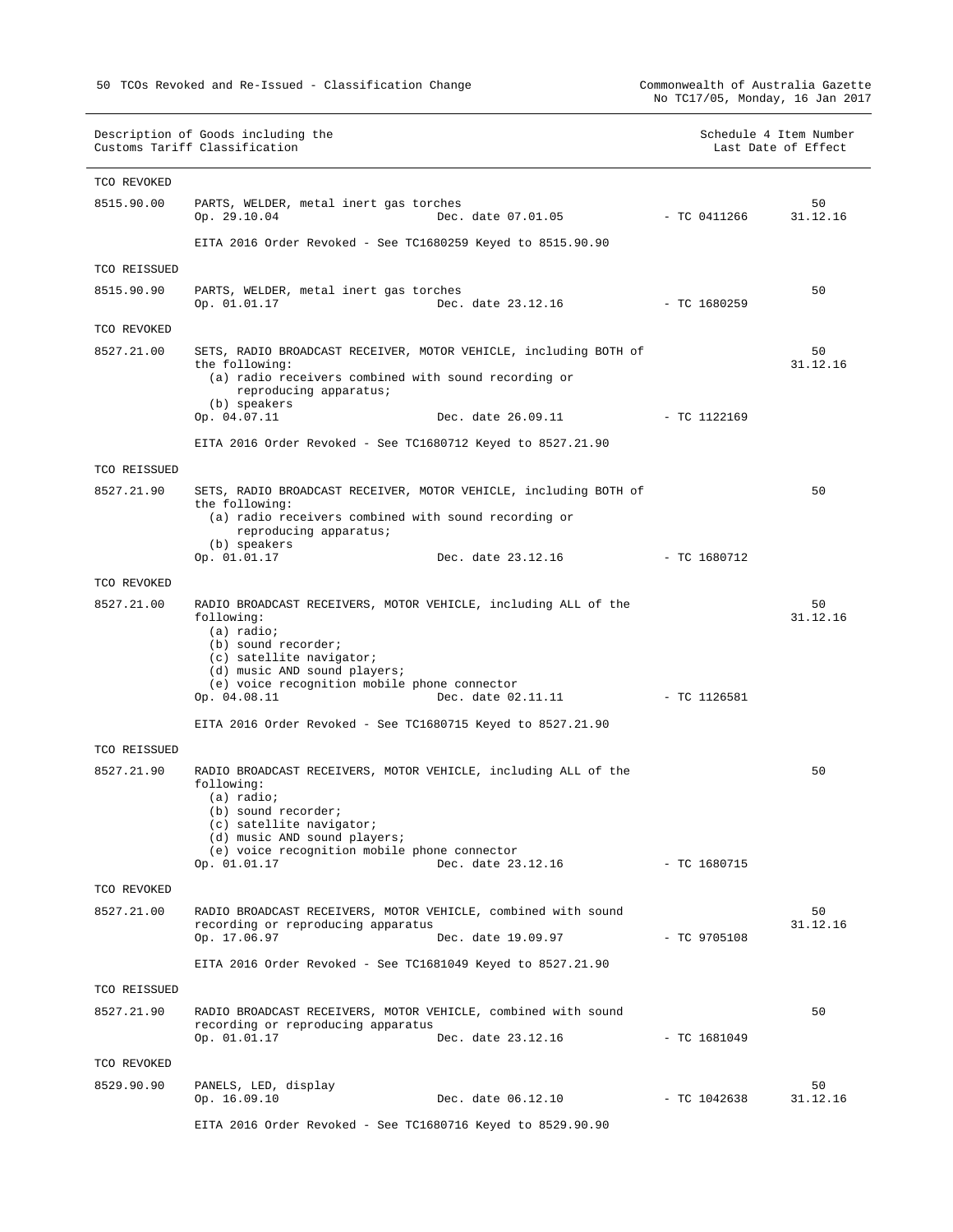No TC17/05, Monday, 16 Jan 2017

| TCO REISSUED |                                                                                                                                                                                                                                                                                                                         |                    |                |                |
|--------------|-------------------------------------------------------------------------------------------------------------------------------------------------------------------------------------------------------------------------------------------------------------------------------------------------------------------------|--------------------|----------------|----------------|
| 8529.90.90   | PANELS, LED, display<br>Op. 01.01.17                                                                                                                                                                                                                                                                                    | Dec. date 30.12.16 | $-$ TC 1680716 | 50             |
| TCO REVOKED  |                                                                                                                                                                                                                                                                                                                         |                    |                |                |
| 8536.90.90   | CLIPS, BATTERY TERMINAL OR ELECTRONIC, being EITHER of the<br>following:<br>(a) crocodile;<br>(b) alligator<br>Op. 01.03.99                                                                                                                                                                                             | Dec. date 14.05.99 | - TC 9901493   | 50<br>31.12.16 |
|              | EITA 2016 Order Revoked - See TC1705142 Keyed to 8536.90.90                                                                                                                                                                                                                                                             |                    |                |                |
| TCO REISSUED |                                                                                                                                                                                                                                                                                                                         |                    |                |                |
| 8536.90.90   | CLIPS, BATTERY TERMINAL OR ELECTRONIC, being EITHER of the<br>following:<br>(a) crocodile;<br>(b) alligator                                                                                                                                                                                                             |                    |                | 50             |
|              | Op. 01.01.17                                                                                                                                                                                                                                                                                                            | Dec. date 23.12.16 | $-$ TC 1705142 |                |
| TCO REVOKED  |                                                                                                                                                                                                                                                                                                                         |                    |                |                |
| 8539.39      | LIGHT GLOBES, discharge, xenon, NOT being fluorescent tubes or<br>ultraviolet light globes                                                                                                                                                                                                                              |                    |                | 50<br>31.12.16 |
|              | Op. 02.03.87                                                                                                                                                                                                                                                                                                            | Dec. date 09.06.95 | $-$ TC 9505476 |                |
|              | EITA 2016 Order Revoked - See TC1680720 Keyed to 8539.39.90                                                                                                                                                                                                                                                             |                    |                |                |
| TCO REISSUED |                                                                                                                                                                                                                                                                                                                         |                    |                |                |
| 8539.39.90   | LIGHT GLOBES, discharge, xenon, NOT being fluorescent tubes or<br>ultraviolet light globes<br>Op. 01.01.17                                                                                                                                                                                                              | Dec. date 23.12.16 | $-$ TC 1680720 | 50             |
| TCO REVOKED  |                                                                                                                                                                                                                                                                                                                         |                    |                |                |
| 8539.39      | GLOBES, radiation, deuterium<br>Op. 01.01.88                                                                                                                                                                                                                                                                            | Dec. date 09.06.95 | $-$ TC 9505479 | 50<br>31.12.16 |
|              | EITA 2016 Order Revoked - See TC1680722 Keyed to 8539.39.90                                                                                                                                                                                                                                                             |                    |                |                |
| TCO REISSUED |                                                                                                                                                                                                                                                                                                                         |                    |                |                |
| 8539.39.90   | GLOBES, radiation, deuterium<br>Op. 01.01.17                                                                                                                                                                                                                                                                            | Dec. date 23.12.16 | $-$ TC 1680722 | 50             |
| TCO REVOKED  |                                                                                                                                                                                                                                                                                                                         |                    |                |                |
| 8539.39      | TUBES, fluorescent, coloured, being ANY of the following:<br>(a) actinic blue;<br>(b) black;<br>$(c)$ blue;<br>(d) blue-black;<br>(e) blue-green;<br>$(f)$ green;<br>(q) green-yellow;<br>(h) orange;<br>$(i)$ red;<br>$(j)$ violet;<br>$(k)$ yellow,<br>but NOT including germicidal fluorescent tubes<br>Op. 03.08.92 | Dec. date 09.06.95 | $-$ TC 9505496 | 50<br>31.12.16 |
|              | EITA 2016 Order Revoked - See TC1680665 Keyed to 8539.39.90                                                                                                                                                                                                                                                             |                    |                |                |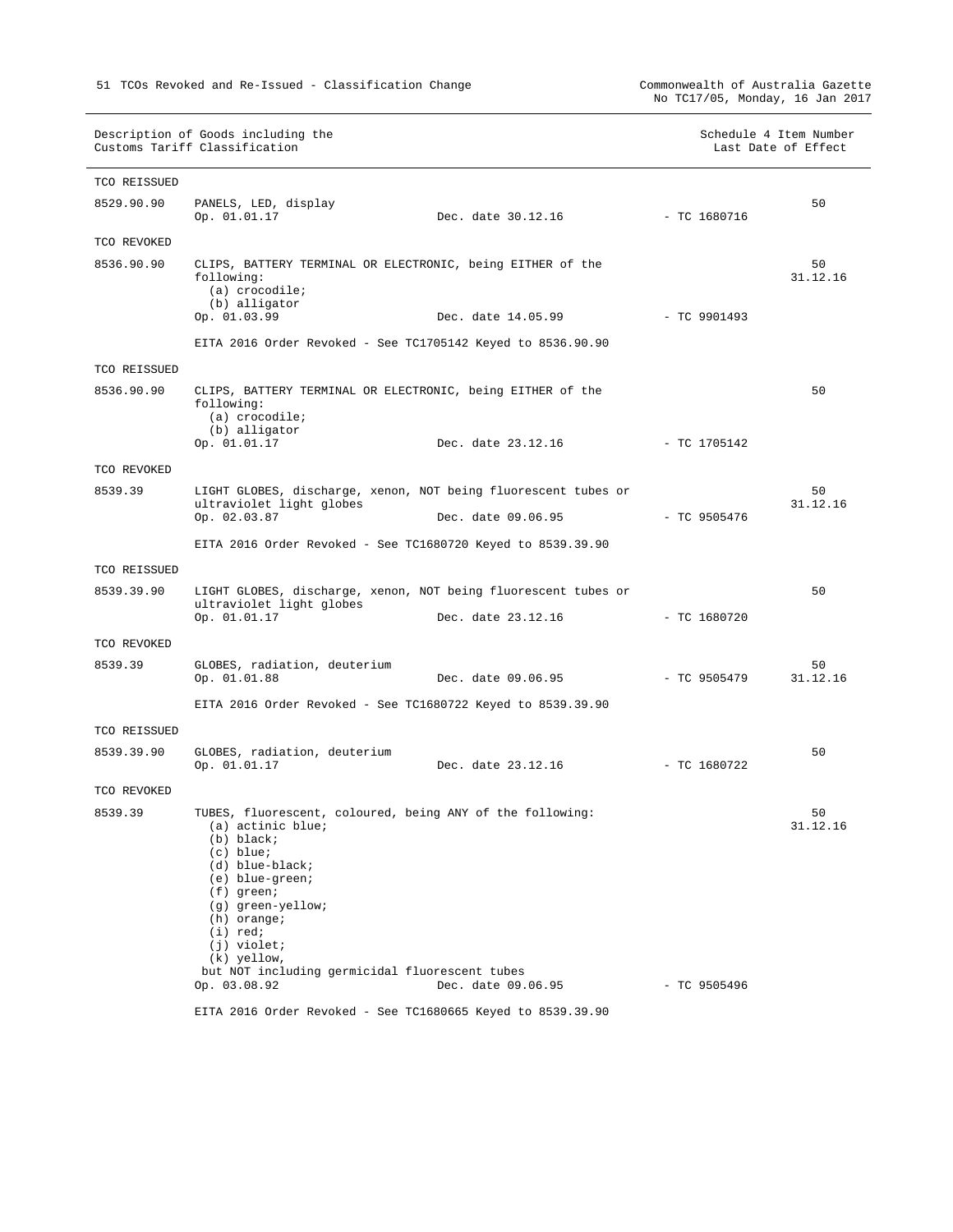|              | Description of Goods including the<br>Customs Tariff Classification                                                                                                                                                                                                                                                                             | Schedule 4 Item Number<br>Last Date of Effect |                |
|--------------|-------------------------------------------------------------------------------------------------------------------------------------------------------------------------------------------------------------------------------------------------------------------------------------------------------------------------------------------------|-----------------------------------------------|----------------|
| TCO REISSUED |                                                                                                                                                                                                                                                                                                                                                 |                                               |                |
| 8539.39.90   | TUBES, fluorescent, coloured, being ANY of the following:<br>(a) actinic blue;<br>$(b)$ black;<br>$(c)$ blue;<br>(d) blue-black;<br>(e) blue-green;<br>$(f)$ green;<br>(g) green-yellow;<br>$(h)$ orange;<br>$(i)$ red;<br>$(j)$ violet;<br>(k) yellow,<br>but NOT including germicidal fluorescent tubes<br>Dec. date 23.12.16<br>Op. 01.01.17 | $-$ TC 1680665                                | 50             |
| TCO REVOKED  |                                                                                                                                                                                                                                                                                                                                                 |                                               |                |
| 8539.39      | LIGHT GLOBES, discharge, but NOT including fluorescent tubes OR<br>ultraviolet light globes, being ANY of the following:<br>$(a)$ mercury;<br>(b) sodium;<br>(c) metal halide;<br>(d) iodide                                                                                                                                                    |                                               | 50<br>31.12.16 |
|              | Dec. date 03.07.96<br>Op. 01.07.96                                                                                                                                                                                                                                                                                                              | $-$ TC 9606678                                |                |
|              | EITA 2016 Order Revoked - See TC1680667 Keyed to 8539.39.90                                                                                                                                                                                                                                                                                     |                                               |                |
| TCO REISSUED |                                                                                                                                                                                                                                                                                                                                                 |                                               |                |
| 8539.39.90   | LIGHT GLOBES, discharge, but NOT including fluorescent tubes OR<br>ultraviolet light globes, being ANY of the following:<br>(a) mercury;<br>(b) sodium;<br>(c) metal halide;<br>(d) iodide<br>Op. 01.01.17<br>Dec. date 23.12.16                                                                                                                | $-$ TC 1680667                                | 50             |
| TCO REVOKED  |                                                                                                                                                                                                                                                                                                                                                 |                                               |                |
| 8539.39.00   | TUBES, FLUORESCENT, red and blue mixed light<br>Op. 09.07.98<br>Dec. date 11.09.98                                                                                                                                                                                                                                                              | - TC 9805976                                  | 50<br>31.12.16 |
|              | EITA 2016 Order Revoked - See TC1680671 Keyed to 8539.39.90                                                                                                                                                                                                                                                                                     |                                               |                |
| TCO REISSUED |                                                                                                                                                                                                                                                                                                                                                 |                                               |                |
| 8539.39.90   | TUBES, FLUORESCENT, red and blue mixed light<br>Op. 01.01.17<br>Dec. date 23.12.16                                                                                                                                                                                                                                                              | $-$ TC 1680671                                | 50             |
| TCO REVOKED  |                                                                                                                                                                                                                                                                                                                                                 |                                               |                |
| 8539.39.00   | LAMPS, DISCHARGE<br>Op. 27.05.02<br>Dec. date 16.08.02                                                                                                                                                                                                                                                                                          | $-$ TC 0204607                                | 50<br>31.12.16 |
|              | EITA 2016 Order Revoked - See TC1680718 Keyed to 8539.39.90                                                                                                                                                                                                                                                                                     |                                               |                |
| TCO REISSUED |                                                                                                                                                                                                                                                                                                                                                 |                                               |                |
| 8539.39.90   | LAMPS, DISCHARGE<br>Op. 01.01.17<br>Dec. date 23.12.16                                                                                                                                                                                                                                                                                          | $-$ TC 1680718                                | 50             |
| TCO REVOKED  |                                                                                                                                                                                                                                                                                                                                                 |                                               |                |
| 8543.30      | ELECTROPLATING MACHINES, utilising plating pens OR tools which<br>allow partial plating of surfaces, but NOT including plating<br>baths OR electroplating machines which utilise plating baths<br>Dec. date 20.02.84<br>Op. 20.02.84                                                                                                            | $-$ TC 8430544                                | 50<br>31.12.16 |
|              | EITA 2016 Order Revoked - See TC1680687 Keyed to 8543.30.90                                                                                                                                                                                                                                                                                     |                                               |                |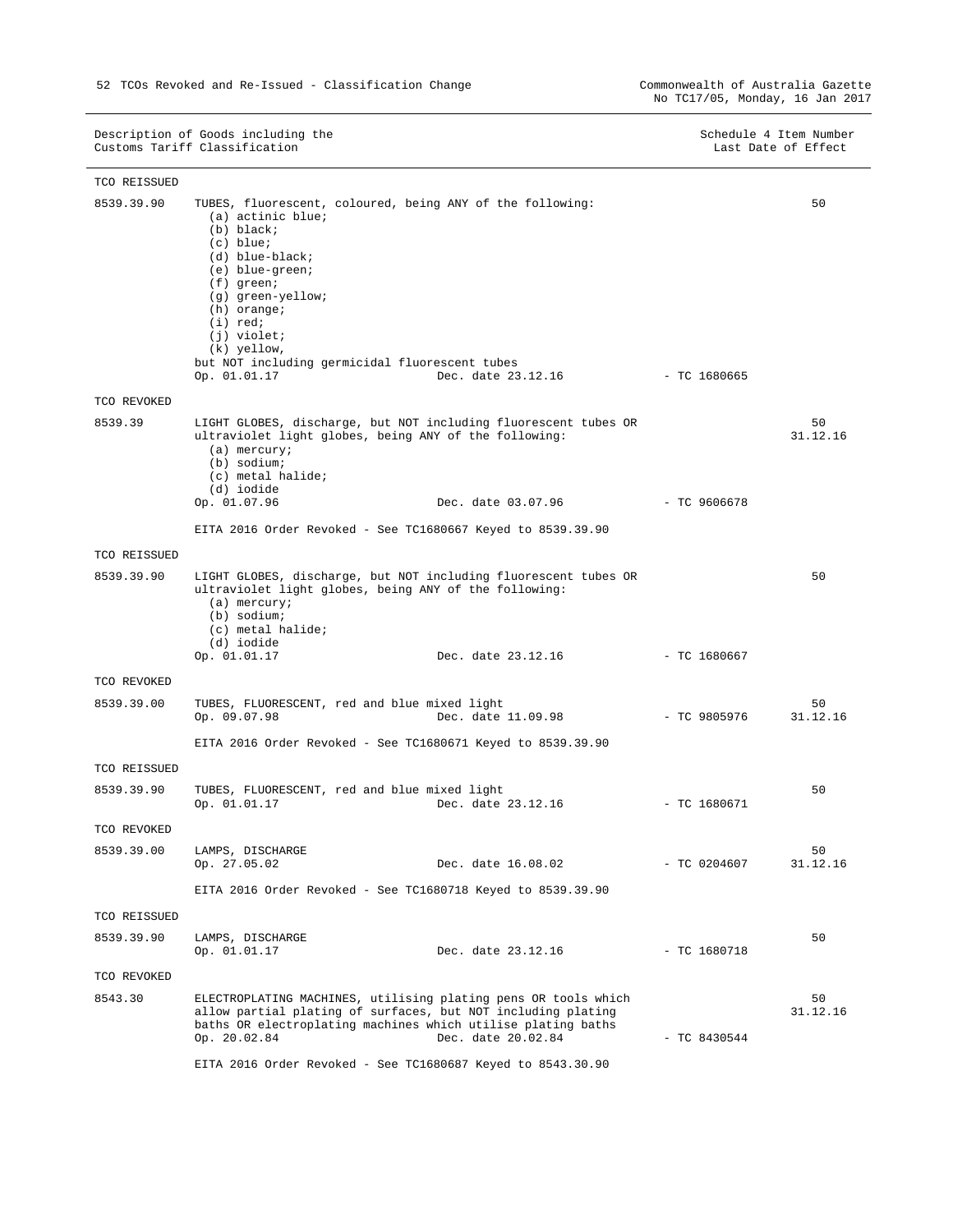Commonwealth of Australia Gazette<br>No TC17/05, Monday, 16 Jan 2017

|                            | Description of Goods including the<br>Customs Tariff Classification |                                                                                                                                                                                                                      |                | Schedule 4 Item Number<br>Last Date of Effect |
|----------------------------|---------------------------------------------------------------------|----------------------------------------------------------------------------------------------------------------------------------------------------------------------------------------------------------------------|----------------|-----------------------------------------------|
| TCO REISSUED               |                                                                     |                                                                                                                                                                                                                      |                |                                               |
| 8543.30.90                 | Op. 01.01.17                                                        | ELECTROPLATING MACHINES, utilising plating pens OR tools which<br>allow partial plating of surfaces, but NOT including plating<br>baths OR electroplating machines which utilise plating baths<br>Dec. date 23.12.16 | $-$ TC 1680687 | 50                                            |
| TCO REVOKED                |                                                                     |                                                                                                                                                                                                                      |                |                                               |
| 8543.30                    | Op. 15.01.85                                                        | ELECTROLYSIS HAIR REMOVAL UNITS, battery operated<br>Dec. date 15.01.85                                                                                                                                              | - TC 8439731   | 50<br>31.12.16                                |
|                            |                                                                     | EITA 2016 Order Revoked - See TC1680690 Keyed to 8543.30.90                                                                                                                                                          |                |                                               |
| TCO REISSUED               |                                                                     |                                                                                                                                                                                                                      |                |                                               |
| 8543.30.90                 | Op. 01.01.17                                                        | ELECTROLYSIS HAIR REMOVAL UNITS, battery operated<br>Dec. date 23.12.16                                                                                                                                              | - TC 1680690   | 50                                            |
| TCO REVOKED                |                                                                     |                                                                                                                                                                                                                      |                |                                               |
| 8543.30                    | having a variable plating depth of 0 to 20 mm<br>Op. 02.01.91       | ELECTROPLATING MACHINES, capable of selectively gold plating and<br>Dec. date 14.08.91<br>$- TC 9100859$                                                                                                             |                | 50<br>31.12.16                                |
|                            |                                                                     | EITA 2016 Order Revoked See TC1680692-Keyed to 8543.30.90                                                                                                                                                            |                |                                               |
| TCO REISSUED               |                                                                     |                                                                                                                                                                                                                      |                |                                               |
| 8543.30.90                 | having a variable plating depth of 0 to 20 mm<br>Op. 01.01.17       | ELECTROPLATING MACHINES, capable of selectively gold plating and<br>Dec. date 22.12.16                                                                                                                               | $-$ TC 1680692 | 50                                            |
| TCO REVOKED                |                                                                     |                                                                                                                                                                                                                      |                |                                               |
| 8543.30.00                 | Op. 01.01.07                                                        | ELECTROLYSERS, MEMBRANE CELL, SODIUM HYPOCHLORITE PLANT<br>Dec. date 21.11.06                                                                                                                                        | $-$ TC 0614458 | 50<br>31.12.16                                |
|                            |                                                                     | EITA 2016 Order Revoked - See TC1680676 Keyed to 8543.30.90                                                                                                                                                          |                |                                               |
| TCO REISSUED               |                                                                     |                                                                                                                                                                                                                      |                |                                               |
| 8543.30.90                 | Op. 01.01.17                                                        | ELECTROLYSERS, MEMBRANE CELL, SODIUM HYPOCHLORITE PLANT<br>Dec. date 23.12.16                                                                                                                                        | $-$ TC 1680676 | 50                                            |
| TCO REVOKED                |                                                                     |                                                                                                                                                                                                                      |                |                                               |
| 8543.30.00                 | WEATER HEATERS<br>Op. 02.03.09                                      | ANODES, MAGNESIUM ALLOY AND/OR ALUMINIUM ALLOY, DOMESTIC HOT<br>Dec. date 22.05.09                                                                                                                                   | $-$ TC 0907148 | 50<br>31.12.16                                |
|                            |                                                                     |                                                                                                                                                                                                                      |                |                                               |
|                            |                                                                     | EITA 2016 Order Revoked - See TC1680678 Keyed to 8543.30.90                                                                                                                                                          |                |                                               |
| TCO REISSUED<br>8543.30.90 |                                                                     | ANODES, MAGNESIUM ALLOY AND/OR ALUMINIUM ALLOY, DOMESTIC HOT                                                                                                                                                         |                | 50                                            |
|                            | WEATER HEATERS<br>Op. 01.01.17                                      | Dec. date 23.12.16                                                                                                                                                                                                   | $- TC 1680678$ |                                               |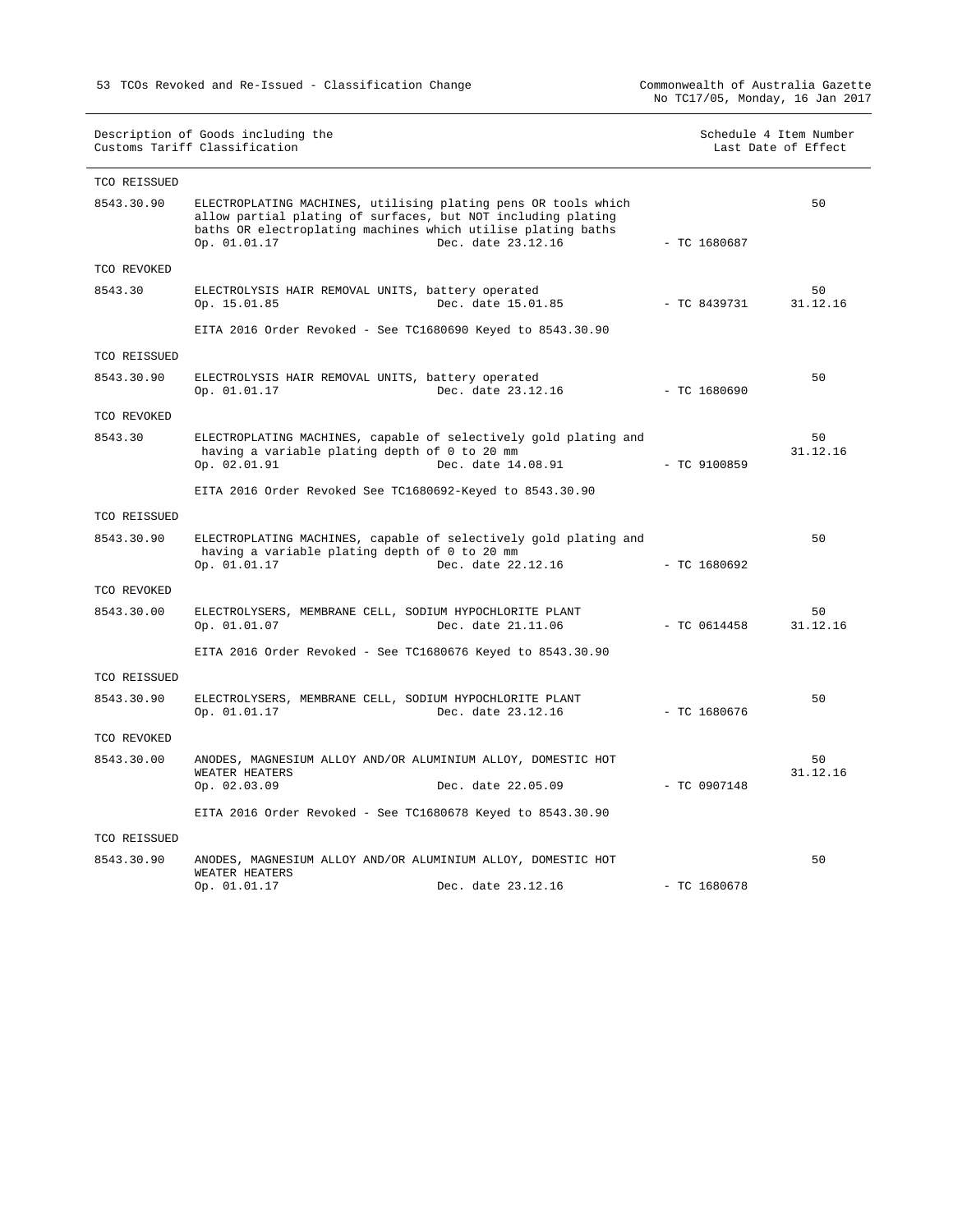Description of Goods including the Schedule 4 Item Number (Units of Schedule 4 Item Number Customs Tariff Classification Customs Tariff Classification TCO REVOKED 8543.30.00 SEAWATER ELECTRO-CHLORINATION SYSTEM, including ALL of the following: (a) pipes AND/OR pipe fittings; (b) pumps; (c) valves; (d) tanks; (e) electrolysers; (f) strainers AND/OR filters; (g) blowers; (h) transformers AND/OR rectifiers; (i) enclosure; (j) fans; (k) air filtration system; (1) electrical instrumentation modules AND/OR controllers<br>Op. 11.08.14 Dec. date 03.11.14 Dec. date 03.11.14 - TC 1428023 EITA 2016 Order Revoked - See TC1680680 Keyed to 8543.30.90 50 31.12.16 TCO REISSUED 8543.30.90 SEAWATER ELECTRO-CHLORINATION SYSTEM, including ALL of the following: (a) pipes AND/OR pipe fittings; (b) pumps; (c) valves; (d) tanks; (e) electrolysers; (f) strainers AND/OR filters; (g) blowers; (h) transformers AND/OR rectifiers; (i) enclosure; (j) fans; (k) air filtration system; (l) electrical instrumentation modules AND/OR controllers Dec. date 23.12.16 - TC 1680680 50 TCO REVOKED 8543.30.00 GENERATORS, HYDROGEN GAS, electrolytic, 12 V OR 24 V Dec. date 27.07.15 - TC 1517323 EITA 2016 Order Revoked - See TC1680684 Keyed to 8543.30.90 50 31.12.16 TCO REISSUED 8543.30.90 GENERATORS, HYDROGEN GAS, electrolytic, 12 V OR 24 V Op. 01.01.17 Dec. date 23.12.16 - TC 1680684 50 TCO REVOKED 9001.90.30 LENSES, SAFETY GOGGLES, complying with Australian/New Zealand Standard 1337:1992 (AS/NZS 1337:1992) Dec. date 29.10.07 - TC 0712977 EITA 2016 Order Revoked See TC1680741-Keyed to 9001.90.10 50 31.12.16 TCO REISSUED 9001.90.10 LENSES, SAFETY GOGGLES, complying with Australian/New Zealand Standard 1337:1992 (AS/NZS 1337:1992) Dec. date 22.12.16 - TC 1680741 50 TCO REVOKED

9001.90.30 LENS BLANKS, spectacle, semi-finished, resin OR plastic Op. 10.02.10 Dec. date 23.04.10 - TC 1007274 EITA 2016 Order Revoked See TC1680742-Keyed to 9001.90.90  $50$ 31.12.16 TCO REISSUED

9001.90.90 LENS BLANKS, spectacle, semi-finished, resin OR plastic  $Dec. date 22.12.16 - TC 1680742$ 50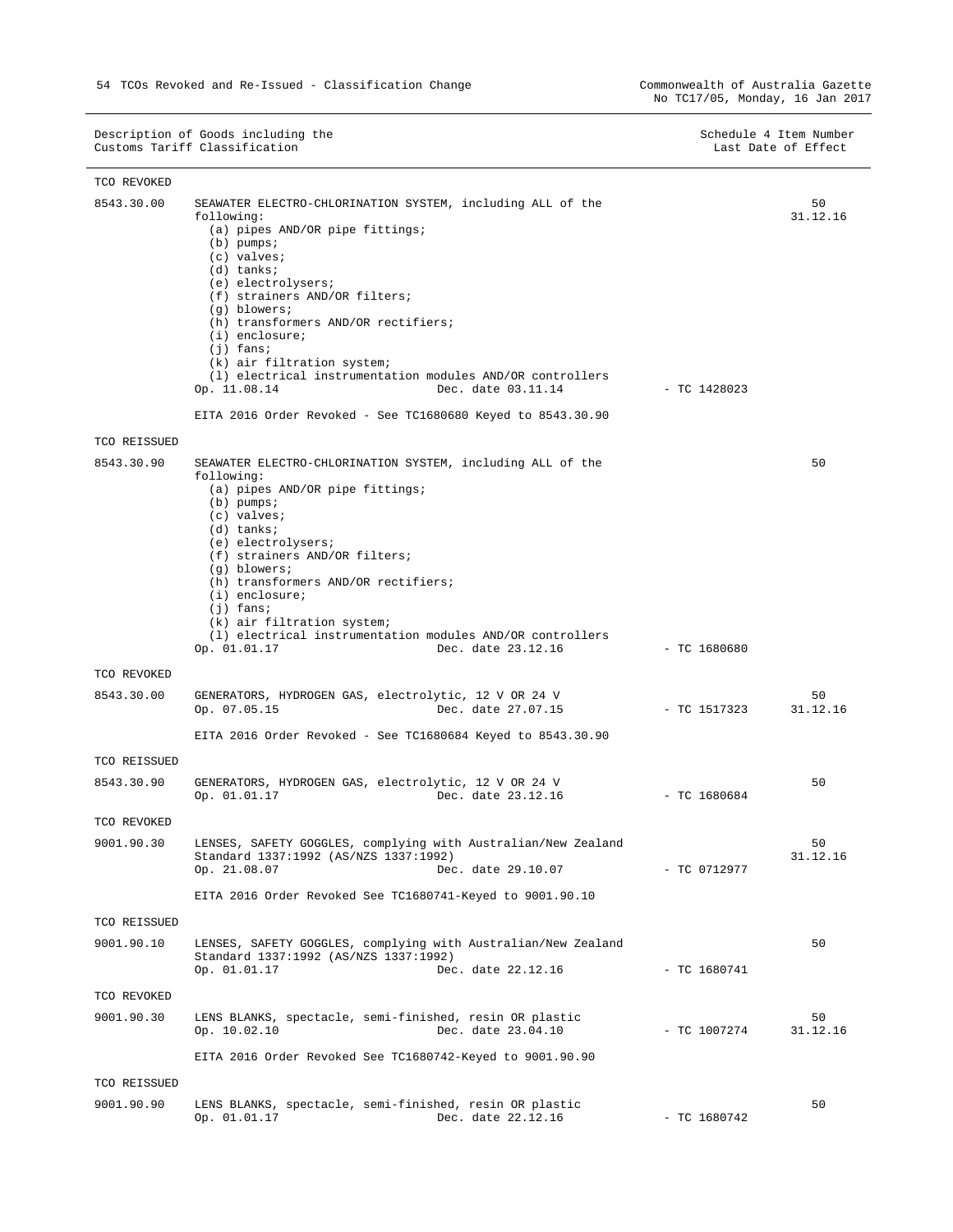Commonwealth of Australia Gazette<br>No TC17/05, Monday, 16 Jan 2017

| Schedule 4 Item Number |  |  |                     |
|------------------------|--|--|---------------------|
|                        |  |  | Last Date of Effect |

| TCO REVOKED  |                                                                                                                                                                                                                                                                                                                                         |                    |                |                |
|--------------|-----------------------------------------------------------------------------------------------------------------------------------------------------------------------------------------------------------------------------------------------------------------------------------------------------------------------------------------|--------------------|----------------|----------------|
| 9001.90.30   | PARTS, PASSENGER MOTOR VEHICLE, manufactured at least 30 years<br>before the goods are entered for home consumption, or<br>reproductions of these parts, being ANY of the following:<br>(a) indicator lenses;<br>(b) stop lenses;<br>(c) combination indicator and stop lenses;<br>(d) combination stop and tail lenses<br>Op. 27.10.99 | Dec. date 27.10.99 | $-$ TC 9908090 | 50<br>31.12.16 |
|              | EITA 2016 Order Revoked See TC1680743-Keyed to 9001.90.90                                                                                                                                                                                                                                                                               |                    |                |                |
| TCO REISSUED |                                                                                                                                                                                                                                                                                                                                         |                    |                |                |
| 9001.90.90   | PARTS, PASSENGER MOTOR VEHICLE, manufactured at least 30 years<br>before the goods are entered for home consumption, or<br>reproductions of these parts, being ANY of the following:<br>(a) indicator lenses;<br>(b) stop lenses;<br>(c) combination indicator and stop lenses;<br>(d) combination stop and tail lenses<br>Op. 01.01.17 | Dec. date 22.12.16 | $-$ TC 1680743 | 50             |
| TCO REVOKED  |                                                                                                                                                                                                                                                                                                                                         |                    |                |                |
| 9504.30      | PINBALL MACHINES, coin operated<br>Op. 22.02.88                                                                                                                                                                                                                                                                                         | Dec. date 25.05.89 | $-$ TC 8802725 | 50<br>31.12.16 |
|              | EITA 2016 Order Revoked See TC1680723-Keyed to 9504.30.90                                                                                                                                                                                                                                                                               |                    |                |                |
| TCO REISSUED |                                                                                                                                                                                                                                                                                                                                         |                    |                |                |
| 9504.30.90   | PINBALL MACHINES, coin operated<br>Op. 01.01.17                                                                                                                                                                                                                                                                                         | Dec. date 22.12.16 | $-$ TC 1680723 | 50             |
| TCO REVOKED  |                                                                                                                                                                                                                                                                                                                                         |                    |                |                |
| 9504.30      | PARTS FOR COIN OPERATED AMUSEMENT MACHINES, being ANY of the<br>following:<br>(a) accelerator assemblies;<br>(b) accelerator assemblies with brake pedal;<br>(c) claw, crane or grab mechanisms;<br>(d) control plates;<br>(e) gear change assemblies;<br>$(f)$ steering wheels;<br>(g) steering wheel assemblies                       |                    |                | 50<br>31.12.16 |
|              | Op. 29.06.90                                                                                                                                                                                                                                                                                                                            | Dec. date 20.09.90 | $-$ TC 9005750 |                |
|              | EITA 2016 Order Revoked See TC1680726-Keyed to 9504.30.90                                                                                                                                                                                                                                                                               |                    |                |                |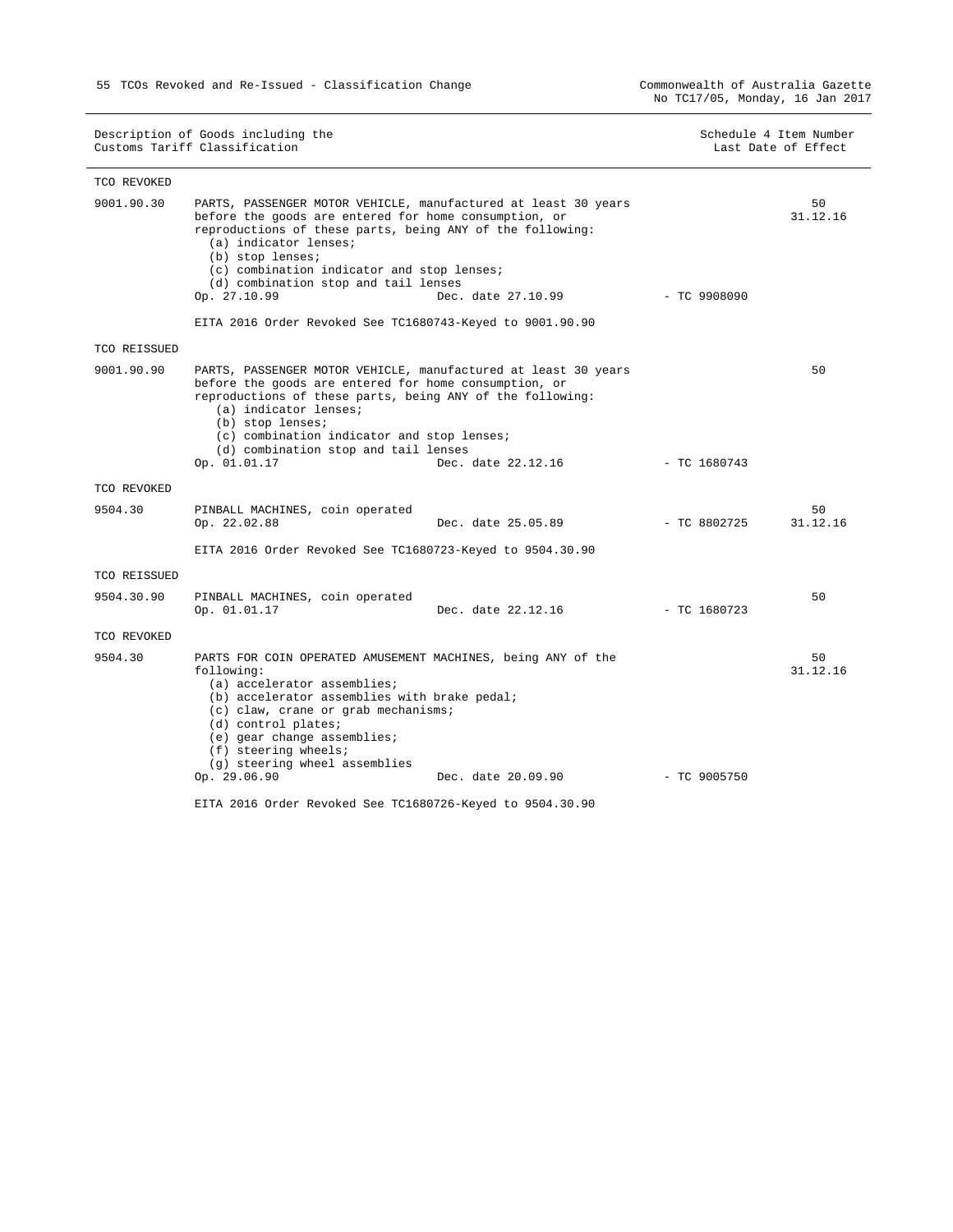| TCO REISSUED |                                                                                                                                                                                                                                                                                                                                                         |                |                |
|--------------|---------------------------------------------------------------------------------------------------------------------------------------------------------------------------------------------------------------------------------------------------------------------------------------------------------------------------------------------------------|----------------|----------------|
| 9504.30.90   | PARTS FOR COIN OPERATED AMUSEMENT MACHINES, being ANY of the<br>following:<br>(a) accelerator assemblies;<br>(b) accelerator assemblies with brake pedal;<br>(c) claw, crane or grab mechanisms;<br>(d) control plates;<br>(e) gear change assemblies;<br>$(f)$ steering wheels;<br>(g) steering wheel assemblies<br>Op. 01.01.17<br>Dec. date 22.12.16 | $-$ TC 1680726 | 50             |
| TCO REVOKED  |                                                                                                                                                                                                                                                                                                                                                         |                |                |
| 9504.30      | TABLES, football game, coin operated<br>Op. 03.02.92<br>Dec. date 15.04.92<br>EITA 2016 Order Revoked See TC1680729-Keyed to 9504.30.90                                                                                                                                                                                                                 | $-$ TC 9201704 | 50<br>31.12.16 |
|              |                                                                                                                                                                                                                                                                                                                                                         |                |                |
| TCO REISSUED |                                                                                                                                                                                                                                                                                                                                                         |                |                |
| 9504.30.90   | TABLES, football game, coin operated<br>Op. 01.01.17<br>Dec. date 22.12.16                                                                                                                                                                                                                                                                              | $-$ TC 1680729 | 50             |
| TCO REVOKED  |                                                                                                                                                                                                                                                                                                                                                         |                |                |
| 9504.30.00   | TABLES, POKER, having touch panel monitors<br>Op. 30.11.05<br>Dec. date 13.02.06                                                                                                                                                                                                                                                                        | - TC 0516887   | 50<br>31.12.16 |
|              | EITA 2016 Order Revoked See TC1680711-Keyed to 9504.30.10                                                                                                                                                                                                                                                                                               |                |                |
| TCO REISSUED |                                                                                                                                                                                                                                                                                                                                                         |                |                |
| 9504.30.10   | TABLES, POKER, having touch panel monitors<br>Op. 01.01.17<br>Dec. date 22.12.16                                                                                                                                                                                                                                                                        | - TC 1680711   | 50             |
| TCO REVOKED  |                                                                                                                                                                                                                                                                                                                                                         |                |                |
| 9504.30.00   | KIOSKS, NON-GAMBLING, ELECTRONIC GAMES AND/OR MUSIC AND/OR<br>INTERNET, having BOTH the following:<br>(a) touch screen controls;<br>(b) coin and/or note acceptors<br>Op. 20.09.06<br>Dec. date 22.02.07                                                                                                                                                | $-$ TC 0617440 | 50<br>31.12.16 |
|              | EITA 2016 Order Revoked See TC1680713-Keyed to 9504.30.90                                                                                                                                                                                                                                                                                               |                |                |
| TCO REISSUED |                                                                                                                                                                                                                                                                                                                                                         |                |                |
| 9504.30.90   | KIOSKS, NON-GAMBLING, ELECTRONIC GAMES AND/OR MUSIC AND/OR<br>INTERNET, having BOTH the following:<br>(a) touch screen controls;<br>(b) coin and/or note acceptors                                                                                                                                                                                      | $-$ TC 1680713 | 50             |
|              | Op. 01.01.17<br>Dec. date 22.12.16                                                                                                                                                                                                                                                                                                                      |                |                |
| TCO REVOKED  |                                                                                                                                                                                                                                                                                                                                                         |                |                |
| 9504.30.00   | TABLES, ROULETTE, incorporating touch panel monitors<br>Dec. date 19.01.07<br>Op. 02.11.06                                                                                                                                                                                                                                                              | $-$ TC 0618147 | 50<br>31.12.16 |
|              | EITA 2016 Order Revoked See TC1680714-Keyed to 9504.30.10                                                                                                                                                                                                                                                                                               |                |                |
| TCO REISSUED |                                                                                                                                                                                                                                                                                                                                                         |                |                |
| 9504.30.10   | TABLES, ROULETTE, incorporating touch panel monitors<br>Dec. date 22.12.16<br>Op. 01.01.17                                                                                                                                                                                                                                                              | $-$ TC 1680714 | 50             |
| TCO REVOKED  |                                                                                                                                                                                                                                                                                                                                                         |                |                |
| 9504.30.00   | TERMINALS, BET PLACING, CASINO LIVE TABLE GAMES, touch screen<br>Dec. date 26.09.11<br>Op. 19.07.11                                                                                                                                                                                                                                                     | $-$ TC 1123846 | 50<br>31.12.16 |
|              | EITA 2016 Order Revoked See TC1680717-Keyed to 9504.30.10                                                                                                                                                                                                                                                                                               |                |                |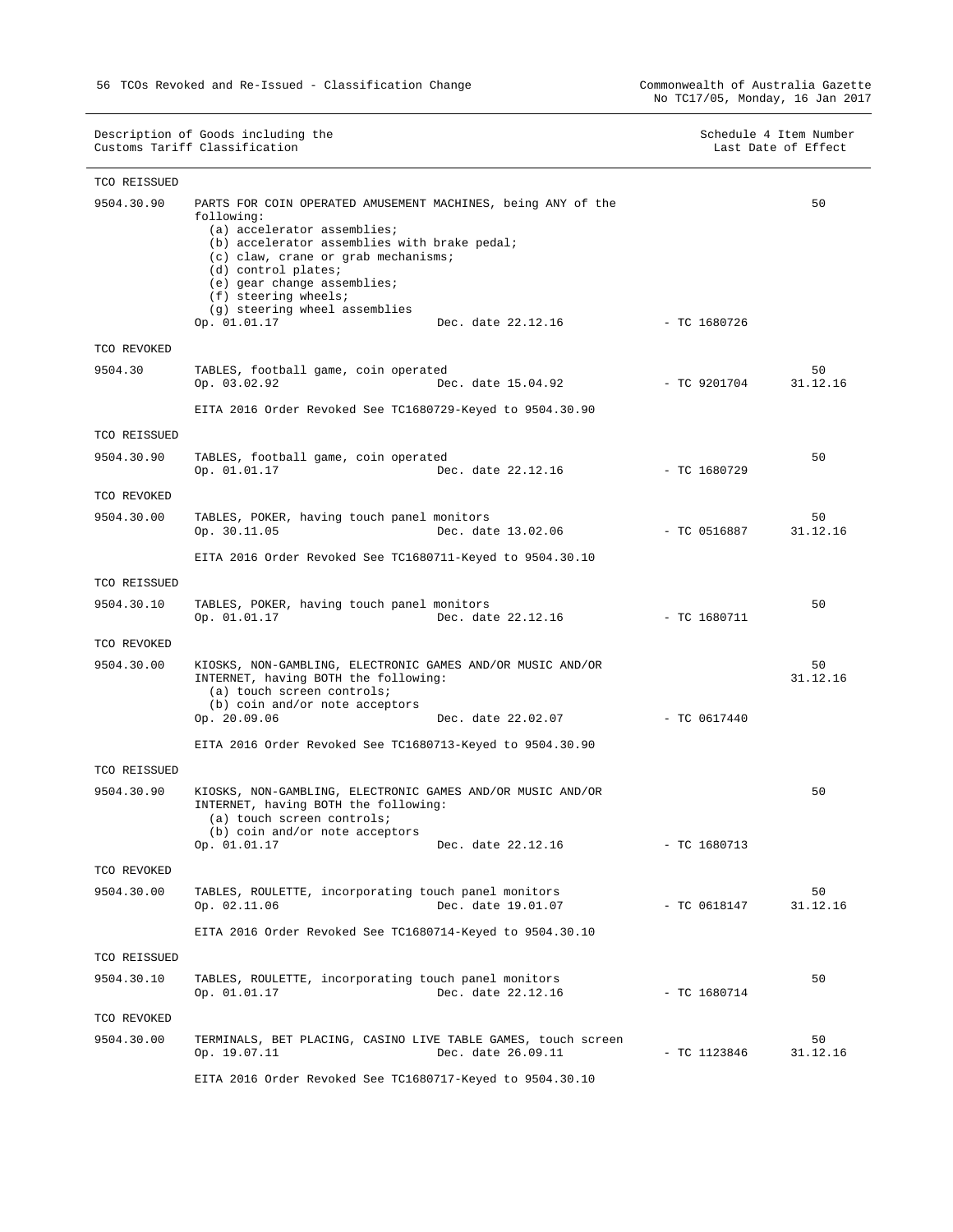Commonwealth of Australia Gazette<br>No TC17/05, Monday, 16 Jan 2017

|                            | Description of Goods including the<br>Customs Tariff Classification                                                                                                                                                                                                                                             |                                 |                | Schedule 4 Item Number<br>Last Date of Effect |
|----------------------------|-----------------------------------------------------------------------------------------------------------------------------------------------------------------------------------------------------------------------------------------------------------------------------------------------------------------|---------------------------------|----------------|-----------------------------------------------|
| TCO REISSUED               |                                                                                                                                                                                                                                                                                                                 |                                 |                |                                               |
| 9504.30.10                 | TERMINALS, BET PLACING, CASINO LIVE TABLE GAMES, touch screen<br>Op. 01.01.17                                                                                                                                                                                                                                   | Dec. date 22.12.16              | $-$ TC 1680717 | 50                                            |
| TCO REVOKED                |                                                                                                                                                                                                                                                                                                                 |                                 |                |                                               |
| 9504.30.00                 | GAMING MACHINES, electronic, partly assembled, having ALL of the<br>following:<br>$(a)$ mounting base cabinet;<br>$(b)$ top box;<br>(c) LED screen;<br>(d) micro processing unit<br>Op. 18.01.12                                                                                                                | Dec. date 15.06.12              | - TC 1202337   | 50<br>31.12.16                                |
|                            | EITA 2016 Order Revoked See TC1680719-Keyed to 9504.30.10                                                                                                                                                                                                                                                       |                                 |                |                                               |
| TCO REISSUED               |                                                                                                                                                                                                                                                                                                                 |                                 |                |                                               |
| 9504.30.10                 | GAMING MACHINES, electronic, partly assembled, having ALL of the<br>following:<br>$(a)$ mounting base cabinet;<br>$(b)$ top box;<br>(c) LED screen;<br>(d) micro processing unit<br>Op. 01.01.17                                                                                                                | Dec. date 22.12.16 - TC 1680719 |                | 50                                            |
| TCO REVOKED                |                                                                                                                                                                                                                                                                                                                 |                                 |                |                                               |
| 9504.30.00                 | GAMING MACHINES, electronic, partially complete, consisting ALL<br>of the following:<br>$(a)$ cabinet;<br>$(b)$ main door;<br>(c) casting bottom door panel;<br>(d) front panel<br>Op. 14.08.15                                                                                                                 | Dec. date 13.11.15              | - TC 1531913   | 50<br>31.12.16                                |
|                            | EITA 2016 Order Revoked See TC1680721-Keyed to 9504.30.10                                                                                                                                                                                                                                                       |                                 |                |                                               |
|                            |                                                                                                                                                                                                                                                                                                                 |                                 |                |                                               |
| TCO REISSUED<br>9504.30.10 | GAMING MACHINES, electronic, partially complete, consisting ALL<br>of the following:<br>$(a)$ cabinet;<br>$(b)$ main door;<br>(c) casting bottom door panel;<br>(d) front panel<br>Op. 01.01.17                                                                                                                 | Dec. date 22.12.16              | $-$ TC 1680721 | 50                                            |
| TCO REVOKED                |                                                                                                                                                                                                                                                                                                                 |                                 |                |                                               |
| 9504.30.00                 | PARTS FOR GAMING MACHINES, being ANY of the following:<br>(a) micro processing unit;<br>(b) video control unit;<br>(c) program module;<br>(d) computer interface;<br>(e) mounting base;<br>$(f)$ coin hopper;<br>(g) hopper base assembly;<br>(h) circuit boards;<br>$(i)$ coin shutes;<br>(j) coin comparitors |                                 |                | 50<br>31.12.16                                |
|                            | Op. 28.09.93                                                                                                                                                                                                                                                                                                    | Dec. date 10.01.94              | $-TC$ 9310335  |                                               |

EITA 2016 Order Revoked See TC1680731-Keyed to 9504.30.10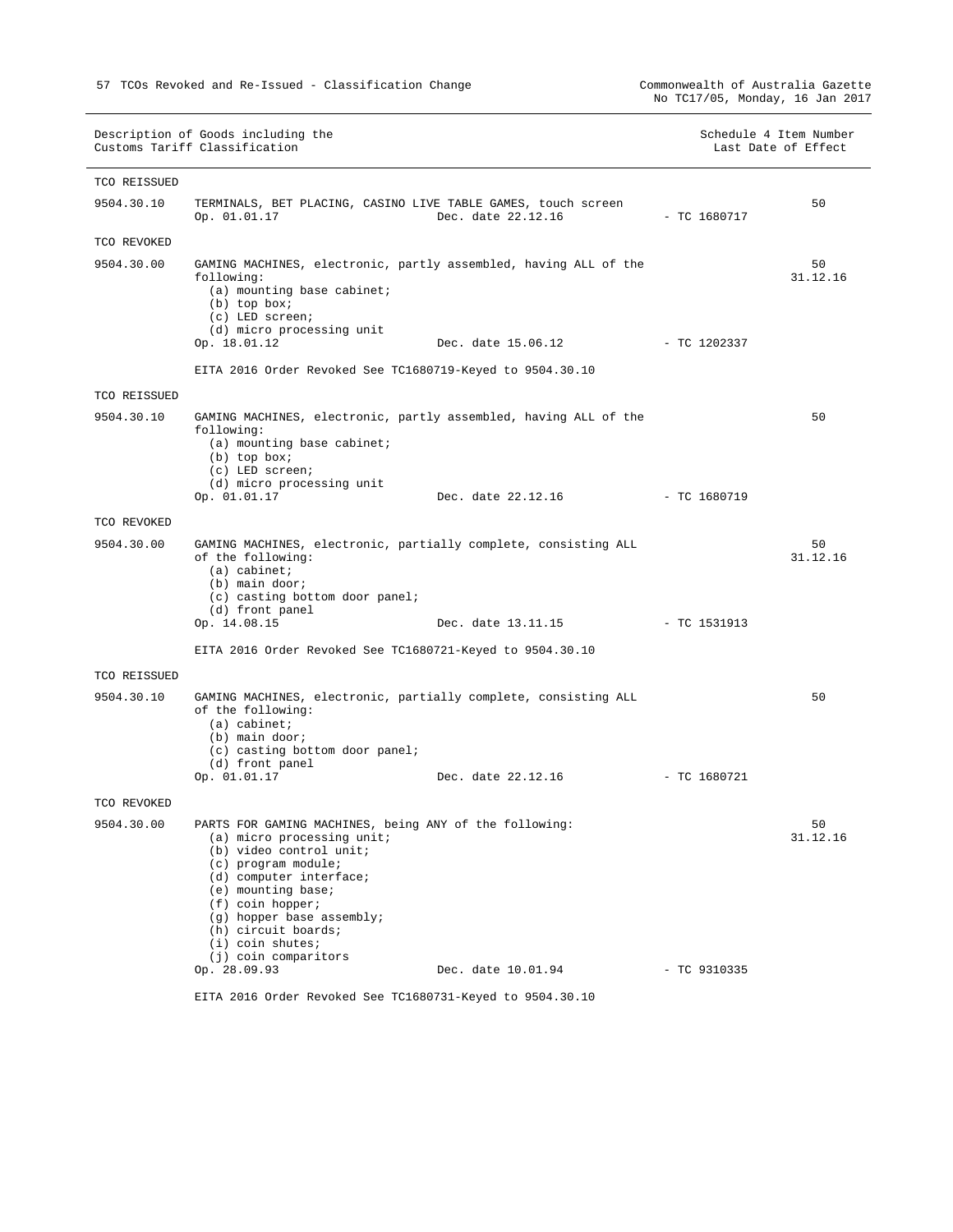|                            | Description of Goods including the<br>Customs Tariff Classification                                                                                                                                                                                                                                                                                     |                | Schedule 4 Item Number<br>Last Date of Effect |
|----------------------------|---------------------------------------------------------------------------------------------------------------------------------------------------------------------------------------------------------------------------------------------------------------------------------------------------------------------------------------------------------|----------------|-----------------------------------------------|
| TCO REISSUED               |                                                                                                                                                                                                                                                                                                                                                         |                |                                               |
| 9504.30.10                 | PARTS FOR GAMING MACHINES, being ANY of the following:<br>$(a)$ micro processing unit;<br>(b) video control unit;<br>(c) program module;<br>(d) computer interface;<br>(e) mounting base;<br>$(f)$ coin hopper;<br>(q) hopper base assembly;<br>(h) circuit boards;<br>$(i)$ coin shutes;<br>(j) coin comparitors<br>Op. 01.01.17<br>Dec. date 22.12.16 | - TC 1680731   | 50                                            |
| TCO REVOKED                |                                                                                                                                                                                                                                                                                                                                                         |                |                                               |
| 9504.30.00                 | PARTS FOR GAMING MACHINES, dollar bill validator, accepting<br>denominations of Australian 5 Dollars and 10 Dollars notes<br>Op. 08.07.94<br>Dec. date 21.10.94<br>EITA 2016 Order Revoked See TC1608734-Keyed to 9504.30.10                                                                                                                            | $-$ TC 9406022 | 50<br>31.12.16                                |
|                            |                                                                                                                                                                                                                                                                                                                                                         |                |                                               |
| TCO REISSUED<br>9504.30.10 | PARTS FOR GAMING MACHINES, dollar bill validator, accepting<br>denominations of Australian 5 Dollars and 10 Dollars notes<br>Dec. date 22.12.16<br>Op. 01.01.17                                                                                                                                                                                         | $-$ TC 1608734 | 50                                            |
| TCO REVOKED                |                                                                                                                                                                                                                                                                                                                                                         |                |                                               |
| 9504.30.00                 | PARTS, COIN OPERATED AMUSEMENT MACHINES, being kits consisting of<br>ALL of the following:<br>(a) loaded printed circuit boards;<br>(b) cabinet signs and panels;<br>$(c)$ ROM chips;<br>$(d)$ decals;<br>(e) installation and operation manual<br>Dec. date 23.08.96<br>Op. 16.05.96                                                                   | - TC 9607276   | 50<br>31.12.16                                |
|                            | EITA 2016 Order Revoked See TC1680736-Keyed to 9504.30.90                                                                                                                                                                                                                                                                                               |                |                                               |
| TCO REISSUED               |                                                                                                                                                                                                                                                                                                                                                         |                |                                               |
| 9504.30.90                 | PARTS, COIN OPERATED AMUSEMENT MACHINES, being kits consisting of<br>ALL of the following:<br>(a) loaded printed circuit boards;<br>(b) cabinet signs and panels;<br>(c) ROM chips;<br>$(d)$ decals;<br>(e) installation and operation manual<br>Op. 01.01.17<br>Dec. date 22.12.16                                                                     | $-$ TC 1680736 | 50                                            |
| TCO REVOKED                |                                                                                                                                                                                                                                                                                                                                                         |                |                                               |
| 9504.30.00                 | PARTS, AMUSEMENT MACHINE, being fully populated printed circuit<br>board assemblies (whether OR not enclosed in a shielded case)<br>embodying game software.<br>Op. 16.10.96<br>Dec. date 30.12.96<br>EITA 2016 Order Revoked See TC1680737-Keyed to 9504.30.90                                                                                         | - TC 9611535   | 50<br>31.12.16                                |
| TCO REISSUED               |                                                                                                                                                                                                                                                                                                                                                         |                |                                               |
| 9504.30.90                 | PARTS, AMUSEMENT MACHINE, being fully populated printed circuit                                                                                                                                                                                                                                                                                         |                | 50                                            |

|                          | FARIS, AMOSEMENT MACHINE, DEING LUITY POPUIATEU PIINTEU CILCUIT |              |
|--------------------------|-----------------------------------------------------------------|--------------|
|                          | board assemblies (whether OR not enclosed in a shielded case)   |              |
| embodying game software. |                                                                 |              |
| Op. 01.01.17             | Dec. date 22.12.16                                              | - TC 1680737 |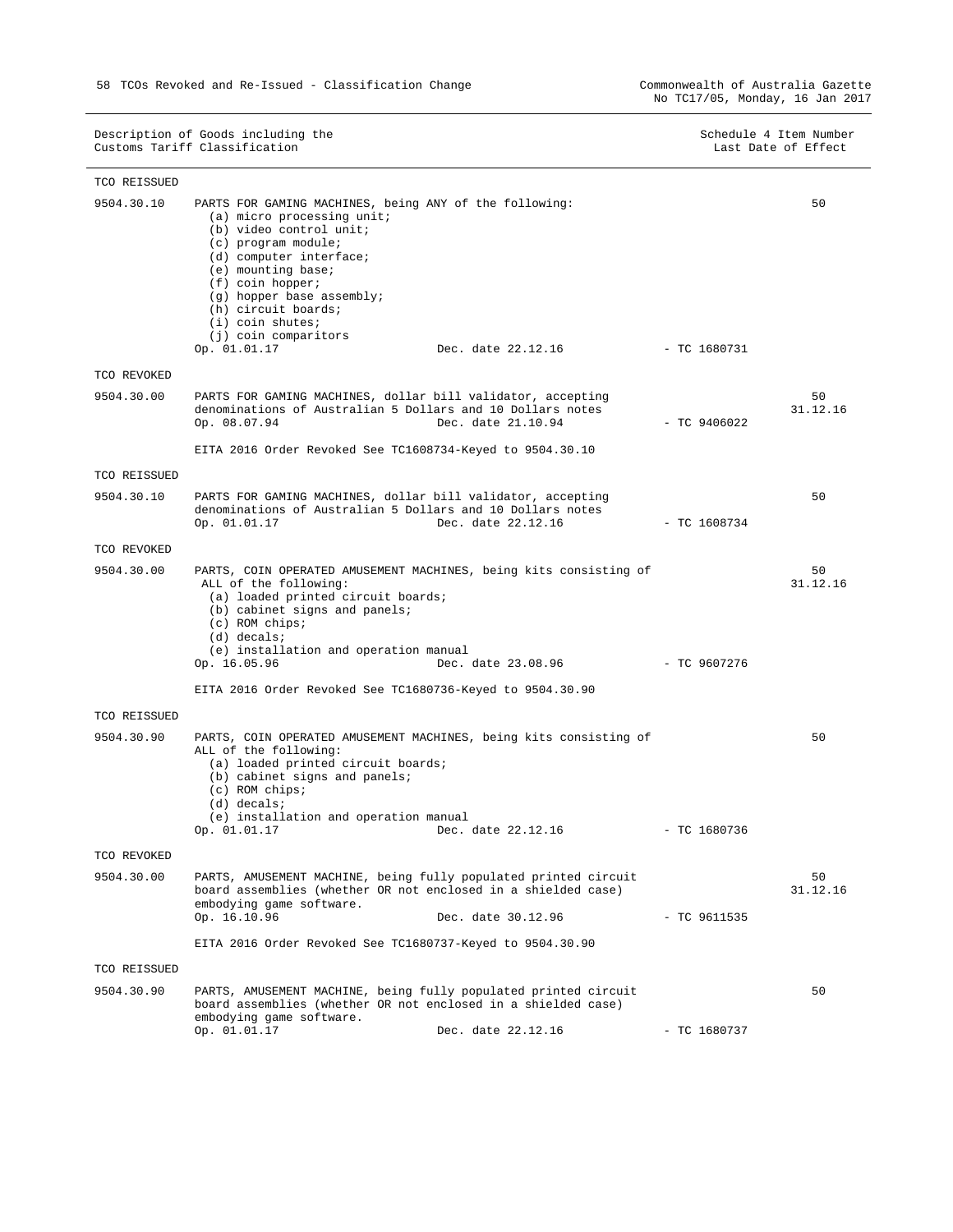$\overline{\phantom{0}}$ 

|                            | Description of Goods including the<br>Customs Tariff Classification                                                                                                                                                                                                                                                                                                                                                                                                                                                                                                                          |                    |                | Schedule 4 Item Number<br>Last Date of Effect |
|----------------------------|----------------------------------------------------------------------------------------------------------------------------------------------------------------------------------------------------------------------------------------------------------------------------------------------------------------------------------------------------------------------------------------------------------------------------------------------------------------------------------------------------------------------------------------------------------------------------------------------|--------------------|----------------|-----------------------------------------------|
| TCO REVOKED                |                                                                                                                                                                                                                                                                                                                                                                                                                                                                                                                                                                                              |                    |                |                                               |
| 9504.30.00                 | PARTS, AMUSEMENT MACHINE, COIN OPERATED, being kits containing<br>fully populated printed circuit board assemblies embodying game<br>software(whether or not enclosed in a shielded case) and ANY or<br>ALL of the following components:<br>(a) power supply;<br>(b) control panel;<br>(c) mounting brackets;<br>$(d)$ cable ties;<br>$(e)$ cable clamps;<br>(f) mounting bolts, screws and/or nuts;<br>$(q)$ wiring harness;<br>(h) header sign/panel displaying name of amusement game;<br>(i) printed matter being instructions, service manuals and/or<br>owners manuals<br>Op. 17.10.96 | Dec. date 20.12.96 | $-$ TC 9611536 | 50<br>31.12.16                                |
|                            | EITA 2016 Order Revoked See TC1680739-Keyed to 9504.30.90                                                                                                                                                                                                                                                                                                                                                                                                                                                                                                                                    |                    |                |                                               |
| TCO REISSUED               |                                                                                                                                                                                                                                                                                                                                                                                                                                                                                                                                                                                              |                    |                |                                               |
| 9504.30.90                 | PARTS, AMUSEMENT MACHINE, COIN OPERATED, being kits containing<br>fully populated printed circuit board assemblies embodying game<br>software (whether or not enclosed in a shielded case) and ANY or<br>ALL of the following components:<br>(a) power supply;<br>(b) control panel;<br>(c) mounting brackets;<br>$(d)$ cable ties;<br>(e) cable clamps;<br>(f) mounting bolts, screws and/or nuts;<br>$(g)$ wiring harness;<br>(h) header sign/panel displaying name of amusement game;<br>(i) printed matter being instructions, service manuals and/or<br>owners manuals<br>Op. 01.01.17  | Dec. date 22.12.16 | $-$ TC 1680739 | 50                                            |
| TCO REVOKED                |                                                                                                                                                                                                                                                                                                                                                                                                                                                                                                                                                                                              |                    |                |                                               |
| 9504.30.00                 | GAMES, CASINO, BLACKJACK, electronic, incorporating one OR more<br>VDU stations<br>Op. 01.01.02<br>EITA 2016 Order Revoked See TC1680695-Keyed to 9504.30.10                                                                                                                                                                                                                                                                                                                                                                                                                                 | Dec. date 10.01.02 | $- TC 0109436$ | 50<br>31.12.16                                |
| TCO REISSUED               |                                                                                                                                                                                                                                                                                                                                                                                                                                                                                                                                                                                              |                    |                |                                               |
| 9504.30.10                 | GAMES, CASINO, BLACKJACK, electronic, incorporating one OR more<br>VDU stations<br>Op. 01.01.17                                                                                                                                                                                                                                                                                                                                                                                                                                                                                              | Dec. date 22.12.16 | $-$ TC 1680695 | 50                                            |
| TCO REVOKED                |                                                                                                                                                                                                                                                                                                                                                                                                                                                                                                                                                                                              |                    |                |                                               |
| 9504.30.00                 | PARTS FOR ELECTRONIC CASINO GAMING TABLES, being tables which<br>incorporate one or more VDU stations<br>Op. 01.01.02                                                                                                                                                                                                                                                                                                                                                                                                                                                                        | Dec. date 26.01.02 | - TC 0200697   | 50<br>31.12.16                                |
|                            | EITA 2016 Order Revoked See TC1680698-Keyed to 9504.30.10                                                                                                                                                                                                                                                                                                                                                                                                                                                                                                                                    |                    |                |                                               |
| TCO REISSUED<br>9504.30.10 | PARTS FOR ELECTRONIC CASINO GAMING TABLES, being tables which<br>incorporate one or more VDU stations<br>Op. 01.01.17                                                                                                                                                                                                                                                                                                                                                                                                                                                                        | Dec. date 22.12.16 | $-$ TC 1680698 | 50                                            |
| TCO REVOKED                |                                                                                                                                                                                                                                                                                                                                                                                                                                                                                                                                                                                              |                    |                |                                               |
| 9504.30.00                 | ENTERTAINMENT TERMINALS, ELECTRONIC GAMES AND MUSIC AND INTERNET,<br>touch screen control<br>Op. 18.11.02                                                                                                                                                                                                                                                                                                                                                                                                                                                                                    | Dec. date 10.02.03 | $-$ TC 0210925 | 50<br>31.12.16                                |

EITA 2016 Order Revoked See TC1680702-Keyed to 9504.30.90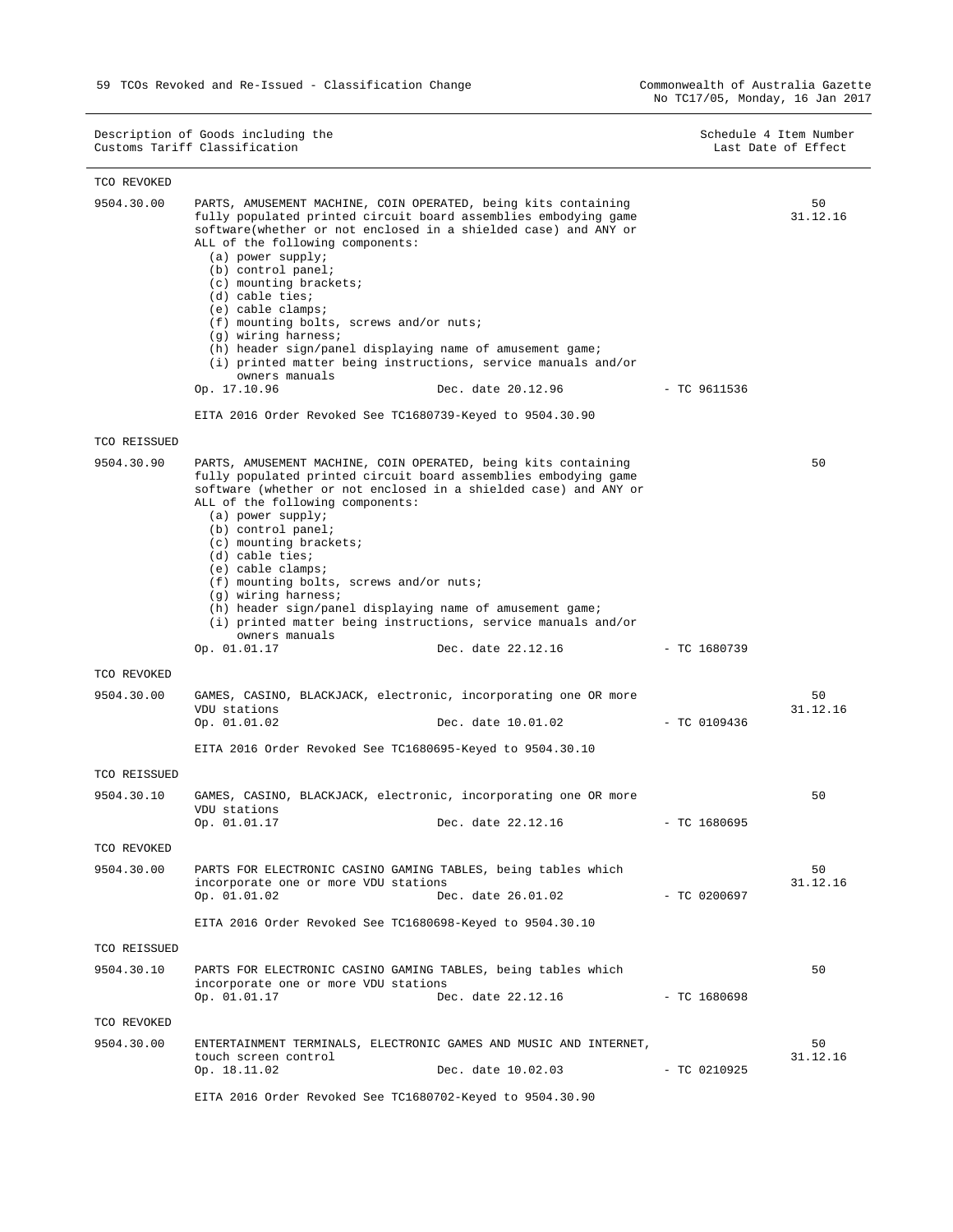| Description of Goods including the | Schedule 4 Item Number |
|------------------------------------|------------------------|
| Customs Tariff Classification      | Last Date of Effect    |

| TCO REISSUED |                                                                                              |                    |                         |                |
|--------------|----------------------------------------------------------------------------------------------|--------------------|-------------------------|----------------|
| 9504.30.90   | ENTERTAINMENT TERMINALS, ELECTRONIC GAMES AND MUSIC AND INTERNET,<br>touch screen control    |                    |                         | 50             |
|              | Op. 01.01.17                                                                                 | Dec. date 22.12.16 | $-$ TC 1680702          |                |
| TCO REVOKED  |                                                                                              |                    |                         |                |
| 9504.30.00   | AMUSEMENT MACHINES, INTERACTIVE, coin OR token OR card operated<br>Op. 20.11.02              | Dec. date 07.03.03 | $-$ TC 0211041 31.12.16 | 50             |
|              | EITA 2016 Order Revoked See TC1680705-Keyed to 9504.30.90                                    |                    |                         |                |
| TCO REISSUED |                                                                                              |                    |                         |                |
| 9504.30.90   | AMUSEMENT MACHINES, INTERACTIVE, coin OR token OR card operated<br>Op. 01.01.17              | Dec. date 22.12.16 | $-$ TC 1680705          | 50             |
| TCO REVOKED  |                                                                                              |                    |                         |                |
| 9504.30.00   | DART MACHINES, having BOTH of the following:<br>(a) electronic scoring;<br>(b) sound effects |                    |                         | 50<br>31.12.16 |
|              | Op. 27.11.02                                                                                 | Dec. date 07.03.03 | $-$ TC 0211309          |                |
|              | EITA 2016 Order Revoked See TC1680707-Keyed to 9504.30.90                                    |                    |                         |                |
| TCO REISSUED |                                                                                              |                    |                         |                |
| 9504.30.90   | DART MACHINES, having BOTH of the following:<br>(a) electronic scoring;<br>(b) sound effects |                    |                         | 50             |
|              | Op. 01.01.17                                                                                 | Dec. date 22.12.16 | - TC 1680707            |                |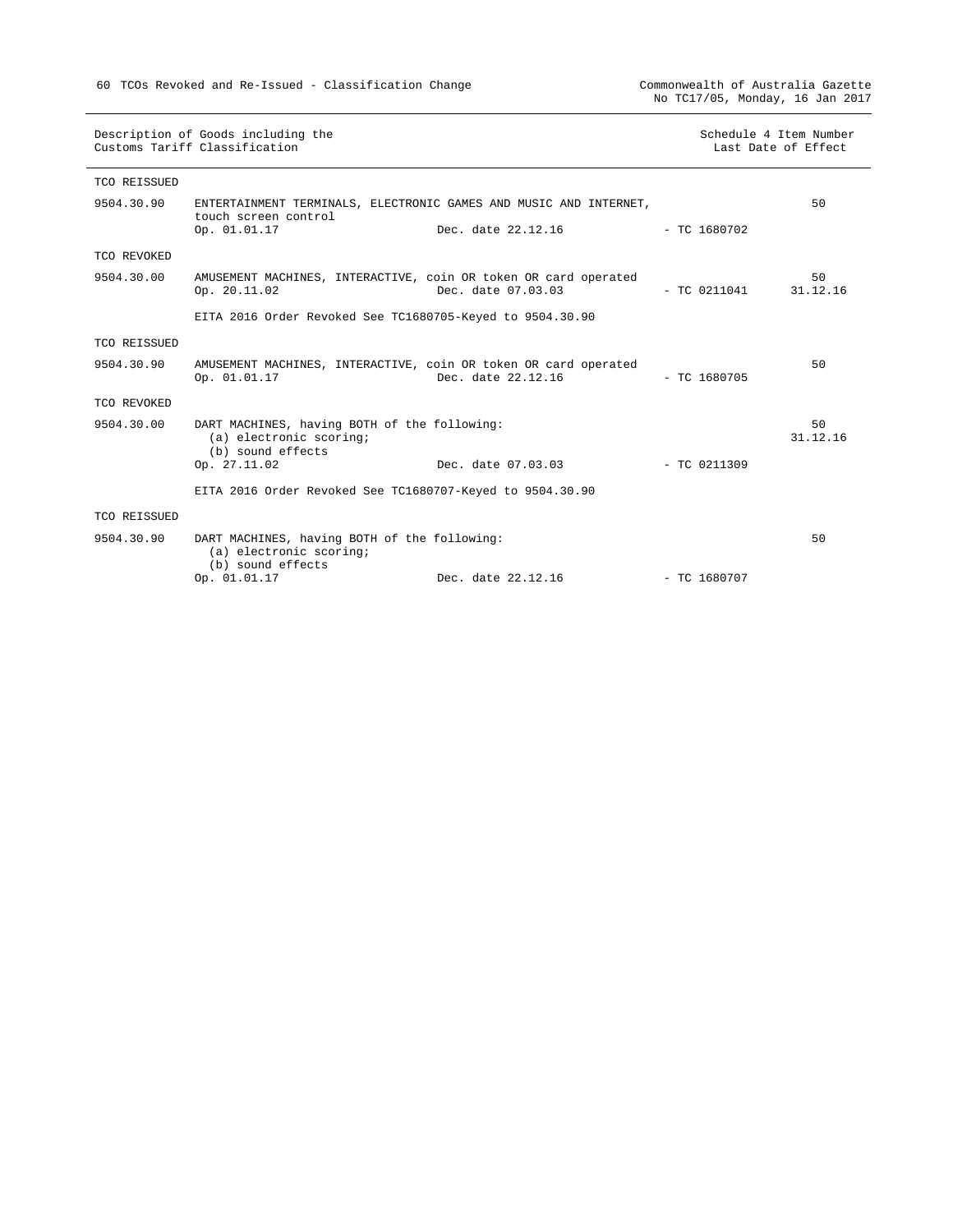# **CUSTOMS ACT 1901 - NOTICE PURSUANT TO SECTION 269SE(1)**

# **TARIFF CONCESSION ORDERS REVOKED AND NEW TARIFF CONCESSION ORDERS MADE IN ACCORDANCE WITH 269SD(3) OF THE CUSTOMS ACT.**

Tariff Concession Orders for the goods described in the following TABLE have been revoked and new Tariff Concession Orders made in respect of the goods described below.

The operative date (Op.), decision date (Dec. date) and TC reference number follow the description of goods.

# THE TABLE

|              | Description of Goods including the<br>Customs Tariff Classification                                                                         |                                 | Schedule 4 Item Number<br>Last Date of Effect |
|--------------|---------------------------------------------------------------------------------------------------------------------------------------------|---------------------------------|-----------------------------------------------|
| TCO REVOKED  |                                                                                                                                             |                                 |                                               |
| 4911.99.10   | COLLECTOR ITEMS, printed, depicting cartoon characters, length<br>NOT greater than 5.5 cm on any side<br>Op. 01.01.17<br>Dec. date 19.12.16 | $-$ TC 1678938                  | 50<br>31.12.16                                |
|              | Class Transcript Error - See TC1702511 - Keyed to 4911.99.90                                                                                |                                 |                                               |
| TCO REISSUED |                                                                                                                                             |                                 |                                               |
| 4911.99.90   | COLLECTOR ITEMS, printed, depicting cartoon characters, length<br>NOT greater than 5.5 cm on any side<br>Op. 01.01.17<br>Dec. date 06.01.17 | - TC 1702511                    | 50                                            |
| TCO REVOKED  |                                                                                                                                             |                                 |                                               |
| 4911.99.10   | MATCHERS, COLOUR, PAINT<br>Op. 01.01.17                                                                                                     | Dec. date 19.12.16 - TC 1678940 | 50<br>31.12.16                                |
|              | Class Transcript Error - See TC1702669 - Keyed to 4911.99.90                                                                                |                                 |                                               |
| TCO REISSUED |                                                                                                                                             |                                 |                                               |
| 4911.99.90   | MATCHERS, COLOUR, PAINT<br>Dec. date 06.01.17<br>Op. 01.01.17                                                                               | - TC 1702669                    | 50                                            |
| TCO REVOKED  |                                                                                                                                             |                                 |                                               |
| 4911.99.10   | SLEEVES, COLLECTOR OR TRADING CARD, plastic, printed<br>Dec. date 19.12.16<br>Op. 01.01.17                                                  | $-$ TC 1678946                  | 50<br>31.12.16                                |
|              | Class Transcript Error - See TC1702673 - Keyed to 4911.99.90                                                                                |                                 |                                               |
| TCO REISSUED |                                                                                                                                             |                                 |                                               |
| 4911.99.90   | SLEEVES, COLLECTOR OR TRADING CARD, plastic, printed<br>Dec. date 06.01.17<br>Op. 01.01.17                                                  | - TC 1702673                    | 50                                            |
| TCO REVOKED  |                                                                                                                                             |                                 |                                               |
| 4911.99.10   | CARDS, COLLECTOR OR TRADING, with OR without stickers<br>Dec. date 19.12.16<br>Op. 01.01.17                                                 | - TC 1678948                    | 50<br>31.12.16                                |
|              | Class Transcript Error - See TC1702674 - Keyed to 4911.99.90                                                                                |                                 |                                               |
| TCO REISSUED |                                                                                                                                             |                                 |                                               |
| 4911.99.90   | CARDS, COLLECTOR OR TRADING, with OR without stickers<br>Op. 01.01.17<br>Dec. date 06.01.17                                                 | - TC 1702674                    | 50                                            |
| TCO REVOKED  |                                                                                                                                             |                                 |                                               |
| 4911.99.10   | SIGNS, FLOOR, CAUTION OR WARNING, plastic<br>Op. 01.01.17<br>Dec. date 19.12.16                                                             | - TC 1678956                    | 50<br>31.12.16                                |
|              | Class Transcript Error - See TC1702675 - Keyed to 4911.99.90                                                                                |                                 |                                               |
| TCO REISSUED |                                                                                                                                             |                                 |                                               |
| 4911.99.90   | SIGNS, FLOOR, CAUTION OR WARNING, plastic<br>Op. 01.01.17<br>Dec. date 06.01.17                                                             | $-$ TC 1702675                  | 50                                            |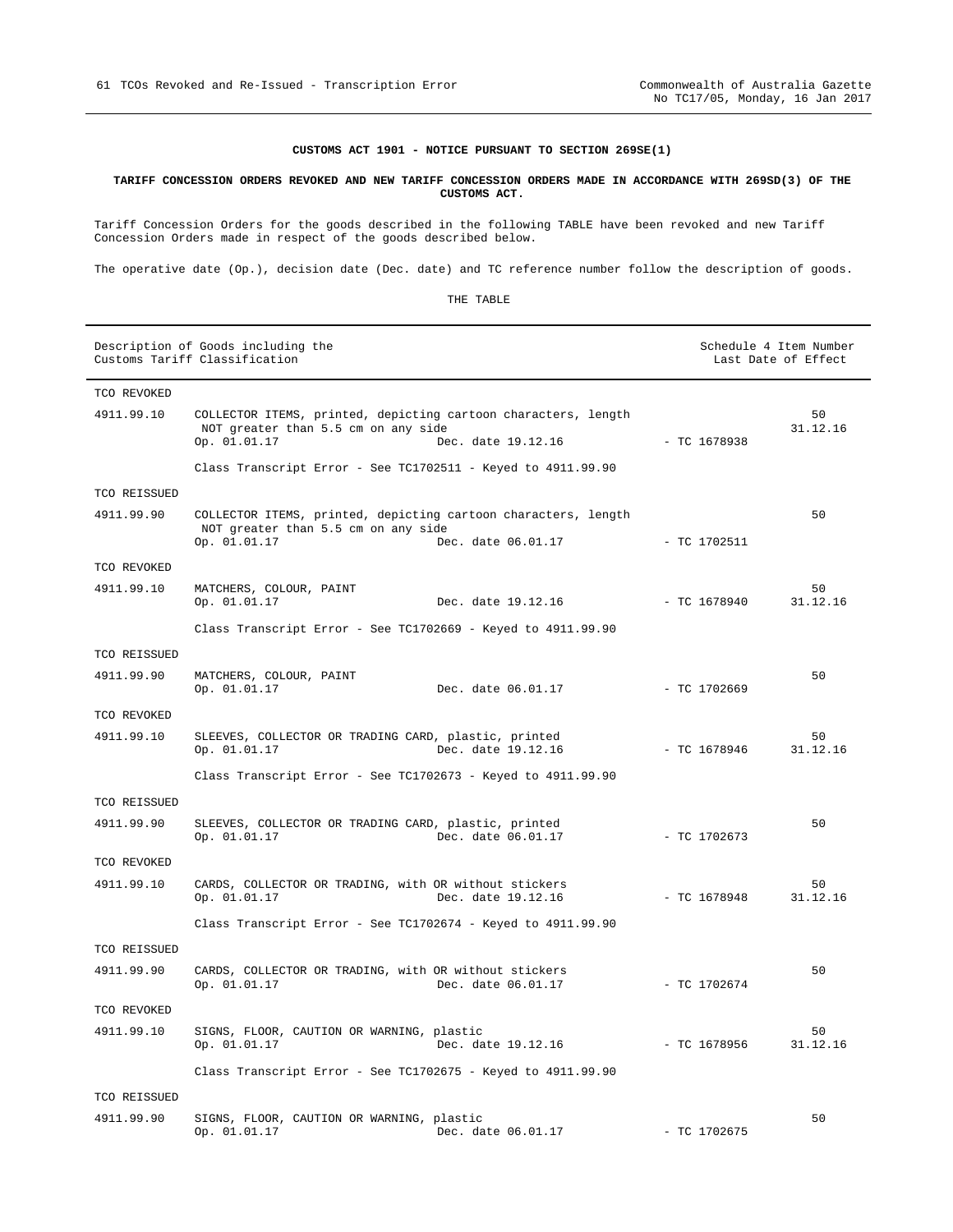62 TCOs Revoked and Re-Issued - Transcription Error

|              | Description of Goods including the<br>Customs Tariff Classification                                                                                                                                                                                                                                                  |                | Schedule 4 Item Number<br>Last Date of Effect |
|--------------|----------------------------------------------------------------------------------------------------------------------------------------------------------------------------------------------------------------------------------------------------------------------------------------------------------------------|----------------|-----------------------------------------------|
| TCO REVOKED  |                                                                                                                                                                                                                                                                                                                      |                |                                               |
| 4911.99.10   | LOTTERY SCRATCH TICKETS, having ALL of the following:<br>(a) imaged with variable data;<br>(b) flexographically printed;<br>(c) removable data coating;<br>(d) fan folded;<br>(e) each ticket unique in a game;<br>(f) scanning barcodes;<br>(q) serial number<br>Op. 01.01.17<br>Dec. date 19.12.16                 | - TC 1678961   | 50<br>31.12.16                                |
|              | Class Transcript Error - See TC1702677 - Keyed to 4911.99.90                                                                                                                                                                                                                                                         |                |                                               |
| TCO REISSUED |                                                                                                                                                                                                                                                                                                                      |                |                                               |
| 4911.99.90   | LOTTERY SCRATCH TICKETS, having ALL of the following:<br>(a) imaged with variable data;<br>(b) flexographically printed;<br>(c) removable data coating;<br>(d) fan folded;<br>(e) each ticket unique in a game;<br>$(f)$ scanning barcodes;<br>(g) serial number<br>Op. 01.01.17<br>Dec. date 06.01.17               | $-$ TC 1702677 | 50                                            |
| TCO REVOKED  |                                                                                                                                                                                                                                                                                                                      |                |                                               |
| 4911.99.10   | LABELS, SECURITY, encrypted<br>Op. 01.01.17<br>Dec. date 19.12.16                                                                                                                                                                                                                                                    | - TC 1678963   | 50<br>31.12.16                                |
|              | Class Transcript Error - See TC1702678 - Keyed to 4911.99.90                                                                                                                                                                                                                                                         |                |                                               |
| TCO REISSUED |                                                                                                                                                                                                                                                                                                                      |                |                                               |
| 4911.99.90   | LABELS, SECURITY, encrypted<br>Dec. date 06.01.17<br>Op. 01.01.17                                                                                                                                                                                                                                                    | $-$ TC 1702678 | 50                                            |
| TCO REVOKED  |                                                                                                                                                                                                                                                                                                                      |                |                                               |
| 4911.99.10   | TUBING, plastic, printed, heat shrinkable, having a thickness<br>NOT less 30 micrometres and NOT greater than 60 micrometres<br>Dec. date 19.12.16<br>Op. 01.01.17                                                                                                                                                   | $-$ TC 1678966 | 50<br>31.12.16                                |
|              | Class Transcript Error - See TC1702679 - Keyed to 4911.99.90                                                                                                                                                                                                                                                         |                |                                               |
| TCO REISSUED |                                                                                                                                                                                                                                                                                                                      |                |                                               |
| 4911.99.90   | TUBING, plastic, printed, heat shrinkable, having a thickness<br>NOT less 30 micrometres and NOT greater than 60 micrometres<br>Op. 01.01.17<br>Dec. date 06.01.17                                                                                                                                                   | $-$ TC 1702679 | 50                                            |
| TCO REVOKED  |                                                                                                                                                                                                                                                                                                                      |                |                                               |
| 4911.99.10   | VIDEO ACCESS CARD BOXED SETS, including ALL of the following:<br>(a) NOT less than two action plastic figures AND mounting<br>bases;<br>(b) jigsaw puzzles;<br>(c) printed cards with access codes;<br>(d) cases AND/OR holders;<br>(e) advertising AND/OR instruction manuals<br>Op. 01.01.17<br>Dec. date 19.12.16 | - TC 1678968   | 50<br>31.12.16                                |
|              | Class Transcript Error - See TC1702680 - Keyed to 4911.99.90                                                                                                                                                                                                                                                         |                |                                               |
| TCO REISSUED |                                                                                                                                                                                                                                                                                                                      |                |                                               |
| 4911.99.90   | VIDEO ACCESS CARD BOXED SETS, including ALL of the following:<br>(a) NOT less than two action plastic figures AND mounting<br>bases;<br>(b) jigsaw puzzles;<br>(c) printed cards with access codes;<br>(d) cases AND/OR holders;<br>(e) advertising AND/OR instruction manuals                                       |                | 50                                            |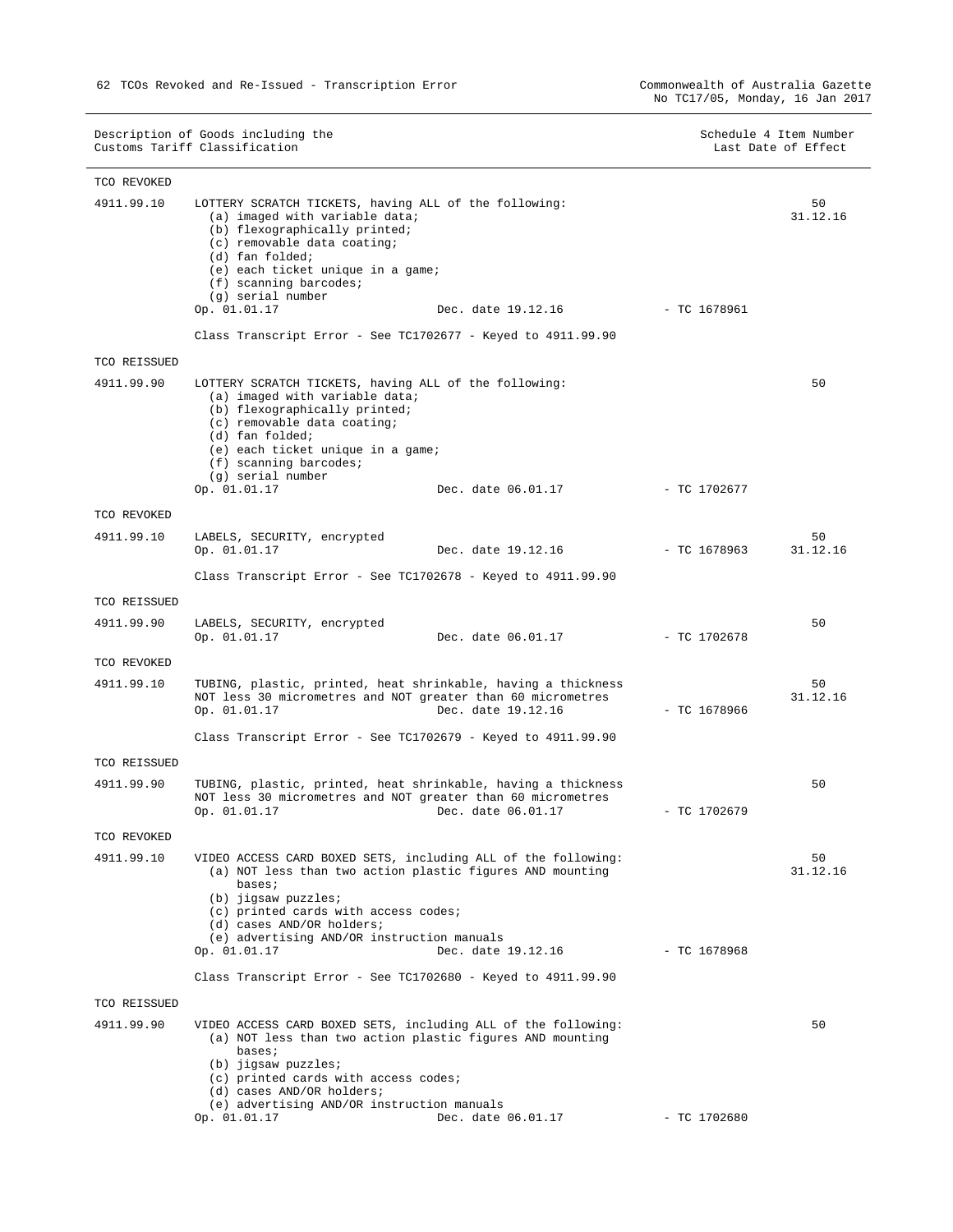63 TCOs Revoked and Re-Issued - Transcription Error

| TCO REVOKED  |                                                                                                                                                                                                                                                                                                             |                    |                |                |
|--------------|-------------------------------------------------------------------------------------------------------------------------------------------------------------------------------------------------------------------------------------------------------------------------------------------------------------|--------------------|----------------|----------------|
| 4911.99.10   | CARDS, INTERNET VIDEO GAME CONSOLE, printed, incorporating a<br>credit voucher code AND a barcode                                                                                                                                                                                                           |                    |                | 50<br>31.12.16 |
|              | Op. 01.01.17                                                                                                                                                                                                                                                                                                | Dec. date 19.12.16 | $-$ TC 1678970 |                |
|              | Class Transcript Error - See TC1702681 - Keyed to 4911.99.90                                                                                                                                                                                                                                                |                    |                |                |
| TCO REISSUED |                                                                                                                                                                                                                                                                                                             |                    |                |                |
| 4911.99.90   | CARDS, INTERNET VIDEO GAME CONSOLE, printed, incorporating a<br>credit voucher code AND a barcode<br>Op. 01.01.17                                                                                                                                                                                           | Dec. date 06.01.17 | $-$ TC 1702681 | 50             |
| TCO REVOKED  |                                                                                                                                                                                                                                                                                                             |                    |                |                |
| 4911.99.10   | COLOUR MATCHING SYSTEMS, graphics, numerically identified, having                                                                                                                                                                                                                                           |                    |                | 50             |
|              | a minimum colour range of 568 selections, comprising ANY of the<br>following:<br>(a) self adhesive colour overlays;<br>$(b)$ film matt;<br>(c) colour paper;<br>(d) self adhesive coated paper;<br>(e) reference books                                                                                      |                    |                | 31.12.16       |
|              | Op. 01.01.17                                                                                                                                                                                                                                                                                                | Dec. date 19.12.16 | $-$ TC 1678972 |                |
|              | Class Transcript Error - See TC1702682 - Keyed to 4911.99.90                                                                                                                                                                                                                                                |                    |                |                |
| TCO REISSUED |                                                                                                                                                                                                                                                                                                             |                    |                |                |
| 4911.99.90   | COLOUR MATCHING SYSTEMS, graphics, numerically identified, having<br>a minimum colour range of 568 selections, comprising ANY of the<br>following:<br>(a) self adhesive colour overlays;<br>$(b)$ film matt;<br>(c) colour paper;<br>(d) self adhesive coated paper;<br>(e) reference books<br>Op. 01.01.17 | Dec. date 06.01.17 | $-$ TC 1702682 | 50             |
| TCO REVOKED  |                                                                                                                                                                                                                                                                                                             |                    |                |                |
| 4911.99.10   | PRINTED LABELS OF POLYETHYLENE, in perforated tube, for<br>application by stretch method to plastic bottles with pre-formed<br>label locating ridges<br>Op. 01.01.17                                                                                                                                        | Dec. date 19.12.16 | $-$ TC 1678974 | 50<br>31.12.16 |
|              | Class Transcript Error - See TC1702683 - Keyed to 4911.99.90                                                                                                                                                                                                                                                |                    |                |                |
| TCO REISSUED |                                                                                                                                                                                                                                                                                                             |                    |                |                |
| 4911.99.90   | PRINTED LABELS OF POLYETHYLENE, in perforated tube, for<br>application by stretch method to plastic bottles with pre-formed<br>label locating ridges                                                                                                                                                        |                    |                | 50             |
|              | Op. 01.01.17                                                                                                                                                                                                                                                                                                | Dec. date 06.01.17 | $-$ TC 1702683 |                |
| TCO REVOKED  |                                                                                                                                                                                                                                                                                                             |                    |                |                |
| 4911.99.10   | COLLECTOR CARDS, being stickers<br>Op. 01.01.17                                                                                                                                                                                                                                                             | Dec. date 19.12.16 | $-$ TC 1678976 | 50<br>31.12.16 |
|              | Class Transcription Error-See TC 1702685 keyed to 4911.99.90                                                                                                                                                                                                                                                |                    |                |                |
| TCO REISSUED |                                                                                                                                                                                                                                                                                                             |                    |                |                |
| 4911.99.90   | COLLECTOR CARDS, being stickers<br>Op. 01.01.17                                                                                                                                                                                                                                                             | Dec. date 06.01.17 | $-$ TC 1702685 | 50             |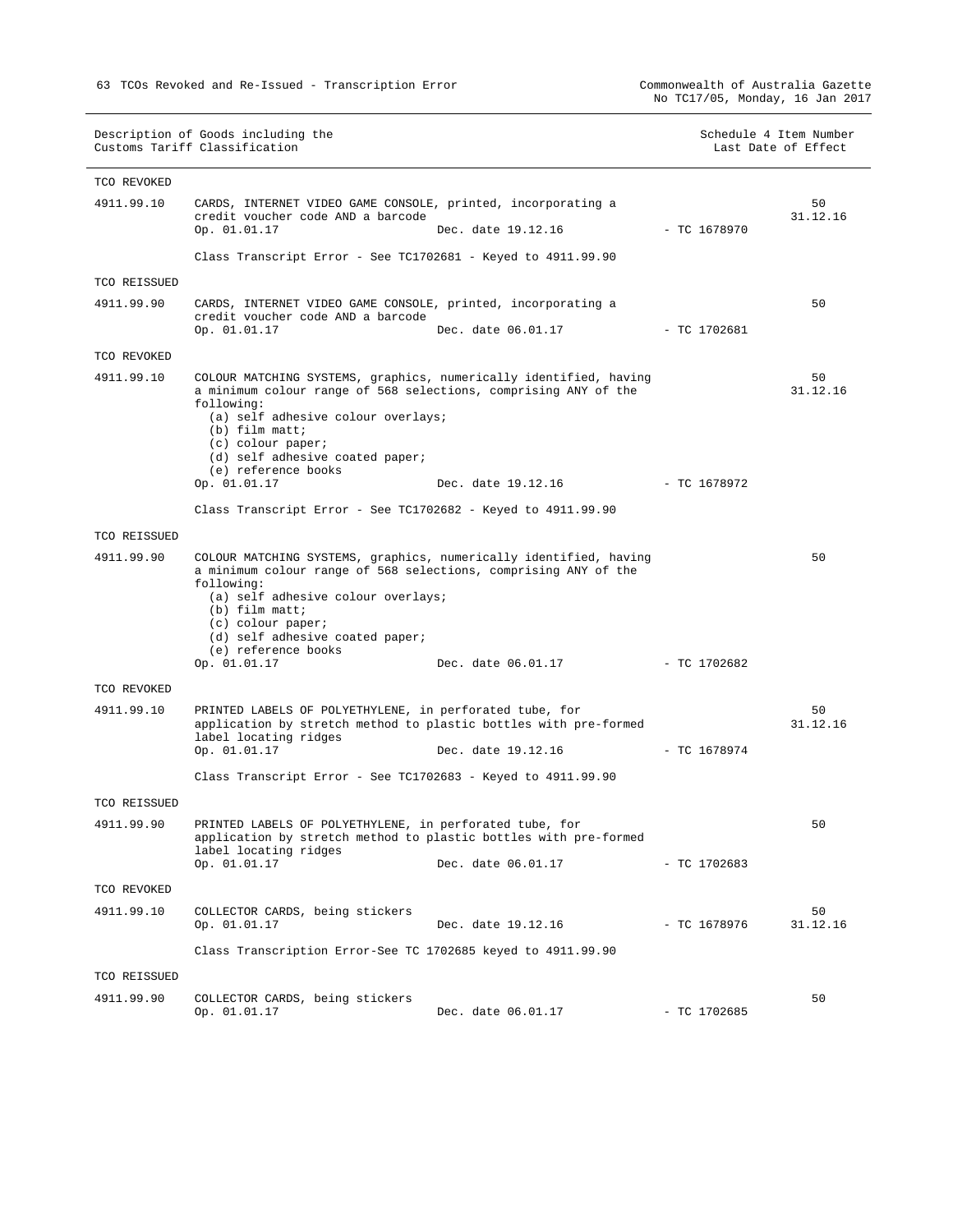64 TCOs Revoked and Re-Issued - Transcription Error Commonwealth of Australia Gazette

No TC17/05, Monday, 16 Jan 2017

|              | Customs Tariff Classification                                                                                                                                                                                                             |                | Last Date of Effect |
|--------------|-------------------------------------------------------------------------------------------------------------------------------------------------------------------------------------------------------------------------------------------|----------------|---------------------|
| TCO REVOKED  |                                                                                                                                                                                                                                           |                |                     |
| 4911.99.10   | WALL DECORATION, self adhesive, reusable, polyethylene<br>terephthalate polyester film printed with cartoon or similar<br>images for children                                                                                             |                | 50<br>31.12.16      |
|              | Op. 01.01.17<br>Dec. date 19.12.16                                                                                                                                                                                                        | - TC 1678979   |                     |
|              | Class Transcription Error-See TC 1702686 keyed to 4911.99.90                                                                                                                                                                              |                |                     |
| TCO REISSUED |                                                                                                                                                                                                                                           |                |                     |
| 4911.99.90   | WALL DECORATION, self adhesive, reusable, polyethylene<br>terephthalate polyester film printed with cartoon or similar<br>images for children<br>Op. 01.01.17<br>Dec. date 06.01.17                                                       | - TC 1702686   | 50                  |
| TCO REVOKED  |                                                                                                                                                                                                                                           |                |                     |
| 4911.99.10   | LABELS, SECURITY, having BOTH of the following:<br>(a) containing a hologram image;<br>(b) printed on a tamper proof laminate film.<br>Dec. date 19.12.16<br>Op. 01.01.17<br>Class Transcription Error-See TC 1702687 keyed to 4911.99.90 | $-$ TC 1678981 | 50<br>31.12.16      |
| TCO REISSUED |                                                                                                                                                                                                                                           |                |                     |
| 4911.99.90   | LABELS, SECURITY, having BOTH of the following:<br>(a) containing a hologram image;<br>(b) printed on a tamper proof laminate film.<br>Op. 01.01.17<br>Dec. date 06.01.17                                                                 | $-$ TC 1702687 | 50                  |
| TCO REVOKED  |                                                                                                                                                                                                                                           |                |                     |
| 4911.99.10   | TEST KITS, EDUCATIONAL OR PSYCHOLOGICAL, containing printed<br>matter conforming with Standards for Educational and<br>Psychological Testing as published in ISBN 0-912704-95-0<br>Op. 01.01.17<br>Dec. date 19.12.16                     | $-$ TC 1678984 | 50<br>31.12.16      |
|              | Class Transcription Error-See TC 1702688 keyed to 4911.99.90                                                                                                                                                                              |                |                     |
| TCO REISSUED |                                                                                                                                                                                                                                           |                |                     |
| 4911.99.90   | TEST KITS, EDUCATIONAL OR PSYCHOLOGICAL, containing printed<br>matter conforming with Standards for Educational and<br>Psychological Testing as published in ISBN 0-912704-95-0<br>Op. 01.01.17<br>Dec. date 06.01.17                     | $-$ TC 1702688 | 50                  |
| TCO REVOKED  |                                                                                                                                                                                                                                           |                |                     |
| 4911.99.10   | TICKETS, QUEUING, sequentially numbered, in rolls<br>Op. 01.01.17<br>Dec. date 19.12.16                                                                                                                                                   | $-$ TC 1678988 | 50<br>31.12.16      |
|              | Class Transcription Error-See TC 1702689 keyed to 4911.99.90                                                                                                                                                                              |                |                     |
| TCO REISSUED |                                                                                                                                                                                                                                           |                |                     |
| 4911.99.90   | TICKETS, OUEUING, sequentially numbered, in rolls<br>Op. 01.01.17<br>Dec. date 06.01.17                                                                                                                                                   | $-$ TC 1702689 | 50                  |
| TCO REVOKED  |                                                                                                                                                                                                                                           |                |                     |
| 4911.99.10   | DECORATIONS, CAKE, screen printed with food colours mixed with<br>icing sugar, on edible wafer sheets<br>Op. 01.01.17<br>Dec. date 19.12.16                                                                                               | $-$ TC 1678991 | 50<br>31.12.16      |

Description of Goods including the Schedule 4 Item Number Schedule 4 Item Number

Class Transcription Error-See TC 1702691 keyed to 4911.99.90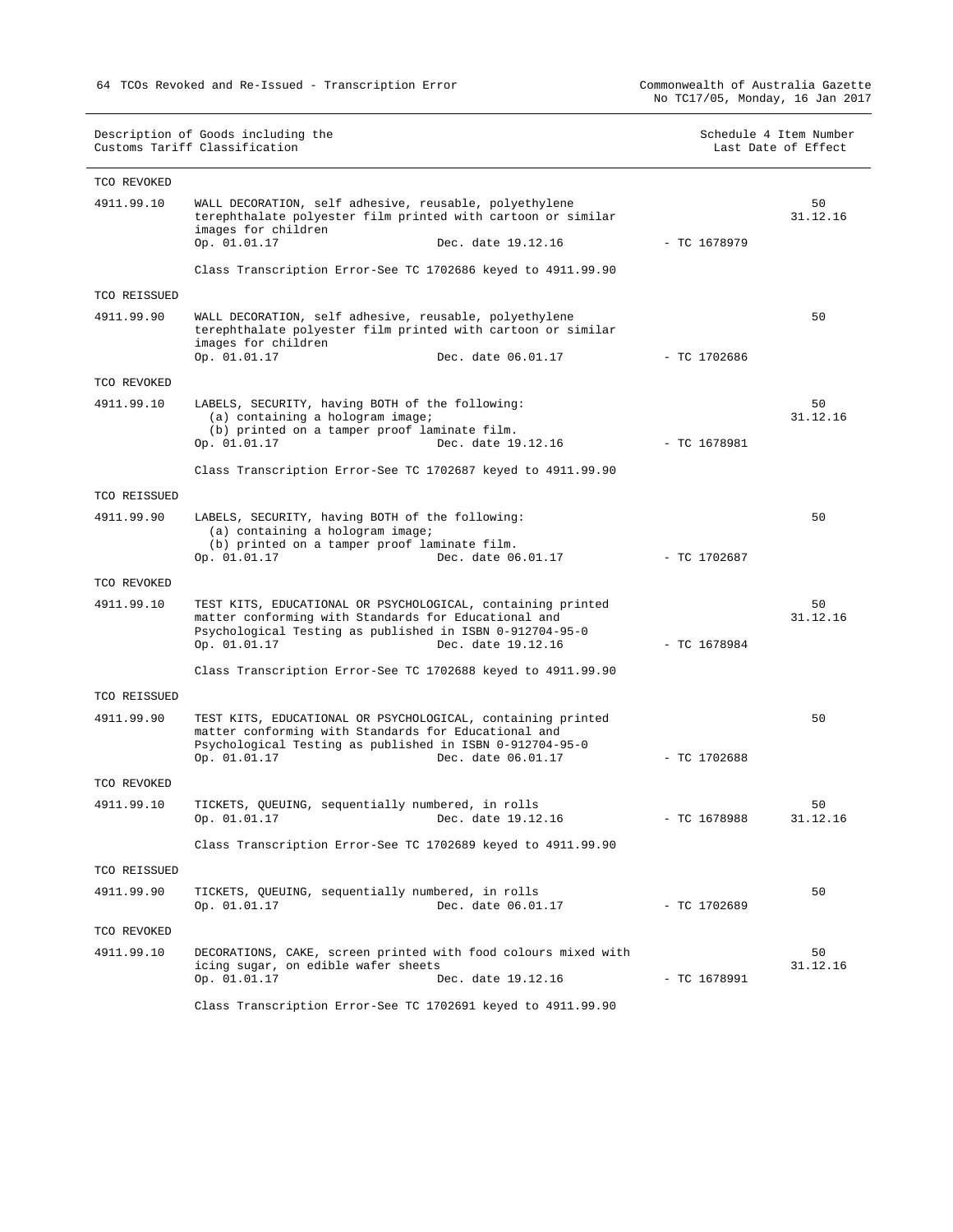|              | Description of Goods including the<br>Customs Tariff Classification                                                                                                                                                                                                                                                                                                                                                                                                                                                                                                                   |                    |                | Schedule 4 Item Number<br>Last Date of Effect |
|--------------|---------------------------------------------------------------------------------------------------------------------------------------------------------------------------------------------------------------------------------------------------------------------------------------------------------------------------------------------------------------------------------------------------------------------------------------------------------------------------------------------------------------------------------------------------------------------------------------|--------------------|----------------|-----------------------------------------------|
| TCO REISSUED |                                                                                                                                                                                                                                                                                                                                                                                                                                                                                                                                                                                       |                    |                |                                               |
| 4911.99.90   | DECORATIONS, CAKE, screen printed with food colours mixed with<br>icing sugar, on edible wafer sheets                                                                                                                                                                                                                                                                                                                                                                                                                                                                                 |                    |                | 50                                            |
|              | Op. 01.01.17                                                                                                                                                                                                                                                                                                                                                                                                                                                                                                                                                                          | Dec. date 06.01.17 | - TC 1702691   |                                               |
| TCO REVOKED  |                                                                                                                                                                                                                                                                                                                                                                                                                                                                                                                                                                                       |                    |                |                                               |
| 8423.89.10   | PARTS, POULTRY WEIGHING/SORTING SYSTEMS, being ANY of the<br>following:<br>(a) adjusters;<br>$(b)$ arms;<br>$(c)$ carriers;<br>$(d)$ cells;<br>$(e)$ cones;<br>(f) detecting plates;<br>(g) drop offs;<br>(h) end pieces;<br>$(i)$ extensions;<br>(j) guide fittings;<br>$(k)$ guide rails;<br>$(1)$ guides;<br>(m) guiding blocks;<br>$(n)$ housings;<br>(o) motor brackets;<br>$(p)$ rails;<br>(q) releasers;<br>$(r)$ rollers;<br>$(s)$ silencers;<br>$(t)$ stabilizers;<br>$(u)$ tensioners;<br>$(v)$ tighteners;<br>(w) toothed wheel;<br>$(x)$ weighing belts;<br>$(y)$ wheels; |                    |                | 50<br>31.12.16                                |
|              | (z) Y-pieces<br>Op. 01.01.17                                                                                                                                                                                                                                                                                                                                                                                                                                                                                                                                                          | Dec. date 22.12.16 | $-TC1680268$   |                                               |
|              | Class Transcription Error-See TC 1702946 keyed to 8423.90.10                                                                                                                                                                                                                                                                                                                                                                                                                                                                                                                          |                    |                |                                               |
| TCO REISSUED |                                                                                                                                                                                                                                                                                                                                                                                                                                                                                                                                                                                       |                    |                |                                               |
| 8423.90.10   | PARTS, POULTRY WEIGHING/SORTING SYSTEMS, being ANY of the<br>following:<br>$(a)$ adjusters;<br>$(b)$ arms;<br>(c) carriers;<br>$(d)$ cells;<br>$(e)$ cones;<br>(f) detecting plates;<br>$(g)$ drop offs;<br>$(h)$ end pieces;<br>$(i)$ extensions;<br>(j) guide fittings;<br>$(k)$ quide rails;<br>$(1)$ guides;<br>(m) guiding blocks;<br>$(n)$ housings;<br>(o) motor brackets;<br>$(p)$ rails;<br>$(q)$ releasers;<br>$(r)$ rollers;<br>$(s)$ silencers;<br>$(t)$ stabilizers;<br>$(u)$ tensioners;<br>$(v)$ tighteners;<br>(w) toothed wheel;<br>$(x)$ weighing belts;            |                    |                | 50                                            |
|              | $(y)$ wheels;<br>(z) Y-pieces                                                                                                                                                                                                                                                                                                                                                                                                                                                                                                                                                         |                    |                |                                               |
|              | Op. 01.01.17                                                                                                                                                                                                                                                                                                                                                                                                                                                                                                                                                                          | Dec. date 06.01.17 | $- TC 1702946$ |                                               |